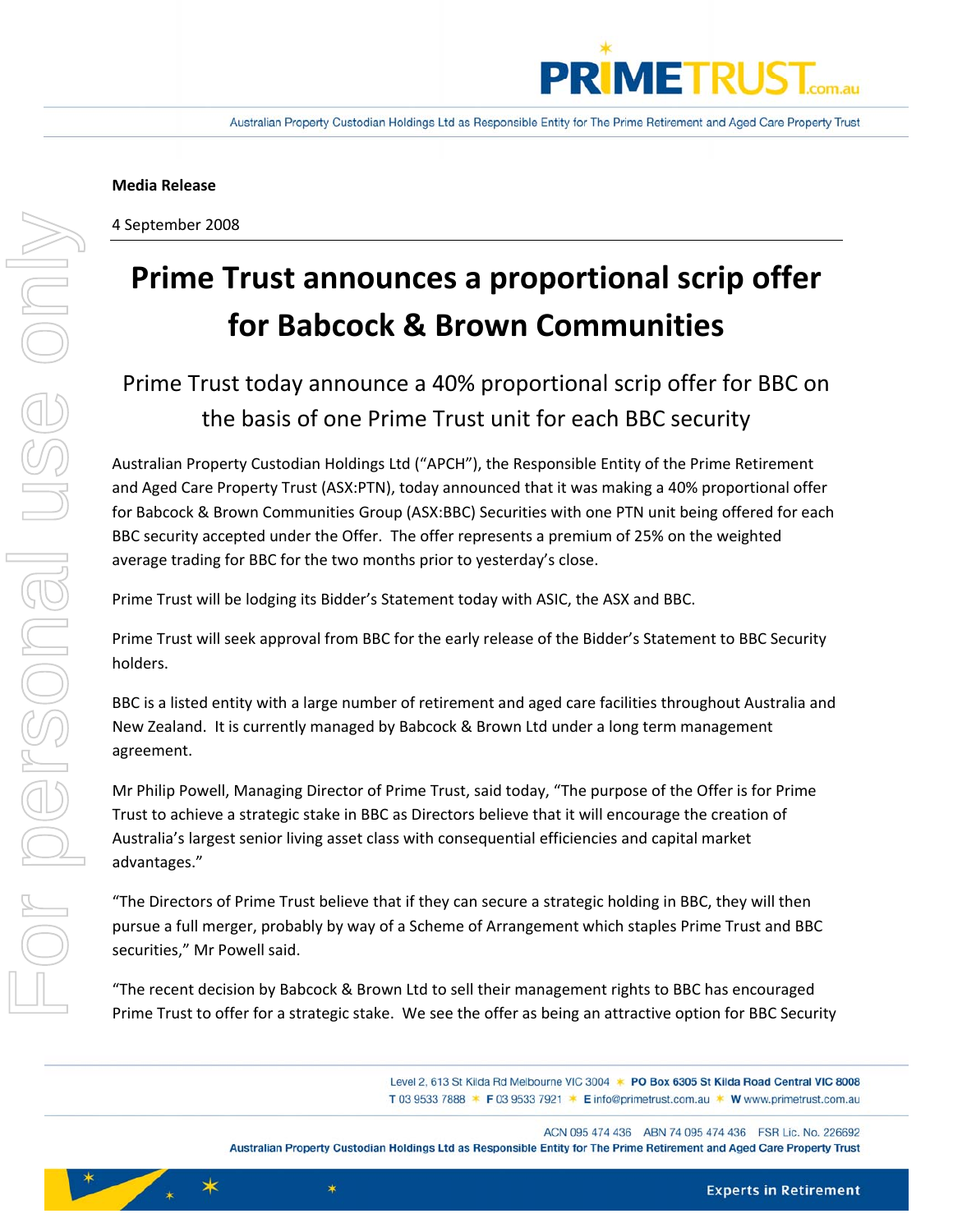

holders who are awaiting the outcome of the 'price discovery process' currently in progress", Mr Powell said.

Prime Trust and BBC have a number of long term management agreements in respect of 25 facilities which Prime Trust either leases to BBC or are managed by BBC. Prime Trust has a number of concerns and issues about how these agreements are being interpreted and managed by BBC. Merging the assets and operations together will assist in removing such concerns and provide improved operational outcomes. Some of the Management Agreements are subject to assignment conditions in the event that BBC is acquired by a third party. Prime Trust is reserving its position if the BBC price discovery process results in a third party seeking to acquire BBC.

The offer by Prime Trust represents a premium of 25% on the weighted average trading for the two months prior to yesterday's close. On 28 August 2008 BBC announced a price discovery process and this appears to have resulted in a takeover premium being built into the BBC price. The weighted average price for the last 5 days up to the close of trading yesterday is 47.5c for PTN and 45.5c for BBC.

The timing of the despatch of the offer to BBC security holders will be in 14 days time; however, Prime Trust will request that BBC approves an early despatch. The offer will be open for one month, however can be extended at Prime Trust's option. Prime Trust will continue to provide market updates on a regular basis.

The Offer is subject to a number of conditions which are listed in Annexure A.

Media Queries: Chris Oldfield 0419 309 303

∗

 $\star$ 

Level 2, 613 St Kilda Rd Melbourne VIC 3004 \* PO Box 6305 St Kilda Road Central VIC 8008 T 03 9533 7888 \* F 03 9533 7921 \* E info@primetrust.com.au \* W www.primetrust.com.au

ACN 095 474 436 ABN 74 095 474 436 FSR Lic. No. 226692 Australian Property Custodian Holdings Ltd as Responsible Entity for The Prime Retirement and Aged Care Property Trust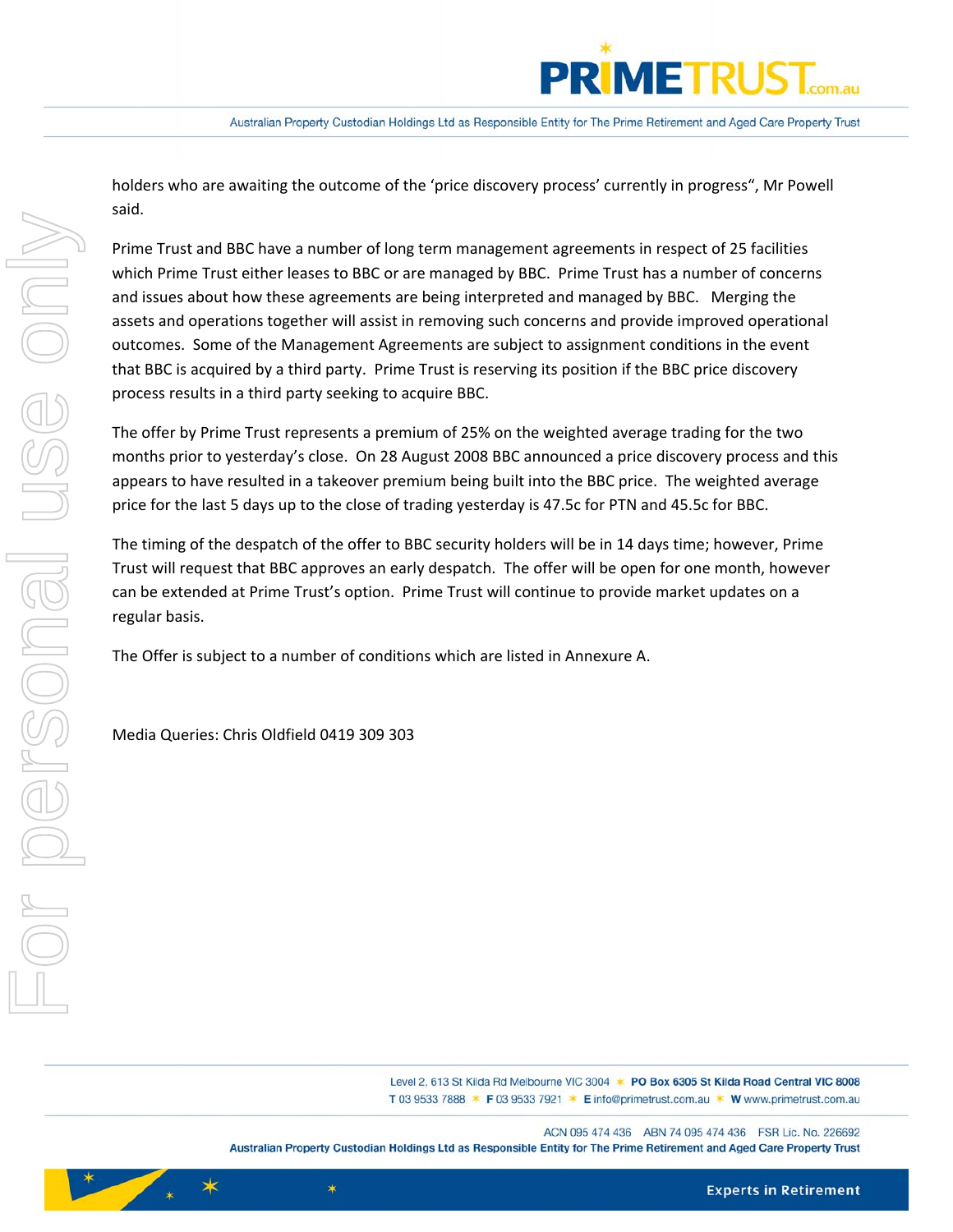

# **Annexure A**

# **Bid Conditions**

The Offer and any contract resulting from acceptance of this Offer are subject to the fulfilment of the following conditions.

# **(a) Change of Control**

No third party which has a "change of control" clause in an agreement with BBC deems the acquisition by Prime Trust of an interest up to and including 40% of BBC Securities as a change of control and seeks to exercise its rights and such an exercise would have a material impact on BBC's business and assets.

# **(b) No actions by Government Agencies adversely affecting the Offer**

Between the Announcement Date and the end of the Offer Period (each inclusive):

- (i) there is not in effect any preliminary or final decision, order or decree issued by a Government Agency;
- (ii) no action or investigation is announced, commenced or threatened by any Government Agency; and
- (iii) no application is made to any Government Agency (other than by Prime Trust) or commenced by a Government Agency,

in consequence of, or in connection with, the Offer (other than an application to, or a decision or order of ASIC or the Takeovers Panel made for the purposes, or in exercise of a discretion conferred on it by the Corporations Act), which restrains, prohibits or impedes, or threatens to restrain, prohibit or impede, or otherwise materially adversely impacts upon, the making of the Offer or the acquisition of BBC Securities under the Offer or the rights of Prime Trust in respect of its capacity as a Unitholder in respect of BBC and the BBC Securities to be acquired under the Offer or otherwise, or seeks to require the divestiture by Prime Trust of any BBC Securities, or the divestiture of any assets of BBC or by Prime Trust or any of its subsidiaries.

# **(c) No material acquisitions, disposals or changes in the conduct of business**

Between the Announcement Date and the end of the Offer Period (each inclusive), neither BBC nor any subsidiary of BBC: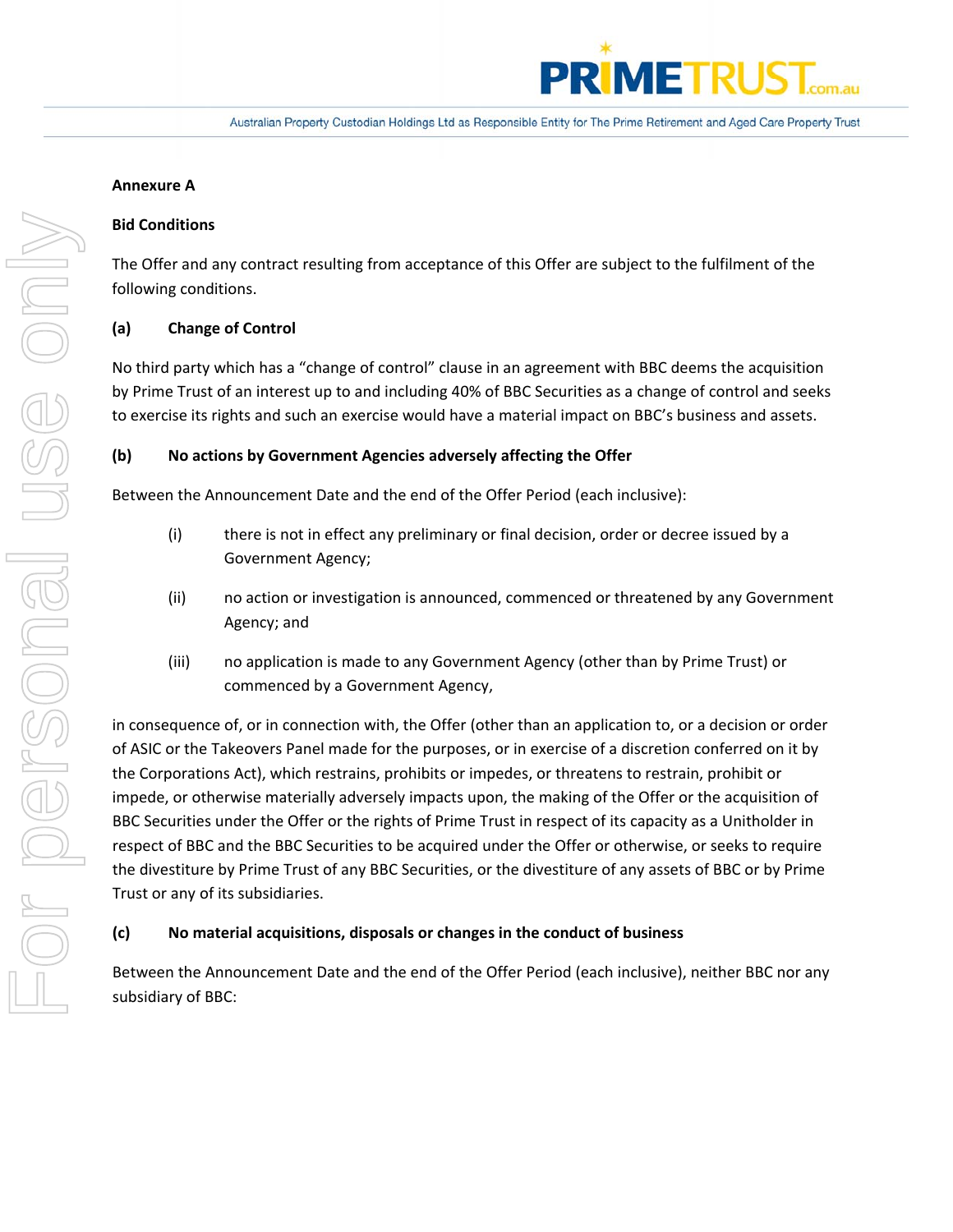

- (i) acquires, offers to acquire, enters into an option to acquire, or agrees to acquire one or more Units, companies or capital assets (or an interest in one or more Units, companies or capital assets);
- (ii) disposes, offers to dispose, enters into an option to dispose, or agrees to dispose of one or more Units, companies or capital assets (or an interest in one or more Units, companies or capital assets);
- (iii) enters into, or offers to enter into any joint venture, partnership or merger;
- (iv) incurs, commits to or brings forward the time for incurring, or grants to another person a right the exercise of which would involve BBC incurring or committing to, any capital expenditure or liability, or foregoes any revenue, in respect of one or more related items of greater than \$10,000,000; or
- (v) discloses (without having disclosed to ASIC before the Announcement Date) the existence of any matter described in sub‐paragraphs (i) to (iv) above, or announces an intention or proposal to do anything described in sub-paragraphs (i) to (iv) above.

# **(d) Early dispatch of offers**

By no later than 5 pm (Melbourne time) on 9 September 2008, BBC agrees in writing and in accordance with the Corporations Act that Prime Trust may forthwith commence sending this Bidder's Statement and the Offer to BBC Security holders.

# **(e) No prescribed occurrences**

During the Bid Period, none of the following occurrences (being the prescribed occurrences listed in section 652C of the Corporations Act) happens:

- (i) BBC converts all or any of its Securities into a larger or smaller number of Units under section 254H of the Corporations Act;
- (ii) BBC or a subsidiary of BBC resolves to reduce its Security capital in any way;
- (iii) BBC or a subsidiary of BBC enters into a buy‐back agreement or resolves to approve the terms of a buy‐back agreement under section 257C(1) or 257D(1) of the Corporations Act;
- (iv) BBC issues Securities or grants an option over its Securities, or agrees to make such an issue or grant such an option,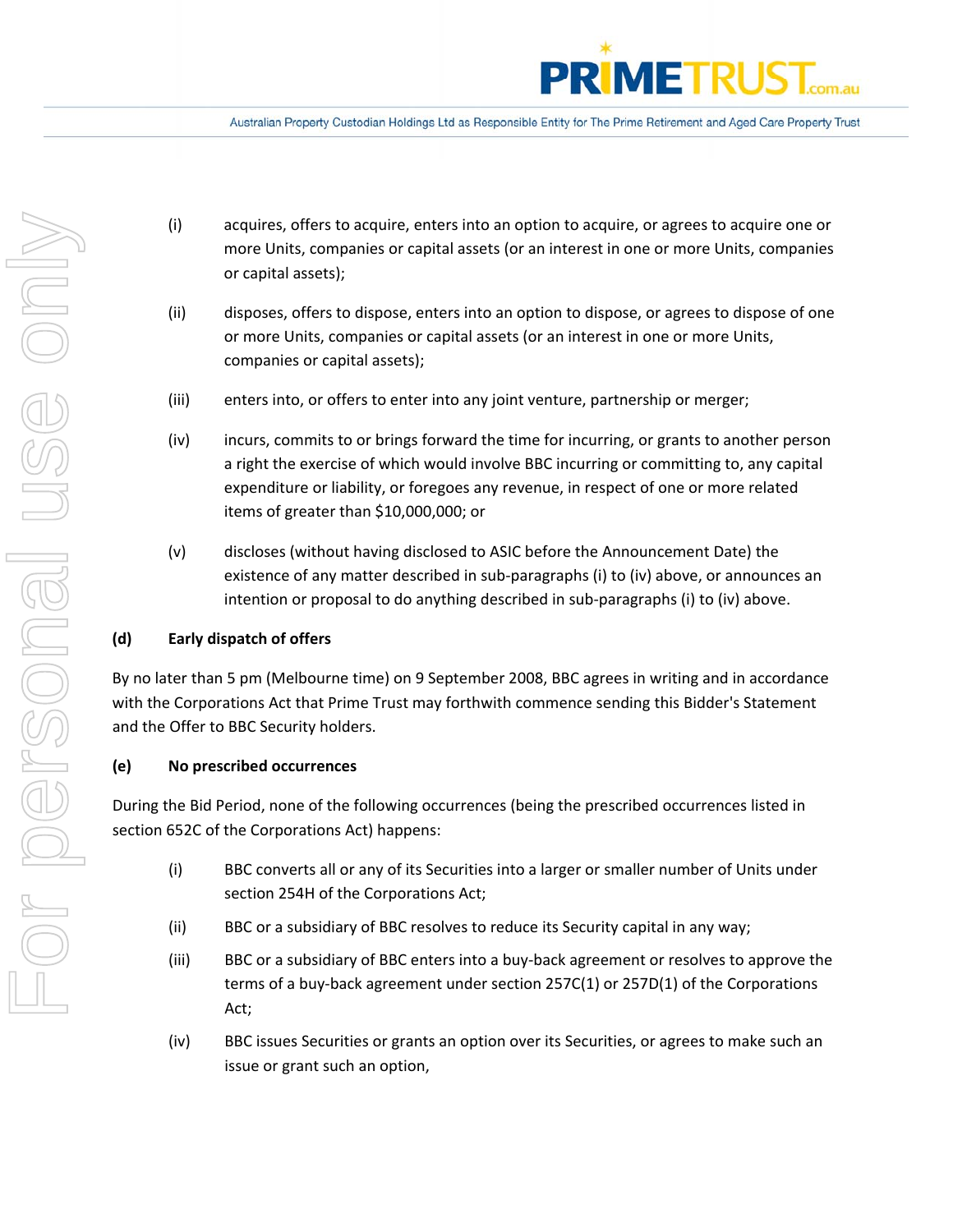

- (v) BBC issues, or agrees to issue, convertible notes;
- (vi) BBC or a subsidiary of BBC disposes, or agrees to dispose, of the whole, or a substantial part, of its business or property;
- (vii) BBC or a subsidiary of BBC charges, or agrees to charge, the whole, or a substantial part, of its business or property;
- (viii) BBC or a subsidiary of BBC resolves to be wound up;
- (ix) a liquidator or provisional liquidator of BBC or a subsidiary of BBC is appointed;
- (x) a court makes an order for the winding up of BBC or a subsidiary of BBC ;
- (xi) an administrator of BBC or a subsidiary of BBC is appointed under section 436A, 436B or 436C of the Corporations Act;
- (xii) BBC or a subsidiary of BBC executes a deed of company arrangement; or
- (xiii) a receiver, or a receiver and manager, is appointed in relation to the whole, or a substantial part, of the property of BBC or a subsidiary of BBC,

provided that notice is given by Prime Trust to BBC Security holders not later than 3 Business Days after the end of the Offer Period.

# **(f) No material adverse change**

Between the Announcement Date and the end of the Offer Period (each inclusive) there is no occurrence or matter, including (without limitation):

- (A) any liability for duty or tax;
- (B) any liability resulting, or any rights of any person arising, from a change of control of BBC;
- (C) any change in the law (whether retrospective or not); or
- (D) any actual or threatened dispute, litigation or arbitration (or other proceeding of any kind) involving BBC or any judgment, decision, finding or other award of any kind, against BBC,

that (individually or together with others) has or could reasonably be expected to have a materially adverse effect on the assets, liabilities, financial or trading position, profitability, production or prospects of BBC.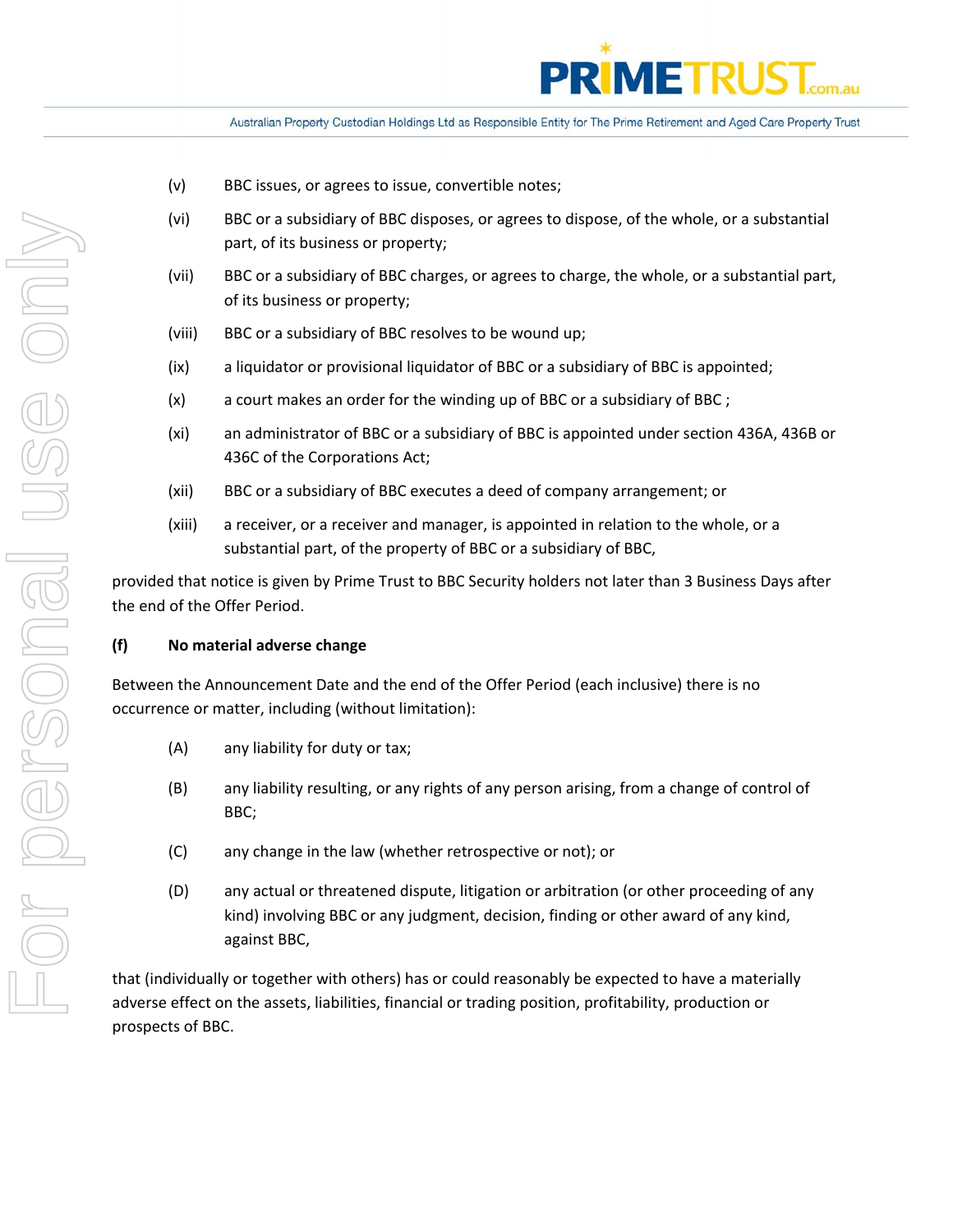**Bidder's Statement** 

# **ACCEPT**

# **This Offer from The Prime Retirement & Aged Care Property Trust to acquire 40% of your securities in Babcock & Brown Communities Group**

If you have any questions in relation to the Offer,

please call 1 800 134 068

**This is an important document and requires your immediate attention** 

If you are in any doubt as to how to act, please consult your stockbroker or financial or legal adviser immediately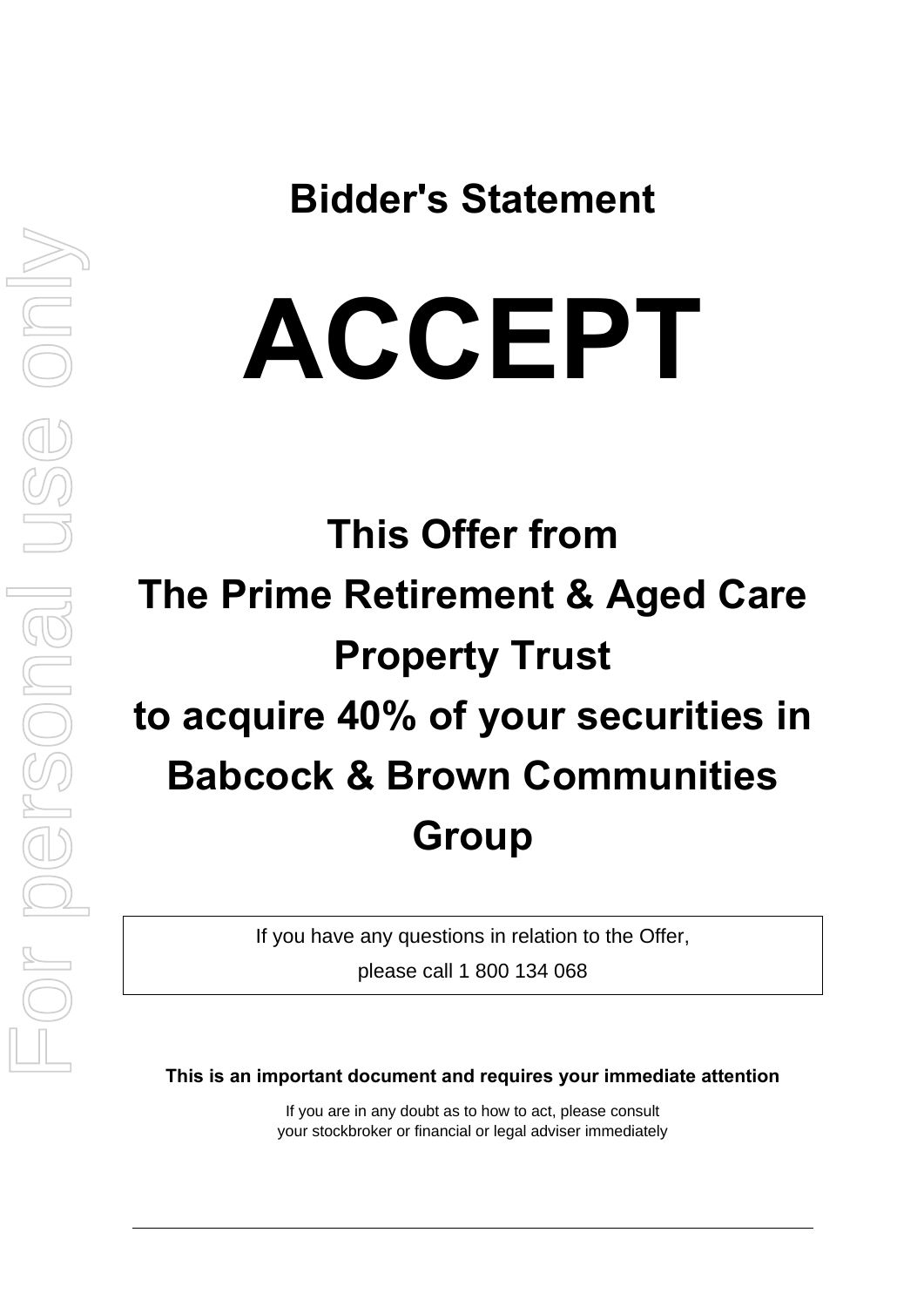# **Important Information**

## **BIDDER'S STATEMENT**

This Bidder's Statement is given by Australian Property Custodian Holdings Limited ABN 74 095 574 436 (AFS licence no 226692) in its capacity as Responsible Entity of The Prime Retirement and Aged Care Property Trust ARSN 097 514 746 to BBC under Part 6.5 of the Corporations Act, and in compliance with sections 636 and 637 of the Corporations Act, and relates to the Offer. You should read this Bidder's Statement in its entirety. This Bidder's Statement is dated 4 September 2008 and includes an Offer dated [day & month] 2008 in Section [10.](#page-50-0)

## **AUSTRALIAN SECURITIES AND INVESTMENTS COMMISSION**

A copy of this Bidder's Statement was lodged with ASIC on 4 September 2008. Neither ASIC nor any of its officers take any responsibility for the contents of this Bidder's Statement.

# **NOTICES IN RELATION TO JURISDICTIONS OTHER THAN AUSTRALIA, ITS EXTERNAL TERRITORIES OR NEW ZEALAND**

As a result of Section [10.6\(f\),](#page-61-0) this Bidder's Statement does not constitute an offer to sell, nor the solicitation of an offer to buy, any Prime Trust Units in any jurisdiction other than Australia, its external territories and New Zealand unless Prime Trust determines to the contrary.

BBC Security holders resident in places other than Australia, its external territories or New Zealand should note that the Offer is being proposed and will be conducted in accordance with the laws in force in Australia and with the Listing Rules. The disclosure requirements in relation to the Offer applicable in Australia will differ from those applying in other jurisdictions. The financial statements included in this Bidder's Statement have been prepared in accordance with Australian equivalents to International Financial Reporting Standards that will differ from those in other jurisdictions. Because substantially all of the directors and assets of Prime Trust are located in Australia, investors resident in places other than Australia, its external territories and New Zealand may have difficulties in enforcing their rights and any claims they may have arising under the laws of the jurisdiction in which they are resident against Prime Trust and its officers and directors. It may be difficult to compel Prime Trust and its affiliates to subject themselves to a judgment of a court outside Australia.

The Prime Trust Units to be issued pursuant to the Offer have not been, and will not be, registered under the United States Securities Act of 1933 (as amended) (the *Securities Act*) or the securities laws of any United

States state or other jurisdiction and therefore may not be offered or sold to persons resident in or located in the United States without registration or an applicable exemption from the registration requirements of the Securities Act. This Bidder's Statement has not been filed with or reviewed by any other state securities commission or United States regulatory authority and none of the foregoing authorities have passed upon or endorsed the merits of the Offer or the accuracy, adequacy or completeness of this Bidder's Statement. Any representation to the contrary is a criminal offence.

The Offer to New Zealand resident BBC Security holders will be made in reliance on the Securities Act (Overseas Companies) Exemption Notice 2002. Therefore, Prime Trust is not required to register a New Zealand prospectus or prepare and distribute a New Zealand investment statement to New Zealand resident BBC Security holders in respect of the Offer. This Bidder's Statement does not constitute an offer to issue or sell or the solicitation of any offer to buy any such securities or any securities issuable in exchange for such securities in any jurisdiction in which the issue of Units under the Offer would be unlawful.

Prime Trust and APCH do not assume any liability for any violation by any person of these restrictions.

# **DISCLOSURE REGARDING FORWARD LOOKING STATEMENTS**

This Bidder's Statement contains certain forward looking statements which have not been based solely on historical facts, but are rather based on Prime Trust's current expectations about future events and results. These forward looking statements are, however, subject to risks, uncertainties and assumptions which could cause actual events or results to differ materially from the expectations described in such forward looking statements. These factors include, amongst other things, the risks identified in Section [8](#page-41-0), as well as other matters not yet known to Prime Trust or not currently considered material by Prime Trust. While Prime Trust believes that the expectations reflected in the forward looking statements are reasonable, no assurance can be given that such expectations will prove to be correct. The past performance of Prime Trust is not a guarantee of future performance.

#### **INVESTMENT DECISIONS**

Nothing contained in this Bidder's Statement constitutes investment, legal, accounting, business, tax or other advice. This Bidder's Statement does not take into account your individual investment objectives, financial situation or particular needs. You may wish to seek independent financial and taxation advice before deciding whether or not to accept the Offer.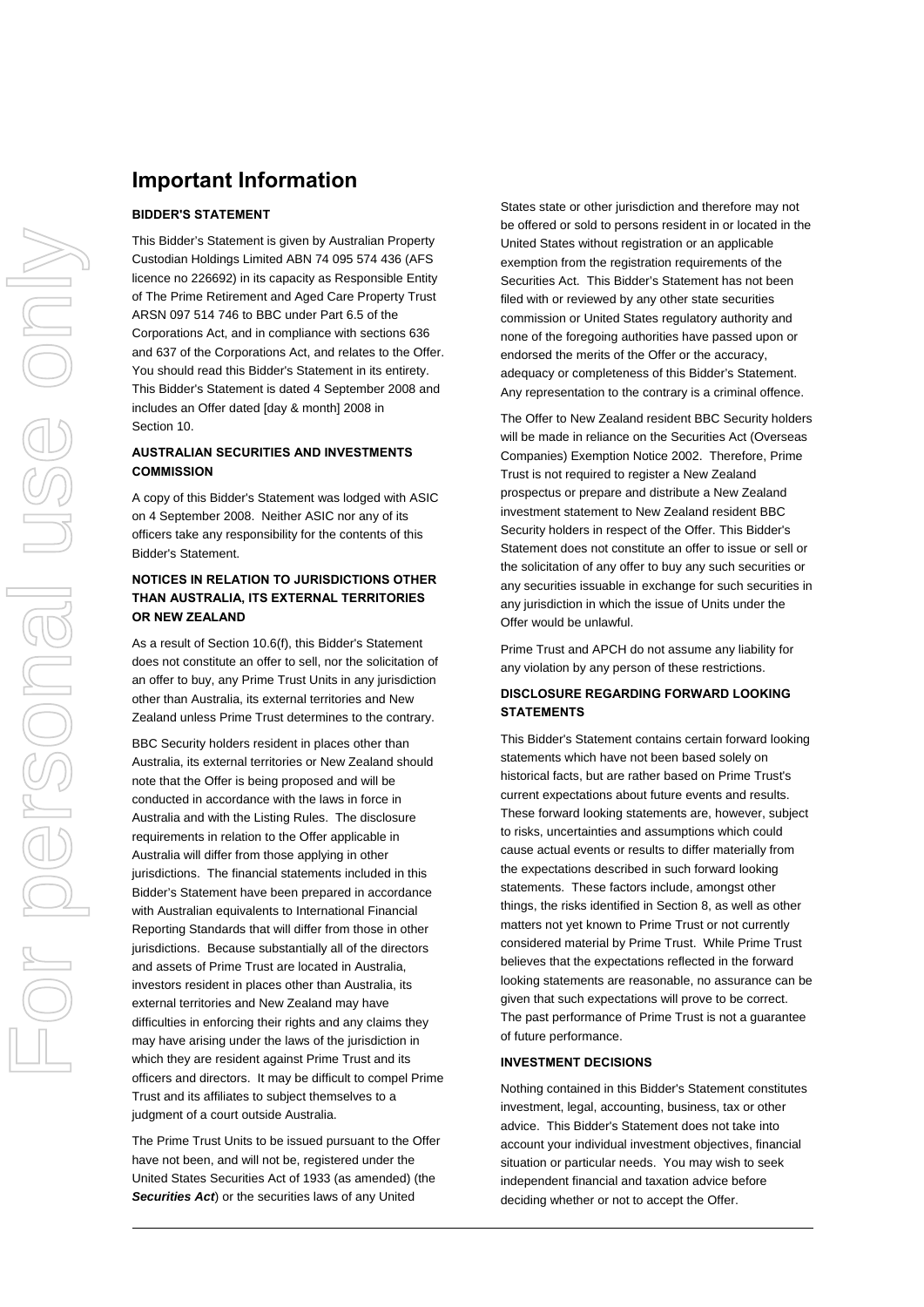#### **PRIVACY STATEMENT**

APCH will collect personal information about BBC security holders' holdings of BBC Securities in accordance with the Corporations Act. APCH will share that personal information with its advisers and service providers only to the extent necessary for purposes relating to the Offer. BBC Security holders can contact BBC's registry, Link Market Services Limited, on 1 800 134 068 or +61 2 8280 7732 if they have questions about their personal information.

### **NO INTERNET SITE IS PART OF THIS BIDDER'S STATEMENT**

Prime Trust maintains an internet site at [www.primetrust.com.au.](http://www.primetrust.com.au/) Information contained in or otherwise accessible through this internet site is not a part of this Bidder's Statement. Any references in this Bidder's Statement to Prime Trust's internet site are textual references for your information only.

#### **DEFINED TERMS AND INTERPRETATION**

A number of defined terms are used in this Bidder's Statement. These terms are explained in Section [12](#page-74-0), along with certain rules of interpretation which apply to this Bidder's Statement.

#### **MAPS AND DIAGRAMS**

Diagrams and maps appearing in this Bidder's Statement are illustrative only and may not be drawn to scale. Unless stated otherwise, all data contained in charts, maps and graphs and tables is based on information available at the date of this Bidder's Statement.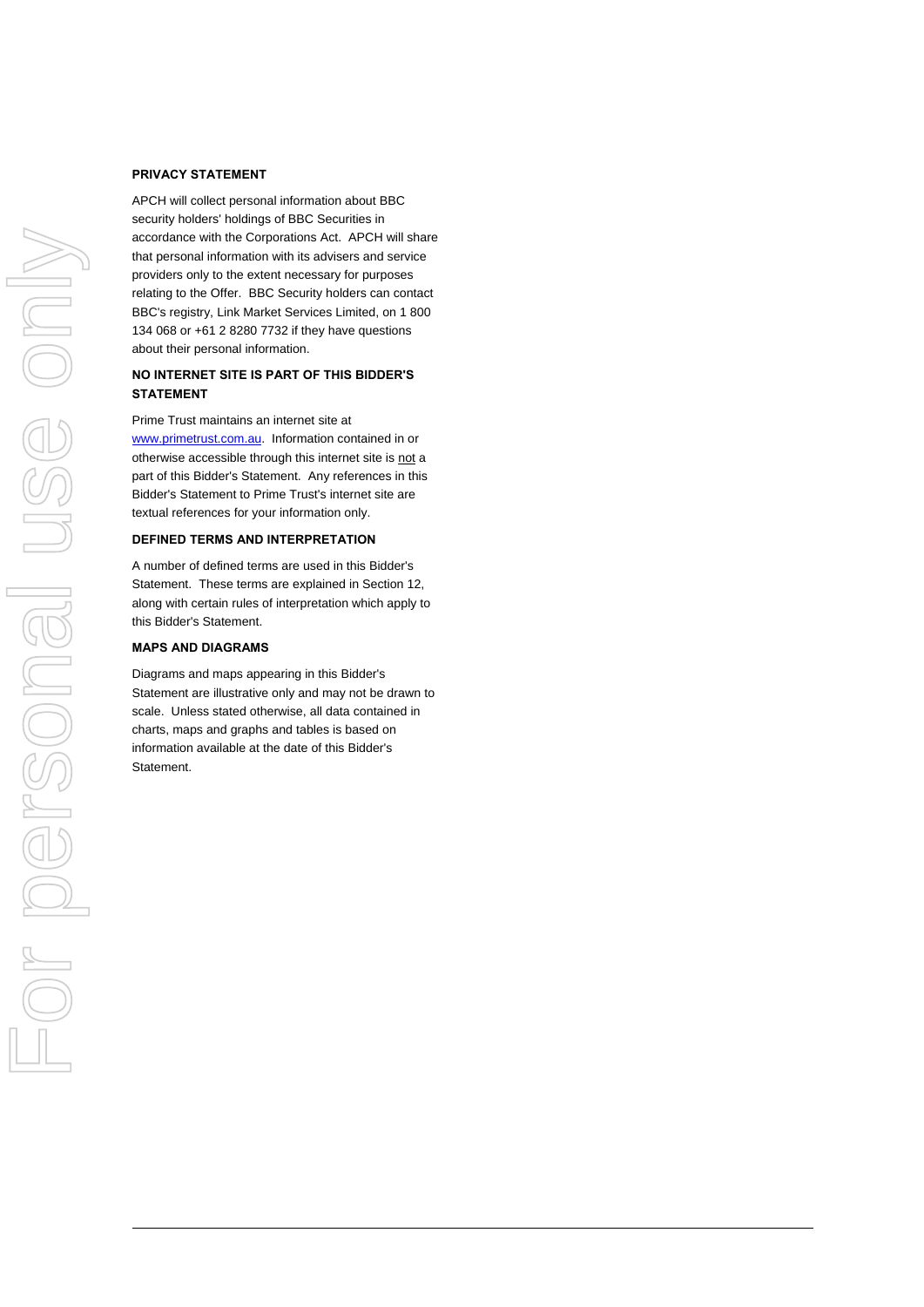# **Table of Contents**

| $\mathcal{P}$ |
|---------------|
| 3             |
| 6.            |
| 8             |
|               |

# **Bidder's Statement**

| 1.  | <b>Profile of Prime Trust</b>                | 11 |
|-----|----------------------------------------------|----|
| 2.  | <b>Information about Prime Trust's Units</b> | 19 |
| 3.  | <b>Profile of the BBC Group</b>              | 22 |
| 4.  | <b>Intentions</b>                            | 26 |
| 5.  | <b>Effect of the Offer on Prime Trust</b>    | 28 |
| 6.  | <b>Sources of Consideration</b>              | 31 |
| 7.  | <b>Australian Tax Considerations</b>         | 32 |
| 8.  | <b>Investment Risks</b>                      | 34 |
| 9.  | <b>Fees</b>                                  | 39 |
| 10. | <b>The Offer</b>                             | 43 |
| 11. | <b>Other</b>                                 | 59 |
| 12. | Definitions and Interpretation               | 67 |
| 13. | <b>Approval of Bidder's Statement</b>        | 72 |
|     | <b>Annexures</b>                             |    |
|     |                                              |    |

- **A. ASX Announcements in relation to Prime Trust since 30 June 2007**
- **B. Rights attaching to Prime Trust Units**
- **C. Corporate Governance arrangements of Prime Trust**
- **D. Sections of the Prime Trust 26 June 2007 PDS incorporated by reference**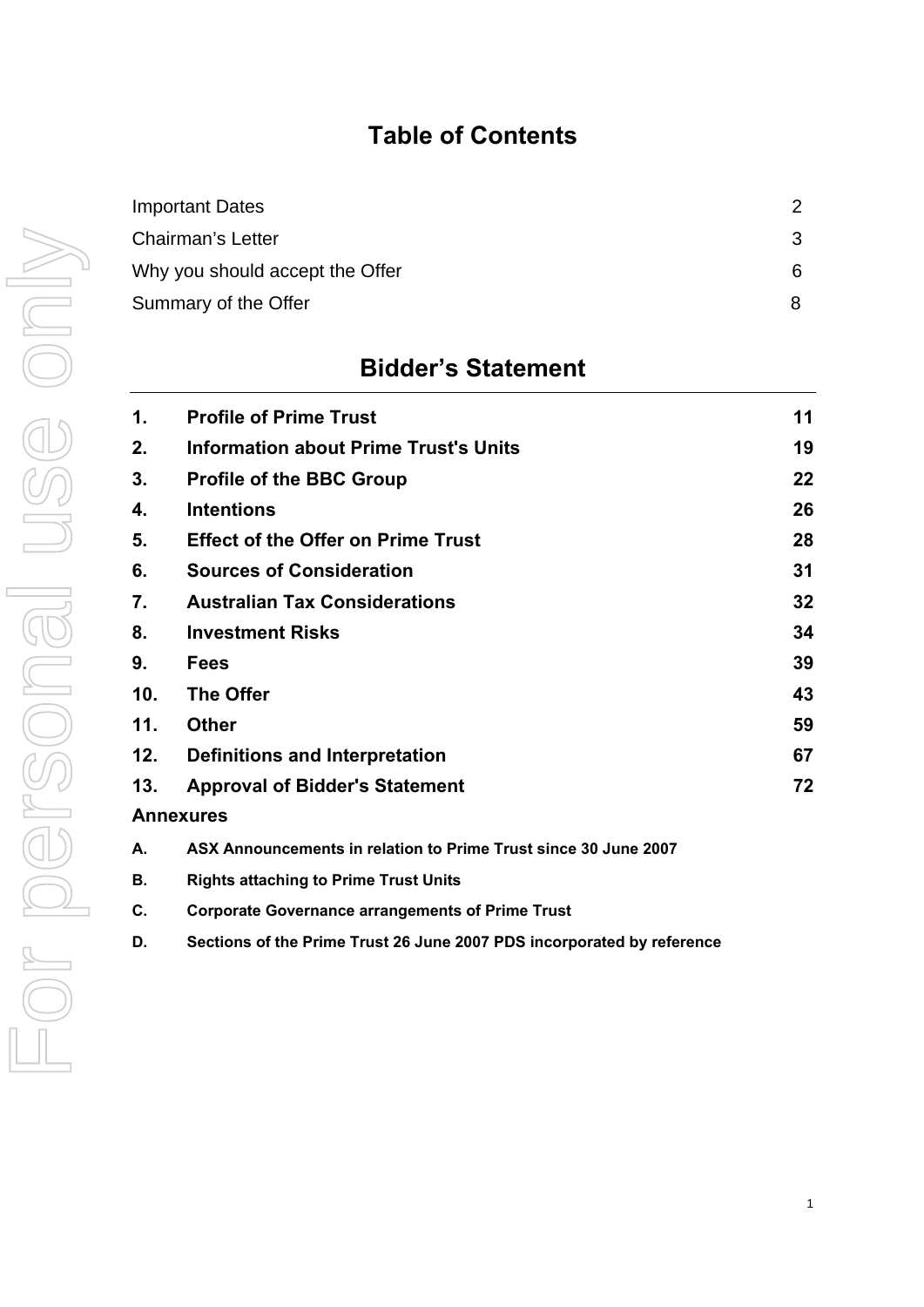# **Important dates**

Bidder's Statement lodged with ASIC 4 September 2008 Date of the Offer **Date of the Offer Contract Contract Contract Contract Contract Contract Contract Contract Contract Contract Contract Contract Contract Contract Contract Contract Contract Contract Contract Contract Contr** Offer scheduled to close (unless extended) 7.00pm (Melbourne time)

on [date] 2008

Note: The closing date for the Offer may change as permitted by the Corporations Act.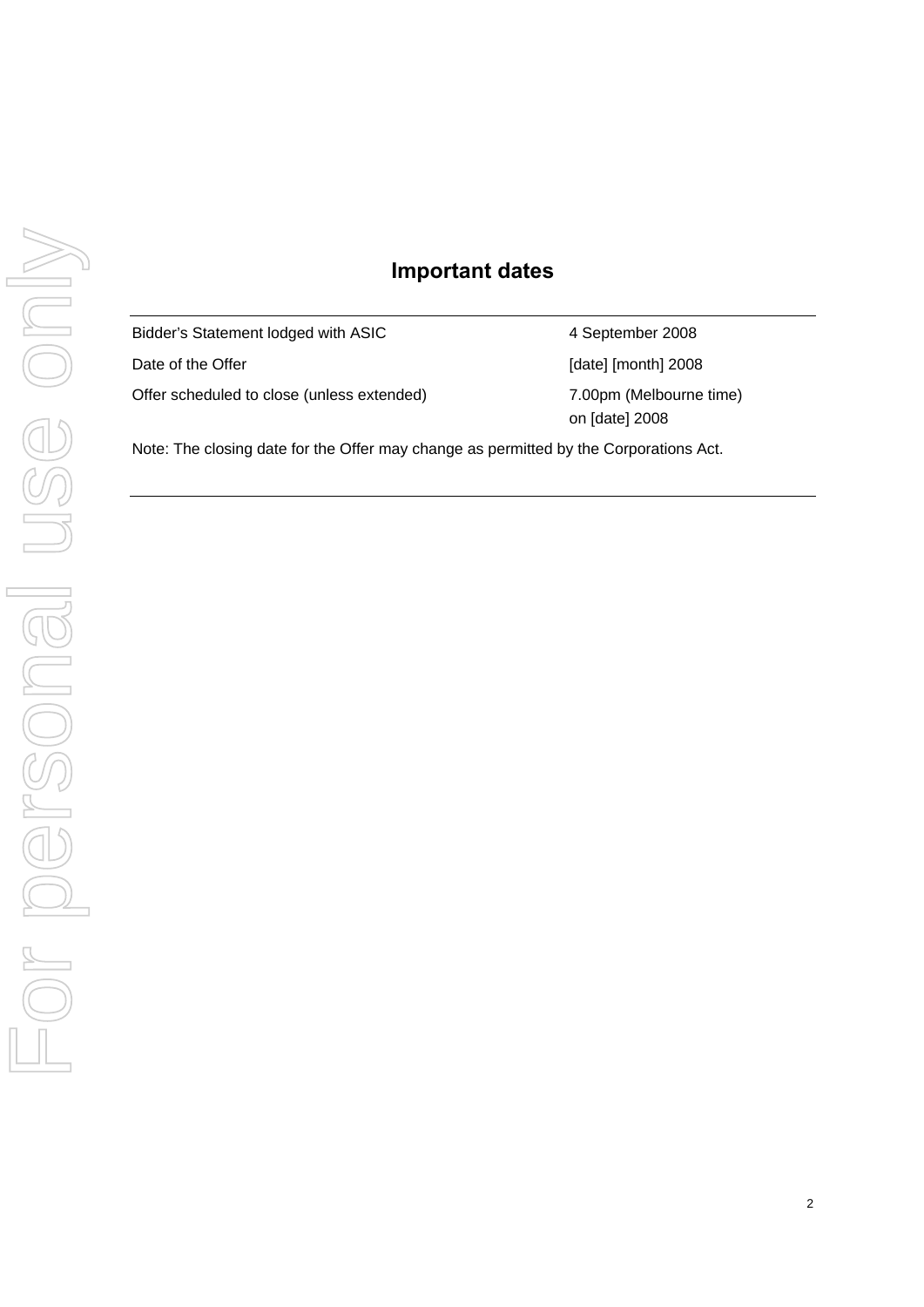

Dear BBC Security holder,

On behalf of Australian Property Custodian Holdings Limited ("APCH"), in its role as the Responsible Entity of The Prime Retirement & Aged Care Property Trust ("Prime Trust"), I encourage you to accept this Offer to acquire 40% of your securities in BBC.

# **THE OFFER**

Under the Offer, you will receive one Prime Trust Unit for each BBC Security you transfer to Prime Trust by accepting this Offer.

The Offer is subject to a number of conditions (see **Section 10** for full details).

# **ABOUT PRIME TRUST**

Prime Trust was established in 2001 as the first public property trust dedicated to the senior living asset class. As a leader in this class, it has grown to be one of Australia's leading owners of retirement resort and aged care assets. It currently owns a portfolio of over 4,600 retirement resort units and 770 aged care beds spread across nearly 40 locations. In addition, there is a pipeline of at least another 2,900 units and beds to come into Prime Trust's ownership over the next 5 years, which will increase the number of locations to over 50. Thirteen of our facilities are on long term lease to BBC and a further twelve are subject to management agreements with BBC.

# **WHY WE ARE MAKING THIS OFFER**

The Directors envisage that in time a merger between Prime Trust and BBC would generate a number of efficiencies between the two groups and create Australia's largest senior living asset class owner. The size and scale of a merged business as well as the synergy and operational benefits should see a re-rating of Prime Trust.

This Bidder's Statement does not propose a full merger. Prime Trust is a passive trust, and therefore Prime Trust cannot control an active business such as BBC (because the tax status of Prime Trust would change). The bid is also structured so as not to trigger any change of control provisions in BBC's banking arrangements.

The Board believes that a full merger (probably by way of a Scheme of Arrangement which staples Prime Trust and BBC securities) can be negotiated in time; but this offer does not promote that at this time nor promise it for the future. The recent decision by Babcock & Brown Ltd to sell their BBC management rights for \$17.5m to BBC has encouraged Prime Trust to offer for a strategic stake.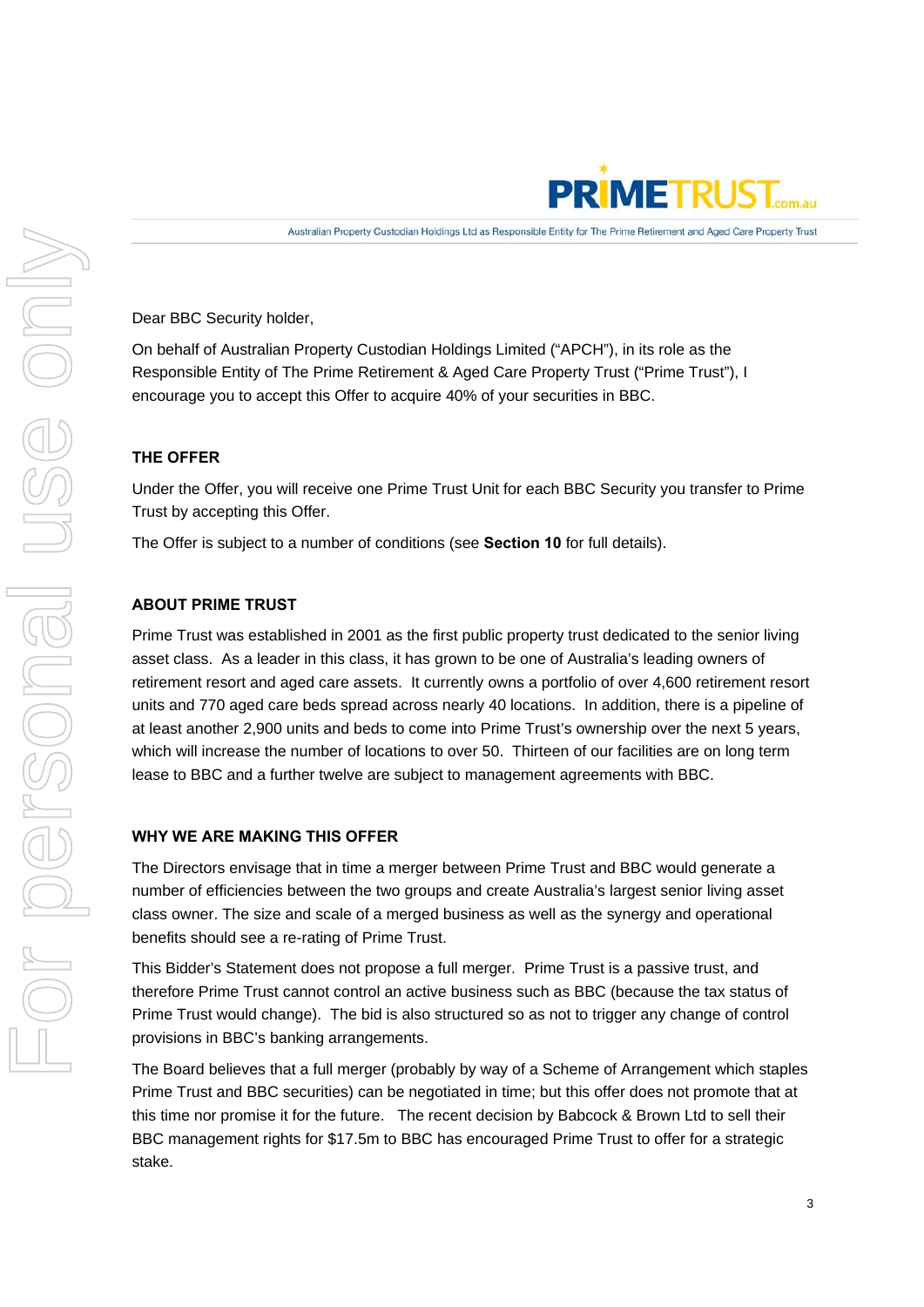This Offer is a first step to enable Prime Trust to achieve a strategic investment in BBC and a platform to be able to work with BBC and its manager toward a merger. At this stage there is no guarantee that a merger will occur.

The Offer allows you to receive a premium for part of your BBC holding and to take a holding in Prime Trust.

# **THE CURRENT BBC PRICE REVIEW PROCESS**

We see our offer as being a meaningful option for BBC Security holders who are awaiting the outcome of the "price discovery process" currently in train.

We will respond as required to any developments from this process.

Prime Trust and BBC have a number of long term management agreements in respect of a number of 25 facilities which Prime Trust either leases to BBC or are managed by BBC. Prime Trust has a number of concerns and issues about how these agreements are being interpreted and managed by BBC. Merging the assets and operations together should such concerns; provide improved operational outcome; improve cash flows and valuations. Some of the Agreements are subject to assignment conditions in the event that BBC is acquired by a third party. Prime Trust is reserving its position if the BBC price discovery process results in a third party acquiring BBC.

# **BENEFITS OF THE OFFER**

Prime Trust's Offer represents value for your investment in BBC. If you accept the Offer this will result in you immediately receiving benefits from the 25% premium implied in our offer based on the one month value weighted average share price of BBC Securities prior to the Announcement Date as well as participating in the further benefits if a merger can ultimately be consummated.

Since the announcement of the BBC Strategic Review on 28 August 2008, the BBC security price has increased from being in the low 30 cents per unit range to high 40 cent range reflecting the "takeover" premium in its value as a result of the company announcement.

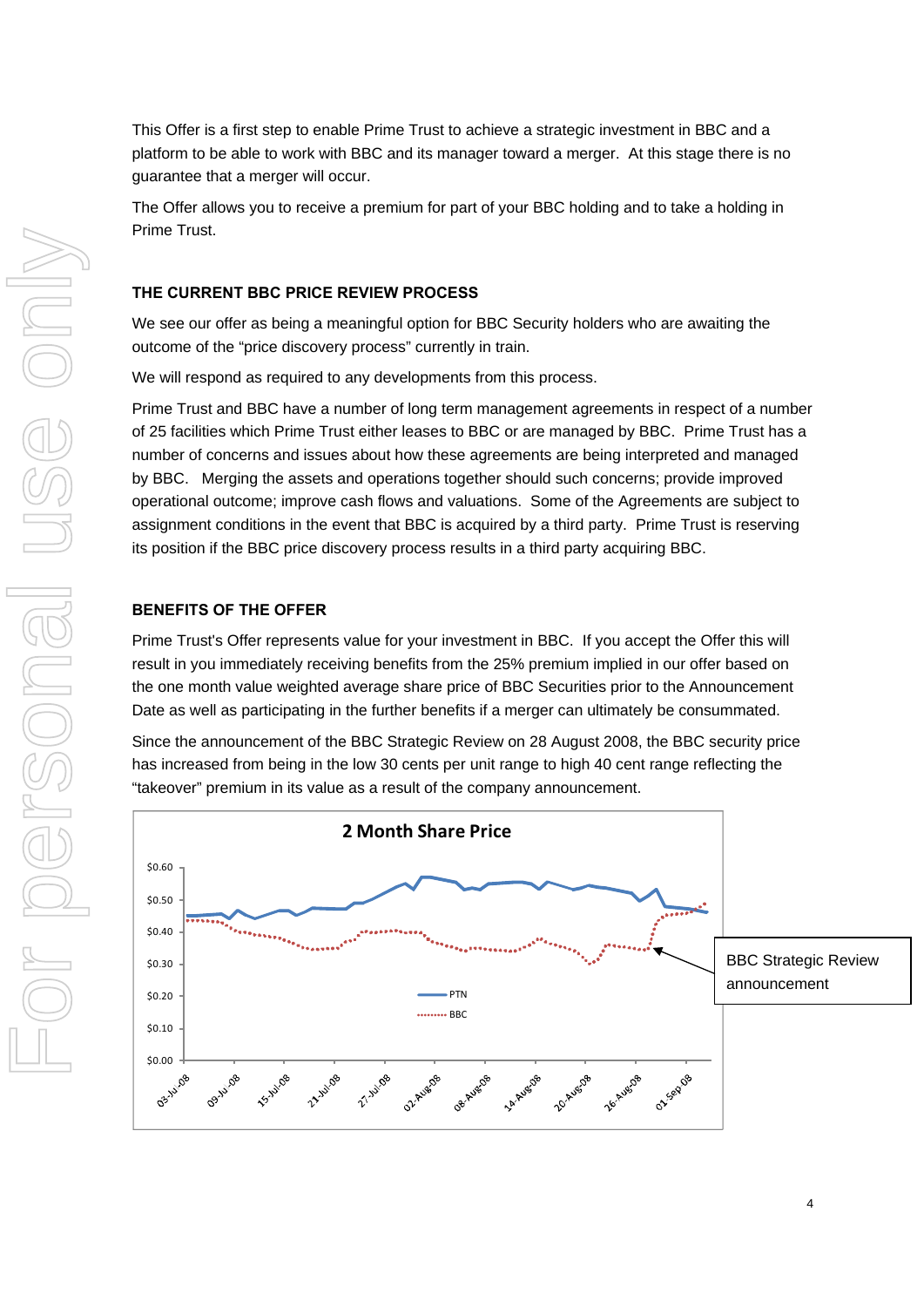# **HOW TO ACCEPT THE OFFER**

This Bidder's Statement sets out details of the Offer including the conditions of the Offer. I encourage you to read it carefully and seek independent advice before deciding whether to accept. You can accept the Offer by following the instructions on the accompanying Acceptance Form. The Offer is open for acceptance until its scheduled close on [date] 2008. Please call the Prime Trust Offer information line on 1 800 134 068 (toll-free within Australia) or on +61 2 8280 7732 (from outside Australia) if you have any questions.

I look forward to your acceptance and to welcoming you as a unitholder of Prime Trust.

Yours faithfully

The Hon Dr Michael Wooldridge Chairman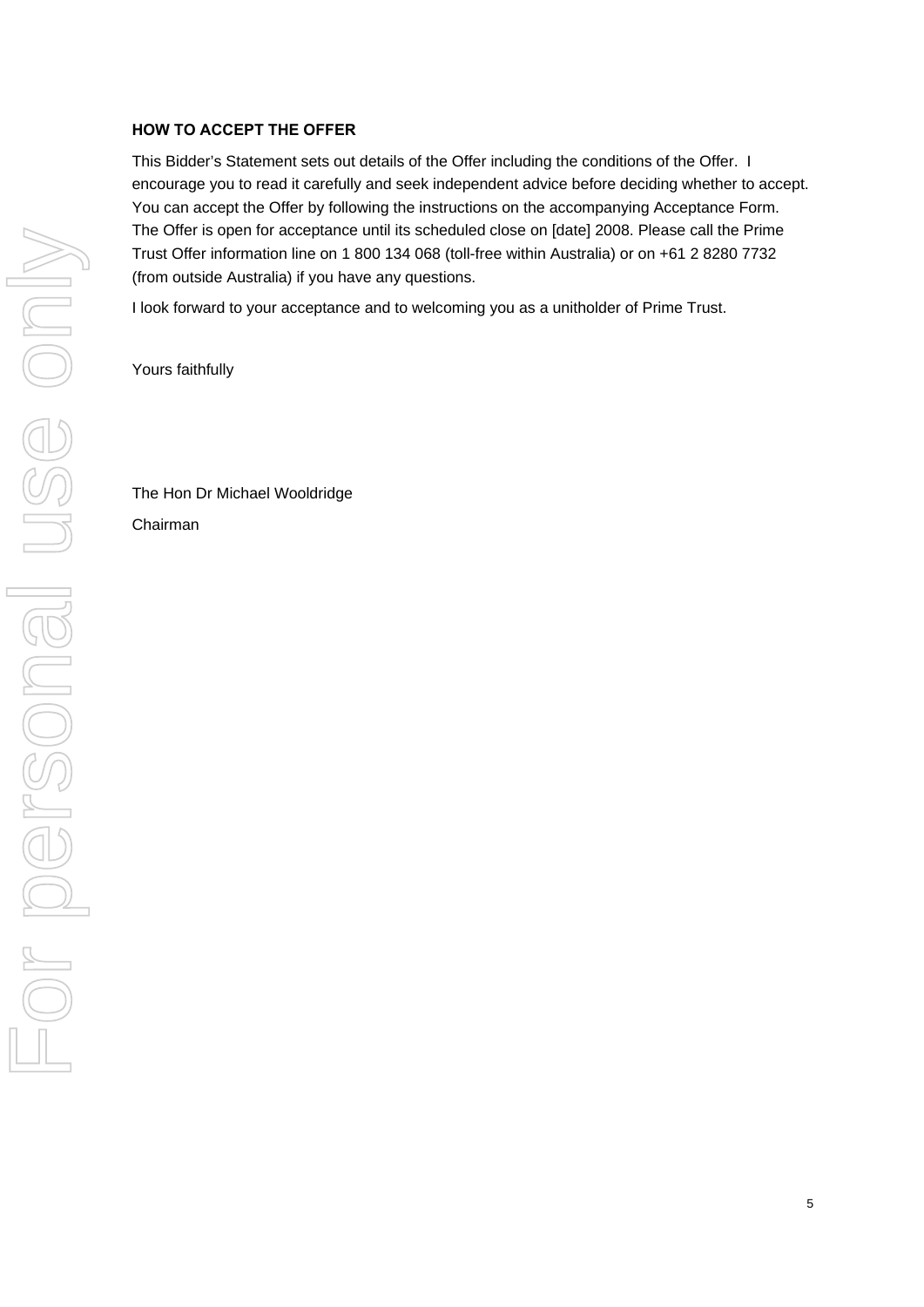# **Why you should accept the Offer**

1. The Offer values each BBC Security at \$0.475. You will receive a 25% premium to the one month volume weighted average price of the BBC Security price prior to announcement<sup>[1](#page-13-0)</sup>



2. You will have the opportunity to become a unit holder of Prime Trust which has a higher net asset backing than a BBC Security



3. You will have holding of both Prime Trust Units and BBC Securities and may reasonably expect to benefit if ultimate merger of the entities is able to be achieved.

At the date of this Bidder's Statement there is no agreement to merge BBC and Prime Trust. While Prime Trust is prepared to

1

<span id="page-13-0"></span><sup>&</sup>lt;sup>1</sup> Based on the 5 day volume weighted average price of Prime Trust Units prior to announcement (ie \$0.50)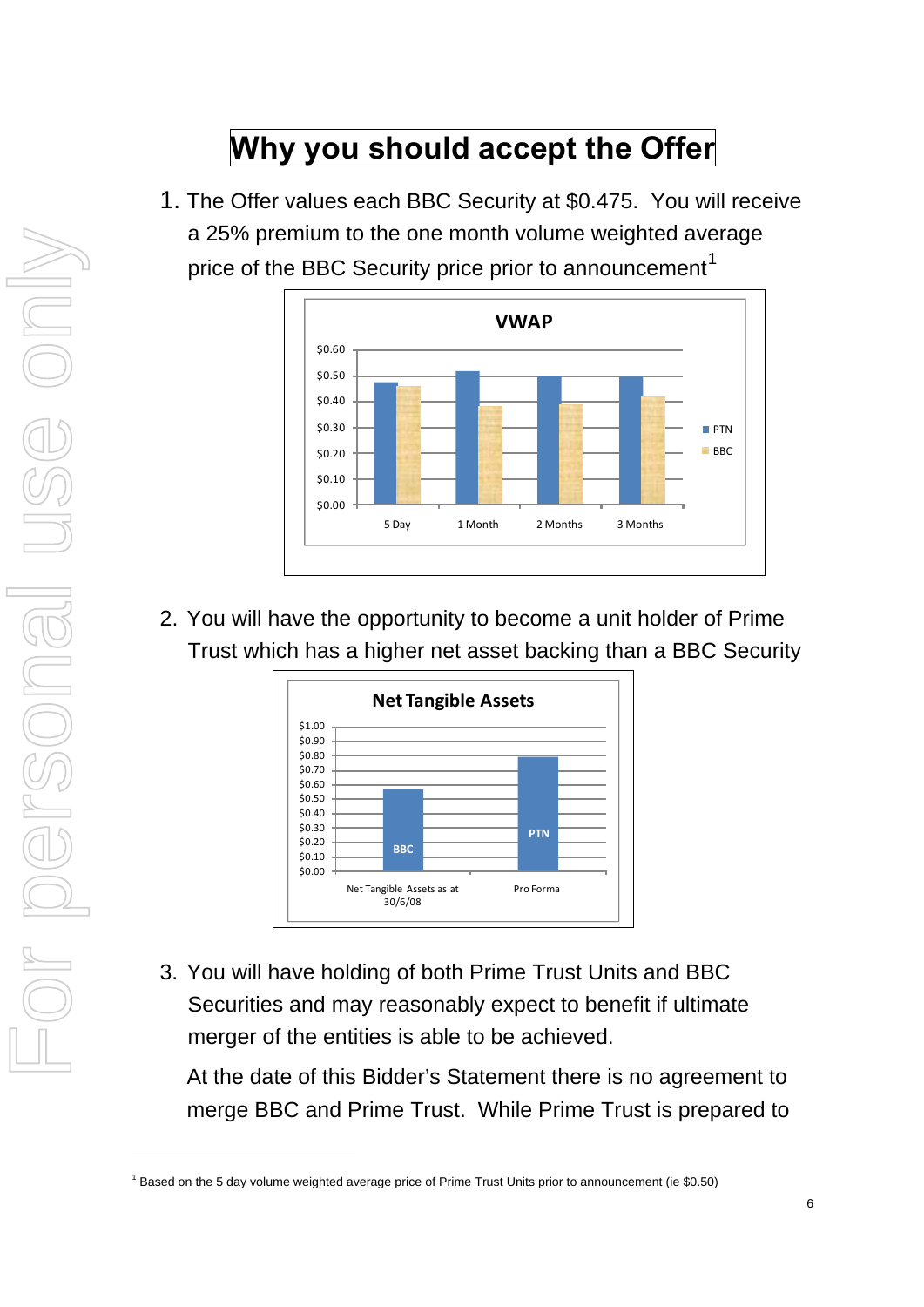negotiate in good faith, there can be no guarantee that an acceptable merger proposal can be negotiated and put to respective security holders. However, if a merger of Prime Trust and BBC is achieved, Prime Trust expects that it would have the following benefits:

- It would create Australia's largest senior living asset class business with the following features:
	- o 10,500 living units (circa 12% of market)
	- o 2,300 aged care beds
	- o 5,500 living units in the pipeline for completion in the next 5 years
- Geographic diversity
	- o presence in all mainland Australian States
	- o five villages with nearly 1,000 living units in New Zealand
- Total assets of \$4.3bn
- Net assets of circa \$1.1bn
- Annual pre interest earnings of circa \$170m
- Removal of common property management costs
- Synergies in marketing and administration costs
- Benefits flowing from a wider portfolio of over 100 facilities to underpin the certainty of cash flow from living unit roll-overs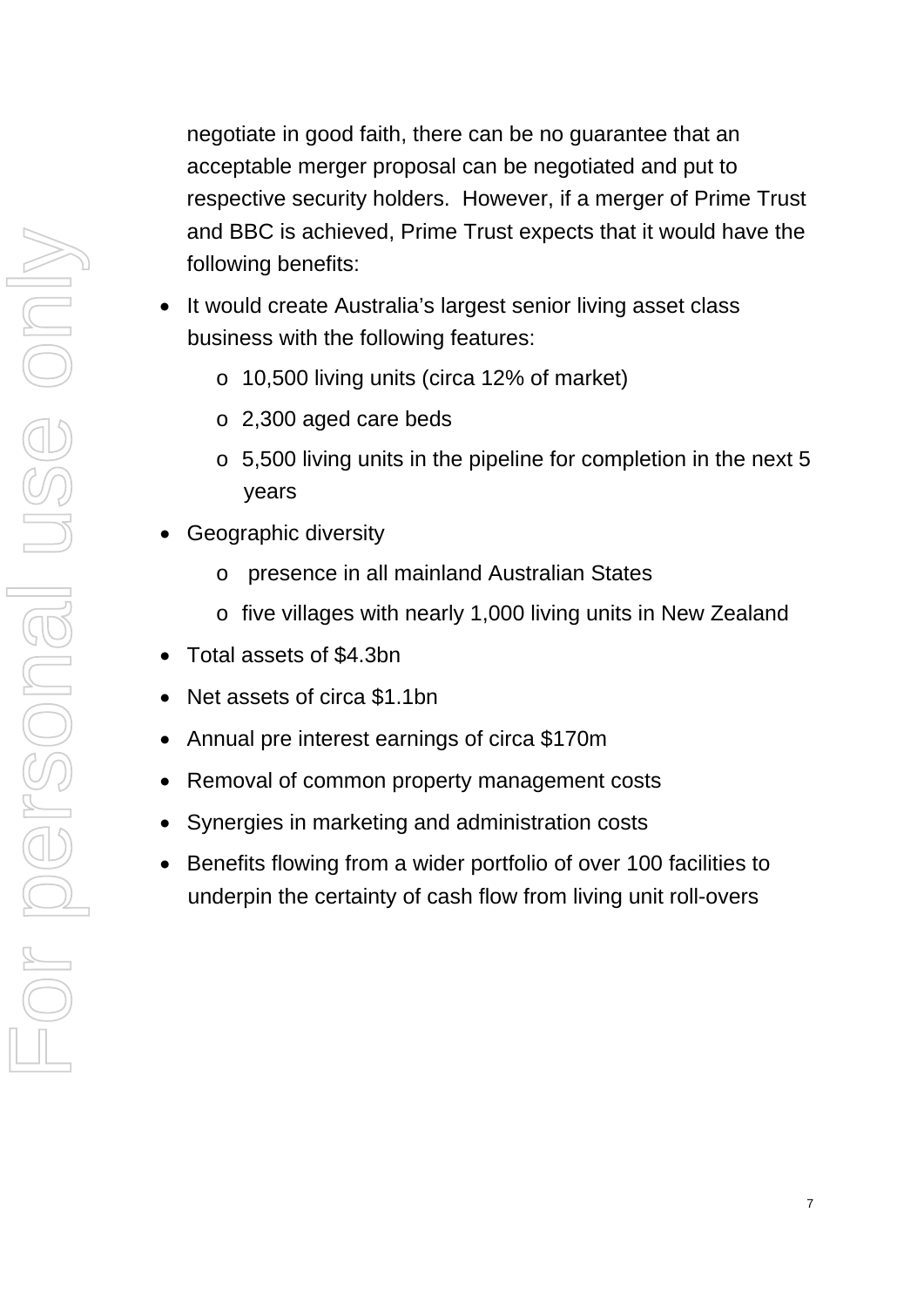# **Summary of the Offer**

**The following is a summary only of the Offer and is qualified by the detailed information contained in the rest of this Bidder's Statement. You should read this Bidder's Statement in full before deciding how to deal with your BBC Securities.** 

The terms of the Offer are contained in **Section [10](#page-50-0)**.

| Who is making the<br>Offer?                                 | The Offer is being made by APCH as responsible entity of Prime Trust.                                                                                                                                                                                                                                                              |  |  |  |
|-------------------------------------------------------------|------------------------------------------------------------------------------------------------------------------------------------------------------------------------------------------------------------------------------------------------------------------------------------------------------------------------------------|--|--|--|
| What is the Offer?                                          | You are being offered:                                                                                                                                                                                                                                                                                                             |  |  |  |
|                                                             | 1 Prime Trust Unit for each Eligible BBC Security for which you accept<br>the Offer on the terms and conditions set out in Section 10.                                                                                                                                                                                             |  |  |  |
|                                                             | The Offer is for 40% of your BBC Securities.                                                                                                                                                                                                                                                                                       |  |  |  |
|                                                             | The Offer implies an offer price of \$0.475 per BBC Security based on the five<br>day weighted average closing price of Prime Trust Units on prior to 4<br>September 2008.                                                                                                                                                         |  |  |  |
|                                                             | If you are a Foreign Unitholder and you accept the Offer in respect of Eligible<br>BBC Securities you will not receive Prime Trust Units; instead you will receive<br>cash as outlined in Section 10.6(g). Persons with registered addresses in<br>Australia, its external territories or New Zealand are not Foreign Unitholders. |  |  |  |
|                                                             | The Offer may only be accepted in respect of Eligible BBC Securities.                                                                                                                                                                                                                                                              |  |  |  |
| <b>Offer Period</b>                                         | The Offer commences on [date] 2008 and closes at 7.00 pm (Melbourne time)<br>on [date] 2008, subject to any extension in accordance with the Corporations<br>Act.                                                                                                                                                                  |  |  |  |
| How do I accept the<br>Offer?                               | Read the section on the inside front cover of this Bidder's Statement, and follow<br>the instructions on the enclosed Acceptance Form.                                                                                                                                                                                             |  |  |  |
| If I accept, when will<br>the consideration be<br>provided? | If you accept the Offer in accordance with the instructions contained in the Offer<br>and the Acceptance Form, and you provide any additional documents required<br>to be given with your Acceptance Form, in general you will receive your, Offer<br>Consideration on or before the date which is the earlier of:                 |  |  |  |
|                                                             | one month after you accept the Offer or, if the Offer is subject to<br>conditions when accepted, within one month after the Offer becomes<br>unconditional; and                                                                                                                                                                    |  |  |  |
|                                                             | 21 days after the Offer Period.                                                                                                                                                                                                                                                                                                    |  |  |  |
|                                                             | If you are a Foreign Unitholder you will not receive Prime Trust Units (see<br>Sections 10.6(g) and 11.8).                                                                                                                                                                                                                         |  |  |  |
| What happens if I<br>accept?                                | If the Offer becomes or is declared unconditional, you will receive the Offer<br>Consideration for each of your Eligible BBC Securities for which you accept the                                                                                                                                                                   |  |  |  |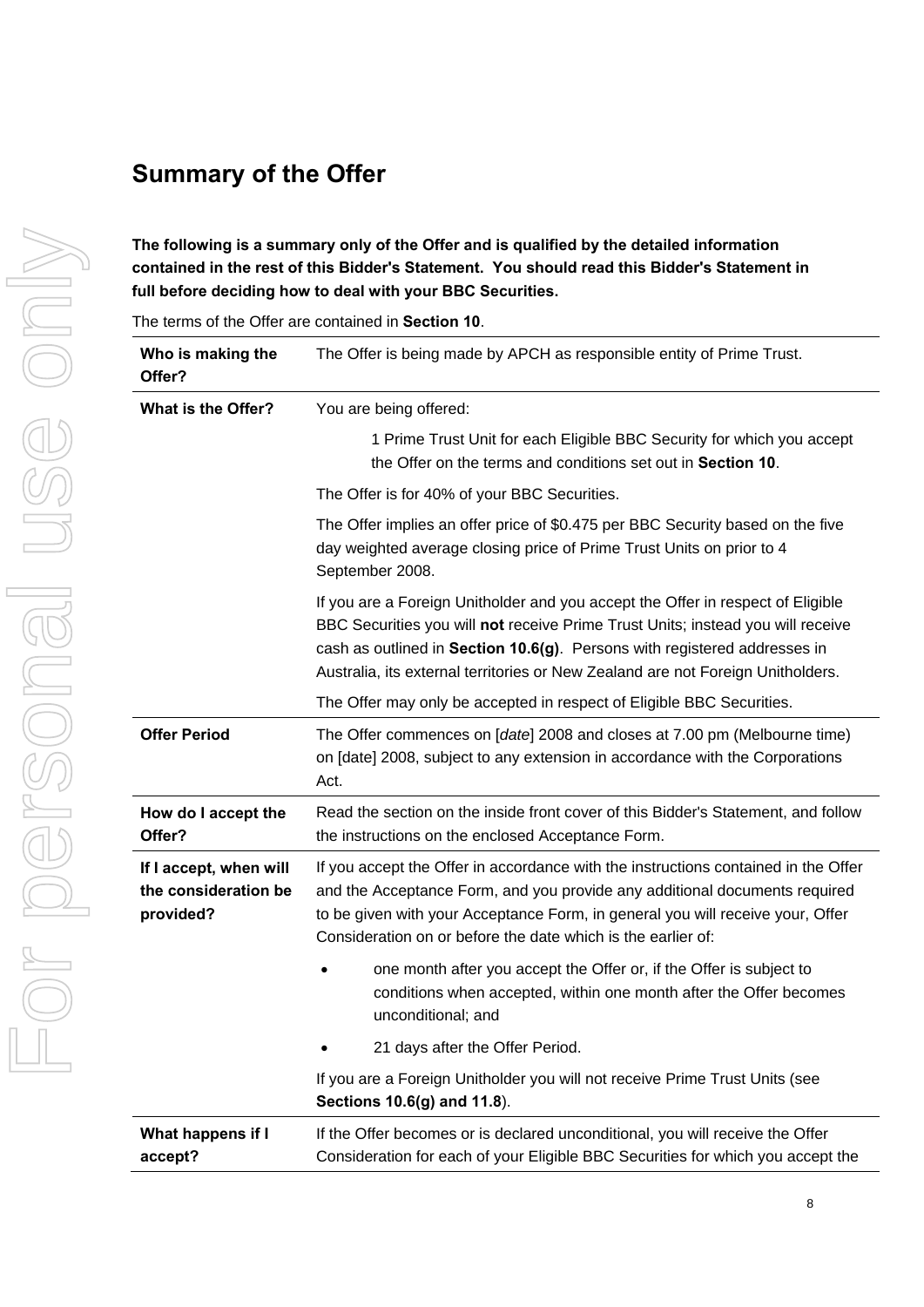|                                          | Once you accept the O<br>conditions) you will not<br>those of your Eligible B<br>subject to your limited s<br>circumstances.      |
|------------------------------------------|-----------------------------------------------------------------------------------------------------------------------------------|
|                                          | You may only withdraw<br>a way as to delay the ti<br>one month. This may o<br>month and the Offer is<br>notice will be sent to yo |
|                                          | You should also note<br>unconditional, you wi<br>proportion of your Eli<br>accepting the Offer -                                  |
| What will the tax<br>consequences be?    | Section 7 describes th<br>accept the Offer and ar<br>7, you should seek you<br>taxation situation may I                           |
| Do I pay brokerage if<br>I accept?       | No brokerage will be pa<br>a Foreign Unitholder.                                                                                  |
| <b>Conditions of the</b><br><b>Offer</b> | The Offer is subject to<br>Section 10 and to statu<br>summary, those condit                                                       |
|                                          | No third party v<br><b>BBC</b> asserts th<br>to and including<br>have a materia                                                   |
|                                          | No material ac<br>dispose of any                                                                                                  |
|                                          | Certain actions<br>prohibit or impe                                                                                               |
|                                          | No material ad<br>Announcement                                                                                                    |
|                                          | No 'prescribed<br>and the end of                                                                                                  |
|                                          | The status of certain of                                                                                                          |

Offer (even while it remains subject to any defeating be able to accept any other offer or otherwise deal with BBC Securities in respect of which you accept the Offer, statutory rights to withdraw your acceptance in certain

y your acceptance of the Offer if the Offer is varied in such ime by which you would receive payment by more than occur if the Offer Period is extended by more than one still subject to any defeating conditions at that time. A bu at the time explaining your rights in this regard.

that once the Offer becomes or is declared **unconditional, you will confer upon Prime Trust the voting rights of the proportion BBC Securities that you have agreed to sell by** see Section 10.5.

**Be major tax implications for BBC Security holders who** re resident in Australia. In addition to referring to **Section 7**, you should seek your own independent advice as to how your own personal be affected by accepting the Offer.

ayable by you on acceptance of the Offer, unless you are

the defeating conditions which are set out in full in Itory conditions required by the Corporations Act. In ions include (among others) requirements that:

- with a change in control clause in any agreement with at these rights are triggered by Prime Trust acquiring up g 40% of BBC such that if the assertion is correct it would I impact on the BBC business.
- quisitions or disposals or agreements to acquire or assets following the announcement of the Offer.
- by Governmental Agencies are not taken to restrain, ede the Offer.
- verse change occurs in relation to BBC between the Date and the end of the Offer Period.
- occurrence' happens between the Announcement Date the Offer Period.

the defeating conditions as at the date of this Bidder's Statement is discussed in **Section 10.7**.

The Offer is also subject to statutory conditions required by the Corporations Act (see **Section 10.7(e)**).

Prime Trust has the right to waive any or all of the defeating conditions in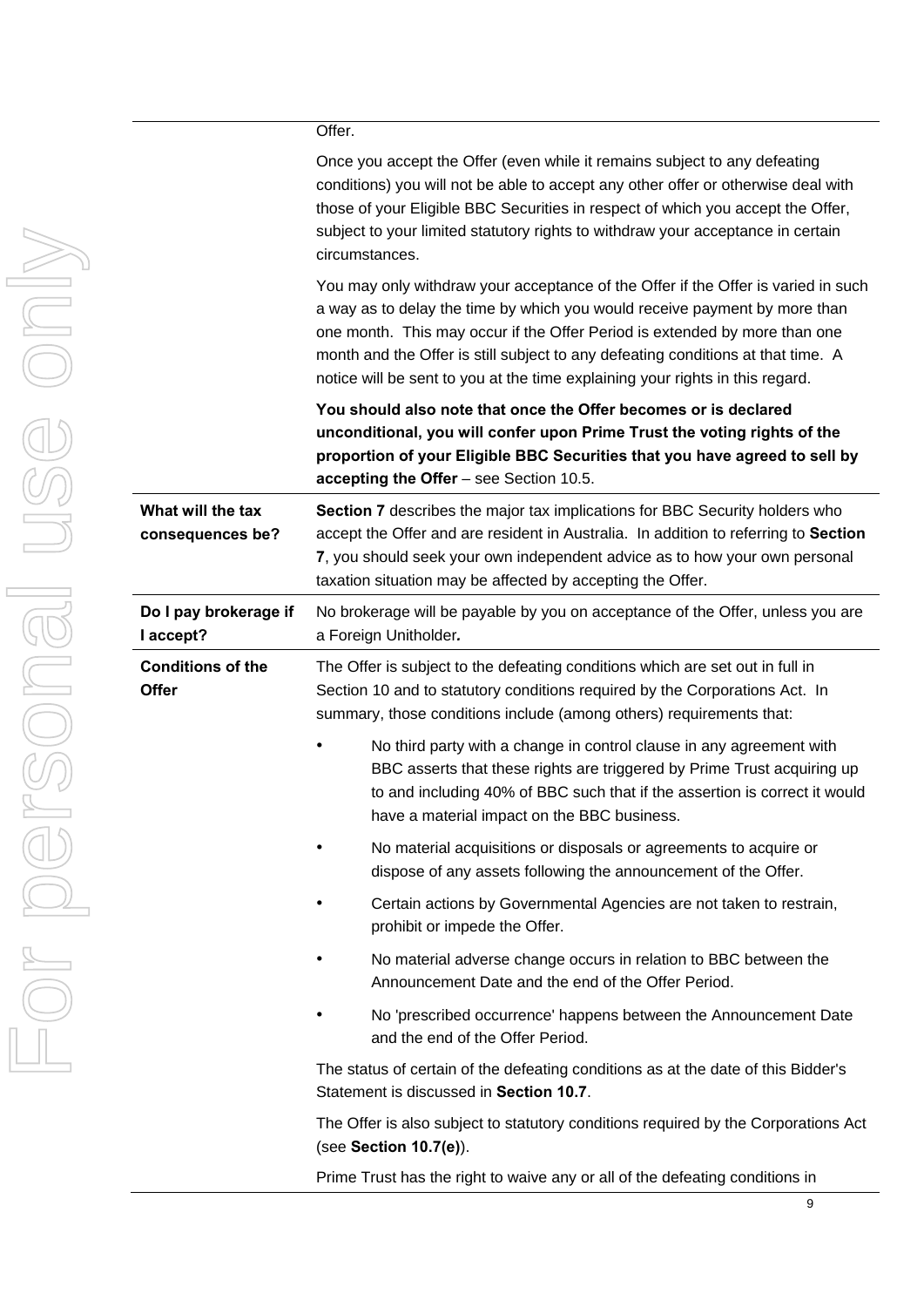|                            | accordance with the terms of the Offer and the Corporations Act.<br>If the conditions are not satisfied or waived then the Offer will not proceed.                                                                                                                                              |  |  |
|----------------------------|-------------------------------------------------------------------------------------------------------------------------------------------------------------------------------------------------------------------------------------------------------------------------------------------------|--|--|
| What happens if I do       | You will remain a BBC Security holder and will not be paid the Offer                                                                                                                                                                                                                            |  |  |
| not accept?                | Consideration by Prime Trust.                                                                                                                                                                                                                                                                   |  |  |
| What is my                 | The distribution to be paid by BBC on 25 September 2008 will be retained by                                                                                                                                                                                                                     |  |  |
| distribution               | BBC Security holders. Any additional units issued under BBC's DRP can be                                                                                                                                                                                                                        |  |  |
| entitlement?               | included as part of the 40% Offer entitlement.                                                                                                                                                                                                                                                  |  |  |
| <b>Further information</b> | If you have any questions in relation to the Offer or how to accept it, or if you<br>have lost your Acceptance Form and require a replacement, please call Prime<br>Trust's Offer information line on 1 800 134 068 (toll-free within Australia) or +612<br>8280 7732 (from outside Australia). |  |  |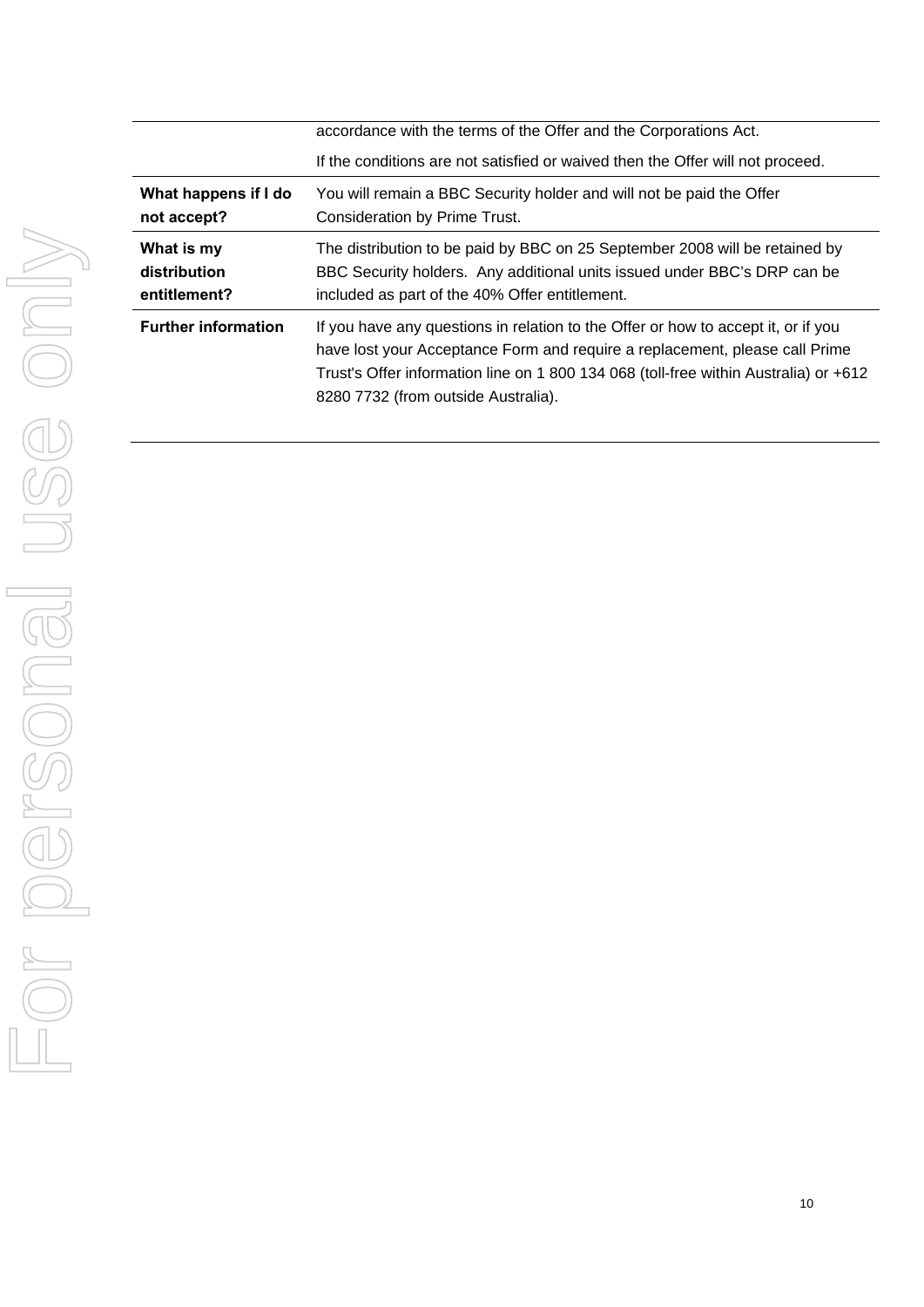# <span id="page-18-0"></span>**1. Profile of Prime Trust**

# **1.1 Overview**

For personal use only

r personal

ISS ON

Prime Trust invests only in retirement and aged care facilities (sometimes referred to as senior living asset class). Since 2001 it has acquired nearly 40 such facilities resulting in a property holding in excess of \$1 billion in gross asset value. Prime Trust properties are operated by entities that pay lease/rental payments to Prime Trust. The quantum of some payments is variable depending on occupancy levels and property unit roll-overs.

Prime Trust is also an investor in several greenfield developments and has contractual rights to acquire these developments on completion. Presently the Trust has 52 locations either completed or in development.

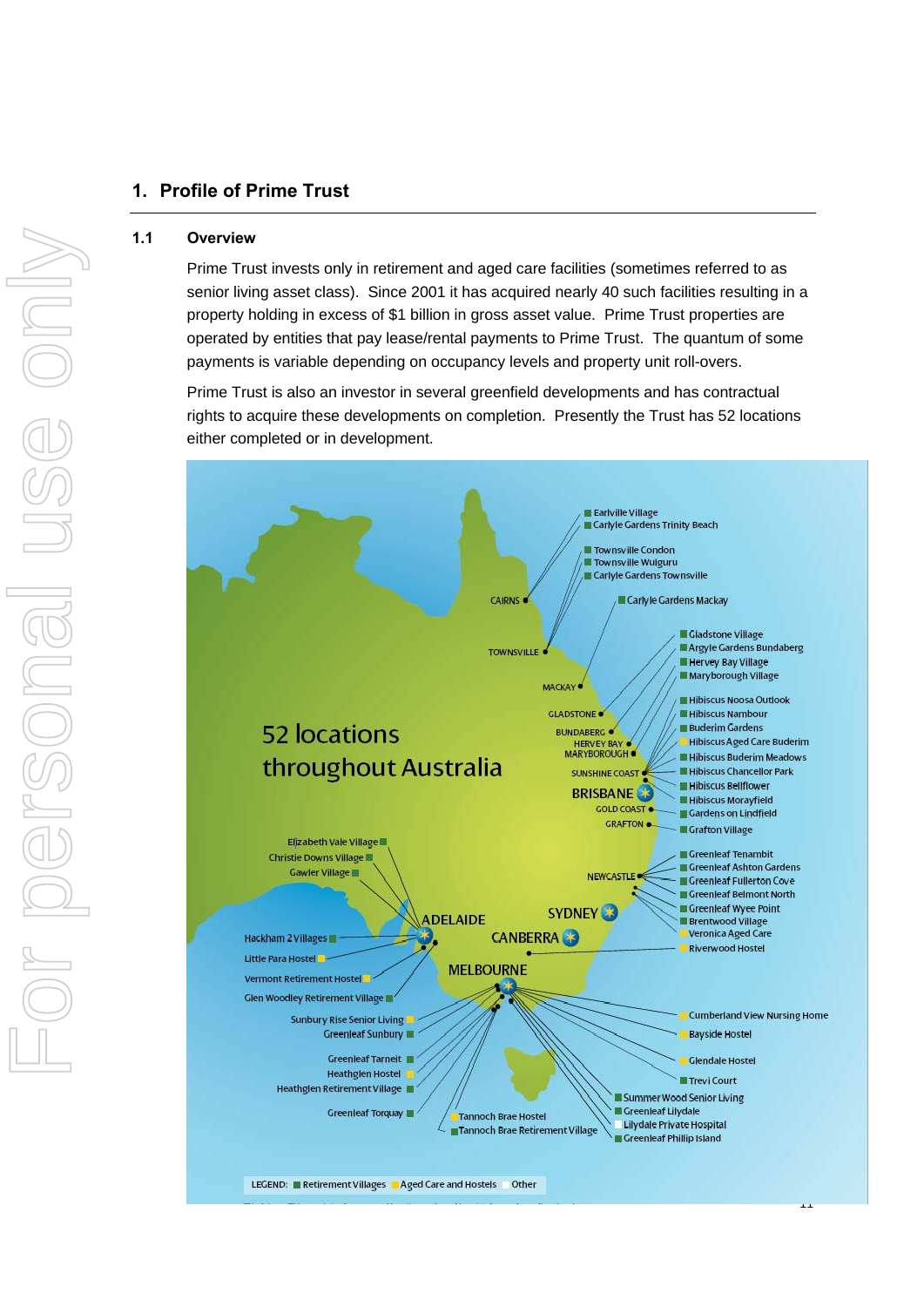# **1.2 Portfolio**

A split of Prime Trust's portfolio by State is shown below.

*Property Summary Table* 

|              | <b>Current</b>    | <b>Pipeline</b>   | <b>Current</b> | <b>Pipeline</b> |
|--------------|-------------------|-------------------|----------------|-----------------|
|              | <b>Retirement</b> | <b>Retirement</b> | Aged           | Aged            |
|              | <b>Resorts</b>    | <b>Resort</b>     | Care           | Care            |
| <b>State</b> | Units             | <b>Units</b>      | <b>Beds</b>    | <b>Beds</b>     |
| QLD          | 3,249             | 706               |                | 210             |
| <b>NSW</b>   | 705               | 832               | 131            | ٠               |
| <b>VIC</b>   | 228               | 1,080             | 577            | 124             |
| <b>SA</b>    | 447               | -                 | 62             | $\blacksquare$  |
|              | 4,629             | 2,618             | 770            | 334             |

The "pipeline" in the above table refers to units/facilities which Prime Trust expects to own in the next 5 years either by acquisition or construction at existing locations. The pipeline in relation to retirement resorts is strong and as can be seen in the graph below, is expected to deliver, on average 375 new units annually over the next five years.



*Development Pipeline*

Prime Trust's properties are operated by third party operators including BBC.

A summary of Prime Trust's properties is in the Prime Trust June 2007 PDS. To obtain a free of charge copy of the Prime Trust June 2007 PDS during the Offer Period, interested persons may telephone the Prime Trust Offer information line on 1 800 134 068 (toll-free within Australia) or on +612 8280 7732 (from outside Australia) or alternatively obtain this information from Prime Trust's website [\(www.primetrust.com.au\)](http://www.primetrust.com.au/).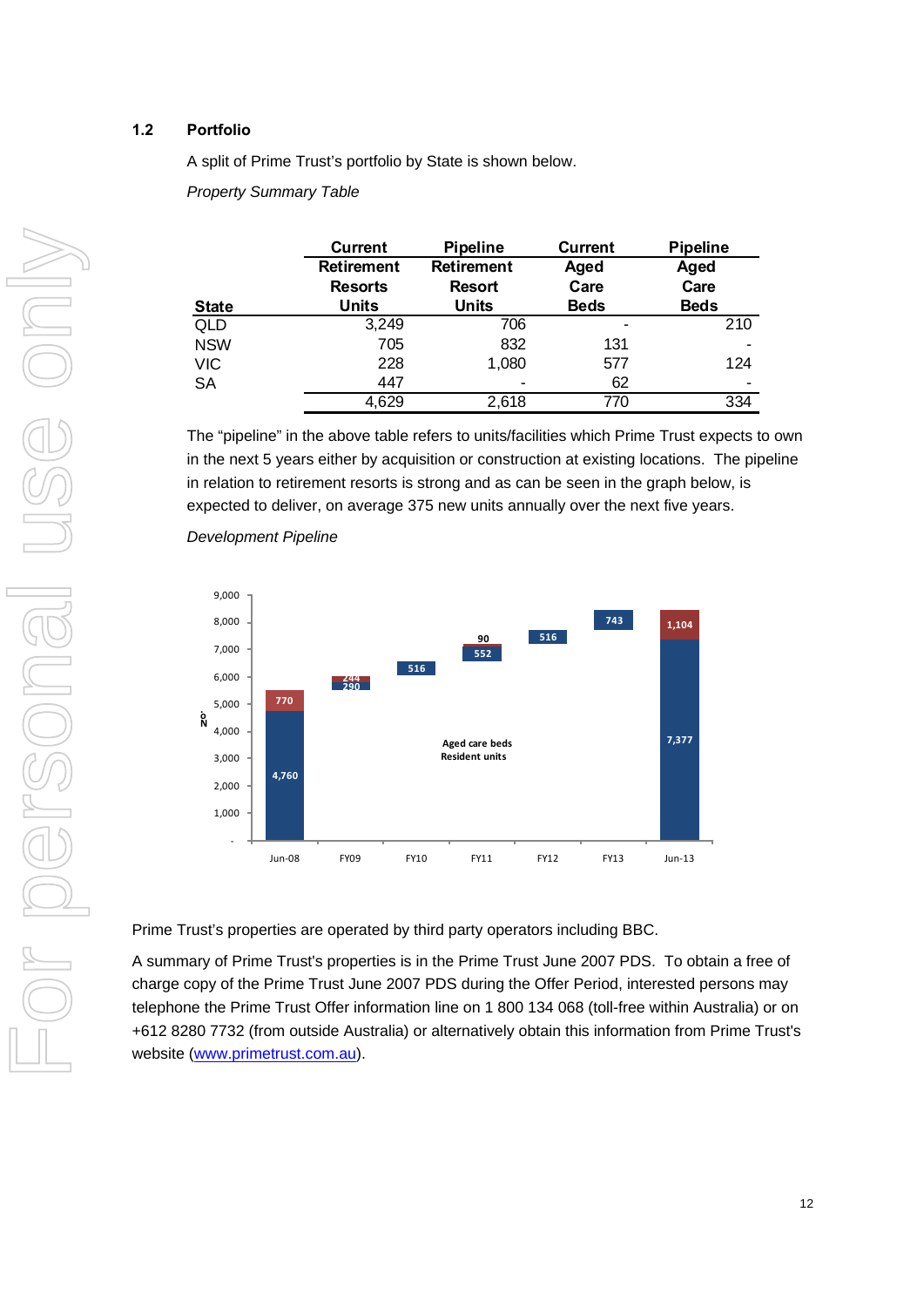# **1.3 Structure**

The ownership and management structure of Prime Trust is illustrated in the following diagram:



The Responsible Entity of Prime Trust is Australian Property Custodian Holdings Ltd ("APCH"), which is owned by Kidder Communities, a fully-owned subsidiary of Melbournebased boutique financial services firm, Kidder Williams Ltd. The Responsible Entity holds the assets of Prime Trust and is required to operate Prime Trust in accordance with the Corporations Act and the Prime Trust Constitution. A summary of key features of the Prime Trust Constitution and the rights attaching to the Prime Trust Units are set out in Annexure B. In addition, a summary of the fees payable to the Responsible Entity are summarised in **Section 9.**

While the Responsible Entity retains the overall responsibility for the management of Prime Trust, it has also engaged the Prime Trust Manager to assist Prime Trust in discharging Prime Trust's responsibilities.

The relationship between the Responsible Entity and the Prime Trust Manager is governed by a long term management agreement ("Management Agreement").

Under the Management Agreement, the Prime Trust Manager is granted broad discretion to manage both the Responsible Entity and Prime Trust on behalf of the Responsible Entity. The key responsibilities of the Prime Trust Manager in relation to its management of Prime Trust include:

- managing Prime Trust's property assets on behalf of the Responsible Entity;
- reporting to Unitholders;
- arranging the acquisition of assets that satisfy Prime Trust's investment criteria;
- accounting, secretarial and treasury services;
- managing relationships with external suppliers to the Responsible Entity; and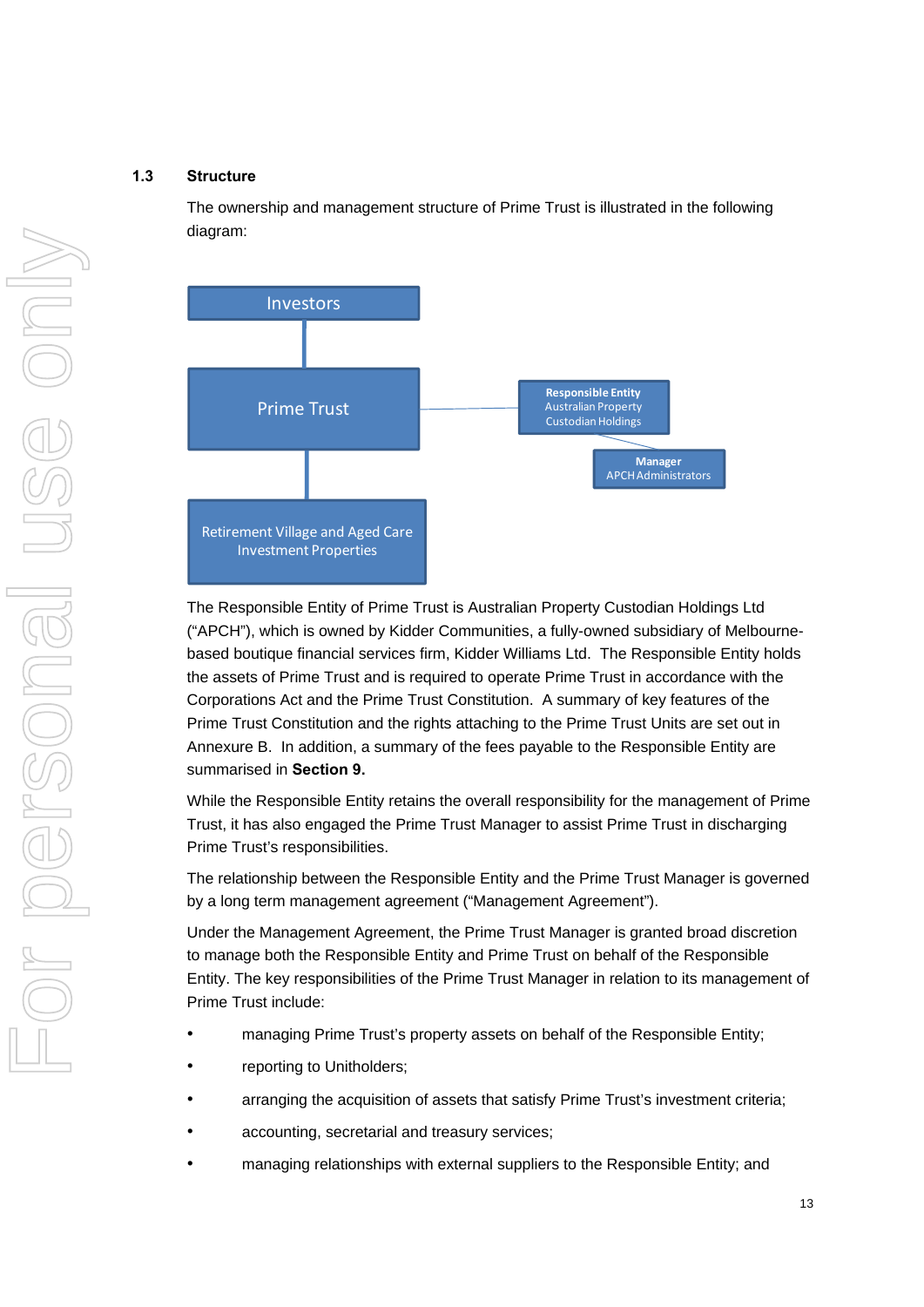• any additional services requested by the Responsible Entity and agreed by the Prime Trust Manager.

Both the Responsible Entity and the Prime Trust Manager are owned by Kidder Communities, a fully-owned subsidiary of Melbourne-based boutique financial services firm, Kidder Williams. The Prime Trust Manager receives remuneration from the fees that the Responsible Entity receives from Prime Trust, although it can be directly reimbursed for out-of-pocket expenses that the Responsible Entity is entitled to recover from Prime Trust under the Prime Trust Constitution. For further information on these fees and expenses, refer to **Section 9**.

While the Management Agreement is for a 25 year term, it can be terminated in the event that APCH ceases to be or is removed as the Responsible Entity of Prime Trust.

Prime Trust does not have any direct management employees, the management function being provided by the Prime Trust Manager. The Prime Trust Manager is responsible for contracting with individuals as to their employment conditions including remuneration (both fixed and bonuses). However, as noted in **Section 1.4**, four of the key management executives are also Board members of the Responsible Entity.

# **1.4 Board**

At the date of this Bidder Statement, the Board comprises seven persons. Brief profiles of the directors of the Board are set out below.

# **Michael Richard Lewis Wooldridge Non-executive Chairman**

The Honourable Dr Michael Wooldridge was appointed Chairman of Prime Trust in July 2006. He is currently also a director of Australian Pharmaceutical Industries Ltd. He was Commonwealth Government Minister for Health and Family Services (1996 – 1998) and Minister for Health and Aged Care (1998 – 2001).

Michael is a qualified Medical Practitioner and holds professorial positions with both Monash University and University of Melbourne, as well as a number of government appointed positions, including Chairman of the Health Services Advisory Committee. Michael also holds a post-graduate MBA from Monash University.

### **Philip Powell**

#### **Managing Director**

Philip is the Managing Director of the Responsible Entity and of Kidder Williams Limited. Philip commenced working in financial services in 1996 at Hambros Corporate Finance following 10 years' industry experience with a listed public company, primarily in finance and administration roles. Previously, he worked for 9 years with the Financial Consulting Division of Arthur Andersen in Melbourne, Sydney and Los Angeles. Philip has worked on a number of successful corporate finance assignments across a diverse range of sectors including utilities, IT, financial services, food and agriculture. In addition he has been involved in numerous IPO engagements, valuations and venture capital related raisings. Philip led the IPO of Prime Trust in 2007 and up until his appointment as Managing Director of APCH, provided ongoing advisory service to Prime Trust. Philip holds a Bachelor of Commerce degree (Honours) from the University of Melbourne, is a Chartered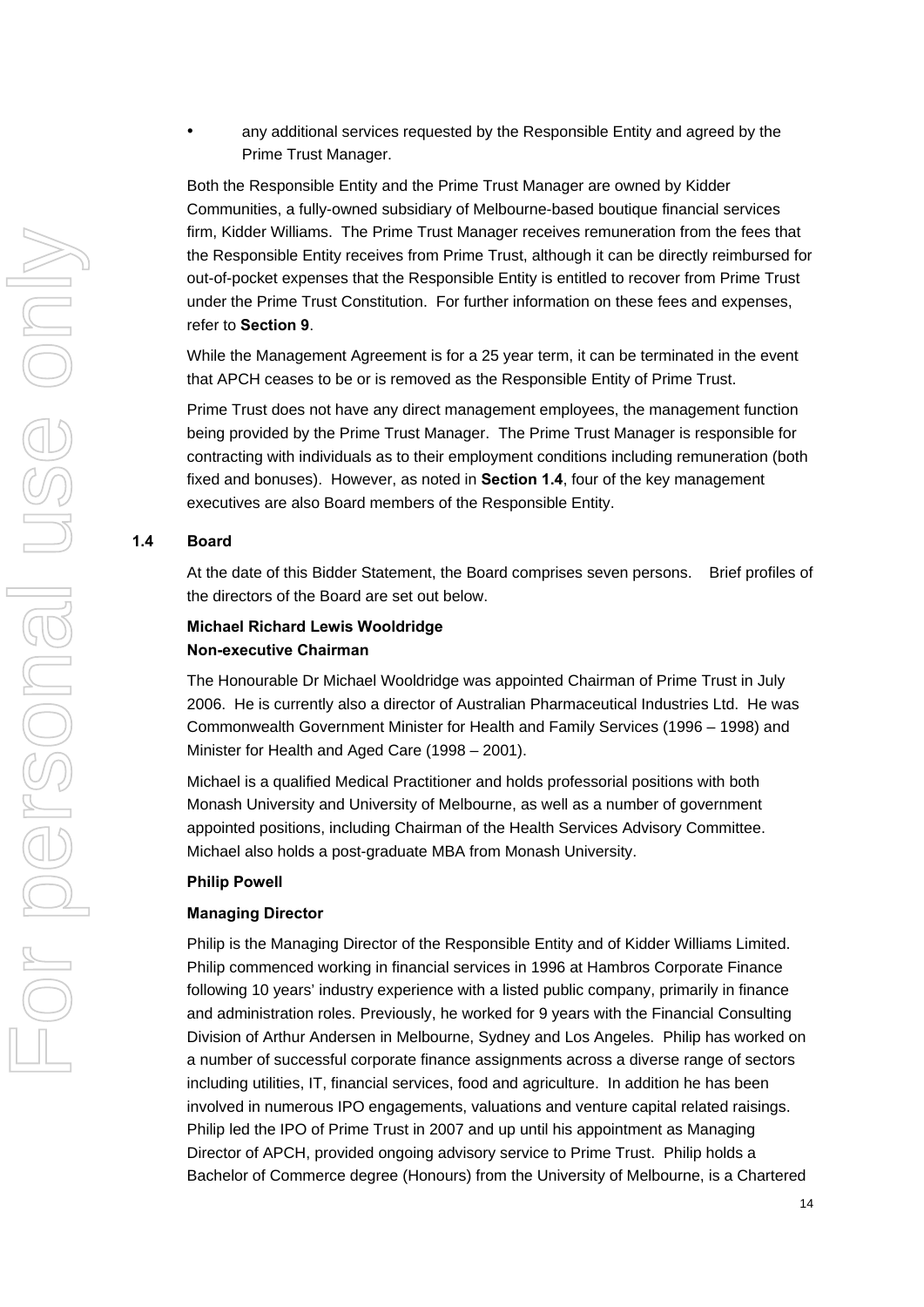Accountant and a Fellow of the Financial Services Institute of Australasia. Philip is also an independent director of Clever Communications Australia Limited.

# **Anthony Charles Hancy Non-executive Director**

Tony Hancy gained extensive experience in healthcare and technology at Accenture (previously Andersen Consulting) as the Managing Partner for the healthcare practice in the Asia Pacific Region for 12 years, followed by 2 years overseeing Accenture Technology Ventures' operations in Australia and Accenture's Corporate Development in Australia and New Zealand.

Tony is a member of the Australian Institute of Company Directors, the CPA and the Australian Institute of Management. He has been actively involved in serving on the board of a number of not for profit organisations in Australia. He is currently a member of the Strategy Committee of Sinclair Knight Merz, the largest private engineering consulting firm in Asia Pacific.

# **Neil Rodaway Non-executive Director**

Neil Rodaway is Chief Executive Officer of Vision Group Holdings Ltd.

Neil has extensive experience in health care, logistics and finance having worked at Symbion Health/Mayne for over 13 years, in the finance, logistics and diagnostics divisions. The majority of Neil's time at Mayne was in senior management roles ranging from divisional CFO to Group General Manager. Prior to his employment at Mayne, Neil was an auditor at KPMG, based in the UK and Australia.

Neil is a Chartered Accountant (UK qualified), a fellow of The Institute of Chartered Secretaries and has an Honours degree in Business Studies.

# **Kim Samuel Jaques Executive Director**

Kim Jaques has had extensive experience in commercial and retail property management.

Kim's experience in property commenced in 1970 as the manager of a suburban real estate office. He subsequently moved into commercial and industrial property sales and leasing and in 1983, began specialising in commercial property investment.

Kim held the position of Victorian Development Manager for 7 Eleven stores for ten years, with responsibility for the identification, purchase and leasing of the 7 Eleven convenience stores, and for a period of over two years was also the Franchising Manager. Subsequently, he was National Development Manager of Urbis T-Property (formerly AT Cocks Consulting).

Kim is responsible for the management of the resorts owned by Prime Trust ensuring that resort staff are properly trained and able to look after the best interest of both residents and Unitholders. He has overall responsibility for the renovation of the units as they become available to ensure that they meet the exacting standards of our potential residents.

Kim has held a Victorian Real Estate Agent's licence since 1974.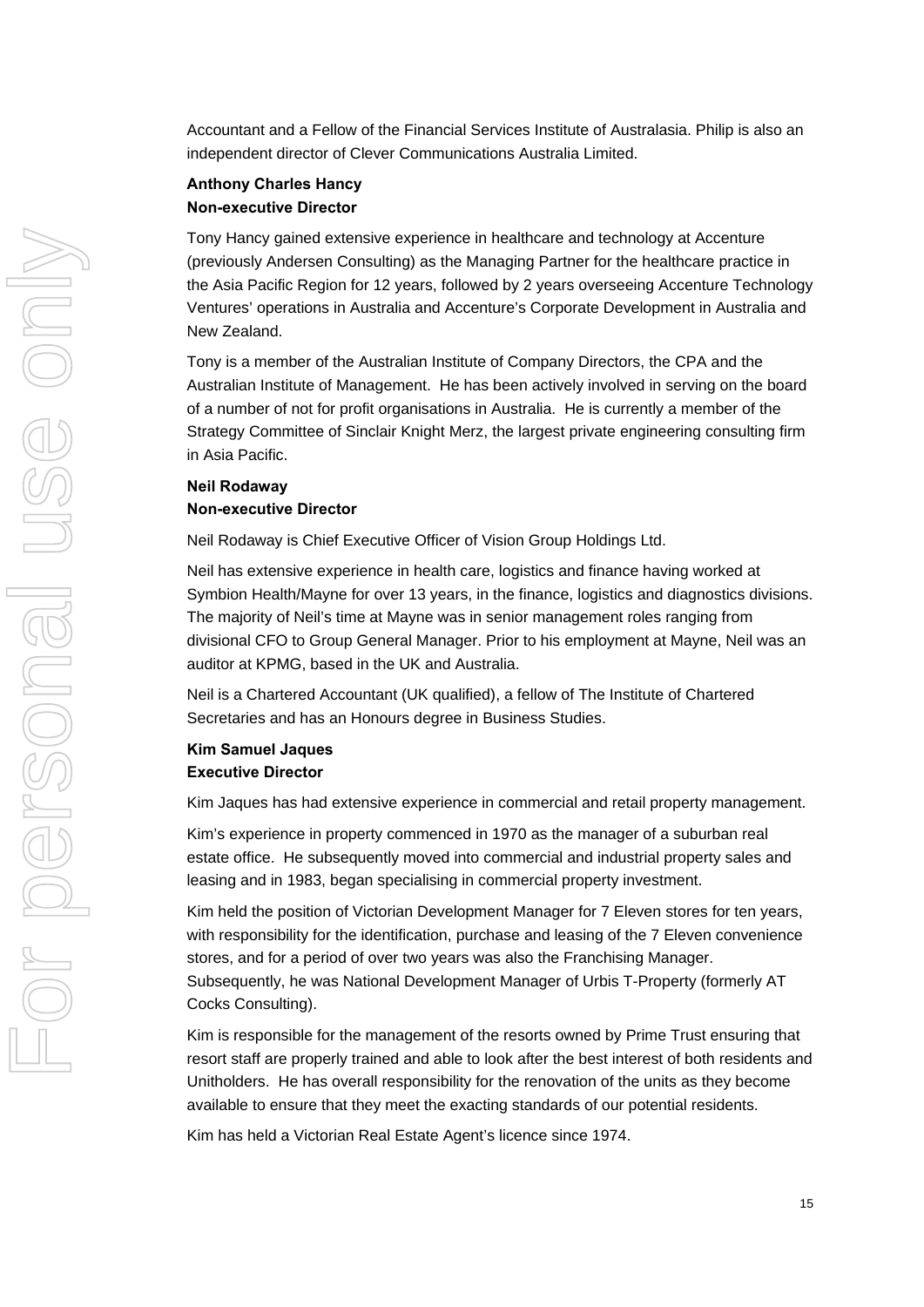# **Mark Fredrick Butler Executive Director**

Mark Butler has been involved in planning and implementing numerous commercial and residential property acquisitions and has extensive experience in managing commercial and residential properties.

Mark has extensive project marketing experience including the "Royal Domain Tower" in St Kilda Road Melbourne, "Flinders Wharf" in Docklands Victoria and "Hidden Valley" situated near Wallan in Victoria. He has undertaken project marketing overseas in Singapore, Malaysia and China.

Mark is responsible for the marketing and sales management of the directly managed and developing Prime Trust retirement resorts. This task includes the establishment, training and ongoing development and management of sales personnel in Prime Trust's retirement resorts, and the development and implementation of the marketing strategy for individual resorts.

Mark has held a Victorian Real Estate Agent's licence since 1991.

# **Peter Clarke Executive Director**

Peter has considerable experience in aged care and has practised for many years as an architect.

Peter was an executive director of the Royal Australian Institute of Architects (Victoria), executive director of the Property Council of Australia (Victoria), a Senior Executive of Lend Lease in Victoria and most recently managing director of Urban Alliance Corporation, a consultancy specialising in senior living projects. Peter has held many government and community positions, including as a board member of the Austin Hospital and is currently a Councillor of the City of Melbourne.

Peter is responsible for overseeing and co-ordinating the development of new Prime Trust facilities and units within existing facilities.

Peter has a degree in architecture from the Royal Melbourne Institute of Technology and completed his thesis on conversion of "not for profit" buildings, often church owned buildings and their sites, into aged care accommodation.

# **1.5 History of APCH**

APCH was established by Mr Bill Lewski in 2000 to act as the Responsible Entity of Prime Trust and has remained the Responsible Entity since Prime Trust's inception. In July 2008 a restructure of APCH was completed under which Mr Lewski resigned as a director of APCH and sold his interest in APCH to Kidder Communities. Mr Lewski continues to act as a consultant to Prime Trust and retains a substantial holding in Prime Trust which is subject to escrow (see **Section 2.2)**.

# **1.6 Current Interests of Philip Powell and Kidder Williams**

Kidder Williams acted as corporate adviser to Prime Trust on its ASX Listing and has subsequently provided, and continues to provide corporate advisory services to Prime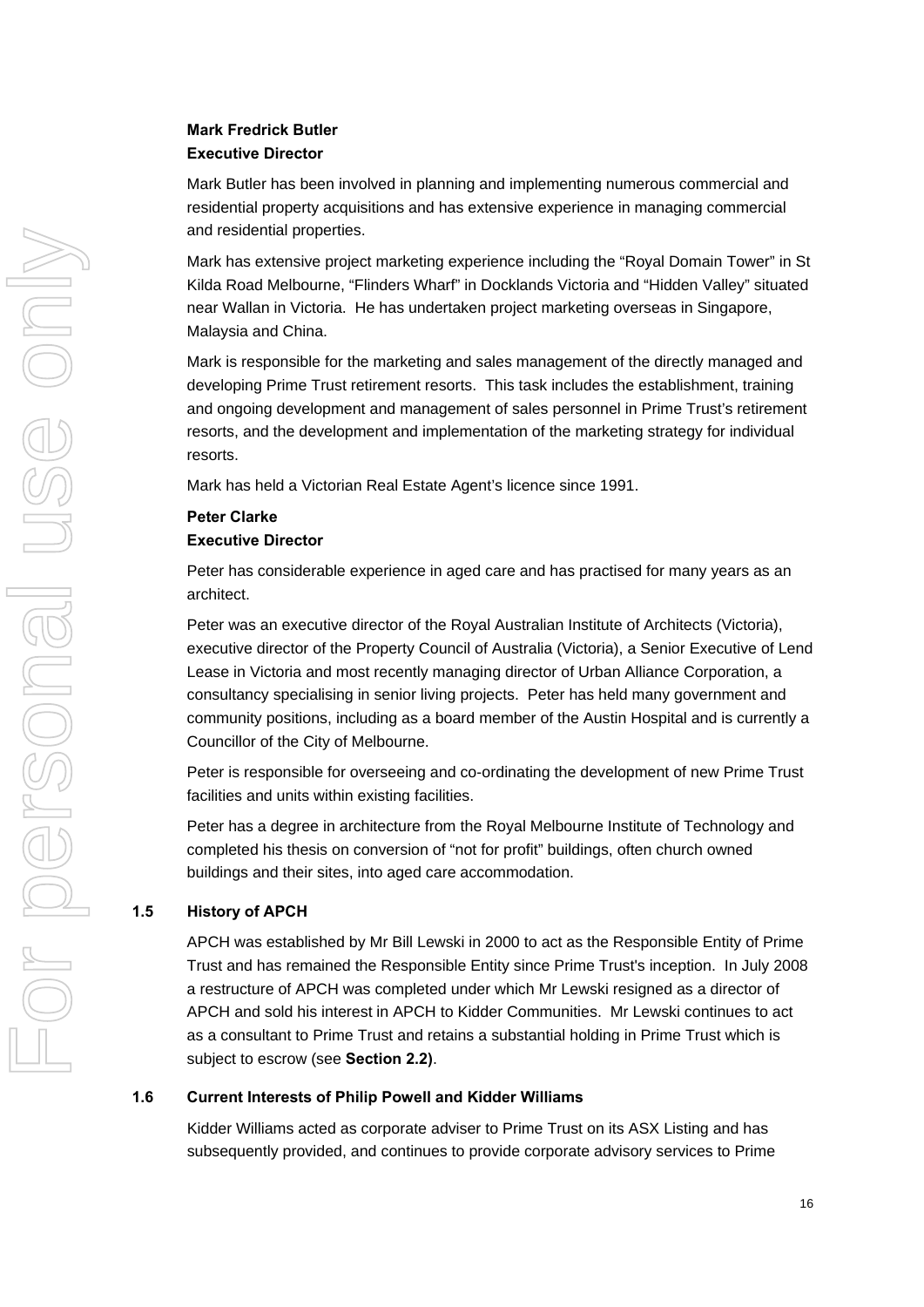Trust under a Consultancy Agreement including preparation and advice regarding this Offer.

As set out in **Section [11.13](#page-69-0)**, Kidder Williams holds 1,952,856 Prime Trust Units. Philip Powell, by virtue of being a Director of Kidder Williams has a non-beneficial interest in these Units. His superannuation fund (of which he is a joint trustee) holds 30,000 Prime Trust Units.

# **1.7 Historical financial information – Prime Trust**

The preliminary financial report for Prime Trust for the year ended 30 June 2008 was lodged with ASX on 28 August 2008.

In summary the Prime Trust's financial position at 30 June 2008 can be summarised as below:

- Total assets of \$1,639,863,000
- Net assets of \$530,760,000
- Net debt of \$338,748,000

For the year to 30 June 2008, the following results were recorded:

- Net profit after tax of \$57,337,000
- Distributions to Unit holders of \$47,396,000

# **1.8 Additional information regarding Prime Trust**

# **(a) Publicly available information**

Prime Trust is a 'disclosing entity' for the purposes of the Corporations Act and it is subject to regular reporting and disclosure obligations under the Corporations Act and the Listing Rules. These obligations require Prime Trust to notify ASX of information about specified events and matters as they arise for the purposes of ASX making that information available to the financial market operated by ASX. In particular, Prime Trust has an obligation under the Listing Rules (subject to certain exceptions) to notify ASX immediately of any information of which it becomes aware concerning Prime Trust which a reasonable person would expect to have a material effect on the price or value of Prime Trust Units.

Prime Trust has been listed on ASX since 3 August 2007.

This Bidder's Statement incorporates by reference some of the content of the Prime Trust June 2007 PDS (**see Annexure D**) and the preliminary final financial report for the year ended 30 June 2008 (**see Annexure E**).

A summary of the ASX announcements made in relation to Prime Trust between 30 June 2007 and the date of this Bidder's Statement is set out in **Annexure A.** Copies of all announcements made by Prime Trust to ASX are available from the ASX website at www.asx.com.au.

# **(b) Copies of available information**

Copies of documents lodged with ASIC in relation to Prime Trust may be obtained from, or inspected at, an ASIC office.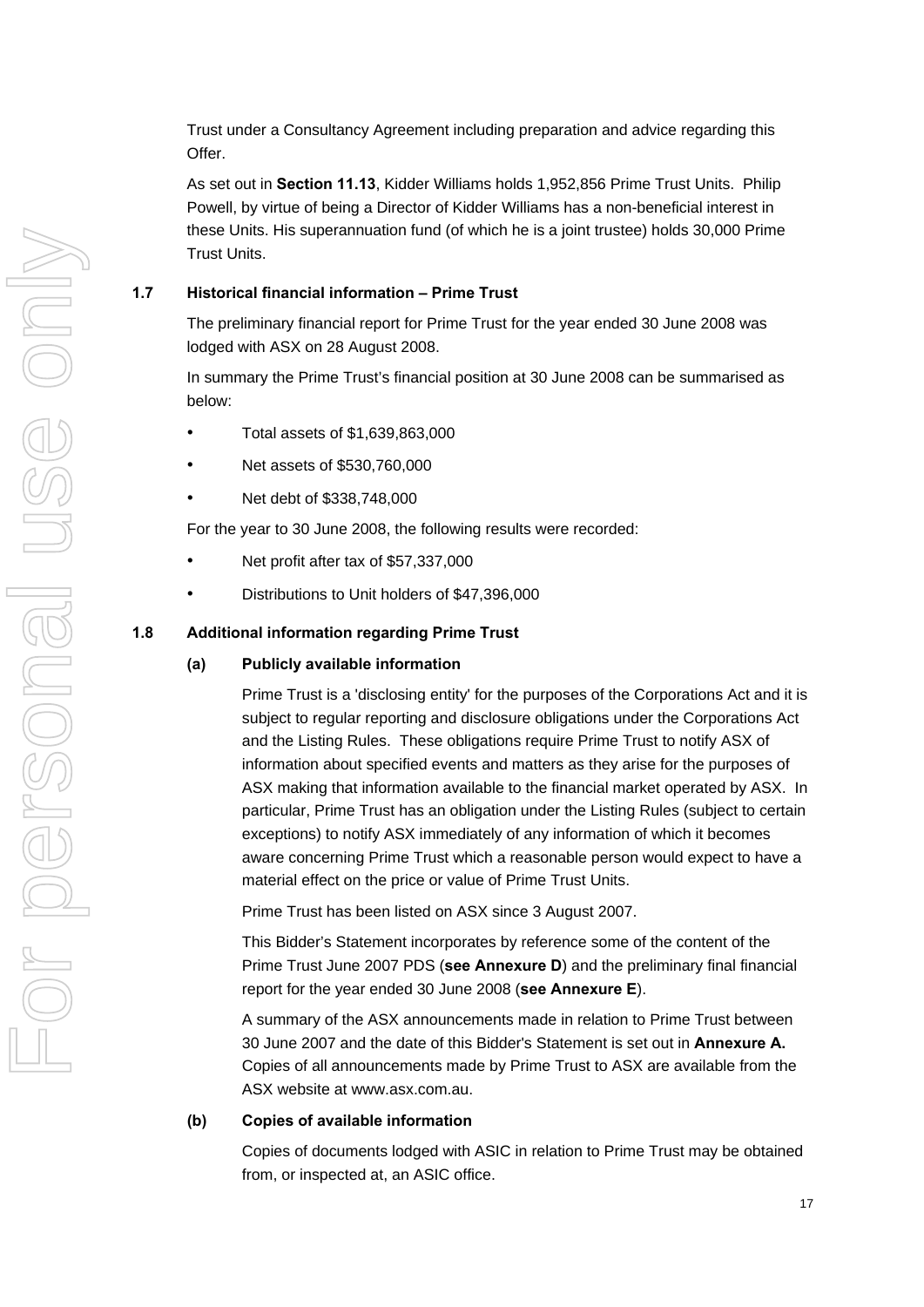In addition, Prime Trust will provide a copy of any of the following documents free of charge to any person who requests a copy during the Offer Period:

- Prime Trust Constitution;
- Prime Trust June 2007 PDS;
- financial report of Prime Trust for the year ended 30 June 2007; and
- preliminary final financial report for Prime Trust for the year ended 30 June 2008.

To obtain a copy of any of the above documents during the Offer Period, interested persons may telephone the Prime Trust Offer information line on 1 800 134 068 (toll-free within Australia) or on +612 8280 7732 (from outside Australia) or alternatively obtain this information from Prime Trust's website (www.primetrust.com.au).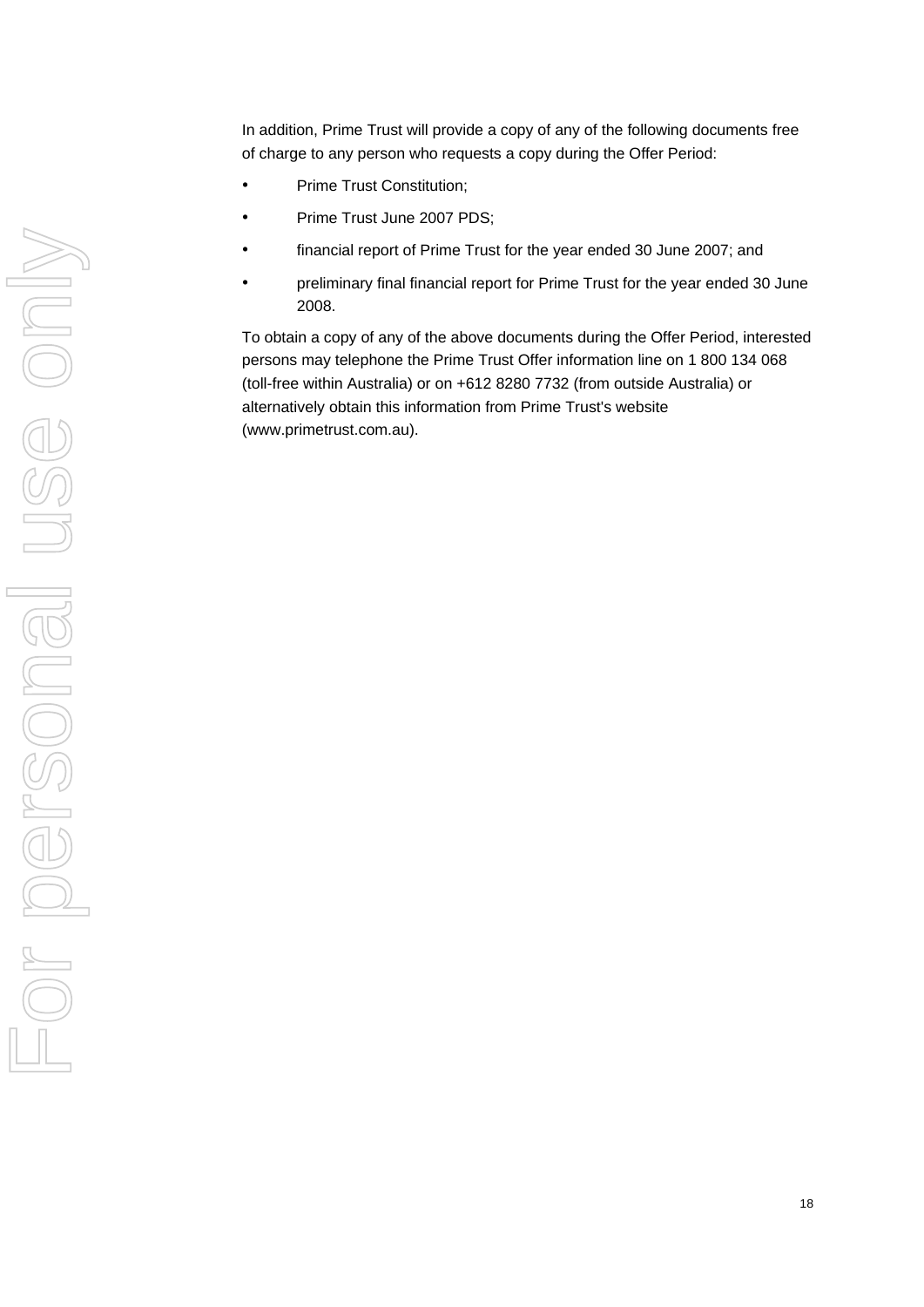# <span id="page-26-0"></span>**2. Information about Prime Trust's Units**

# **2.1 Issued securities**

At the date of this Bidder's Statement, there are on issue:

- 567,430,348 Prime Trust Units; and
- 27,500,000 Prime Trust Options.

# **2.2 Substantial holders**

At the date of this Bidder's Statement, based on notices received by Prime Trust, the substantial holders in Prime Trust are:

| Substantial holder    | Interest                                                          | Voting power                              |  |
|-----------------------|-------------------------------------------------------------------|-------------------------------------------|--|
| Halcagni Pty Ltd      | 39,700,000 Prime Trust Units                                      | 7.15%                                     |  |
| William Lionel Lewski | 31,289,673 Prime Trust Units and<br>9,300,000 Prime Trust Options | 7.13% (assuming options are<br>exercised) |  |

# **2.3 Distributions**

Prime Trust's recent history of cash distributions are:

|                               | <b>FY05</b> | FY <sub>06</sub> | FY07 | FY <sub>08</sub> |
|-------------------------------|-------------|------------------|------|------------------|
| Distribution per unit (c)     | 9.7c        | 9.4c             | 9.4c | 8.5c             |
| <b>Tax Deferred Component</b> | 100%        | 100%             | 100% | 100%             |

Distributions are presently being paid on a quarterly basis and this frequency is expected to remain for the 2008 calendar year. The Responsible Entity will review the frequency of ongoing payment from this time.

# **2.4 Unit performance**

The weighted average sale price of Prime Trust Units on ASX for the three months before the date of this Bidder's Statement was \$0.50.

The closing price of Prime Trust Units on ASX on 4 September 2008 (being the last Trading Day prior to the date of this Bidder's Statement) was \$0.46.

The highest recorded sale price of Prime Trust Units on ASX in the four months before the date this Bidder's Statement was lodged with ASIC was \$0.62 on19 May 2008.

The lowest recorded sale price of Prime Trust Units on ASX in the four months before this Bidder's Statement was lodged with ASIC was \$0.435 on 30 June 2008.

# **2.5 Rights and liabilities attaching to the Prime Trust Units offered**

The Prime Trust Units received as consideration under the Offer will be fully paid and rank equally with existing Prime Trust Units from the date of their issue.

Prime Trust Units are quoted on ASX under the code "PTN".

An application will be made within seven days after the start of the Bid Period to ASX for official quotation of the Prime Trust Units issued pursuant to the Offer. Quotation is not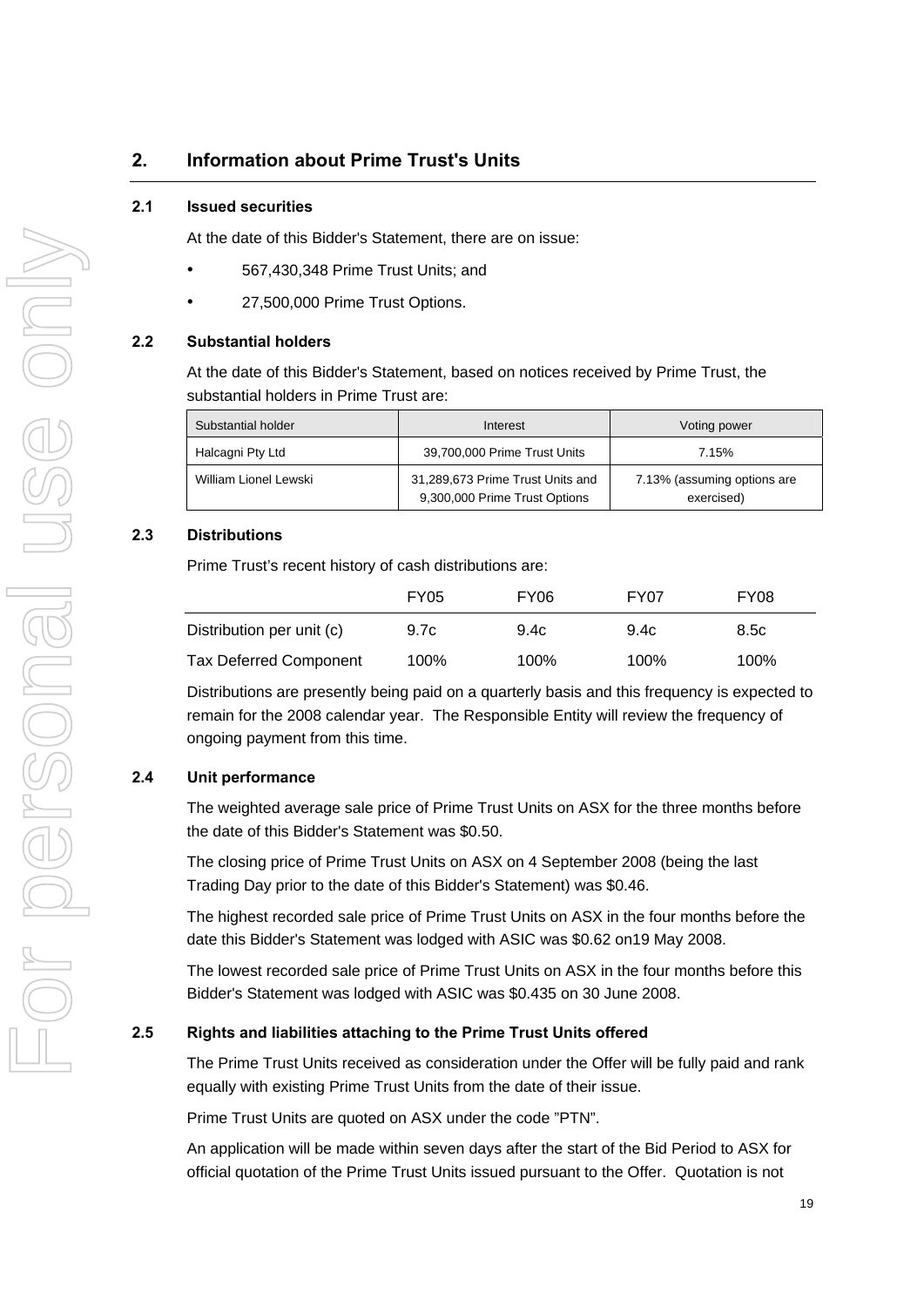guaranteed or automatic on such an application to ASX. Nothing in this Bidder's Statement will be taken to state or imply that the Prime Trust Units issued under this Offer will be quoted on ASX, but quotation is expected in the ordinary course as Prime Trust is already admitted to the Official List of ASX.

The rights and restrictions attaching to the Prime Trust Units which will be issued as the consideration, or part of the consideration, under the Offer are primarily set out in the Prime Trust Constitution and in the Corporations Act and are subject to statutory, common law and ASX Listing Rule requirements. The main rights and liabilities attaching to the Prime Trust Units are summarised in Annexure B.

# **2.6 Distribution Reinvestment Plan (DRP)**

Under the terms of the Prime Trust Constitution a Distribution Reinvestment Plan (DRP) has been established to allow a convenient and cost effective method of increasing Unitholders interest in the Trust by reinvesting all or part of income distributions in the form of additional Units in the Trust.

The Responsible Entity, or a related party of the Responsible Entity, may act as an underwriter or sub-underwriter to the DRP.

The principal terms of the DRP are:

- at or about the distribution payment date, the cash distribution in relation to the Units participating in the DRP will be automatically reinvested into new Units in the Trust;
- the price at which Units will be issued under the DRP will be the volume weighted average market price of the Prime Trust Units traded on the ASX during the pricing period determined by the Responsible Entity or, if the Responsible Entity does not consider this amount to represent the then fair market value, the amount determined by the Responsible Entity as the then fair market value of the Units, less a discount (if any), as determined by the Responsible Entity from time to time;
- participants in the DRP do not have to pay brokerage, commission or any other transaction costs on the Units issued under the DRP;
- the number of Units received will be calculated as the amount of the distribution a Unitholder is entitled to receive, divided by the price of the DRP Units, rounded up to the nearest whole Unit;
- the DRP does not contain a limit on Unitholder participation and a Unitholder may join, vary participation or withdraw from the DRP at any time as provided under the terms of the DRP; and
- the Responsible Entity has the power to amend the terms of the DRP at any time.

# **2.7 Prime Trust Options**

In March 2006, options over 16,000,000 units in Prime Trust were issued and subsequently allocated to directors and employees of the Responsible Entity and their related entities. The terms of the options are an exercise price of \$1.00 per Unit and can be exercised up to the close of business on 31 December 2010.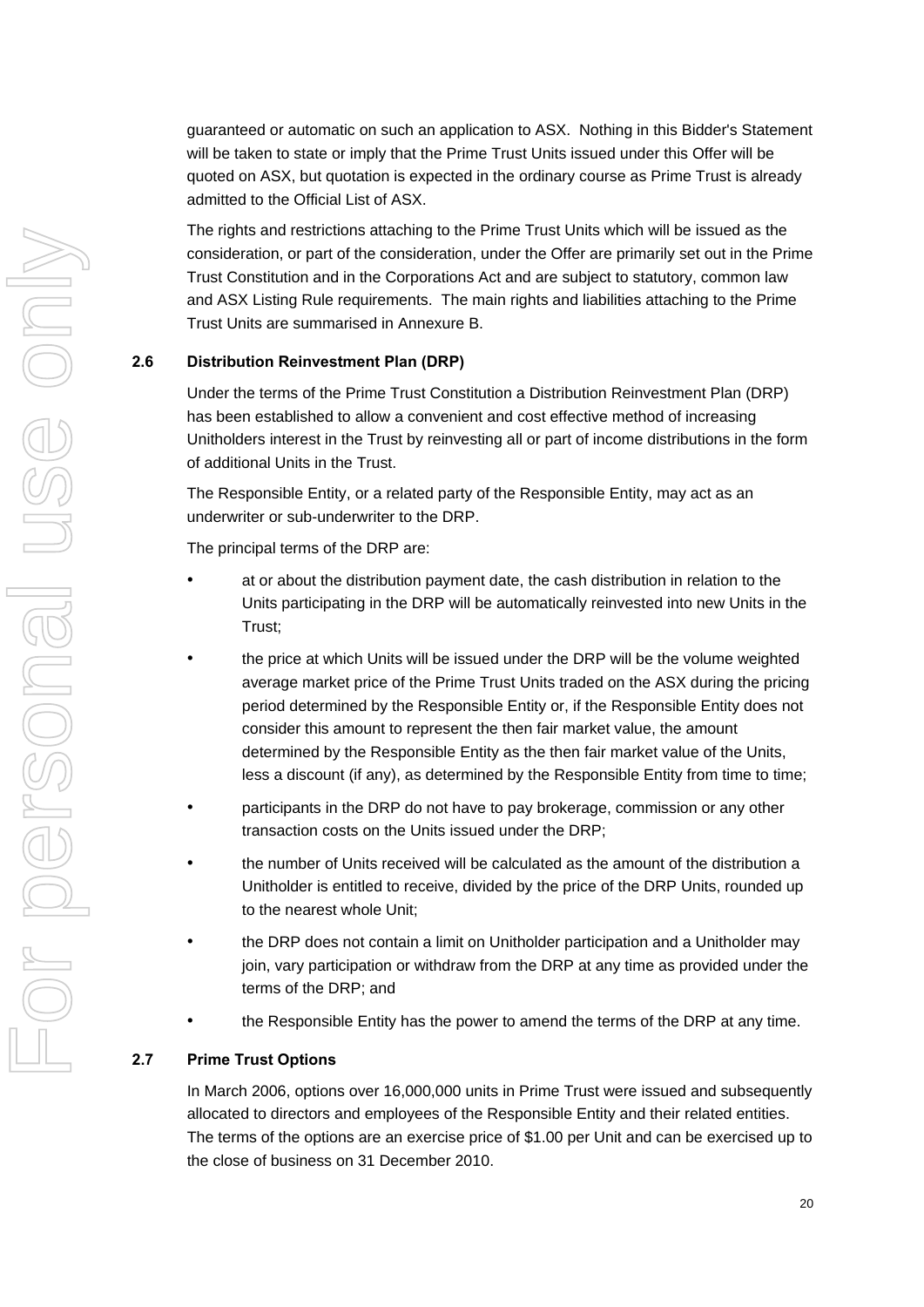In June 2007, options over 5,000,000 units in Prime Trust were issued and subsequently allocated to the wholesale distributors of Prime Trust units. These options have an exercise price of \$1.00 each and can be exercised in the period commencing one week after the announcement of the audited financial results for Prime Trust for FY07 and expire at 5pm (Melbourne time) on the close of business on 31 December 2010.

Also in June 2007, options over 6,500,000 units in Prime Trust were issued and subsequently allocated to directors and senior executives of the Responsible Entity in three classes: Class A, Class B and Class C. Class A options may be exercised any time from the date of the ASX Listing, Class B options may be exercised anytime from the first anniversary of the ASX Listing and Class C options may be exercised anytime from the second anniversary of the ASX Listing. All of the Class A, Class B and Class C options expire on the earlier of the third anniversary of the ASX Listing or the date on which the person ceases to be a director or officer of the Responsible Entity, subject to the director having 90 days to exercise options that were vested at the time of him/her ceasing to act as a director. The exercise price will be \$1.00 per Unit and the options will expire on the third anniversary of listing.

No Prime Trust Options have yet been exercised.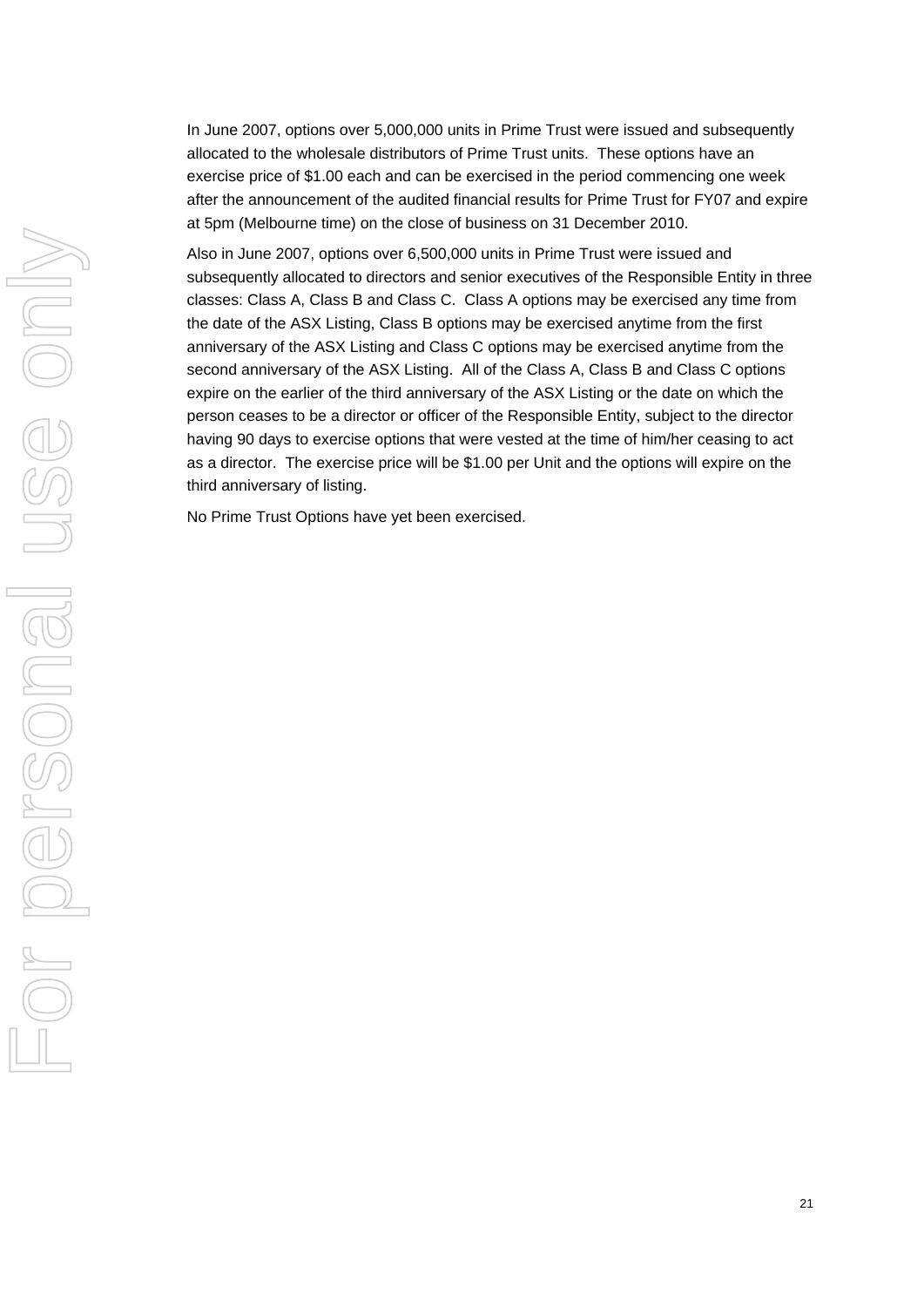# <span id="page-29-0"></span>**3. Profile of the BBC Group**

# **3.1 Disclaimer**

The information in this Section 3 concerning BBC has been prepared based on a review of publicly available information (which has not been independently verified). To the extent permitted by law, Prime Trust does not make any representation or warranty, express or implied, as to the accuracy or completeness of such information.

The primary source of information about BBC's business were as follows:

- BBC PDS;
- BBC ASX release regarding the outcome of Strategic Review and results for the 12 months ended 30 June 2008 dated 28 August 2008;
- BBC's website; and
- other publicly disclosed releases to ASIC and the ASX.

The information contained in this Bidder's Statement about BBC should not be considered comprehensive. Further information relating to BBC's business and securities may be included in BBC's target statement in relation to the Offer.

# **3.2 Introduction**

BBC is an integrated owner, operator and developer of senior living communities. This group was formed as the result of the mid-2007 consolidation of three significant senior living businesses, Primelife Corporation Ltd, the PrimeLiving Trust and the Fini Group.

The Conform Health Care Group Pty Ltd was acquired by BBC in November 2007.

BBC owns and manages a portfolio of 56 retirement villages and 29 aged care facilities across Australia and New Zealand comprising circa 9,930 retirement units and 2,210 residential aged care beds. Within the retirement portfolio, BBC has full exposure to the deferred management fees of circa 7,000 units and receives management fees in relation to the remaining units.

BBC's growth is supported by its development pipeline of 2,225 retirement units and 347 aged care beds which are expected to be delivered over the next six years.

# **3.3 Contractual relationships with BBC**

Prime Trust has several long term agreements with BBC in respect to the operation and management of a number of its senior living class facilities. The relationship between BBC and Prime Trust falls into two key contract types:

(a) Lease and Management Agreements of 12 Prime Trust owned villages. BBC entities are tenants under the lease agreements and until 31 December 2008 these villages are sub-managed by Retirement Guide Pty Ltd, a company associated with the former manager of the properties. After that date they are expected to be directly managed by BBC. These Agreements contain rights of approval in the event of change of control of BBC and/or Babcock & Brown Limited.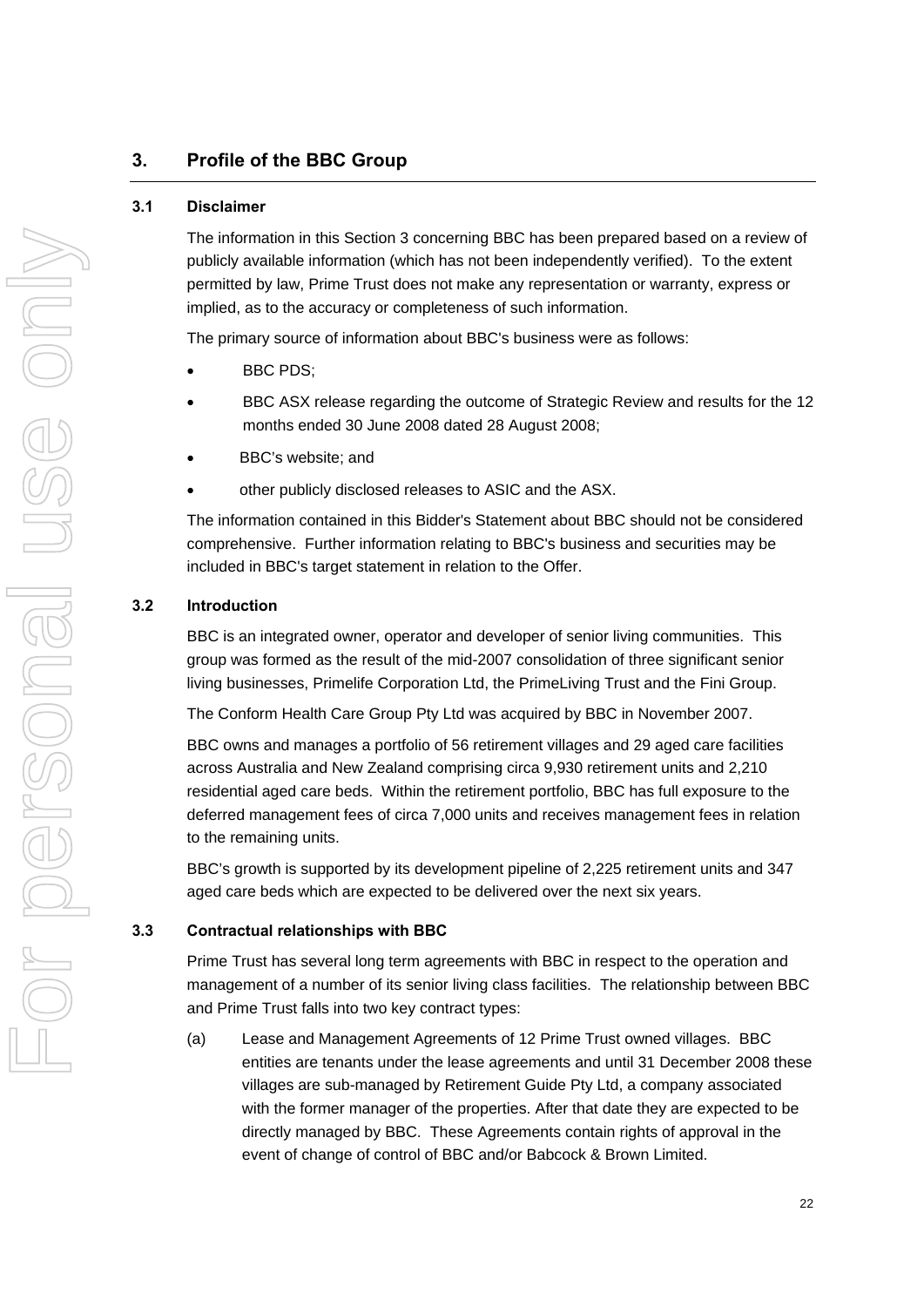(b) Lease or Management Agreements of 13 Aged Care and Retirement Villages which are operated by BBC. Prime Trust receives a commercial lease for making these facilities available. In some cases Prime Trust has the right to acquire the business conducted at these premises at the termination of these leases.

A number of issues related to these agreements have arisen which are subject to negotiation, and while not presently in formal dispute, both parties are reserving their rights while they seek commercial resolution.

As part of a settlement in respect of the acquisition of the Glendale Nursing home in Werribee, Victoria, Prime Trust and BBC are parties to an Implementation Agreement; a variation to which is currently being negotiated. There is also about \$450,000 from the settlement still due to Prime Trust.

Prime Trust has an interest in the outcome of legal proceedings against BBC which seek specific performance following BBC's failure to deliver the Princeton View Facility under a contract of sale to an entity which Prime Trust is the beneficial owner. The legal proceedings are continuing.

# **3.4 Management arrangements in respect of BBC**

BBC is managed by entities owned by Babcock & Brown Limited ("B&B"). B&B is also a cornerstone investor holding approximately 10% of the BBC Securities.

The B&B management agreements are for a 10 year period, subject to BBC Security holder extensions. The B&B management agreements continue if there is a change of control of BBC or the responsible entity is replaced. As the BBC PDS dated 15 June 2007 states "*This is likely to act as a disincentive to any future takeover, as any new owner would not necessarily be able to appoint their own manger or manage BBC's assets themselves*."

BBC has limited rights, as summarised below, to terminate the management agreements:

- For unremedied material breach;
- Loss of any required licence by B&B;
- If the manager is insolvent; or
- If B&B ceases to hold 50% of B&B management entity.

B&B can terminate the management agreements on the following (summarised basis):

- If BBC ceases to be listed on the ASX;
- For unremedied material breach;
- If BBC is insolvent; or
- A person other than B&B hold more than 30% of BBC.

This B&B management agreement puts B&B in a strong position. Under the B&B management agreement, all matters to be approved by the BBC Board must be recommended by the manager.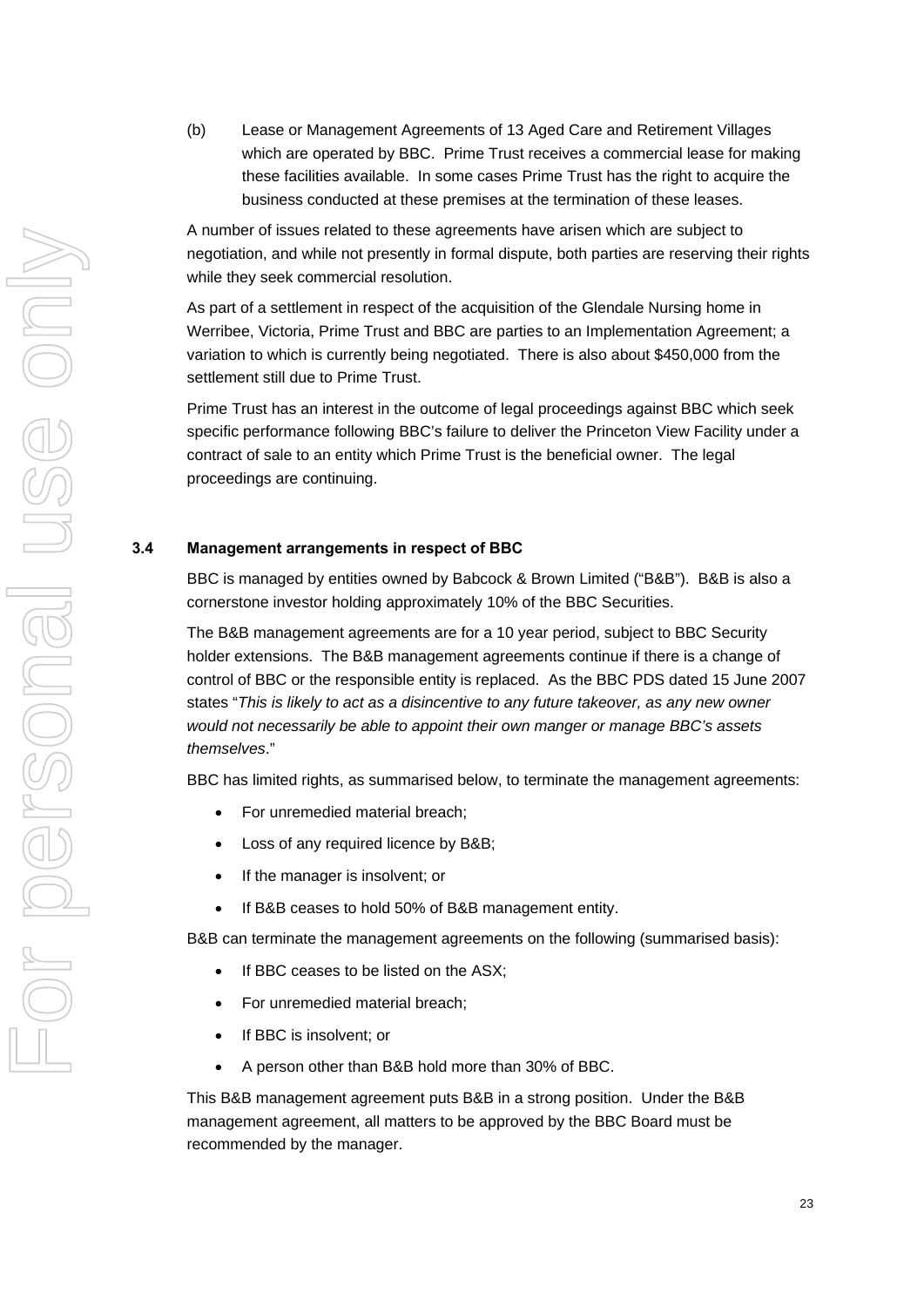In addition, there is a separate preferred financial advisory agreement whereby B&B may provide financial advisory or investment banking services on a fee for service basis.

# <span id="page-31-0"></span>**3.5 Proposed Internalisation and Price Discovery Process**

On 28 August 2008, BBC announced that following a Strategic Review a committee of Independent Directors had been established with the authority to implement the following initiatives to be run in parallel with each other:

- (a) **Price discovery process for the whole of BBC**. Certain parties who have expressed an interest in acquiring the whole of BBC will be given the opportunity to make a takeover offer following a short period in a dataroom.
- (b) **Internalisation of the B&B Management Rights**. BBC has entered into an agreement with B&B to acquire the management agreements described in the section above for a price of \$17.5m. This will be funded at the option of BBC through cash or scrip issued to B&B. Under the proposal the core management team who are currently employed by B&B will transfer to BBC. The internalisation is conditional on BBC security holder approval and that a recommended takeover bid from the successful participant in the process for the sale of the whole of BBC not becoming unconditional by the date of the security holder meeting. This means that the successful acquirer can acquire B&B's rights under the existing management agreement for cash at the sale price as agreed for the internalisation as part of its offer for the whole of BBC.

# **3.6 Information about BBC Securities**

# **(a) BBC securities on issue**

According to BBC's Annual Report, as at 30 June 2008, there were 651,727,936 BBC Securities on issue.

# **(b) BBC option holdings**

According to BBC's Annual Report, as at 30 June 2008, there were 1,600,000 options over BBC Securities issued to key management personnel.

# **(c) Offer extends to new BBC Securities**

The Offer extends to BBC Securities that come into existence during the period from Announcement Date to the end of the Offer Period due to the issue of units under BBC's distribution re-investment plan. This Offer also covers any unexercised options in respect of BBC Securities on issue at Announcement Date.

# **(d) Interests in BBC securities**

(i) Prime Trust's relevant interest in BBC Securities

As at the date of this Bidder's Statement and immediately before the first Offer was sent, Prime Trust had a relevant interest in 2,831,084 BBC Securities but did not have a relevant interest in any BBC Options.

As at the date of this Bidder's Statement and immediately before the first Offer was sent, Prime Trust's voting power in BBC was 0.434%.

(ii) Acquisitions of BBC Securities by Prime Trust or its associates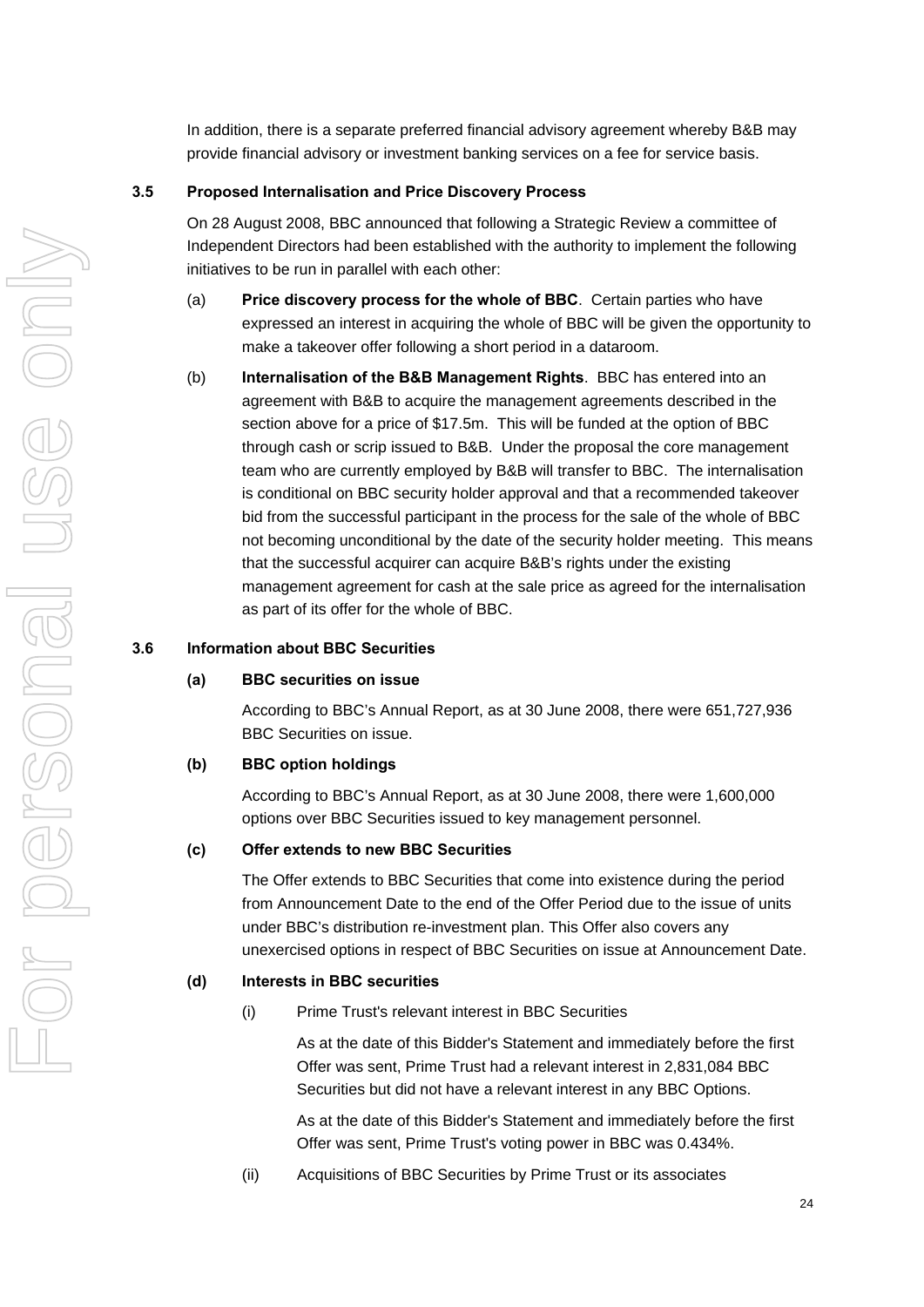Neither Prime Trust nor any of its associates has provided (or agreed to provide) consideration for a BBC Security under a purchase or agreement to purchase during the four months before the date of this Bidder's Statement and the date of the Offer other than 2,831,084 BBC Securities acquired in the period 6 August 2008 to 22 August 2008. The maximum price paid was \$0.35 per BBC Security.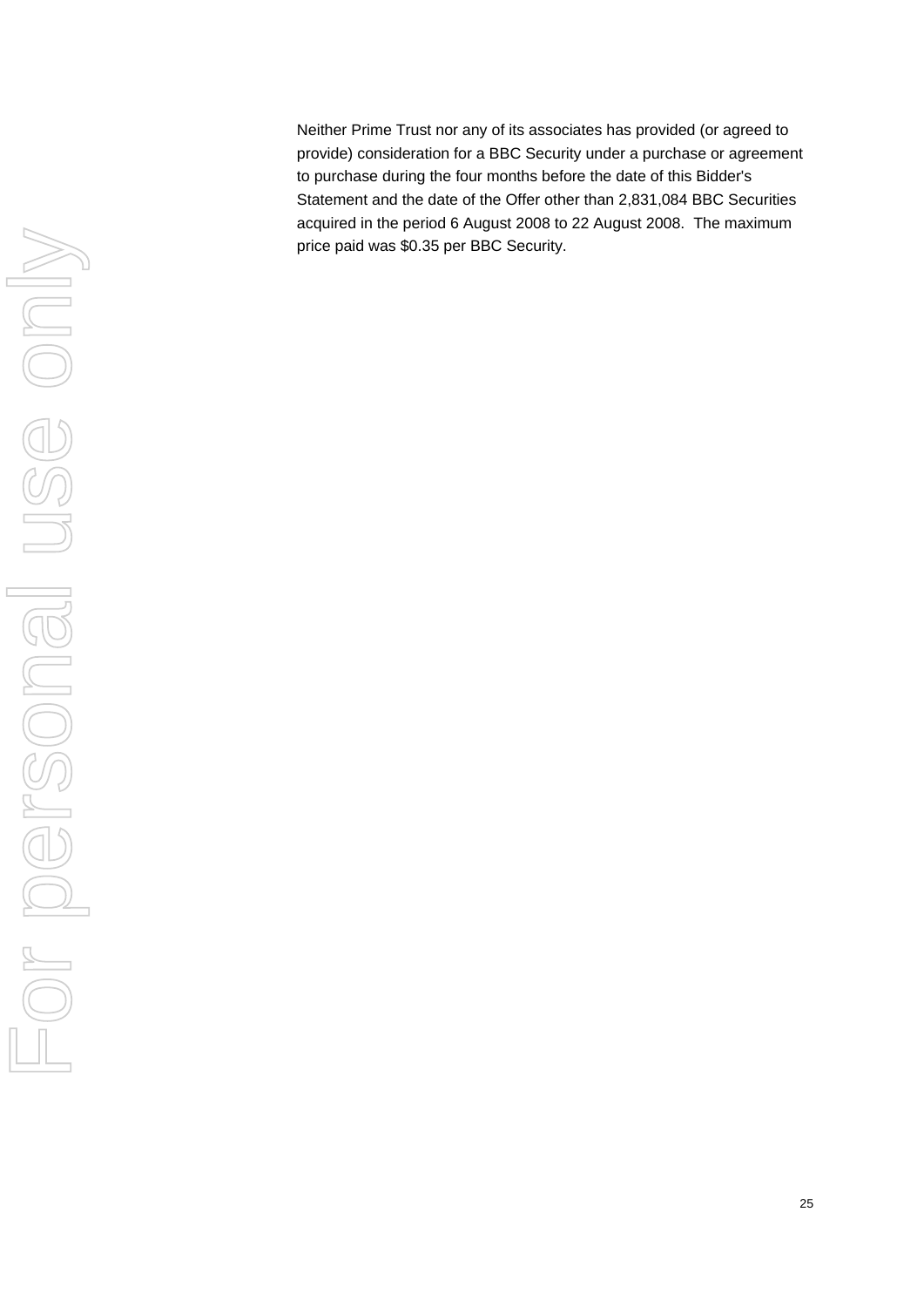# <span id="page-33-1"></span><span id="page-33-0"></span>**4. Intentions**

# **4.1 Introduction**

This **Section 4** sets out Prime Trust's intentions in relation to the conduct of BBC's business going forward.

These intentions are based on facts and information concerning BBC, its business and the general business environment that are known to Prime Trust at the time of preparing this Bidder's Statement, which is limited to publicly available information.

These are Prime Trust's current intentions only, which may change as new information becomes available or as circumstances change. Final decisions regarding these matters will only be made by Prime Trust after the review of all material information and circumstances at the relevant time.

Prime Trust has not had access to, nor has it reviewed, any of the contracts and other relevant agreements relating to the assets, investments and business of BBC. In relation to these matters, Prime Trust has relied on publicly available information.

# **4.2 Intentions upon acquiring BBC securities**

**Section 3.3** describes the current management agreements and **Section [3.5](#page-31-0)** notes the intent that either BBC will acquire the management rights following security holder approval in November 2008 or a party, who is prepared to make an offer for all BBC securities which is recommended by the BBC Board, will be able to acquire the B&B management rights.

Prime Trust's intention is to eventually effect a merger of Prime Trust with BBC.

The Board believes that there are a number of advantages in merging the Prime Trust and BBC entities. These include the potential to:

- Create the largest senior living class owner in Australia;
- Improve certainty of cash flow on roll-overs;
- Enhance geographic exposure;
- Rationalise common properties and management; and
- Generate synergies in administration, marketing and management.

If discussions do not result in a merger proposal, Prime Trust's position will depend primarily on whether any other party makes a takeover offer for the whole of BBC.

Prime Trust will treat its holding of BBC Securities acquired under the Offer as an investment and will work actively with the management of BBC to enhance investment value for all BBC Security holders.

# **4.3 Other intentions**

Other than as set out in this Section 4, it is the present intention of Prime Trust to procure that BBC will:

preserve the ASX Listing of BBC Securities;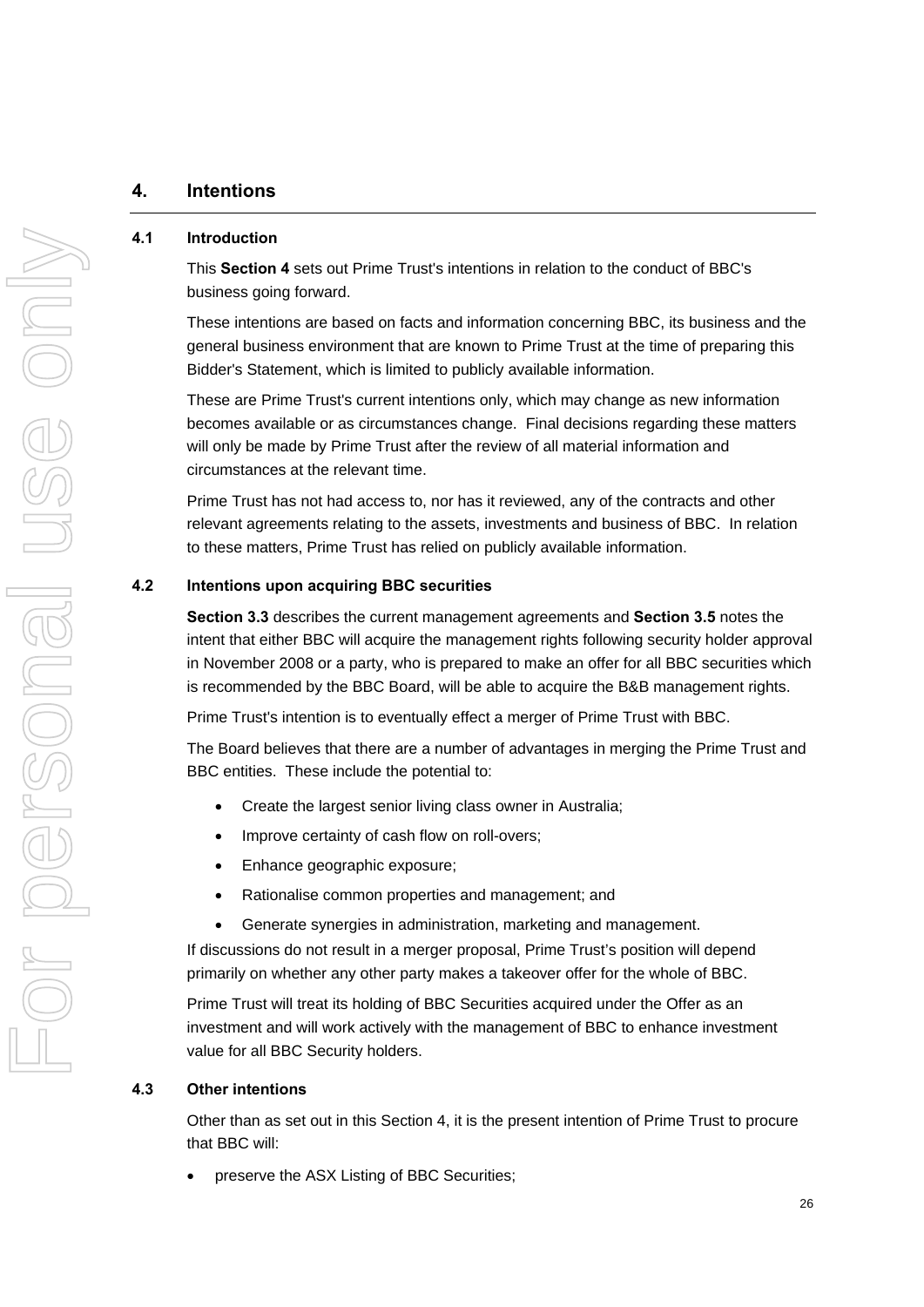- generally continue the business of BBC:
- not make any major changes to the business of BBC or redeploy any of the fixed assets of BBC;
- continue the employment of BBC's present employees.

# **4.4 Limitations on intentions**

Prime Trust will only make a decision on the courses of action discussed above after it receives legal and financial advice and the intentions and statements of future conduct set out in this Section [4](#page-33-1) must be read as being subject to:

- the Corporations Act, the Listing Rules, and any other applicable laws in relation to conflicts of interest and 'related party' transactions given that, if Prime Trust acquires up to and including 40% of the BBC Securities, BBC and Prime Trust may be treated as a related party of BBC for these purposes; and
- the legal obligation of the BBC directors at the time, including any nominees of Prime Trust, to act in good faith in the best interests of BBC and for proper purposes and to have regard to the interests of all BBC Security holders.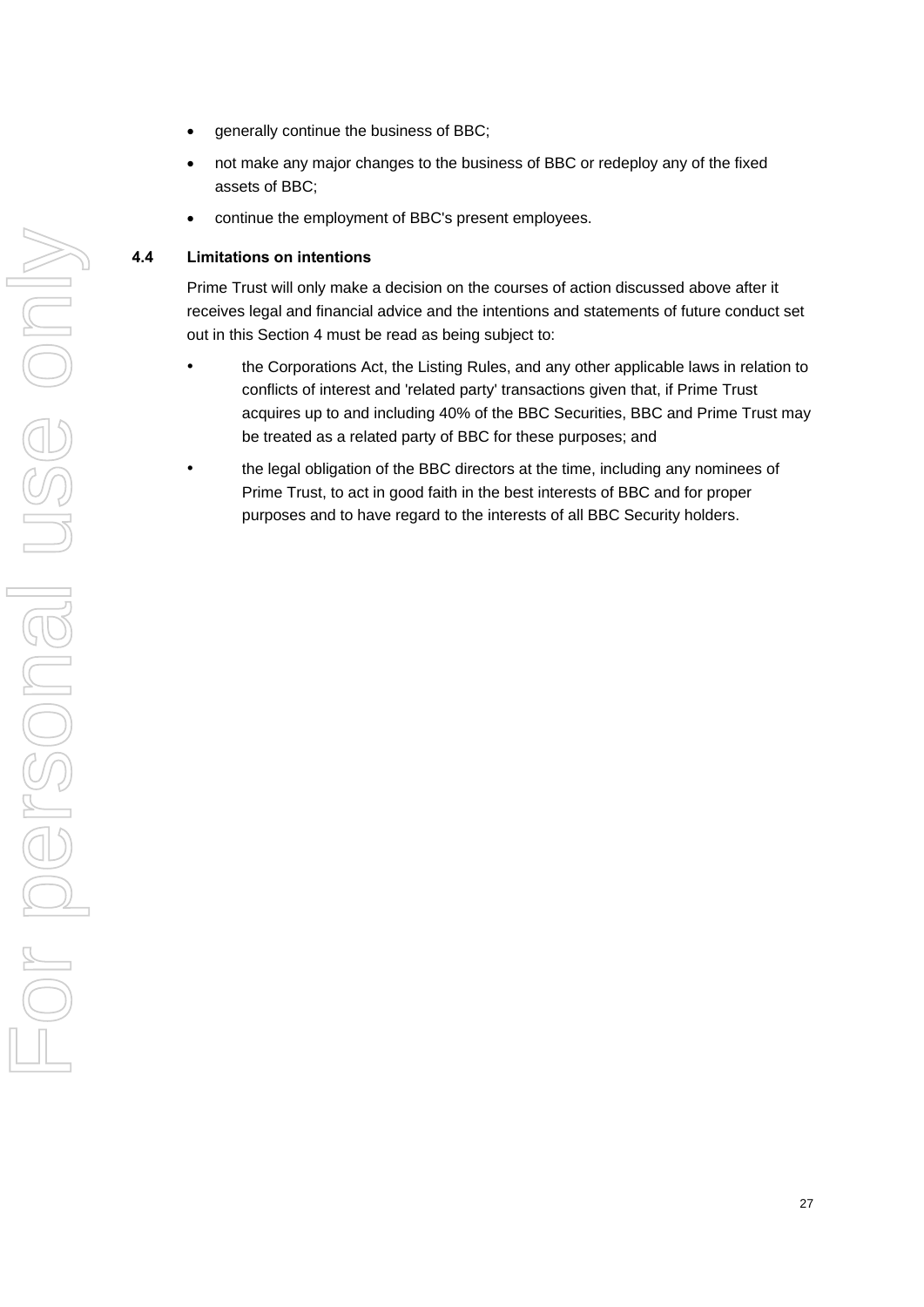# <span id="page-35-0"></span>**5. Effect of the Offer on Prime Trust**

# **5.1 Capital structure**

The impact on Prime Trust's capital structure will depend on the number of acceptances of the Offer.

The following table shows the effect on Prime Trust's capital structure assuming two possible scenarios following the conclusion of the Offer whereby Prime Trust holds a relevant interest in either 40% or 25% of BBC Securities.

| <b>Prime Trust</b><br><b>New Prime</b><br><b>Trust Units</b><br>Units on issue<br><b>Scenario</b> |             | <b>Number of Prime</b><br><b>Trust Units post</b><br>Offer | % of Prime Trust<br>Units held by<br><b>Unitholders</b> | % of Prime Trust<br>existing Prime Trust Units held by BBCG<br><b>Security holders</b> |     |
|---------------------------------------------------------------------------------------------------|-------------|------------------------------------------------------------|---------------------------------------------------------|----------------------------------------------------------------------------------------|-----|
| 40% scrip                                                                                         | 567,430,348 | 260,691,174                                                | 828, 121, 522                                           | 69%                                                                                    | 31% |
| 25% scrip                                                                                         | 567,430,348 | 162,931,984                                                | 730,362,332                                             | 78%                                                                                    | 22% |

# **5.2 Management of Prime Trust**

It is not envisaged that the proposed investment in BBC will have any material effect on the management of Prime Trust.

# **5.3 Board representation**

APCH presently intends that it will retain its existing Board.

# **5.4 Future earnings and distributions**

BBC has announced that it will pay a full year distribution of 6.3 cents per BBC Security for FY08. As the distribution is for the period from about 1 August 2007 to 30 June 2008, Prime Trust infers that a pro-rated full year BBC distribution would be 6.87 cents per security. Prime Trust's FY08 distribution is 8.5c per unit.

Prime Trust does not give any assurance in respect of future earnings or distributions. Prime Trust pays a quarterly distribution and will announce its next quarterly rate in late September. The Board has indicated that given market conditions the distribution rate may be below previous quarterly rates.

# **5.5 Statements of Financial Position**

(a) Abridged pro forma consolidated balance sheet of Prime Trust

For the purpose of considering the financial position of Prime Trust following the conclusion of the Offer, an abridged pro forma consolidated balance sheet of PrimeTrust as at 30 June 2008 based on the assumption that Prime Trust obtains 40% of BBC Securities is set out below.

The information in respect of the 30 June 2008 position of Prime Trust is extracted from its preliminary yearly report to the ASX.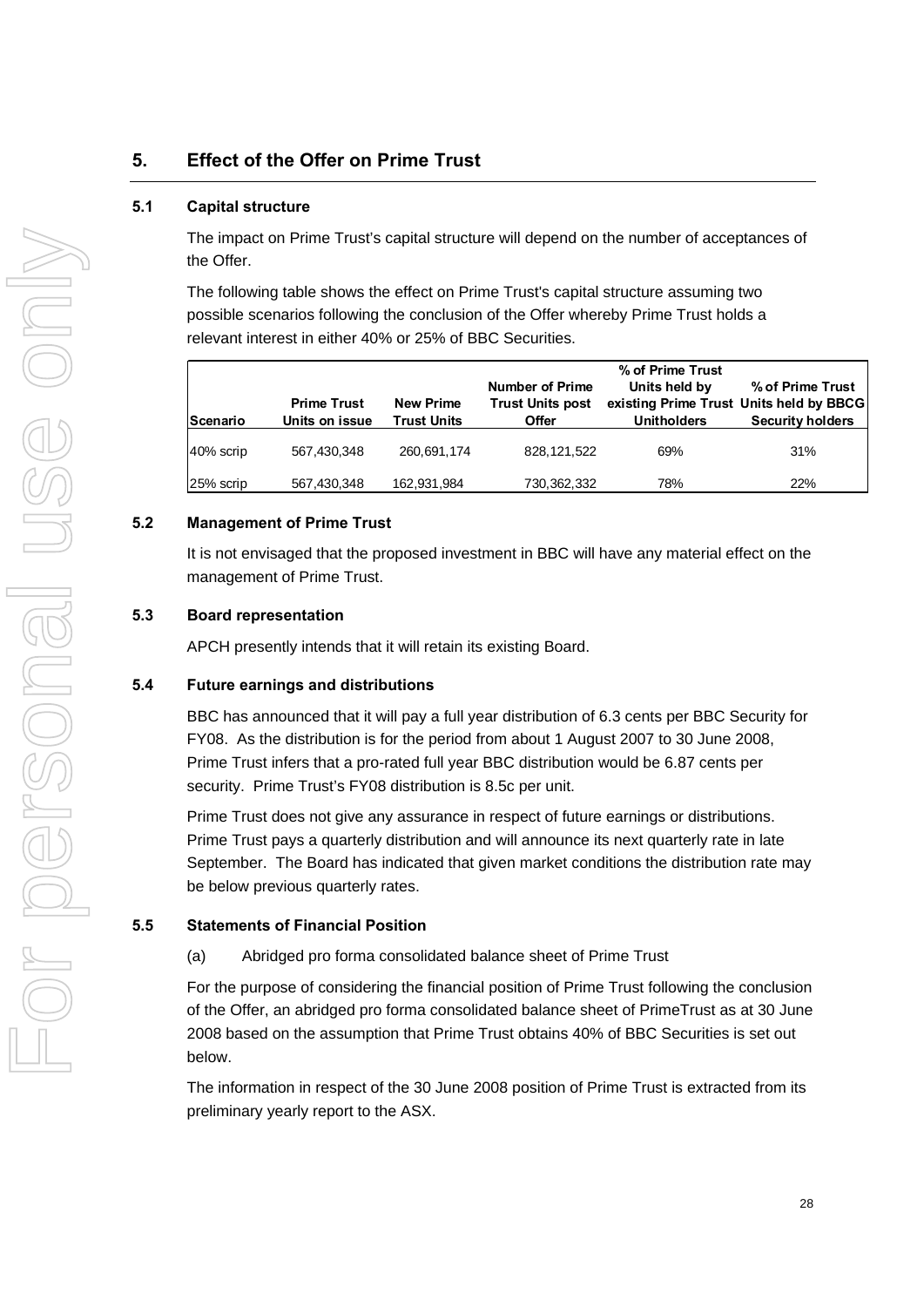|                                               |                              | 40%                       |                            |
|-----------------------------------------------|------------------------------|---------------------------|----------------------------|
| <b>Assets</b>                                 | <b>Prime Trust</b><br>\$'000 | <b>Interest</b><br>\$'000 | <b>Pro Forma</b><br>\$'000 |
| Cash assets                                   | 82,575                       | $\Omega$                  | 82,575                     |
| Receivables                                   | 21,683                       |                           | 21,683                     |
| Capitalised borrowing costs                   | 1,537                        |                           | 1,537                      |
| Investment property                           | 1,451,268                    |                           | 1,451,268                  |
| Plant and equipment                           | 977                          |                           | 977                        |
| Village works in progress                     | 30,674                       |                           | 30,674                     |
| Acquisitions in progress and associated costs | 48,404                       |                           | 48,404                     |
| Investment in Associate                       | 0                            | 123,828                   | 123,828                    |
| Related party loans                           | 2,745                        |                           | 2,745                      |
| <b>TOTAL ASSETS</b>                           | 1,639,863                    | 123,828                   | 1,763,691                  |
| Liabilities                                   |                              |                           |                            |
| Payables                                      | 10,306                       |                           | 10,306                     |
| <b>Distributions</b>                          | 12,436                       |                           | 12,436                     |
| Loans                                         | 421,323                      |                           | 421,323                    |
| Payables to residents<br>Deferred tax assets  | 661,638<br>3,400             |                           | 661,638<br>3,400           |
| <b>TOTAL LIABILITIES</b>                      | 1,109,103                    | $\mathbf 0$               | 1,109,103                  |
|                                               |                              |                           |                            |
| <b>NET ASSETS</b>                             | 530,760                      | 123,828                   | 654,588                    |
| <b>UNITHOLDERS' FUND</b><br>Unit capital      | 530,760                      | 123,828                   | 654,588                    |
| <b>TOTAL UNITHOLDERS' FUNDS</b>               | 530,760                      | 123,828                   | 654,588                    |
|                                               |                              |                           |                            |
| Number of units on issue                      | 567,430,348                  | 260,691,174               | 828, 121, 522              |
| Net assets per unit                           | \$<br>0.94                   |                           | 0.79<br>\$                 |
| Gearing                                       | 39.0%                        |                           | 34.1%                      |

# *Principles of the pro forma calculation*

The pro-forma calculation has been computed using Prime Trust's 30 June 2008 financial statements. The only amendment is to account for the issue of new units to BBC Security holders on the assumption that Prime Trust obtains 40% of their holding of BBC Securities. The value of each Prime Trust unit has been estimated as \$0.50 per unit. The holding by Prime Trust in BBC will be treated as an investment in an associated entity.

The following table provides a range of possible key financial outcomes based on two possible scenarios (of which the first is detailed above)

| Scenarios | Gearing | <b>Net Assets</b><br>\$'000 | <b>Pro Forma</b><br><b>Net Assets</b><br>per unit |
|-----------|---------|-----------------------------|---------------------------------------------------|
| 40% scrip | 34.1%   | 654,588                     | 0.79<br>\$                                        |
| 25% scrip | 35.8%   | 608,153                     | 0.83                                              |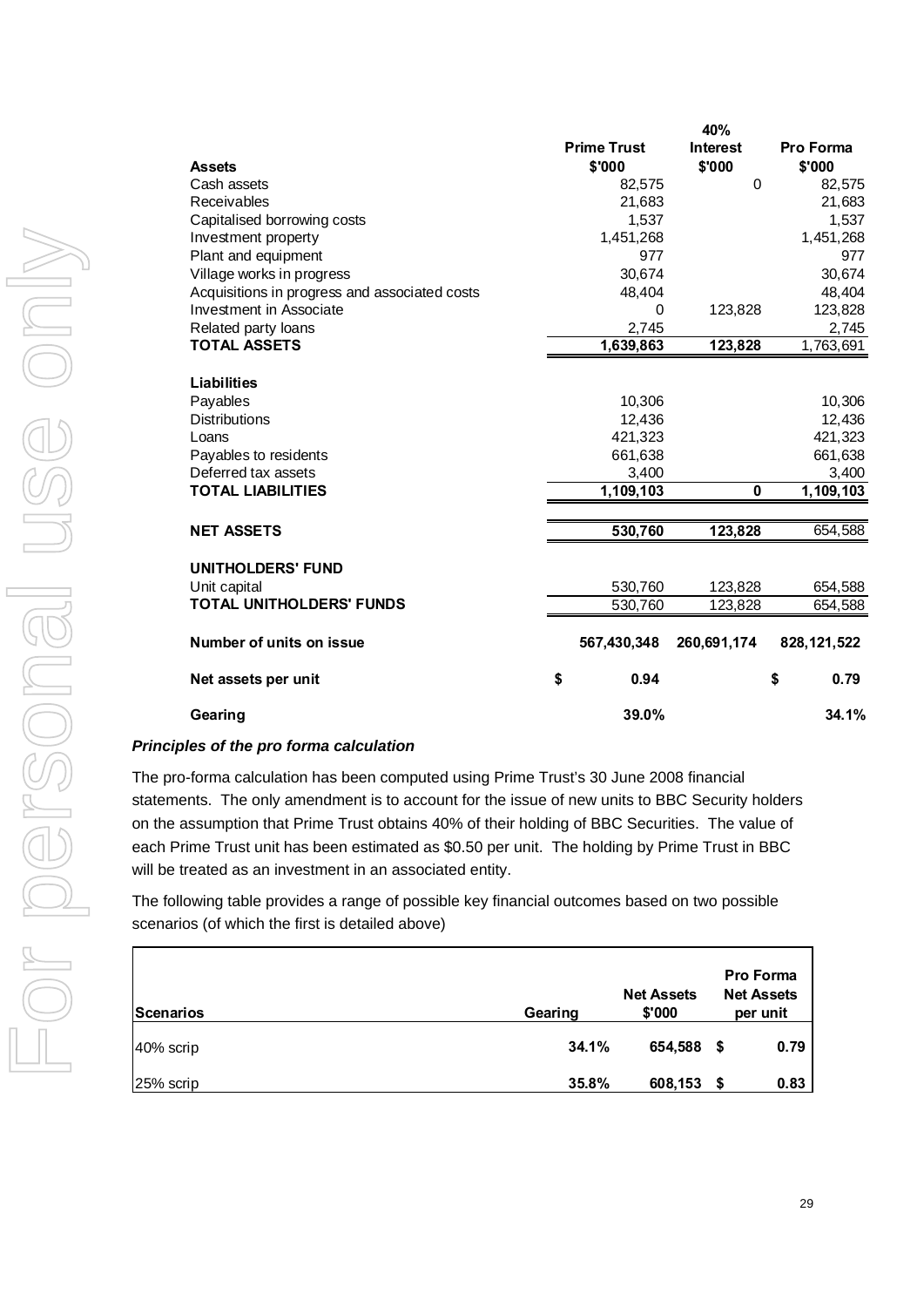# Accounting Policies

The accounting policies disclosed by Prime Trust in its 31 December 2007 Half-Year Report and the 2008 Preliminary Financial Report have been applied in preparing the financial information set out in the pro forma financial information included above.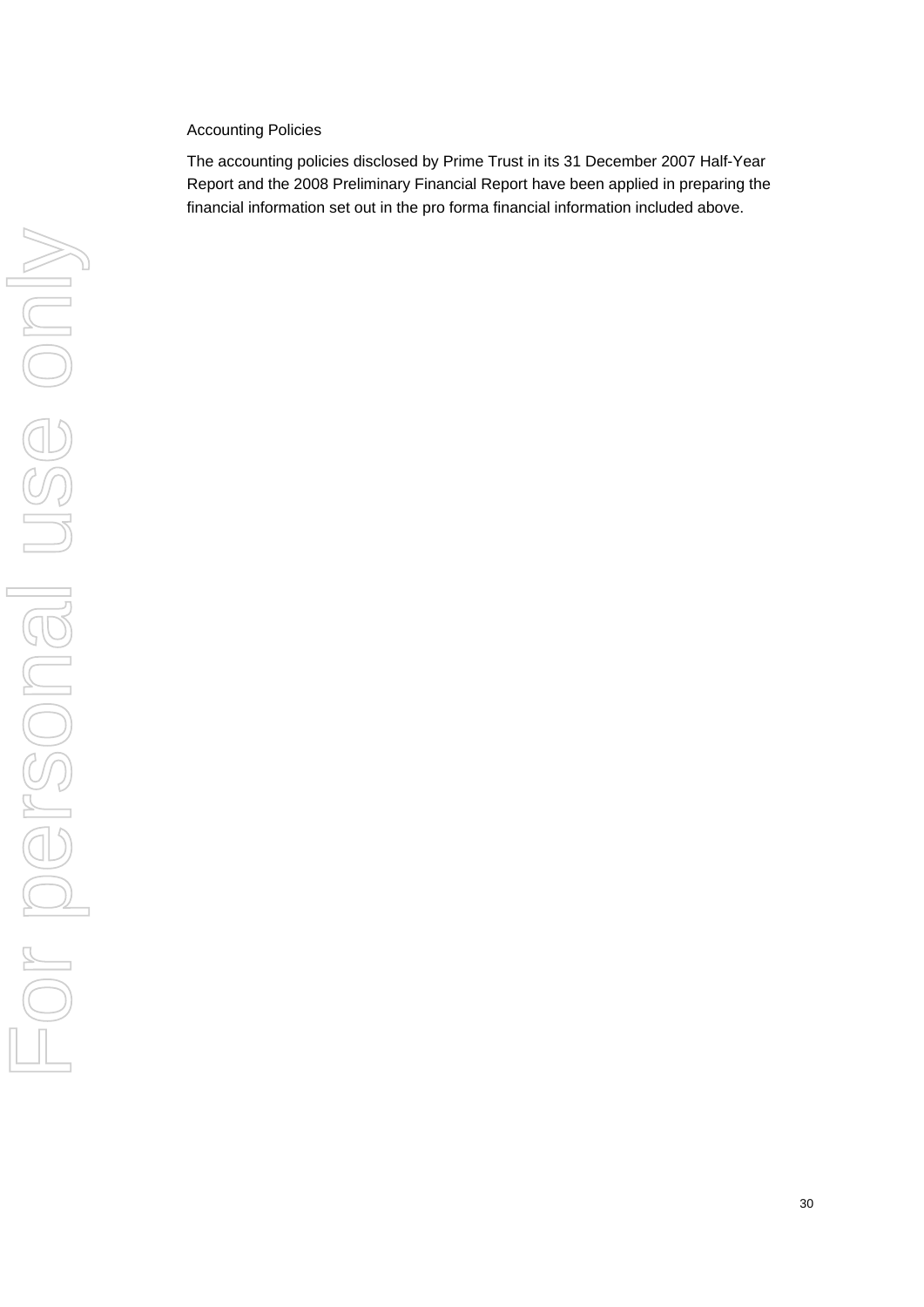# **6. Sources of Consideration**

# **6.1 Consideration under the Offer**

The total consideration for the acquisition of the BBC Securities to which the Offer relates will be satisfied by the issue of Prime Trust Units.

# **6.2 Units consideration**

If Prime Trust acquires 40% of the BBC Securities, the number of Prime Trust Units to be issued to BBC Security holders would be 260,691,174 Prime Trust Units, subject to any additional increase in securities arising from BBC's DRP.

Prime Trust has the capacity to issue the maximum number of Prime Trust Units which may be required to be issued under the Offer.

# **6.3 Provision of consideration**

On the basis of the arrangements described in this **Section 6** the directors of APCH are of the opinion that they have a reasonable basis for holding the view, and hold the view, that Prime Trust will be able to provide the consideration offered under the Offer.

Prime Trust notes that the Offer is subject to the conditions set out in **Section 10.7** and to the Listing Rules and Corporations Act.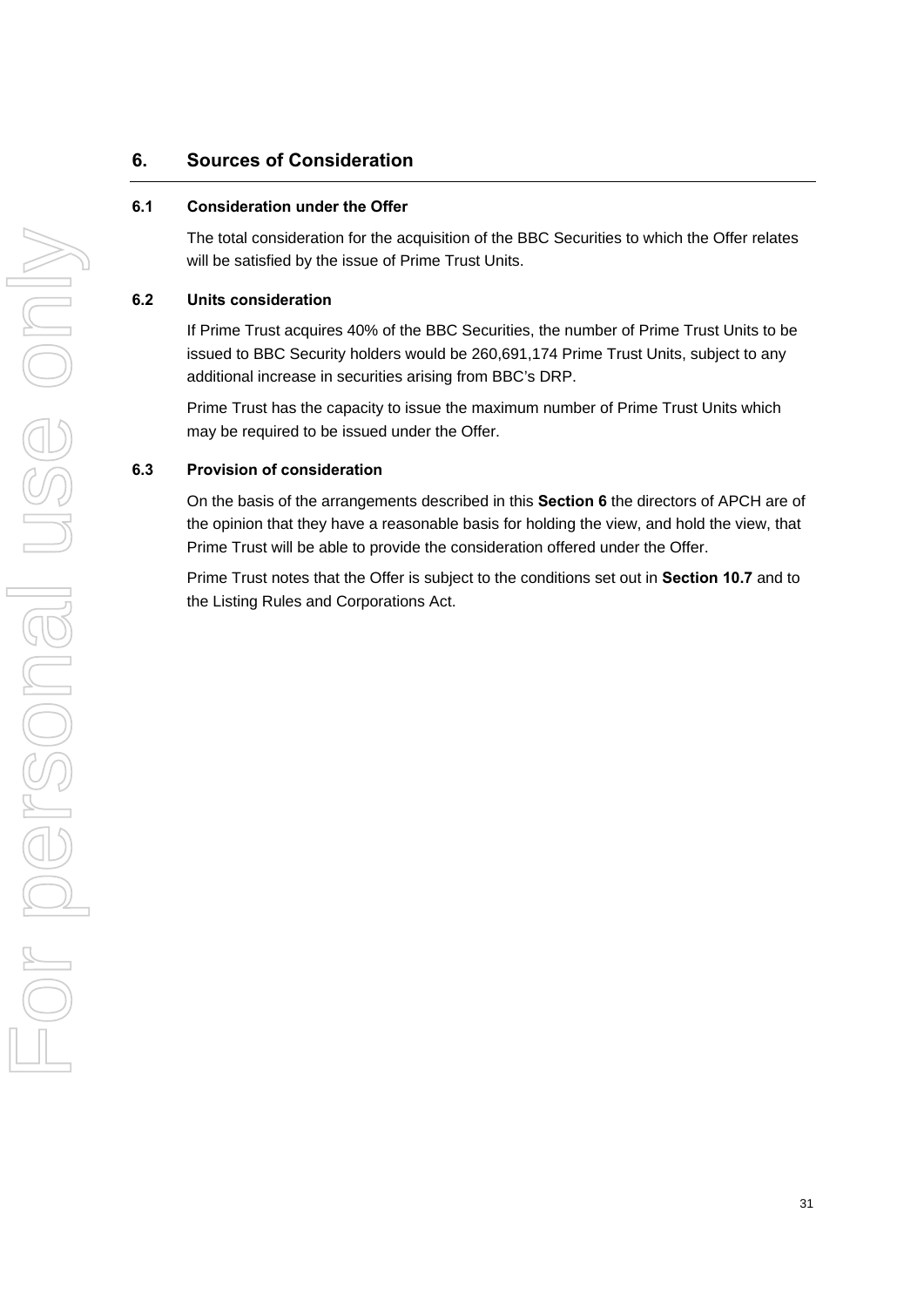# **7. Australian Tax Considerations**

# **7.1 Introduction**

The following is a general description of the Australian income and CGT consequences for BBC Security holders of their acceptance of the Offer. The comments set out below are relevant only to those BBC Security holders who hold their BBC Securities as capital assets for the purpose of investment and not in connection with the conduct of a business (and only to that extent).

Certain BBC Security holders (such as those engaged in a business of trading or investment, those who acquired their BBC Securities for the purpose of resale at a profit or those which are banks, insurance companies, tax exempt organisations, superannuation funds, or persons who acquired their BBC Securities in respect of their employment with the BBC Group) will or may be subject to special or different tax consequences peculiar to their circumstances, and they should accordingly seek specialist advice tailored to those circumstances.

BBC Security holders who are not resident in Australia for tax purposes should also take into account the tax consequences under the laws of their country of residence, as well as under Australian law, of acceptance of the Offer. The following summary is intended only for Australian resident BBC Security holders. The following description is based upon the law in effect as at the date of this Bidder's Statement, but it is not intended to be an authoritative or complete statement of the laws applicable to the particular circumstances of every BBC Security holder. BBC Security holders should seek independent professional advice about their own particular circumstances.

#### **7.2 Acceptance of Offer and disposal of BBC Securities**

#### **(a) Capital gains tax**

(i) Acceptance of the Offer and disposal of BBC Securities

Acceptance of the Offer will involve the disposal by BBC Security holders of their BBC Securities by way of transfer to Prime Trust. This change in the ownership of the BBC Securities will generally constitute a CGT event for Australian CGT purposes. Australian resident BBC Security holders may make a capital gain or capital loss on the transfer of their BBC Securities, depending on whether their capital proceeds from the disposal are more than the relevant cost base of those BBC Securities.

The capital proceeds of the CGT event will be the value of the Prime Trust Units received by the BBC Security holders in respect of the disposal of their BBC Securities pursuant to the Offer. For these purposes, the value of the Prime Trust Units will be their market value on the date when the contract for their disposal is entered into.

The cost base of the BBC Securities is generally their cost of acquisition. Certain other amounts associated with acquisition and disposal (such as brokerage) may be added to the cost base. Security Holders may be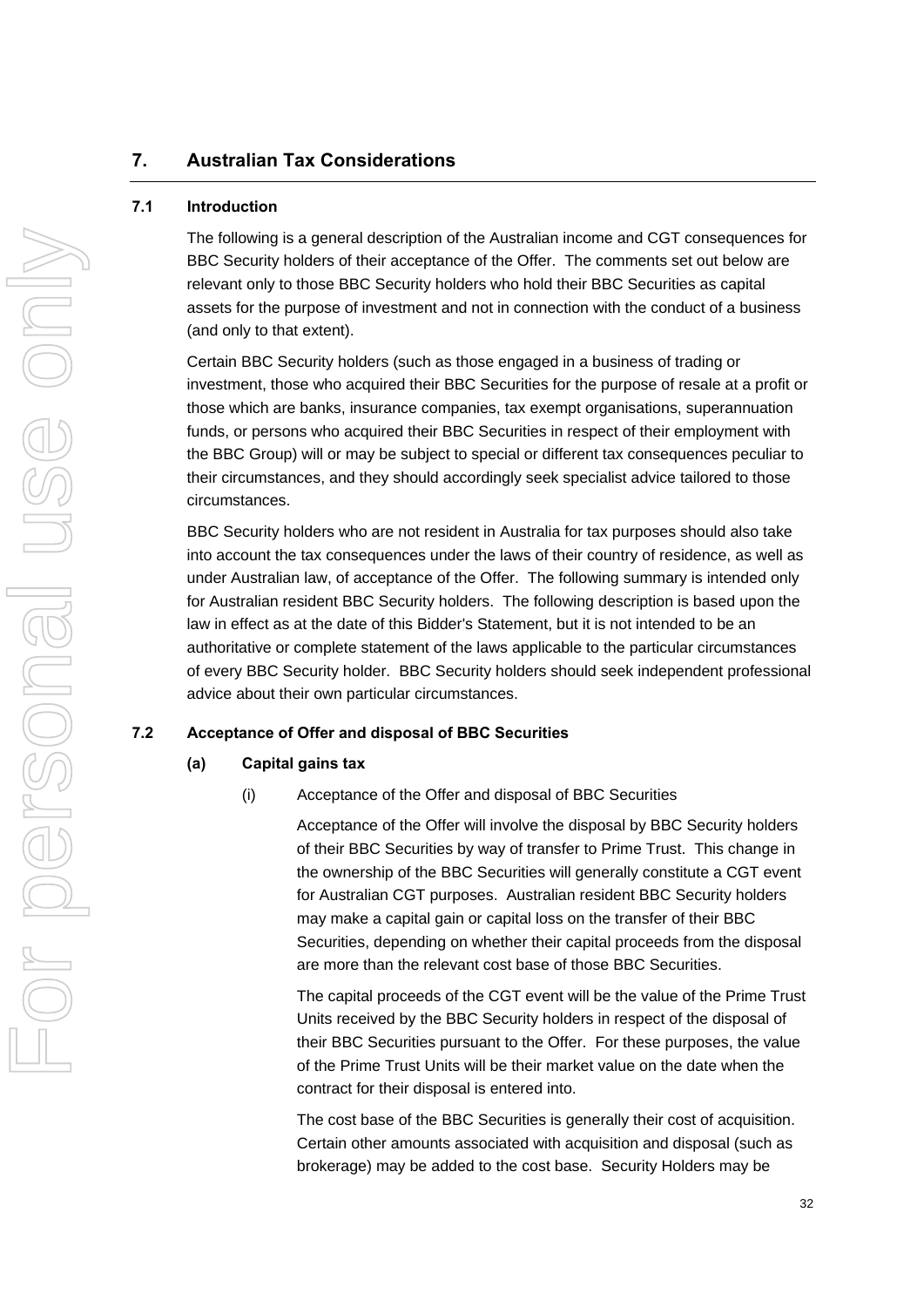required to reduce their cost base by the amount of certain non-assessable distributions from BBC.

Capital gains realised and capital losses incurred by a BBC Security holder in a year of income are aggregated to determine whether there is a net capital gain. BBC Security holders who have held their securities for more than 12 months may be entitled to the benefit of the 50% CGT discount. Any remaining net capital gain may be further reduced by any unused capital losses carried forward by a BBC Security holder from a prior year. The resulting net capital gain is included in assessable income and is subject to income tax.

BBC Security holders who incur net capital losses will not be able to set off that loss against other income for income tax purposes. Rather, that net capital loss must be carried forward to be offset against future capital gains.

BBC Security holders who accept the Offer will not be entitled to scrip for scrip or any other rollover relief from the capital gains tax implications arising from their acceptance as outlined above.

#### (b) Ownership of Prime Trust Units

The Australian tax consequences of ownership of Prime Trust Units are essentially the same as the Australian tax consequences of ownership of that part of the BBC Security that comprises an interest in BBCT. Division 6 of Part III of the ITAA 1936 provides that a trust's taxable income (defined to be the "net income" for tax purposes) is the total assessable income of the trust calculated on the assumption that the trustee is a resident taxpayer, less deductions allowable from that income other than certain specified amounts. The net income of a trust includes all income and capital gains, whether derived from sources in Australia or another country. In broad terms, responsibility for paying the tax due on the net income of the unit trust will fall on the Unit Holders and in proportion to their unit holding rather than the trust itself.

# (c) Stamp duty

BBC Security holders who accept the Offer will not be required to pay any stamp duty on the disposal of their BBC Securities under the Offer, or on the acquisition of Prime Trust Units under the Offer.

(d) GST

None of the following transactions is subject to GST:

- the transfer of BBC Securities pursuant to the Offer (except brokerage, if applicable); or
- a subsequent disposal of Prime Trust Units (except brokerage, if applicable).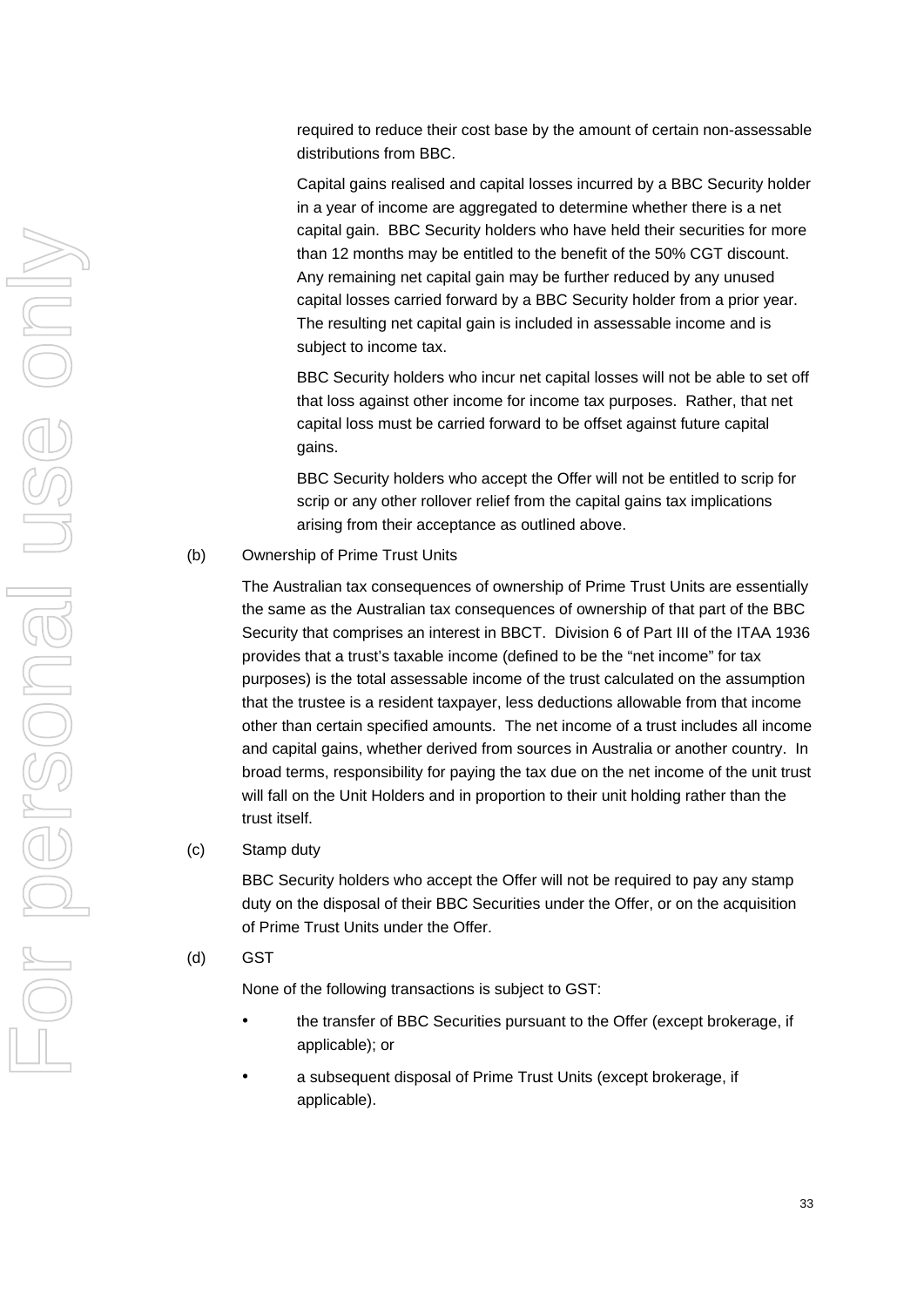# **8. Investment Risks**

# **8.1 Introduction**

There are many factors specific to Prime Trust, the Offer and of a more general nature that may affect the future operating and financial performance of Prime Trust and the value of Prime Trust Units including factors that:

- apply to investments generally;
- apply, and will continue to apply, specifically to the business of the BBC Group;
- apply, and will continue to apply, specifically to the business of the Prime Trust Group; and
- arise, or may arise, from a combination of the Prime Trust Group and BBC.

Some of these factors can be mitigated by appropriate commercial action. However, many are outside the control of Prime Trust, are dependent on the policies adopted and approaches taken by Government Agencies, or otherwise cannot be mitigated. This section describes some risks associated with Prime Trust, the Offer and risks of a more general nature although these are not the only risks facing Prime Trust.

Additional risks and uncertainties not presently known to Prime Trust, or that the directors believe are not currently material, may also affect Prime Trust's business operations and financial performance or the operations and financial performance of the Merged Group.

You should consider carefully the following factors, as well as the other information contained in this Bidder's Statement, and should consider seeking professional advice from an accountant, stockbroker, lawyer or other independent professional adviser.

# **8.2 General Equity Market Risks**

(a) Stock Market Risks

The price of Units may rise or fall due to a number of different factors, which include:

- general economic conditions, including inflation and interest rates;
- variations in the local and/or global market for stock market investments, and for stock market investments in property securities in particular; and
- general operational and business risks.

In particular, the unit prices of property trusts are subject to fluctuations. These fluctuations may reflect a wide range of general influences, such as global hostilities, acts of terrorism, and the general state of the economy. Such market fluctuations may have a significant impact on the Unit price.

No assurances can be given that the market price of Units will not be adversely impacted by any such market fluctuations or factors. Neither the Responsible Entity, the Board nor any other person guarantees the performance of the Units.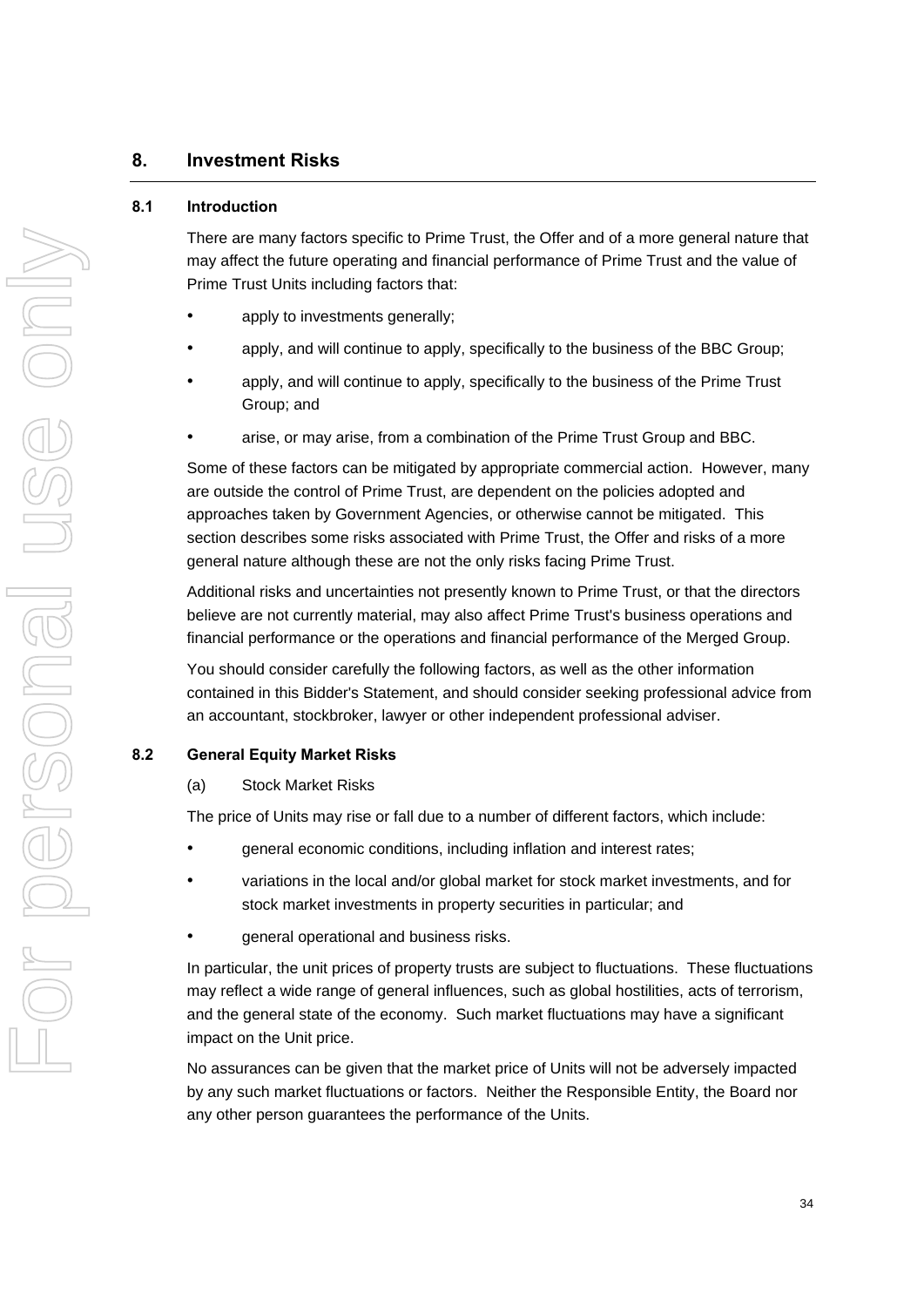# (b) Interest Rates

A general increase in interest rates will have an adverse effect on the amount of income available because funds will be used to pay the interest on Prime Trust's borrowings. If Prime Trust's lenders increase the interest rate charged on borrowings, then the financial performance of Prime Trust may decline. If there are insufficient funds for Prime Trust to meet its interest payments, Prime Trust's lenders may want to enforce their security and sell Prime Trust's properties. However, Prime Trust's lenders will not be able to ask Unitholders to contribute any more than their initial investment. The Responsible Entity manages this interest rate risk by monitoring the interest rate on Prime Trust's loans and determining when and if the interest rate should be variable or fixed.

(c) Changes in Law, Regulatory and Government Policy

Changes in government legislation, regulation and policy may adversely impact Prime Trust's future earnings, value of its investment properties and the market value of Units.

(d) Taxation

The public trading trust provisions of taxation legislation is not considered to be applicable to Prime Trust. In the event that the taxation authorities assessed that the public trading trust provisions applied to Prime Trust and this was upheld by the courts, then the Trust would be subject to tax and Unitholders would receive franked dividends rather than unit distributions.

Changes in general taxation law and, in particular income tax, GST or stamp duty legislation, may adversely affect returns to Unitholders. Tax considerations may differ between Unitholders; therefore prospective investors are encouraged to seek professional tax advice in connection with any investment in Units.

# **8.3 Business Risks**

#### (a) Distributions may vary

Distributions to Unitholders may vary due to variations in cash flows due to material fluctuations in unit roll-overs at the Retirement Villages. Except for a relatively small fixed rent payment, cash is only received when a unit is vacated and re-leased to a new resident.

Also some distributions will be sourced from new unit construction and external development returns which may not be as great as expected or may not occur in the expected time frame.

#### (b) Performance of the Property Operators

If the performance of a Property Operator is in some way deficient, including if payment of rent and outgoings are not made in a timely fashion, the returns to Unitholders may be adversely impacted and Unitholders may not receive their returns, or may not receive them on time. The Responsible Entity is not required to distribute money to Unitholders if there is insufficient cash available in the bank account to make distributions. However, if Property Operators default under their agreements, the Responsible Entity can take over the benefit of the Resident Agreements and the Residents of the properties will be bound to pay all requisite amounts directly to the Responsible Entity rather than the Property Operator.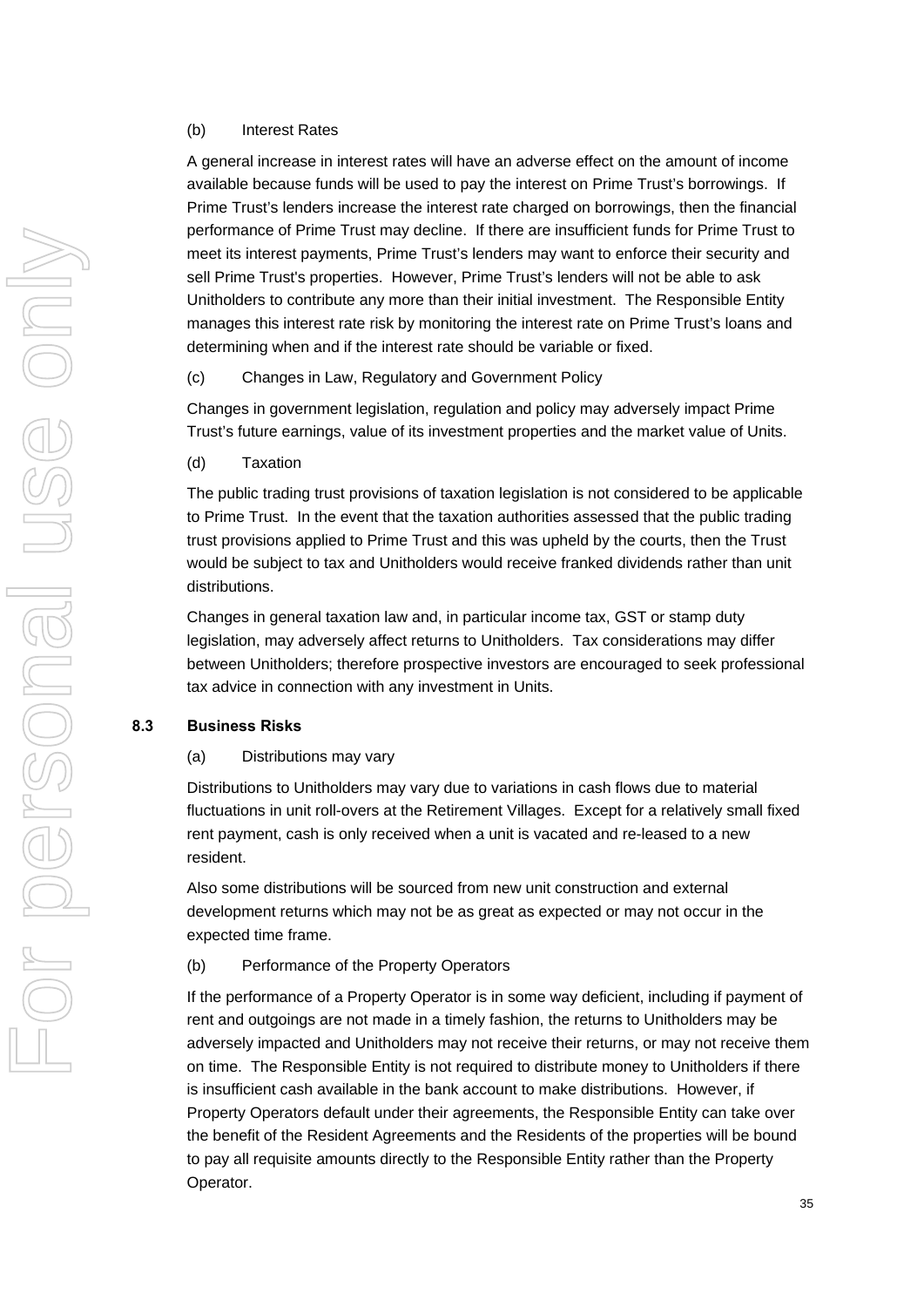# (c) Property Management Agreements have limited terms

The Property Management Agreements will expire after 20 or 25 years from commencement. Upon expiry, Prime Trust's income may decrease and the value of the properties might be affected. The Responsible Entity might have to pay commissions to agents who introduce prospective Property Operators or provide incentives. All of these expenses would be payable from Prime Trust's funds. When the Property Management Agreements ends, the benefit of the income derived under the Resident Agreements reverts to the Responsible Entity.

(d) Occupancy Rates

The occupancy rates achieved at Prime Trust's properties will have a direct impact on Prime Trust's financial performance. If the occupancy rate declines, the financial performance of Prime Trust can be expected to be adversely impacted.

(e) Reliance on Responsible Entity and Prime Trust Manager, including key individuals

Unitholders rely on the Responsible Entity and Prime Trust Manager for the day-to-day operations and investment decisions of Prime Trust. Prime Trust's success will be influenced by the performance of the Prime Trust Manager. The loss of key personnel of the Prime Trust Manager could have an adverse effect on performance of Prime Trust.

(f) Property Acquisitions

Prime Trust's future strategy includes identifying and acquiring additional properties. There is a risk that Prime Trust will be unable to find property assets that are available for investment and which meet its investment criteria, thus potentially limiting Prime Trust's future growth.

There is also a risk that potential problems associated with properties that are acquired by Prime Trust are not discovered during the due diligence process, or that risks cannot be fully mitigated by any of the warranties and indemnities included in the purchase agreements for these acquisitions. In the event that an unforseen liability arises that Prime Trust is not able to be indemnified against, returns to Unitholders may be adversely affected.

# (g) Dilution

Unitholders' interest in Prime Trust may be diluted by future capital raisings by the Responsible Entity on behalf of Prime Trust. The Responsible Entity may issue Units to finance future acquisitions. This may dilute the value of Unitholders' interests if the asset value received in the acquisition is less than the value given up by issuing Units to finance acquisitions.

(h) Property Market Fluctuations

The value of properties owned by Prime Trust may fluctuate from time to time due to market and other conditions. Factors relevant to determining value include supply and demand dynamics in a particular market, rental, occupancy levels and expected yield, and these may change significantly over time for a variety of reasons. Valuations represent only the analysis and opinion of qualified experts at a certain date – they are not guarantees of present or future values. The valuation of a property may be materially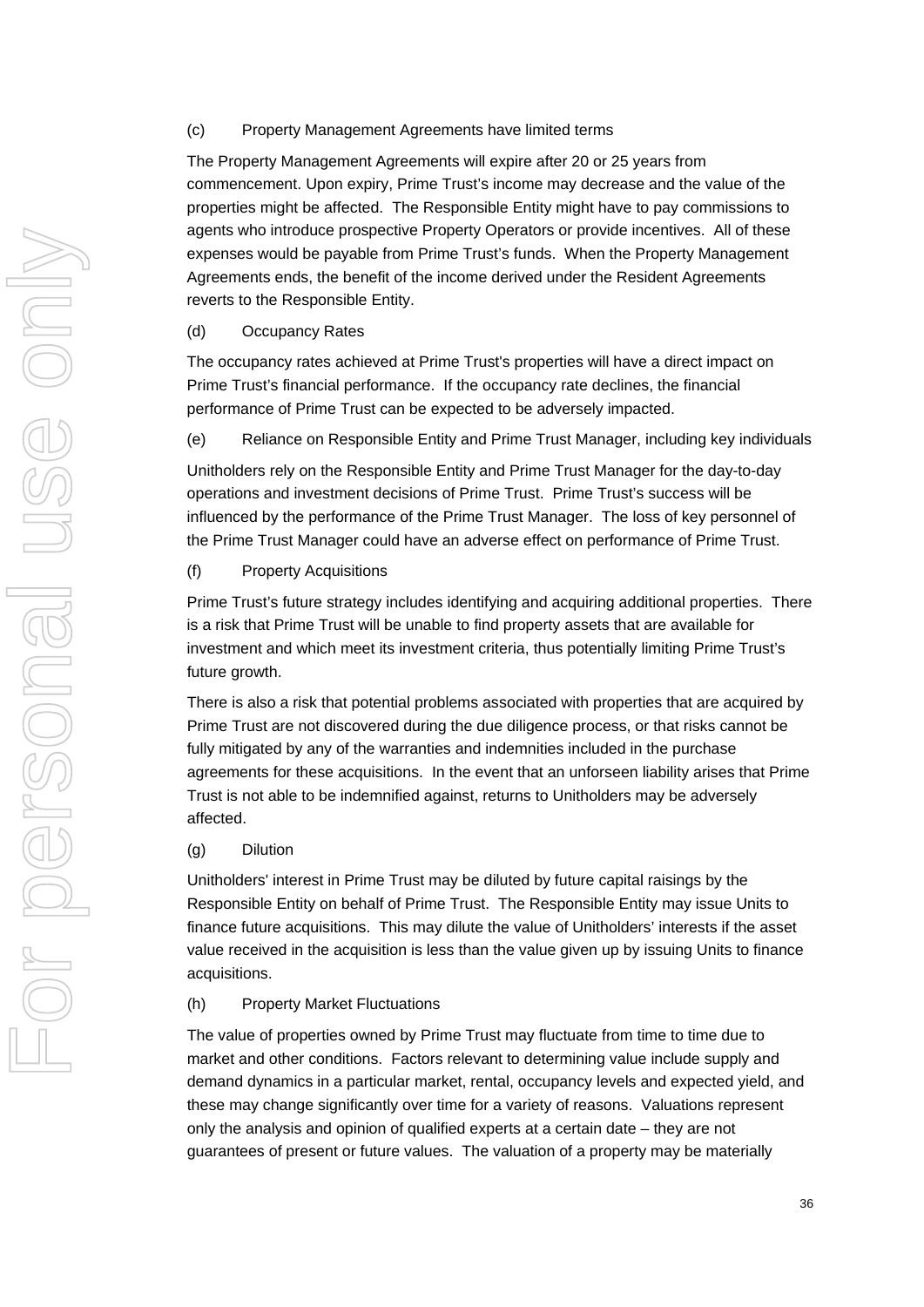higher than the amount that can be obtained from the sale of a property in certain circumstances, such as under a distressed or liquidation sale.

# (i) Insurance Premiums

Any significant deterioration in the way that Prime Trust's properties are being operated, or in insurance markets in general, may lead to a rise in insurance premiums or result in Prime Trust not being able to obtain adequate coverage at acceptable prices.

Any uninsured losses, or losses being in excess of the insured amounts, may adversely impact on the financial performance and financial position of Prime Trust.

(j) Environmental

Unforeseen environmental issues may affect any of Prime Trust's properties. These liabilities may be imposed irrespective of whether or not Prime Trust is responsible for the circumstances in which they relate.

Prime Trust may also be required to remediate sites with environmental problems. The cost of remediation of sites could be substantial. In addition, if Prime Trust is not able to remediate the site properly, this may adversely affect its ability to sell the relevant property or to use it as collateral for debt.

# (k) Force Majeure Risks

Force majeure events, which are events beyond the control of a party, including fire, flood, earthquake and other acts of God, terrorist attacks and war may affect Property Operators from performing their contractual obligations or may lead to a capital loss or a reduction in income, and Prime Trust's insurance may not cover these acts or events.

(l) No Guarantee of Income or Capital

Prime Trust is an investment trust which has as its primary assets investments in real estate. The Responsible Entity does not warrant or guarantee the income or the repayment of capital by investing in Prime Trust. The Responsible Entity does not warrant or guarantee that there will be a capital gain or that the Prime Trust's properties will not decrease in value.

(m) Funding Risk

Prime Trust is reliant on equity and debt capital markets to fund future capital expenditure and acquisitions, as well as to refinance existing debt facilities. If Prime Trust is unable to obtain the necessary funding, or is only able to obtain it at a higher cost, its financial position and performance may be adversely affected.

Furthermore, Prime Trust's debt facilities are likely to contain various financial covenants which, if breached, could lead to Prime Trust having to pay a higher rate of interest or being required to repay its loans at short notice. Alternative funding sources may be on less favourable terms, and if no alternative source is available, Prime Trust may be forced to sell its properties, which could lead to significant losses.

# **8.4 Specific Transactional Risks**

(a) Less than 100% ownership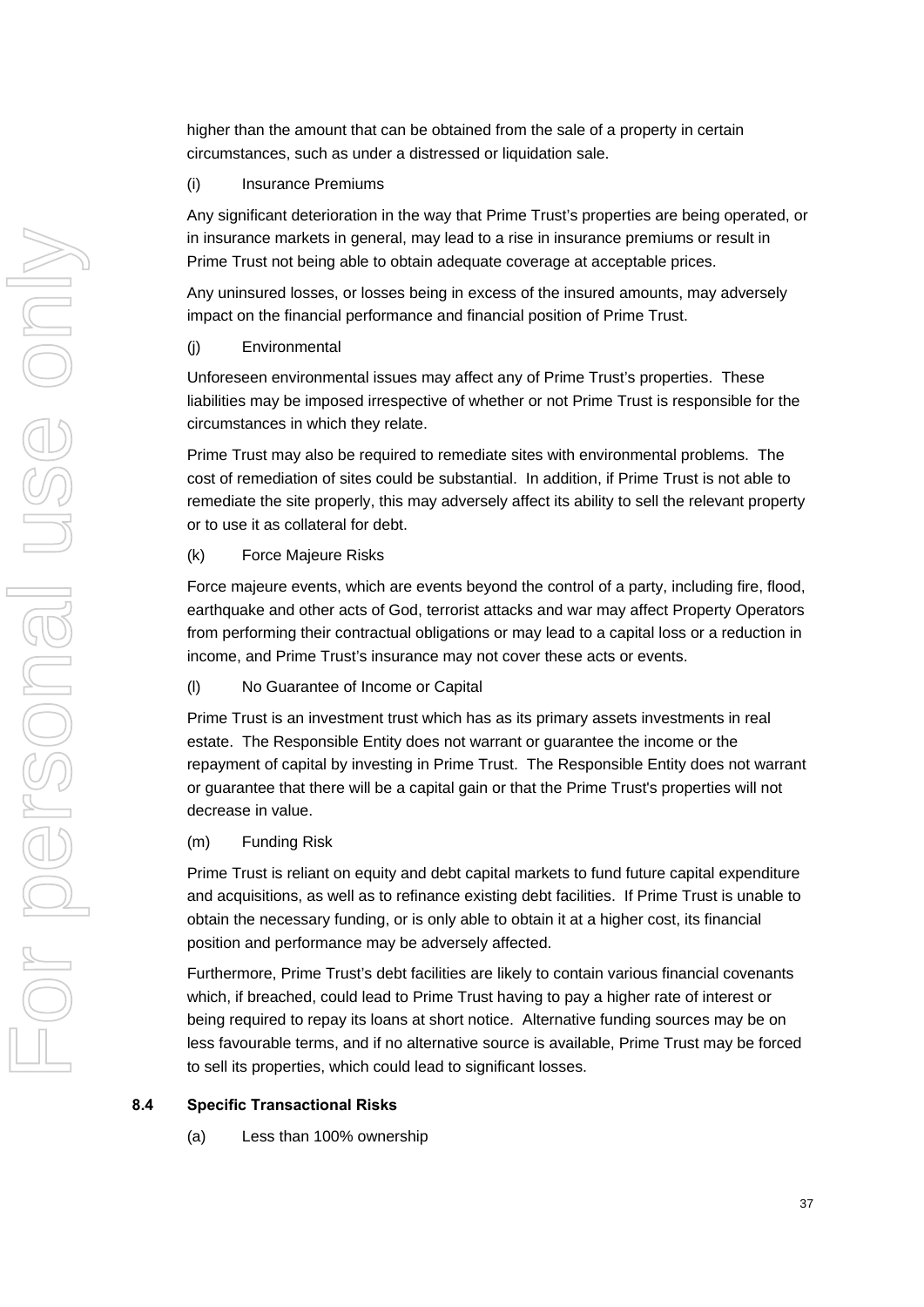If Prime Trust acquires 40% of BBC Securities it will, together with its existing holding of BBC Securities, still be a minority holder. Due to the nature of the B&B management agreements, being a minority BBC Security holder could have an impact on the implementation of Prime Trust's intentions set out in **Section 4** of this Bidder's Statement.

(b) Achieving forecast distributions

Future distributions by Prime Trust will depend in part on the performance of BBC.

(c) Use of assumed financial information for BBC

In preparing its Offer, Prime Trust has not conducted a due diligence of BBC with access to internal BBC information. Prime Trust has relied only on publicly available information in making this Offer. There is a risk that assumed financial information for BBC is not correct and in particular, that the assumed financial forecasts will not be realised.

(d) Existence of adverse consequences arising upon a change of control or proposed change of control of BBC

Prime Trust has relied on publicly available information concerning BBC in preparing this Bidder's Statement. Although Prime Trust is not aware of any publicly available information to this effect, it is possible that BBC is party to one or more contracts which contain adverse consequences arising from a change of control or proposed change of control of BBC, despite Prime Trust's belief that the Offer should not effect a change of control of BBC.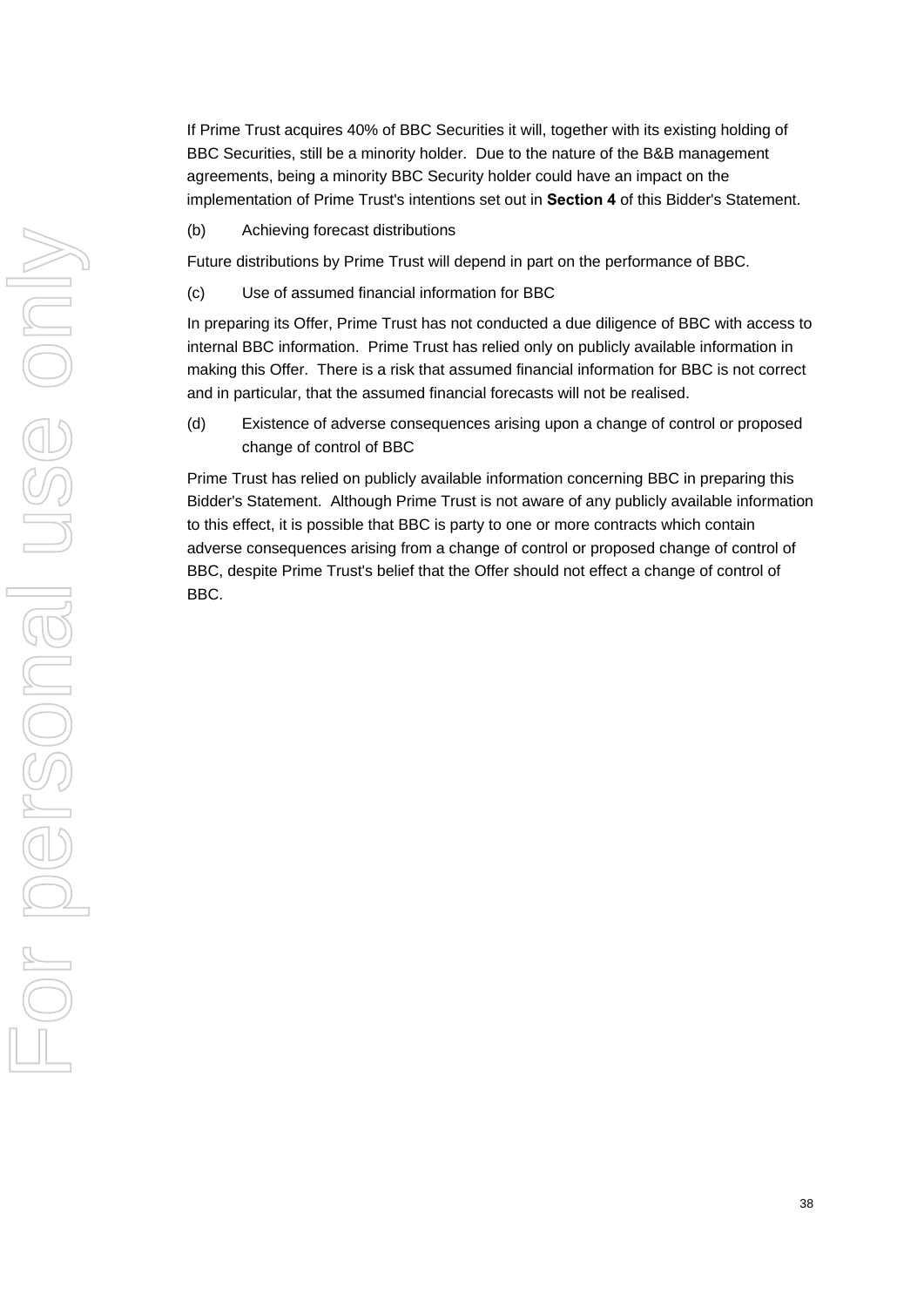# **9. Fees**

# **Consumer Advisory Warning**

#### **DID YOU KNOW?**

Small differences in both investment performance and fees and costs can have a substantial impact on your long term returns.

For example, total annual fees and costs of 2% of your fund balance rather than 1% could reduce your final return by up to 20% over a 30 year period (for example, reduce it from \$100,000 to \$80,000).

You should consider whether features such as superior investment performance or the provision of better member services justify higher fees & costs.

You may be able to negotiate to pay lower contribution fees and management costs where applicable. Ask the Fund or your financial adviser.

# **TO FIND OUT MORE**

If you would like to find out more, or see the impact of the fees based on your own circumstances, the Australian Securities and Investments Commission (ASIC) website [\(www.fido](http://www.fido/).asic.gov.au) has a managed investment fee calculator to help you check out different fee options.

# **9.1 Fees and Other Costs**

This Section shows fees and other costs that you may be charged. These fees and costs may be deducted from your money, from the returns on your investment or from Prime Trust assets as a whole.

None of the fees or other costs set out below are negotiable.

You should read all of the information about fees and costs because it is important to understand their impact on your investment in Prime Trust.

| <b>Type of fee or cost</b>                          | <b>Amount</b>  | How and when paid |
|-----------------------------------------------------|----------------|-------------------|
| Fees when your money<br>moves in or out of the fund |                |                   |
|                                                     |                |                   |
| <b>Establishment fee</b>                            |                |                   |
| The fee to open your                                | Not applicable | Not applicable    |
| investment                                          |                |                   |
| <b>Contribution fee</b>                             |                |                   |
| The fee on each amount you                          | Not applicable | Not applicable    |
| contribute to your investment                       |                |                   |
| <b>Withdrawal fee</b>                               |                |                   |
| The fee on each amount you                          | Not applicable | Not applicable    |
| take out of your investment                         |                |                   |
| <b>Termination fee</b>                              |                |                   |
|                                                     |                |                   |
| investment                                          |                |                   |
| The fee to close your                               | Not applicable | Not applicable    |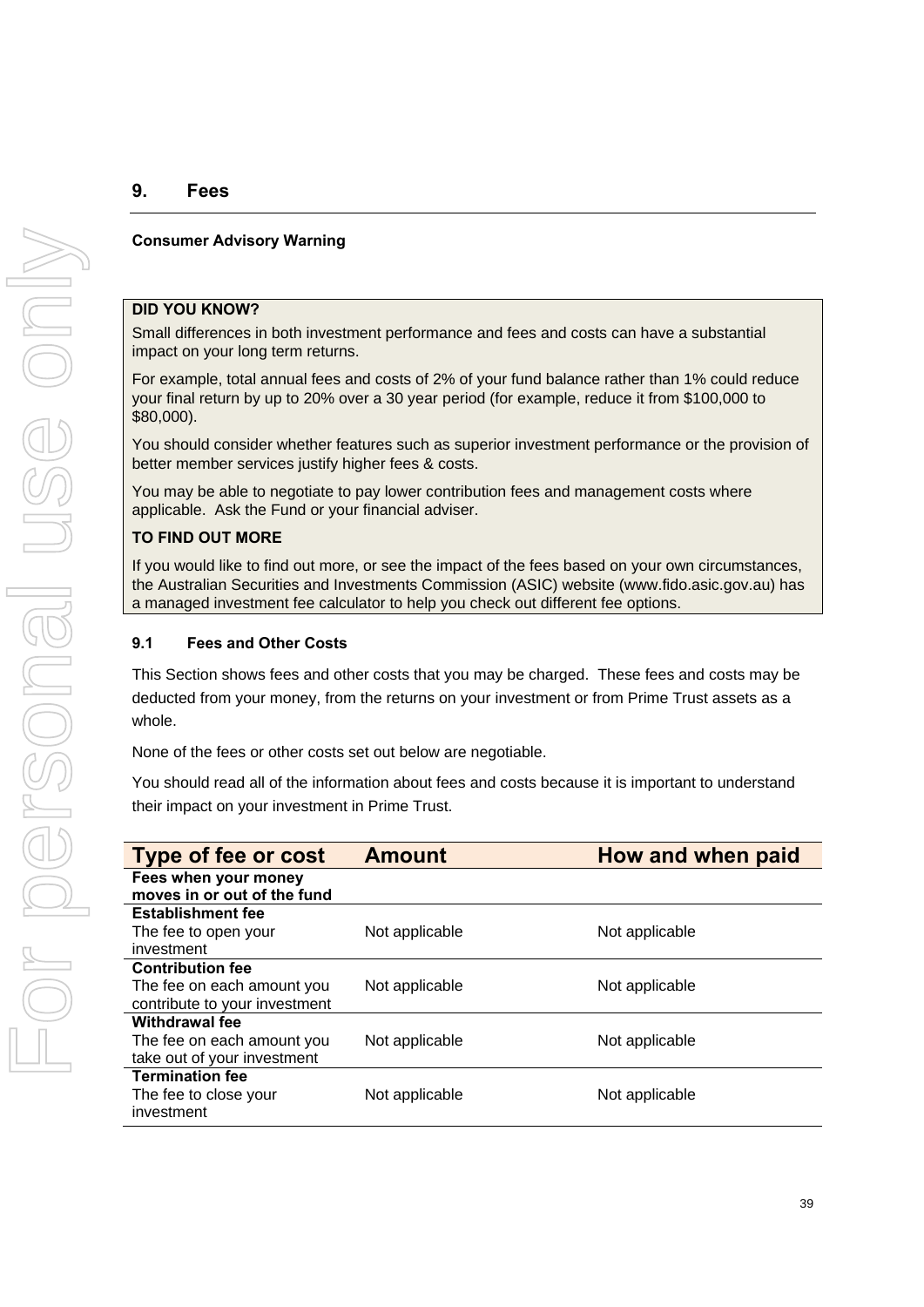# **Type of fee or cost Amount Type of fee or cost Amount**

# **when paid**

| <b>Management Costs</b>                            |                                                                                                                                                                                                                                                                                                                                                                                                                                                                      |                                                                                                                                                       |
|----------------------------------------------------|----------------------------------------------------------------------------------------------------------------------------------------------------------------------------------------------------------------------------------------------------------------------------------------------------------------------------------------------------------------------------------------------------------------------------------------------------------------------|-------------------------------------------------------------------------------------------------------------------------------------------------------|
| <b>On-going management</b><br>fees and other costs |                                                                                                                                                                                                                                                                                                                                                                                                                                                                      |                                                                                                                                                       |
| The fees and costs for<br>operating the Trust      | "Responsible Entity's fees"<br>In accordance with the Prime Trust<br>Constitution, the Responsible Entity is<br>entitled to receive from the Trust:<br>management fee calculated as the<br>а<br>aggregate of:<br>4.0% per annum calculated on a<br>daily basis of the gross income of the<br>Trust as at the last day of each<br>month; and<br>0.25% per annum calculated on a<br>$\bullet$<br>daily basis of the gross asset value of<br>the Trust;                 | Payable monthly in<br>arrears                                                                                                                         |
|                                                    | an exit fee of:<br>2.5% of the net sale proceeds of the<br>of<br>the<br>main<br>sale<br>assets<br>and<br>undertaking of the Trust; or<br>2.5% of the gross asset value of the<br>Trust calculated as at the date of<br>Trust determination;                                                                                                                                                                                                                          | Payable on the<br>earlier of the<br>disposal of the<br>main assets and<br>undertaking of the<br>Trust and the<br>determination of the<br><b>Trust</b> |
|                                                    | except where the Responsible Entity is<br>entitled to receive an exit fee, a sale fee of<br>2.5% of the net sale proceeds of the sale of<br>any main asset of the Trust; and                                                                                                                                                                                                                                                                                         | Payable on the<br>completion of the<br>sale of any main<br>asset of the Trust                                                                         |
|                                                    | a takeover fee in the event of any acquisition<br>of Units by an acquirer that:<br>(a) is subject to the takeover provisions in<br>Chapter 6 of the Corporations Act; or<br>(b) increases the acquirer's voting power in<br>the Trust from:<br>20% or below to more than 20%; or<br>(i)<br>a starting point that is above 20% and<br>(ii)<br>below 90%;<br>the fee being 2.5% of the gross price paid by<br>the acquirer for the said acquisition of those<br>Units. | Payable at the time<br>of registration of the<br>transfer of the units<br>out of the Trust                                                            |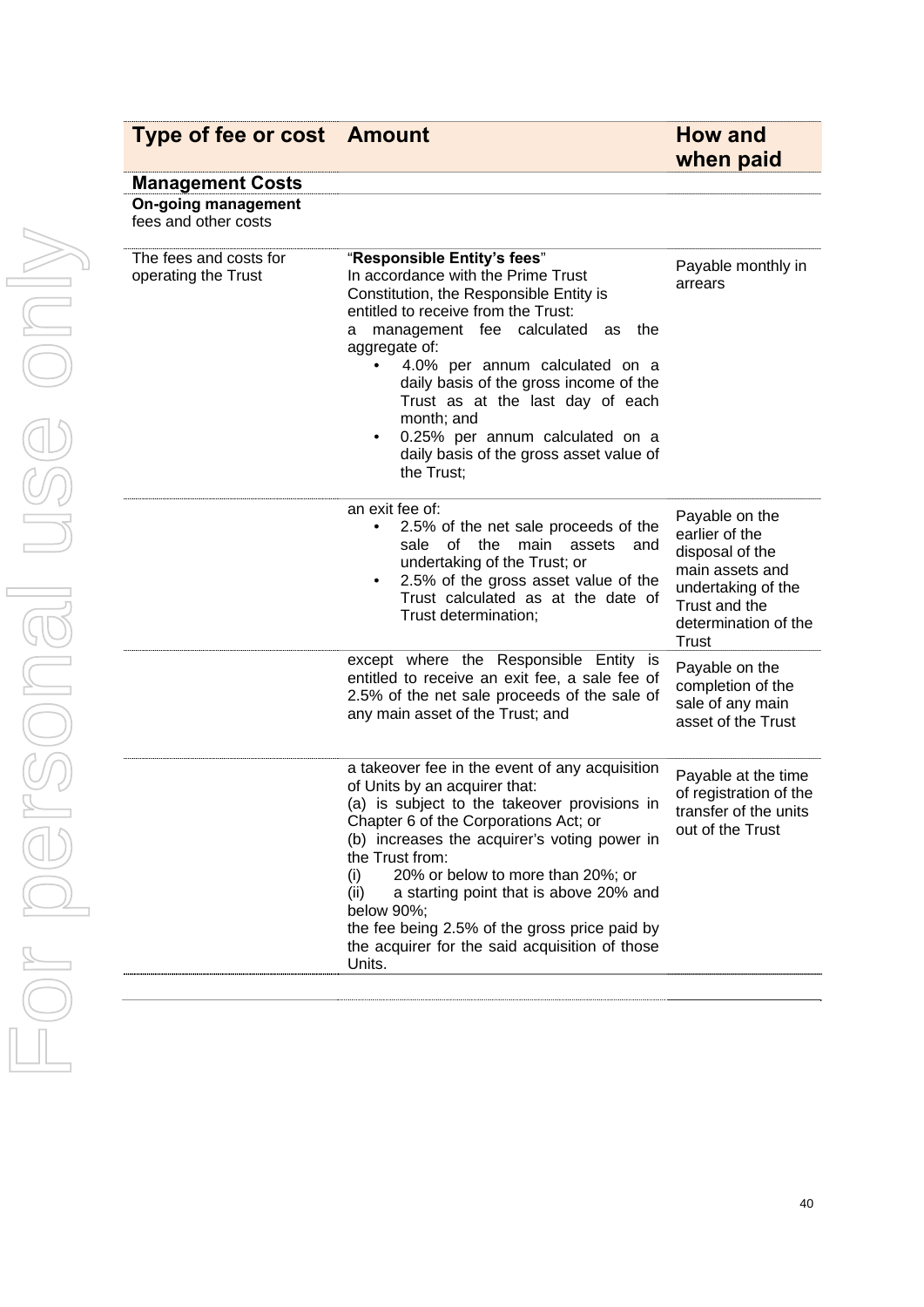| <b>Type of fee or cost Amount</b>                                             |                                                                                                                                                                                                                                                                                                                                                                                                                                                                                                                                                                                                                                                                                                                                                                                                                                                                | <b>How and</b><br>when paid                                                                                          |
|-------------------------------------------------------------------------------|----------------------------------------------------------------------------------------------------------------------------------------------------------------------------------------------------------------------------------------------------------------------------------------------------------------------------------------------------------------------------------------------------------------------------------------------------------------------------------------------------------------------------------------------------------------------------------------------------------------------------------------------------------------------------------------------------------------------------------------------------------------------------------------------------------------------------------------------------------------|----------------------------------------------------------------------------------------------------------------------|
|                                                                               | a removal fee of two and a half per centum<br>(2.5%) of the gross asset value of the Trust<br>calculated<br>at<br>the<br>date<br>as<br>that the<br>Responsible Entity is removed in the event<br>that the Responsible Entity is removed as the<br>registered responsible entity of the Trust:<br>at the instigation of the Unitholders or<br>ASIC in circumstances other than the<br>proven fraud, wilful negligence or<br>cancellation<br>οf<br>the<br>Australian<br>financial services licence of the<br>Responsible Entity; and<br>the removed Responsible Entity has<br>not previously received a takeover<br>fee within six (6) months prior to<br>being removed.<br>The Prime Trust Constitution allows the<br>Responsible Entity in its discretion to<br>determine a lesser payment of the above<br>fees and/or to waive or defer the payment to<br>it. | Payable on the<br>date of removal of<br>the Responsible<br>Entity.                                                   |
|                                                                               | The Responsible Entity is entitled to recover<br>expenses from the Trust.                                                                                                                                                                                                                                                                                                                                                                                                                                                                                                                                                                                                                                                                                                                                                                                      | Repayable to the<br><b>Responsible Entity</b><br>as they are incurred<br>from the assets and<br>income of the Trust. |
| <b>Investment Costs</b>                                                       |                                                                                                                                                                                                                                                                                                                                                                                                                                                                                                                                                                                                                                                                                                                                                                                                                                                                |                                                                                                                      |
| <b>Property Procurement Fee</b>                                               | Not applicable                                                                                                                                                                                                                                                                                                                                                                                                                                                                                                                                                                                                                                                                                                                                                                                                                                                 | Not applicable                                                                                                       |
| <b>Additional Service</b><br><b>Fees</b>                                      |                                                                                                                                                                                                                                                                                                                                                                                                                                                                                                                                                                                                                                                                                                                                                                                                                                                                |                                                                                                                      |
| <b>Investment Switching Fee</b><br>The fee for changing<br>investment options | Not applicable                                                                                                                                                                                                                                                                                                                                                                                                                                                                                                                                                                                                                                                                                                                                                                                                                                                 | Not applicable                                                                                                       |
| <b>Custodian Fee</b><br>The fee for providing<br>custodian services           | 0.15% per annum calculated on a daily basis<br>of the gross asset value of the Trust                                                                                                                                                                                                                                                                                                                                                                                                                                                                                                                                                                                                                                                                                                                                                                           | Payable monthly in<br>arrears                                                                                        |

# **9.2 Additional information on fees and costs**

#### Trust Expenses

Expenses that are properly incurred by the Responsible Entity, including those incurred by the Manager, APCH Administrators in relation to the Trust (but not the usual overhead expenses of the Responsible Entity) are paid for by the Trust. These expenses include but are not limited to the costs incurred in acquiring, holding and selling assets including but not limited to stamp duty, custodian fees and brokerage, commissions and marketing costs, advisory and issue arranging fees, unit registry fees, fees paid to the auditor and fees paid for taxation and legal advice, the costs of printing, postage, couriers and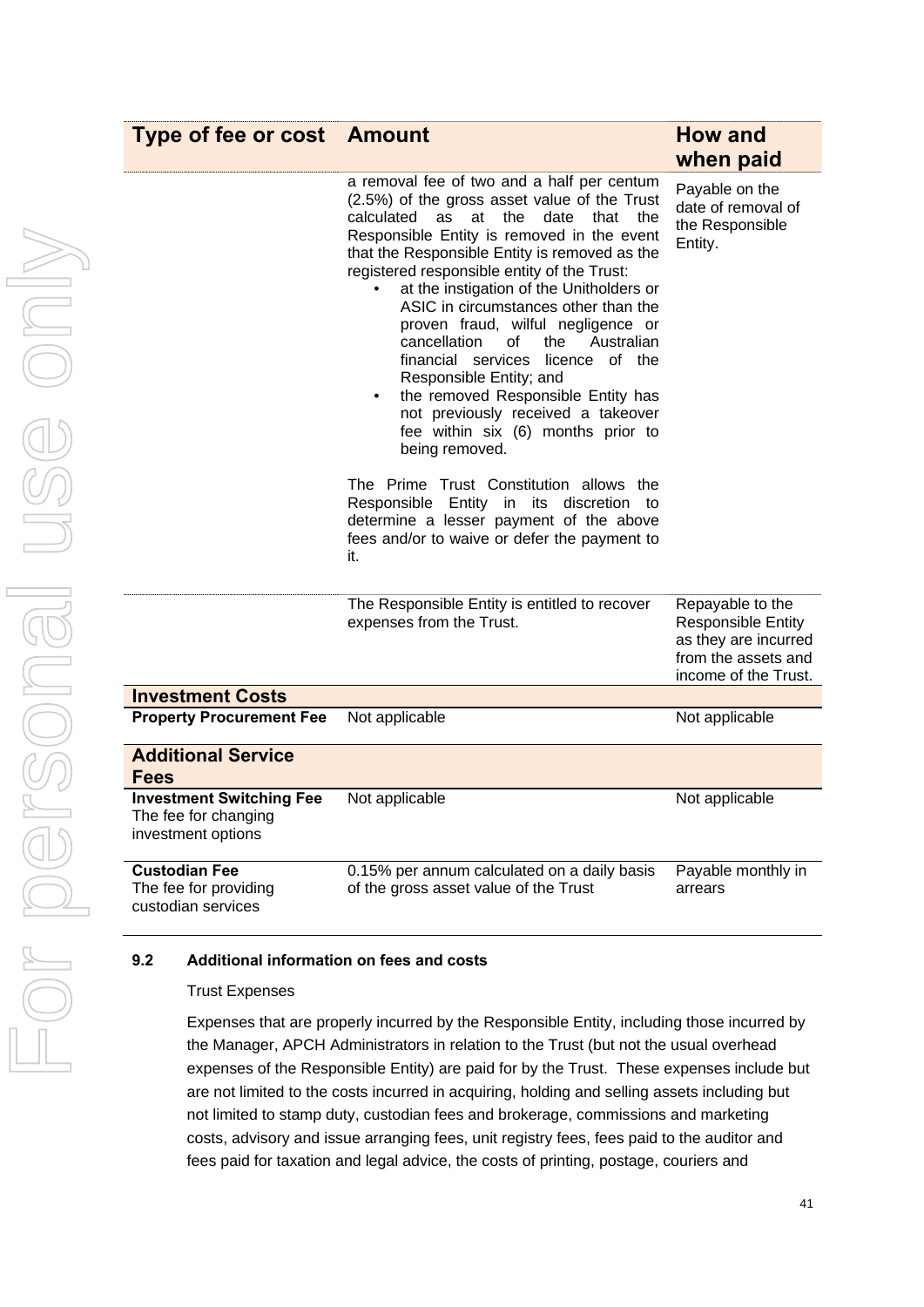stationery, expenses incurred in maintaining accounting and registry records, borrowing costs and bank charges including interest, documentation expenses and account and transaction fees including the cost of direct electronic payments, the costs associated with the preparation and registration of the Prime Trust Constitution, Compliance Plan, the Prime Trust June 2007 PDS and this Bidder's Statement, the costs associated with the convening and conducting of Unitholder meetings and costs of registering the Trust as a Managed Investment Scheme. If the cost is incurred by APCH Administrators, Prime Trust pays the cost incurred plus a margin of up to 15%.

Example of fees and costs

It is a requirement of the law that an example of the kind that follows be shown in this document. This table gives an example of how fees and costs on this product for an account balance of \$50,000 and contributions of \$5,000 can affect your investment over a 1 year period. You should use this table to compare this product with other products.

| Fees                                                                                                                                             | Balance of \$50,000 with contributions of \$5,000<br>during the year                                                                                                              |
|--------------------------------------------------------------------------------------------------------------------------------------------------|-----------------------------------------------------------------------------------------------------------------------------------------------------------------------------------|
| <b>Contribution Fees</b><br>- Nil                                                                                                                | For every \$5,000 you put in you will be charged \$Nil                                                                                                                            |
| <b>PLUS Management Costs:</b><br>$0.4\%$<br>(being Responsible Entity Fee and<br>Custody Fee)<br>(assuming no income is derived by the<br>Trust) | And, for the \$50,000 you have in the fund on 1 July<br>and the \$5,000 you invest on 1 July, for the 1 year<br>period to the following 30 June you would be charged<br>\$200.00. |
| <b>EQUALS Cost of Fund</b>                                                                                                                       | If you put in \$5,000 on 1 July and your balance was<br>\$55,000 after that investment, then for that year to 30<br>June you would be charged fees of \$200.                      |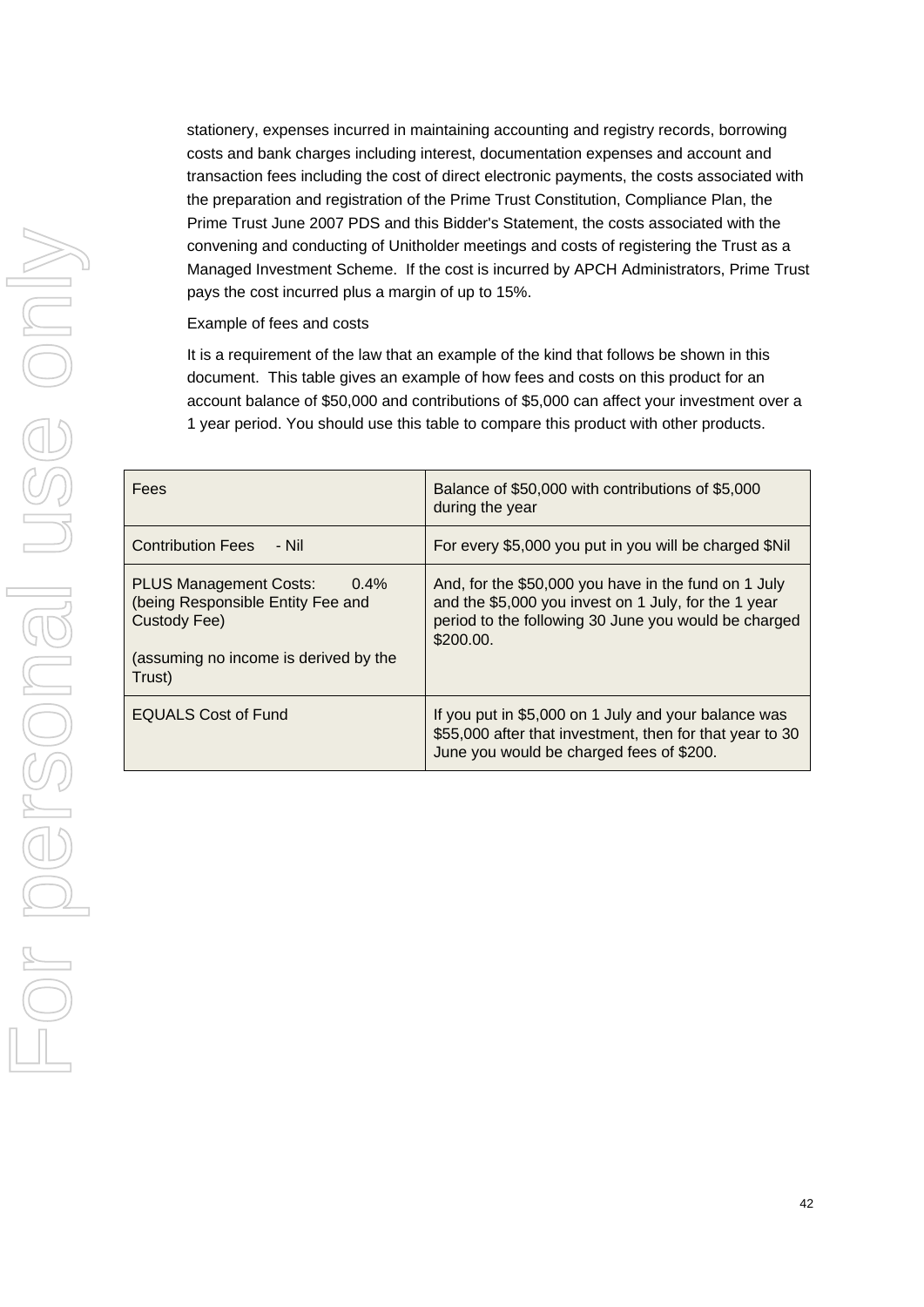#### **10.1 The Offer**

- (a) Prime Trust offers to acquire 40% of your Eligible BBC Securities on the terms and subject to the conditions set out in this **Section 10.1**. Your Eligible BBC Securities do not include BBC Securities previously held by a person who has already accepted the Offer.
- (b) Subject to the terms of this Offer, the consideration offered by Prime Trust is 1 Prime Trust Unit for each BBC Security you sell by accepting the Offer.
- (c) The Offer is based on a value of:
	- (i) \$0.475 per Prime Trust Unit being the volume weighted average market price for the five Business Days immediately prior to the date of this Bidder's Statement; and
	- (ii) \$0.35 per BBC Security being the highest price paid by Prime Trust for the acquisition of BBC Securities as outlined in **Section 3.4(d)(ii)**, and in compliance with sections 621(3) and 621(4) of the Corporations Act.
- (d) If you accept this Offer, Prime Trust will be entitled to all Rights in respect of those of your Eligible BBC Securities which it acquires under this Offer, as well as those Eligible BBC Securities themselves.
- (e) An offer in this form and bearing the same date is being made to each person registered as the holder of BBC Securities in the register of BBC Security holders as at close of business on the Register Date.
- (f) If at the time this Offer is made to you, or at any time during the Offer Period, another person is, or is entitled to be, registered as the holder of some or all of your Eligible BBC Securities then:
	- (i) a corresponding offer will be deemed to have been made to that other person in respect of those Eligible BBC Securities;
	- (ii) a corresponding offer will be deemed to have been made to you in respect of any other Eligible BBC Securities you hold to which this Offer relates; and
	- (iii) this Offer will be deemed to have been withdrawn immediately after that time.
- (g) If at any time during the Offer Period you are registered or entitled to be registered as the holder of one or more parcels of Eligible BBC Securities as trustee or Nominee for, or otherwise on account of, another person, you may accept as if a separate offer on the same terms as this Offer had been made in relation to each of those parcels and any parcel you hold in your own right. To validly accept the offer for all of a parcel, you must comply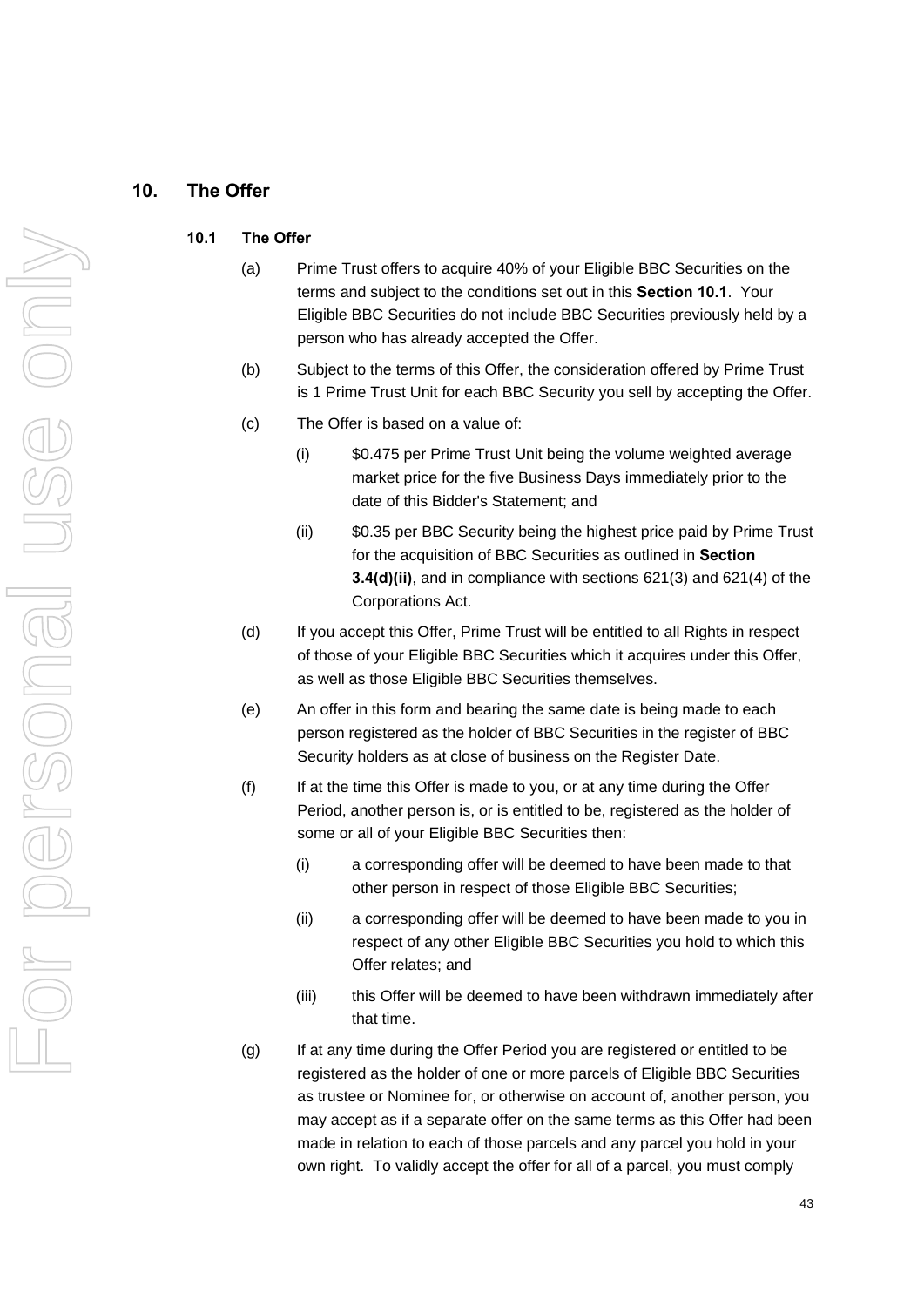with the procedure in Section 653B(3) of the Corporations Act. If, for the purposes of complying with that procedure, you require additional copies of this Bidder's Statement and the Acceptance Form, please call the Prime Trust Offer information line on 1 800 134 068 (toll-free within Australia) or on +612 8280 7732 (from outside Australia) to request those additional copies.

- (h) If on the date of acceptance of this Offer a BBC Security holder's remaining Eligible BBC Securities are worth less than \$500, this Offer extends to the remaining holding of Eligible BBC Securities. BBC Security holders must indicate their intention to accept this Offer for their unmarketable parcel of BBC Securities on the Transfer and Acceptance Form.
- (i) Beneficial owners whose BBC Securities are registered in the name of a broker, investment dealer, bank, trust company or other Nominee should contact that Nominee for assistance in accepting this Offer.
- (j) This Offer is dated [date] 2008.

# **10.2 Offer Period**

- (a) This Offer will remain open for acceptance during the period commencing on the date the Offer is made and ending at 7.00 pm on **[**date**]** 2008 being the end of the Offer Period, unless it is withdrawn or extended in accordance with the Corporations Act.
- (b) Prime Trust may, in accordance with the Corporations Act, extend the period during which this Offer remains open for acceptance.

#### **10.3 Official quotation of Prime Trust Units**

- (a) The consideration offered by Prime Trust under the Offer comprises Prime Trust Units. The Units offered as consideration will be issued by Prime Trust and will be fully paid and will rank equally with existing Prime Trust Units from the date of issue.
- (b) Prime Trust has been admitted to the Official List of ASX. Units of the same class as those to be issued as consideration under this Offer have been granted official quotation by ASX.
- (c) This Offer and any contract that results from your acceptance of this Offer are subject to the condition set out in section 625(3) of the Corporations Act. If that condition is not fulfilled, any contract that results from your acceptance of this Offer will be automatically void.
- (d) The condition set out in section 625(3) of the Corporations Act is not a defeating condition for the purposes of the Corporations Act, and is not of the same nature as the conditions set out in **Section [10.7](#page-62-0)**. Section 625(3) of the Corporations Act provides that this Offer cannot be freed of the condition prescribed in that section, and consequently no statement made by Prime Trust, or any other member of the Prime Trust Group, can be taken to be a waiver of that condition.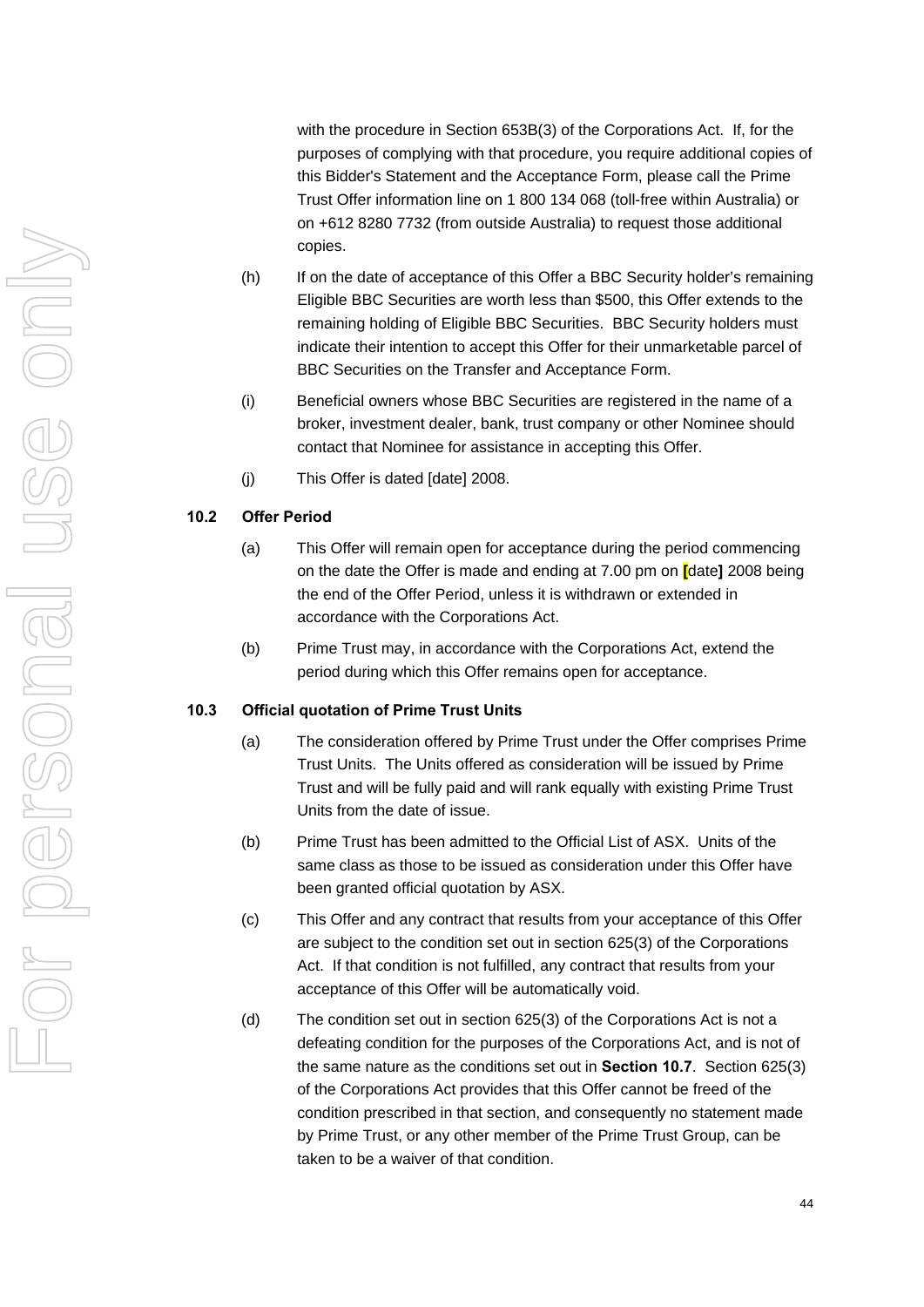(e) An application will be made within seven days after the start of the Bid Period to ASX for official quotation of the Prime Trust Units to be issued pursuant to the Offer. However, official quotation of securities by ASX is not granted automatically on application.

#### <span id="page-52-1"></span>**10.4 How to accept this Offer**

# **(a) General**

- (i) You may **only** accept this Offer for **40%** of your Eligible BBC Securities.
- (ii) You may accept this Offer at any time during the Offer Period.
- (iii) The Acceptance Form sent to you with this Bidder's Statement must be used in relation to your BBC Securities.

#### **(b) Accepting the Offer**

To accept this Offer in respect of your BBC Securities you must:

- (i) **complete** and **sign** the enclosed Acceptance Form in accordance with the terms of the Offer and the instructions on the Acceptance Form; and
- (ii) **return** the Acceptance Form (using the enclosed reply paid envelope), together with all other documents required by the terms of the Offer and the instructions on the Acceptance Form, so that they are received before the end of the Offer Period at one of the addresses indicated on the Acceptance Form.

#### <span id="page-52-0"></span>**(c) Status and receipt of the Acceptance Form**

- (i) The Acceptance Form which accompanies this Bidder's Statement forms part of this Offer.
- (ii) To accept this Offer using the Acceptance Form, you should complete and sign the Acceptance Form in accordance with the terms of the Offer and the instructions on the Acceptance Form, and return the Acceptance Form (using the enclosed reply paid envelope), together with all other documents required by the terms of the Offer and the instructions on the Acceptance Form, so that they are **received** before the end of the Offer Period at one of the relevant addresses indicated on the Acceptance Form.
- (iii) Notwithstanding **Sections 10.4(b)** and **[10.4\(c\)\(ii\)](#page-52-0)** Prime Trust may, at its discretion and without further communication with you, treat any Acceptance Form received before the end of the Offer Period at one of the addresses indicated on the Acceptance Form, or such other address as may be acceptable to Prime Trust, as valid, even if one or more of the requirements for acceptance have not been complied with (other than the requirement for your acceptance to be received prior to the end of the Offer Period).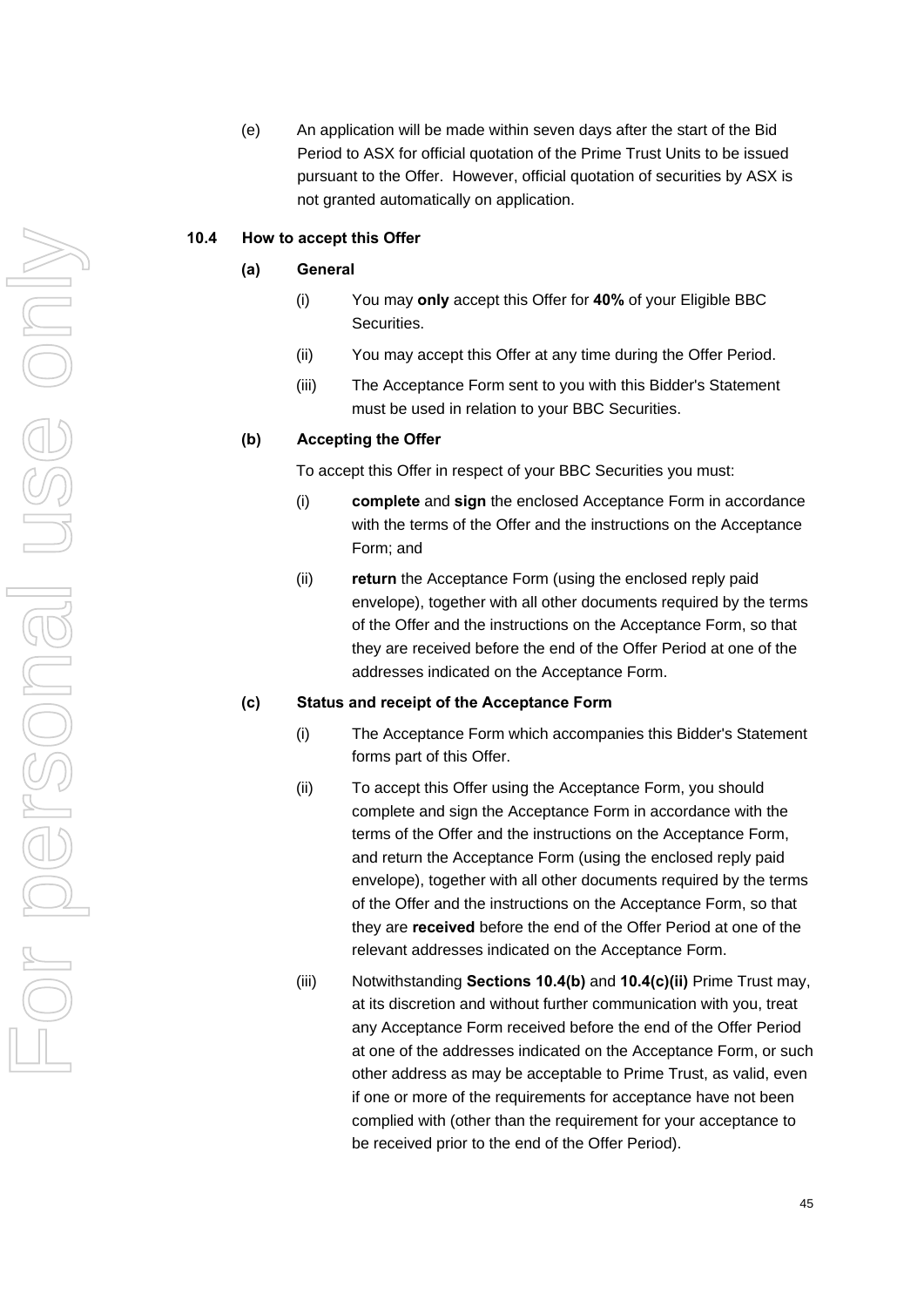(iv) The transmission of the Acceptance Form and other documents is at your own risk.

# **(d) Issuer sponsored and CHESS Holdings**

| If your BBC Securities are<br>on an issuer sponsored<br>sub register: | Return a completed and signed Acceptance<br>Form in accordance with the instructions set<br>out in the Acceptance Form to the address<br>indicated in the form before the end of the<br>Offer Period.                   |  |
|-----------------------------------------------------------------------|-------------------------------------------------------------------------------------------------------------------------------------------------------------------------------------------------------------------------|--|
| If your BBC Securities are<br>in a CHESS Holding:                     | Either:<br>Return a completed and signed<br>Acceptance Form in accordance with<br>the instructions set out in the<br>Acceptance Form to the address<br>indicated in the form; or<br>Instruct your broker or Controlling |  |
|                                                                       | Participant to accept the Offer on your<br>behalf,<br>before the end of the Offer Period                                                                                                                                |  |
| If you are a Participant:                                             | Initiate acceptance of the Offer in accordance<br>with the ASTC Settlement Rules before the<br>end of the Offer Period.                                                                                                 |  |

#### <span id="page-53-1"></span>**10.5 Effect of acceptance**

- (a) Once you have accepted this Offer, you will be unable to revoke your acceptance and the contract resulting from your acceptance of this Offer will be binding on you, except as follows:
	- (i) if, by the relevant times specified in **Section [10.5\(b\)](#page-53-0)**, the conditions in **Section [10.7](#page-62-0)** have not been satisfied or waived in accordance with **Section [10.9](#page-64-0)**, the Offer will automatically terminate and your BBC Securities will be returned to you; or
	- (ii) if the Offer is varied with the result that Prime Trust does not have to meet its obligations under the Offer for more than one month and the Offer is subject to one or more of the conditions in Section 10.7, you may be able to withdraw your acceptance and have your BBC Securities returned to you under Section 650E of the Corporations Act. A notice will be sent to you at the time explaining your rights in this regard.
- <span id="page-53-0"></span>(b) The relevant times for the purpose of **Section [10.5\(a\)\(i\)](#page-53-1)** are:
	- (i) in the case of the conditions in **Section [10.7\(e\)](#page-63-0)** three business days after the end of the Offer Period; and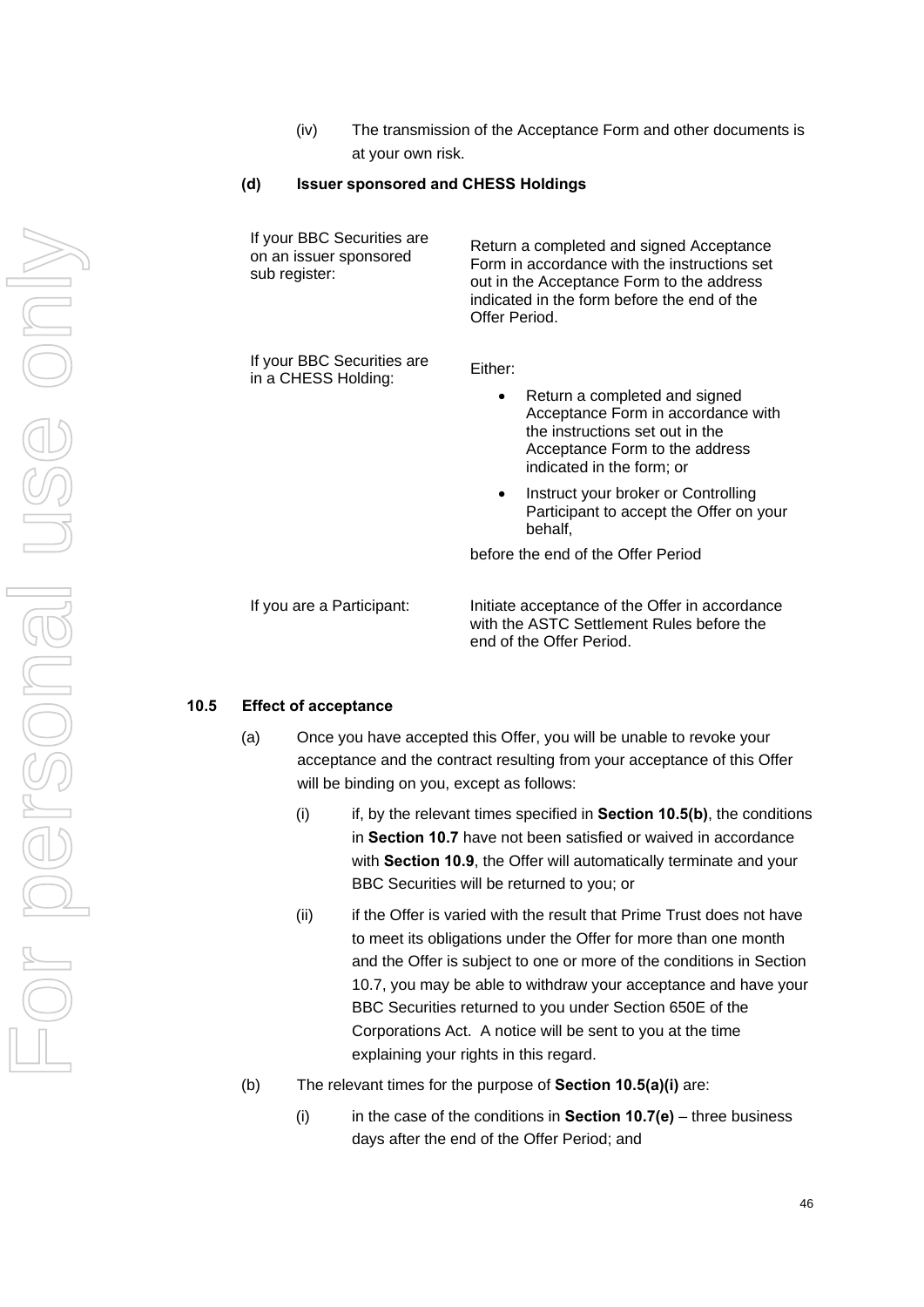- (ii) in the case of the other conditions in **Section [10.7](#page-62-0)** the end of the Offer Period.
- (c) By accepting this Offer in accordance with **Section [10.4](#page-52-1)**, you will, or will be deemed to, have:
	- (i) subject to the Offer becoming or being declared free from the conditions set out in **Section [10.7](#page-62-0)**, agreed to transfer your Eligible BBC Securities which you agreed to sell to Prime Trust in accordance with this Offer;
	- (ii) represented and warranted to Prime Trust that, at the time of acceptance and at the time the transfer of your Eligible BBC Securities to Prime Trust is registered, 40% of your Eligible BBC Securities are and will be fully paid, and Prime Trust will acquire good title to them and full beneficial ownership of them free from all mortgages, charges, liens, encumbrances and interests of third parties of any kind, whether legal or otherwise, and restrictions on transfer of any kind, and that you have full power and capacity to accept this Offer and to sell and transfer the legal and beneficial ownership in your Eligible BBC Securities;
	- (iii) appointed Prime Trust and each of its directors, secretaries and officers severally as your true and lawful attorney, with effect from the later of the acceptance of this Offer and the date that any contract resulting from acceptance of this Offer becomes, or is declared, free from its defeating conditions and becomes unconditional, with power to do all things which you could lawfully do concerning your Eligible BBC Securities by accepting the Offer or in exercise of any right derived from the holding of those BBC Securities, including (without limiting the generality of the foregoing):
		- (A) attending and voting at any meeting of BBC;
		- (B) demanding a poll for any vote to be taken at any meeting of BBC;
		- (C) proposing or seconding any resolution to be considered at any meeting of BBC;
		- (D) requisitioning the convening of any meeting of BBC and convening a meeting pursuant to any such requisition;
		- (E) signing any form, notice or instrument relating to those BBC Securities; and
		- (F) doing all things incidental or ancillary to any of the foregoing,

and to have agreed that in exercising the powers conferred by that power of attorney, the attorney may act in the interests of Prime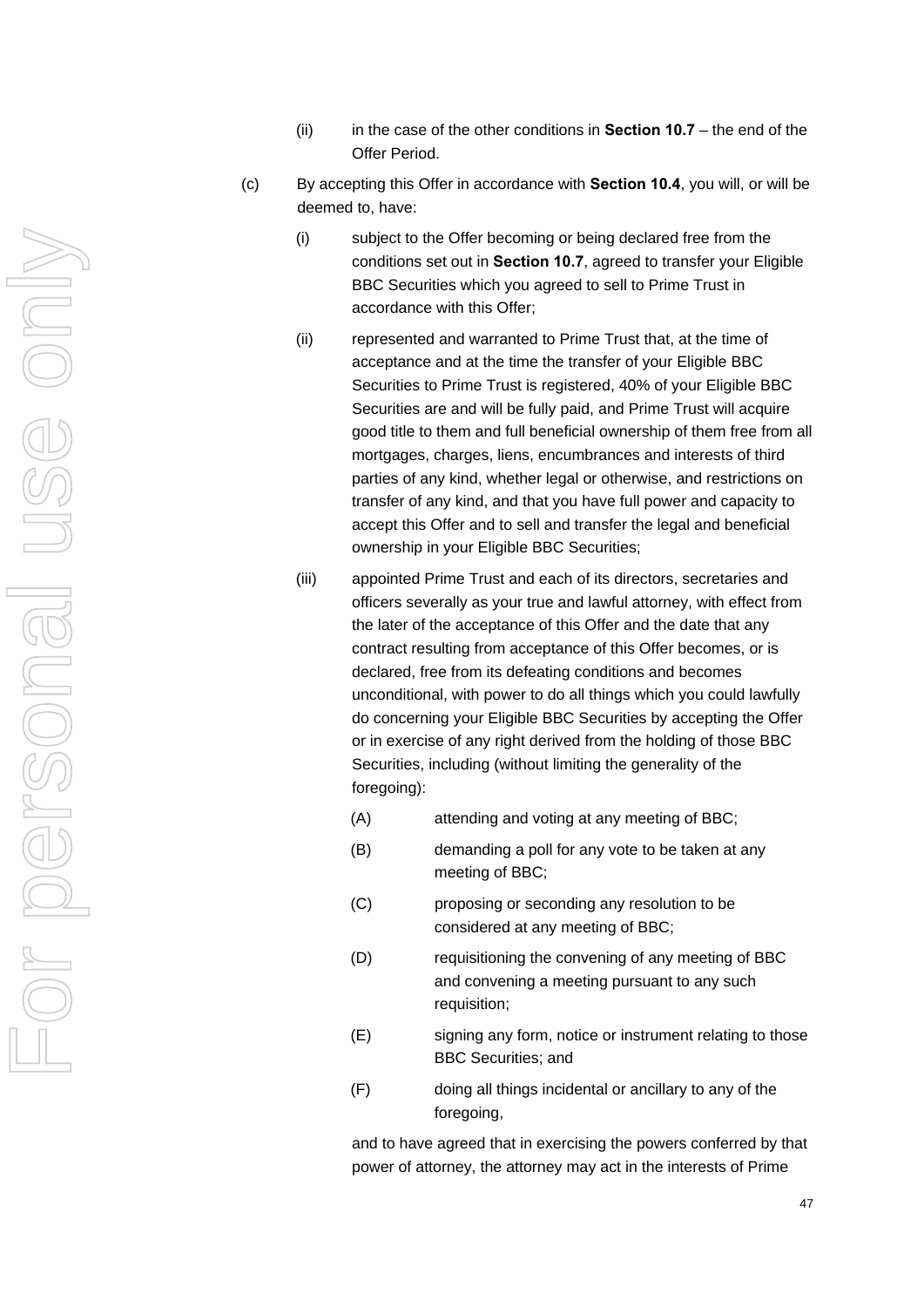Trust as the intended registered holder and beneficial holder of those BBC Securities. This appointment is irrevocable and terminates upon registration of a transfer to Prime Trust of those BBC Securities. Prime Trust will indemnify you and keep you indemnified in respect of all costs, expenses and obligations which might be incurred or undertaken as a result of the exercise by an attorney of any powers under this paragraph;

- (iv) subject to **Section 10.5(c)(v),** agreed not to attend or vote in person or by proxy at any meeting of BBC, or to exercise or purport to exercise any of the powers conferred on Prime Trust or its Nominee in **Section 10.5(c)(v),** from the later of your acceptance of this Offer and the date that any contract resulting from acceptance of this Offer becomes, or is declared, free from its defeating conditions, to the earlier of the withdrawal of your acceptance under section 650E of the Corporations Act and the end of the Offer Period or, if all defeating conditions of the Offer have been satisfied or waived, the registration of Prime Trust as the holder of those BBC Securities;
- (v) appointed Prime Trust and each of its directors, secretaries and officers severally as your true and lawful attorney, with effect from your acceptance of this Offer, with power to attend, vote and do all other things which you could lawfully do at any meeting of BBC in respect of those BBC Securities or to appoint a proxy or proxies to attend, vote and do all other things which you could lawfully do at any meeting of BBC in respect of those BBC Securities, and for this purpose, without limiting the foregoing, to sign and deliver any form, notice or instrument relating to those BBC Securities and to do all things incidental or ancillary to any of the foregoing. Prime Trust will ensure that the powers conferred under this section are not exercised in respect of any meeting of BBC unless:
	- (A) the notice of the meeting includes business which, if dealt with in a particular manner, might adversely affect the likelihood of the Offer succeeding; and
	- (B) prior to the meeting, Prime Trust has given notice to the ASX and BBC that it proposes to exercise any of the powers conferred by this paragraph in respect of the meeting.

Where the powers conferred under this section are to be exercised at a meeting of BBC, Prime Trust will ensure that the voting rights in respect of your BBC Securities are exercised:

(C) only in relation to resolutions the passing or defeat of which might adversely affect the likelihood of the Offer succeeding; and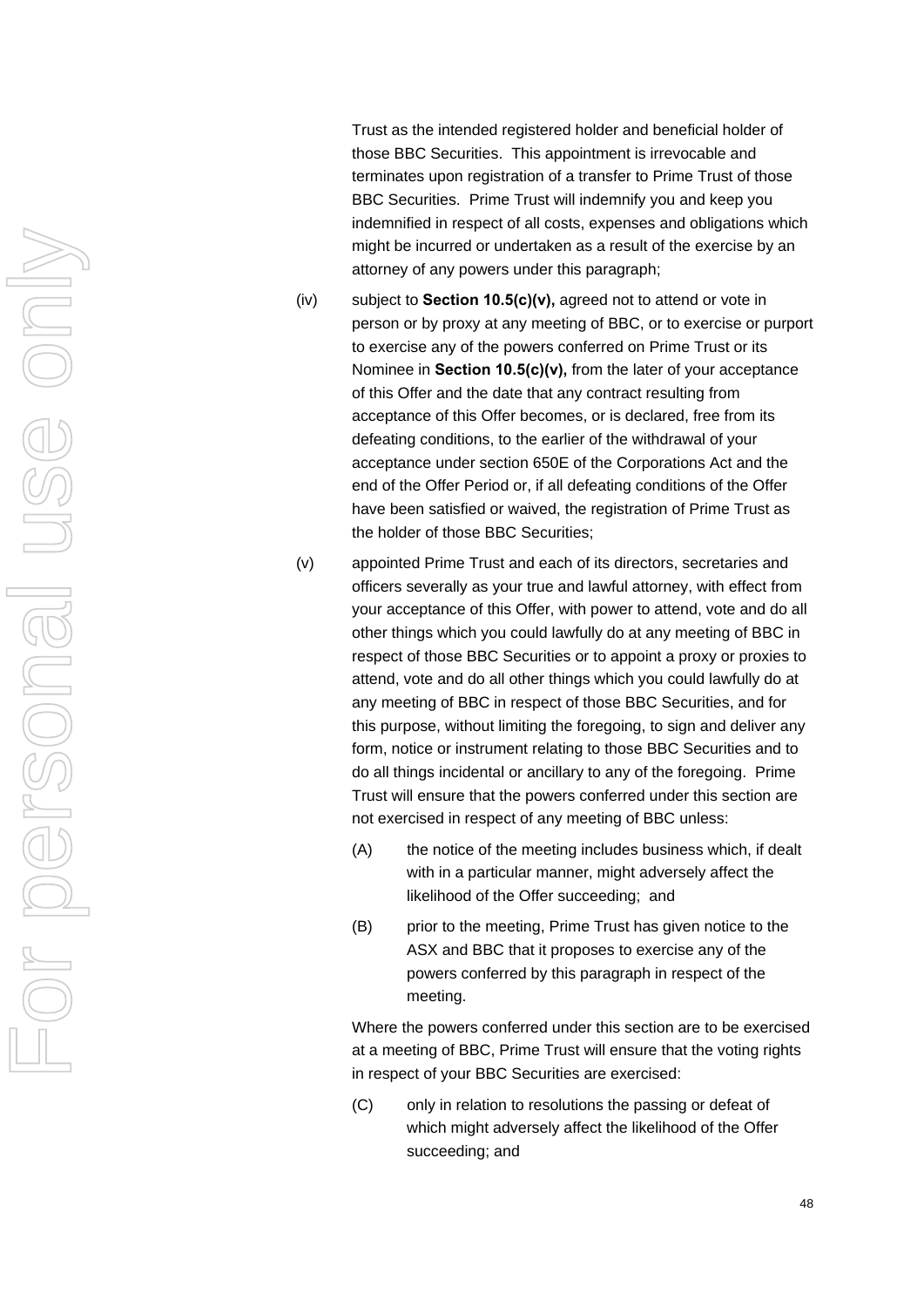(D) in a manner which, in Prime Trust's view, would be least likely to adversely affect the likelihood of the Offer succeeding.

This appointment is irrevocable and terminates upon the earlier of the withdrawal of your acceptance under section 650E of the Corporations Act and the end of the Offer Period or, if this Offer becomes, or is declared, free from its defeating conditions, the registration of a transfer to Prime Trust of your BBC Securities. Prime Trust will indemnify you and keep you indemnified in respect of all costs, expenses and obligations which might be incurred or undertaken as a result of the exercise by an attorney of any powers under this section;

- (vi) subject to **Section 10.5(c)(v)** and during the term of the appointment specified in that section, agreed not to attend or vote in person or by proxy or attorney at any meeting of BBC in respect of which Prime Trust is not required to ensure that the powers conferred by **Section [10.5\(c\)\(v\)](#page-56-0)** are not exercised;
- <span id="page-56-0"></span>(vii) represented and warranted to Prime Trust that you are not a Foreign Unitholder, unless otherwise indicated on the Acceptance Form;
- (viii) acknowledged and agreed that if your postal address is that of a Foreign Unitholder as at the date of the Register List being run, Prime Trust will arrange for any Prime Trust Units otherwise issuable to you to be issued and sold, and for the net proceeds to be remitted to you;
- $(ix)$
- (x) if you are a Foreign Unitholder, irrevocably appointed Prime Trust as your agent to receive any notice, including a financial services guide (if any) (and any update of that document), that the Nominee and/or its broker may provide under the Corporations Act. Any such document will be made available by Prime Trust on Prime Trust's website (www.primetrust.com.au);
- (xi) irrevocably authorised Prime Trust (or any Nominee or Nominees of Prime Trust) to alter the Acceptance Form by rectifying any errors in or omissions from the Acceptance Form as may be necessary to make it an effective acceptance of this Offer or to enable registration of the transfer of all of those BBC Securities to Prime Trust;
- (xii) irrevocably authorised and directed BBC to pay to Prime Trust, or to account to Prime Trust for, all Rights in respect of those BBC Securities subject, however, to any such Rights received by Prime Trust being accounted for by Prime Trust to you if this Offer is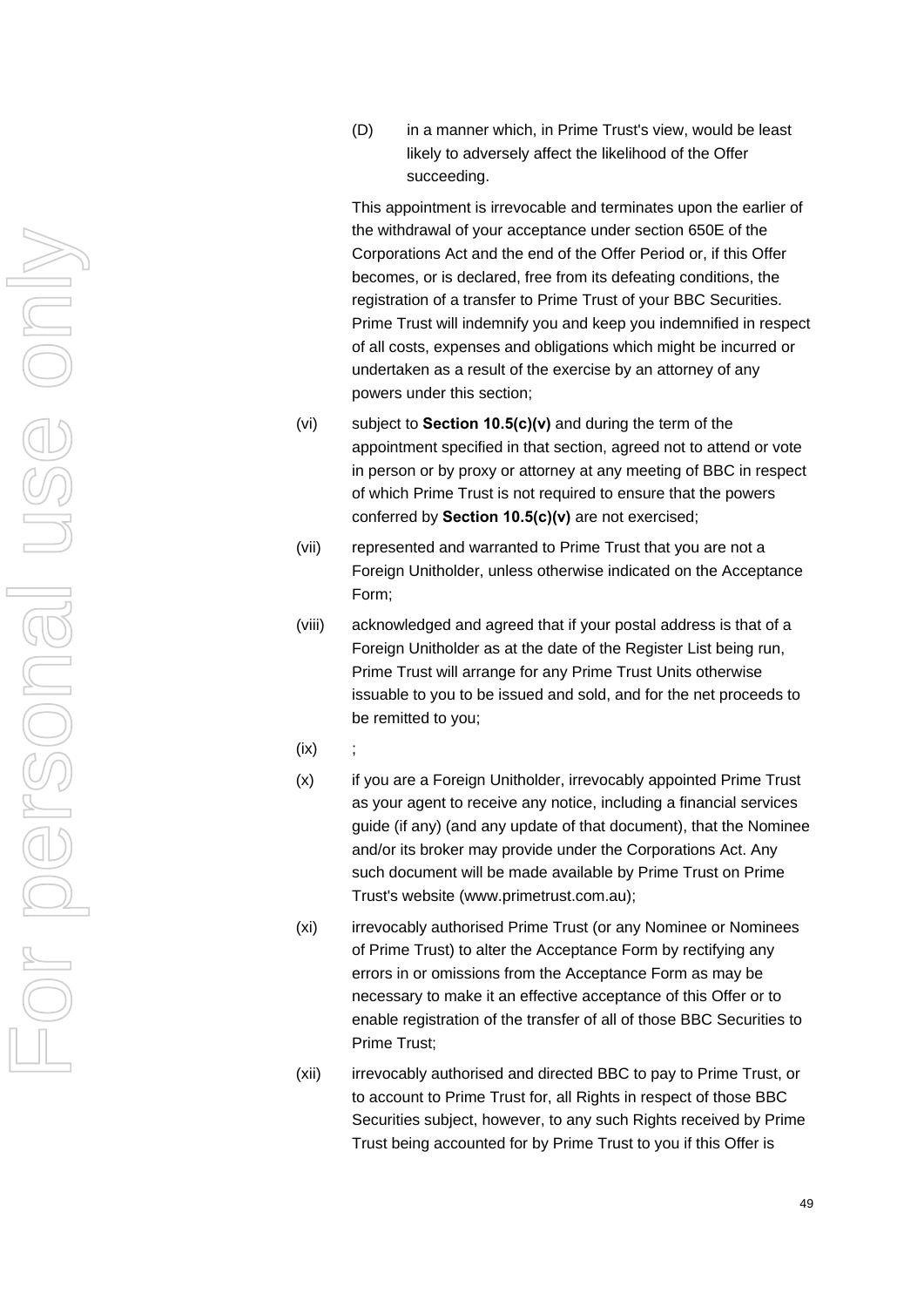withdrawn or any contract resulting from your acceptance of this Offer is rescinded or rendered void;

- (xiii) with effect from the later of your acceptance of this Offer and the date that any contract resulting from acceptance of this Offer becomes, or is declared, free from its defeating conditions, irrevocably authorised Prime Trust (and any Nominee or Nominees of Prime Trust) to notify BBC on your behalf that the address for the purpose of serving notices upon you in respect of those BBC Securities is the address specified by Prime Trust in the notification;
- (xiv) with effect from the later of your acceptance of this Offer and the date that any contract resulting from acceptance of this Offer becomes, or is declared, free from its defeating conditions, irrevocably authorised Prime Trust (and any Nominee or Nominees of Prime Trust) to do all things necessary to transfer your BBC Securities to Prime Trust, regardless of whether Prime Trust has at that time paid the consideration due to you under this Offer;
- (xv) authorised Prime Trust to issue to you the Prime Trust Units you are entitled to receive under this Offer and to register your name in the Prime Trust register of members in respect of those Prime Trust Units, and agreed that you will be bound by the Prime Trust Constitution; and
- (xvi) agreed, subject to the conditions in **Section [10.7](#page-62-0)** being satisfied or waived, to execute all documents, transfers and assurances as may be necessary or desirable to convey those BBC Securities and Rights to Prime Trust.
- (d) If you accept this Offer, no one else may accept this Offer in respect of any of your BBC Securities which you do not transfer by your acceptance. These retained BBC Securities will not be eligible to be acquired under the Offer.

#### Deferred Settlement Ex Offer Market

A deferred settlement "Ex Offer" market will be established in BBC Securities. This market should only be used by BBC Security holders who have accepted the Offer and wish to trade the remainder of their BBC Securities on-market. This Ex Offer market will continue for the duration of Prime Trust's proportional takeover bid. Settlement of trades conducted in the Ex Offer market will be deferred until after the completion of Prime Trust's Offer. Prime Trust's Offer takeover bid has an expiry date of [insert date] 2008, but this is subject to extension by Prime Trust.

The following market quotations and protection procedures will apply in respect of Prime Trust's Offer: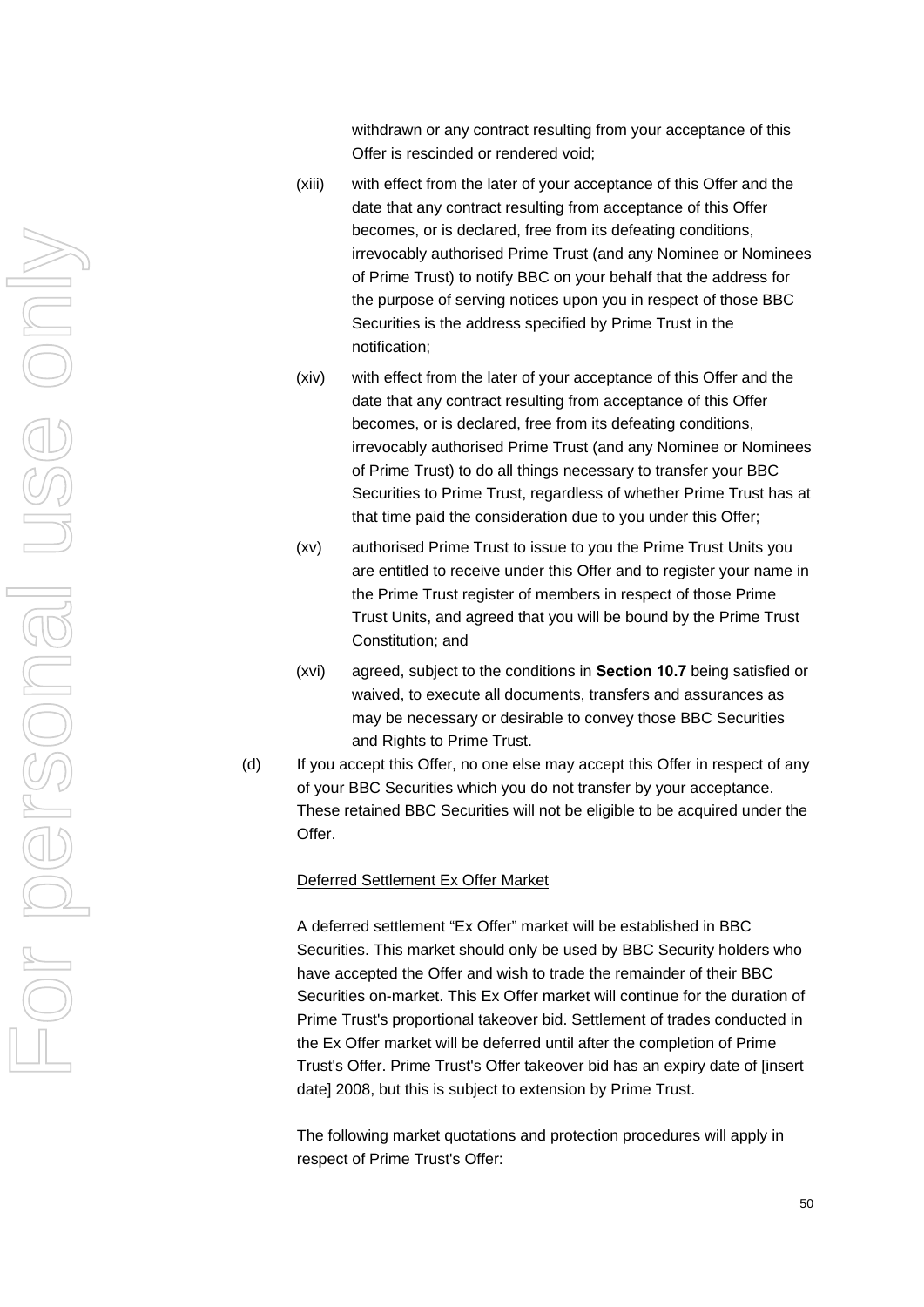(i) As from the commencement of trading on [insert date], BBC Securities will be quoted as follows:

> Cum Offer (ASX code: [insert]) – in respect of BBC Securities capable of acceptance into the Prime Trust bid (Eligible BBC Securities). The Cum Offer market trades on a normal T + 3 settlement basis.

> Deferred Ex Offer (ASX code: [insert]) – in respect of BBC Securities not capable of acceptance into the Prime Trust bid.

The Ex Offer market trades on a deferred settlement basis.

The following timetable will apply in relation to these quotations:

| [insert date] | BBC Securities quoted on both Cum Offer and Ex      |
|---------------|-----------------------------------------------------|
|               | Offer bases                                         |
| [insert date] | Prime Trust's proportional takeover bid closes      |
| [insert date] | "Dispatch date" Processing of acceptances of        |
|               | Prime Trust's proportional takeover bid expected to |
|               | be finalised. Final day of deferred settlement      |
|               | trading in the Ex Offer market                      |
| [insert date] | Settlement of trades conducted in the Ex Offer      |
|               | market.                                             |

NB : The closing date of Prime Trust's Offer bid is subject to extension by Prime Trust. No trades conducted in the Ex Offer market can be settled until after the conclusion of Prime Trust's proportional takeover bid. If the proportional takeover bid is extended, then the settlement date for trades conducted in the Ex Offer market will also be extended. Persons who trade in the Ex Offer market should be aware that the settlement date is subject to the possibility of extension in this manner.

- (ii) Where an ASX Market Participant receives a selling order for BBC Securities on a Cum Offer basis during the Bid Period, it is the responsibility of that Participant to ensure that the BBC Securities are Eligible BBC Securities in respect of which the Prime Trust Offer can be accepted. If it should be subsequently proved that the BBC Securities were Ex Offer BBC Securities, the Participating Organisation will be required to make good delivery by supplying Cum Offer (ie, Eligible) BBC Securities.
- (iii) It is the responsibility of the buying Market Participant to contact those clients who have purchased BBC Securities on or before [insert date], on a Cum Offer basis after [insert date], and who

For personal use only US & ONI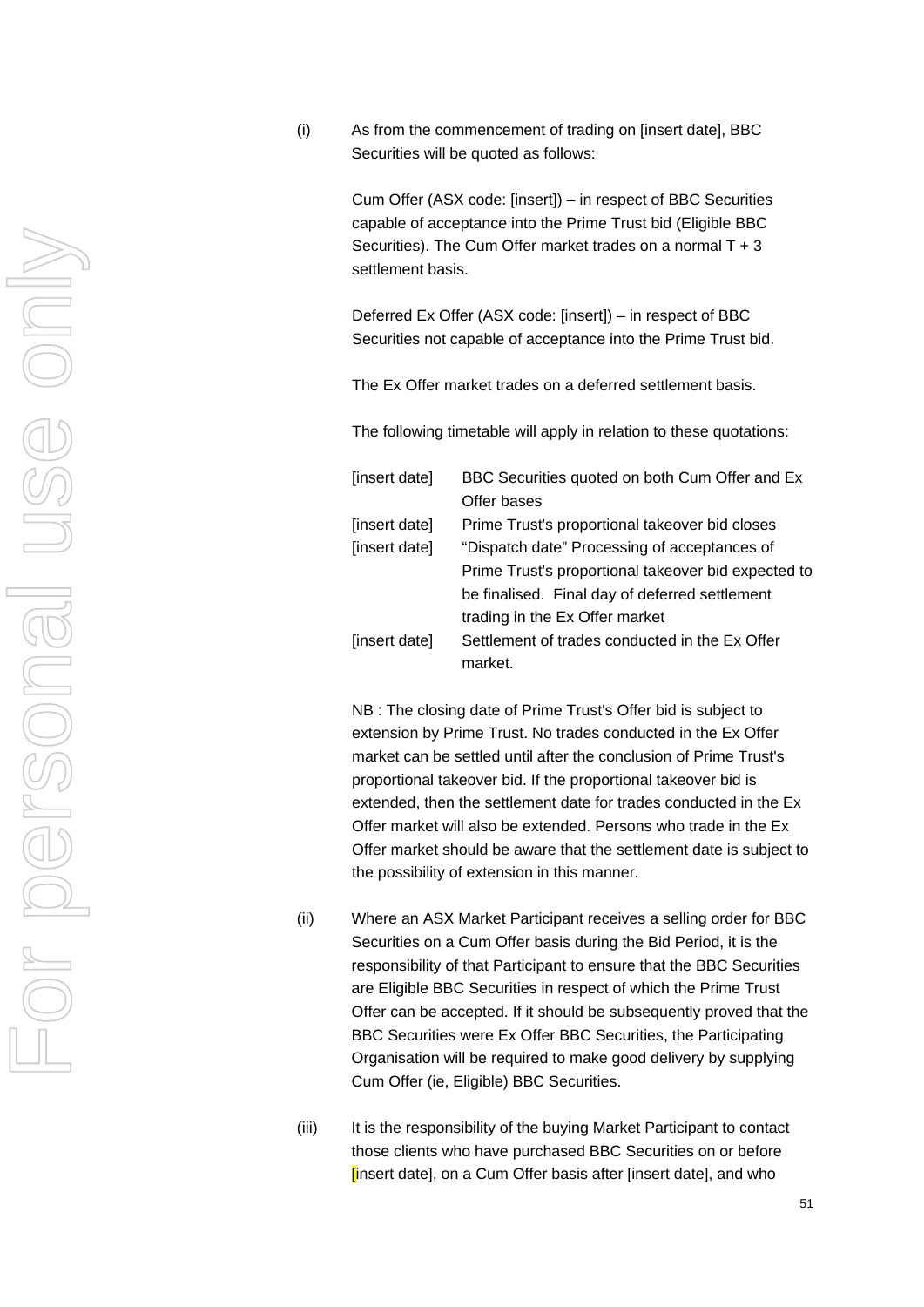have not been registered by that date to ascertain whether those clients may wish to accept the Prime Trust Offer.

#### <span id="page-59-0"></span>**10.6 Provision of consideration by Prime Trust**

- (a) Subject to this section and the Corporations Act, if you accept this Offer and the conditions of the Offer and of any contract resulting from acceptance of this Offer are satisfied or waived, Prime Trust will provide the consideration to you on or before the earlier of:
	- (i) one month after the date of your acceptance or, if at the time of your acceptance this Offer is subject to a defeating condition, within one month after the contract resulting from your acceptance of this Offer becomes, or is declared, unconditional; and
	- (ii) 21 days after the end of the Offer Period.
- (b) Where the Acceptance Form requires an additional necessary transfer document to be given with your acceptance (such as a power of attorney):
	- (i) if that document is received with your acceptance, Prime Trust will provide the consideration in accordance with Section [10.6\(a\);](#page-59-0)
	- (ii) if that document is received after your acceptance and before the end of the Offer Period and the Offer is subject to a defeating condition at the time the document is received, Prime Trust will provide the consideration to you by the earlier of:
		- (E) one month after the contract resulting from your acceptance of this Offer becomes, or is declared, unconditional; and
		- (F) 21 days after the end of the Offer Period;
	- (iii) if that document is received after acceptance and before the end of the Offer Period, and the Offer is not subject to a defeating condition at the time the document is received, Prime Trust will provide the consideration to you by the earlier of:
		- (A) one month after that document is received; and
		- (B) 21 days after the end of the Offer Period; and
	- (iv) if that document is received after the acceptance and after the end of the Offer Period, Prime Trust will provide the consideration within 21 days after that document is received provided that the Offer is not subject to a defeating condition. However, if, at the time that document is received, the contract resulting from acceptance of this Offer is still subject to a defeating condition that relates to a circumstance or event specified in Section [10.7\(e\)](#page-63-0), Prime Trust will provide the consideration within 21 days after the contract becomes, or is declared, unconditional.
- (c) If you accept this Offer, Prime Trust is entitled to all Rights in respect of those Eligible BBC Securities you agree to sell to Prime Trust by accepting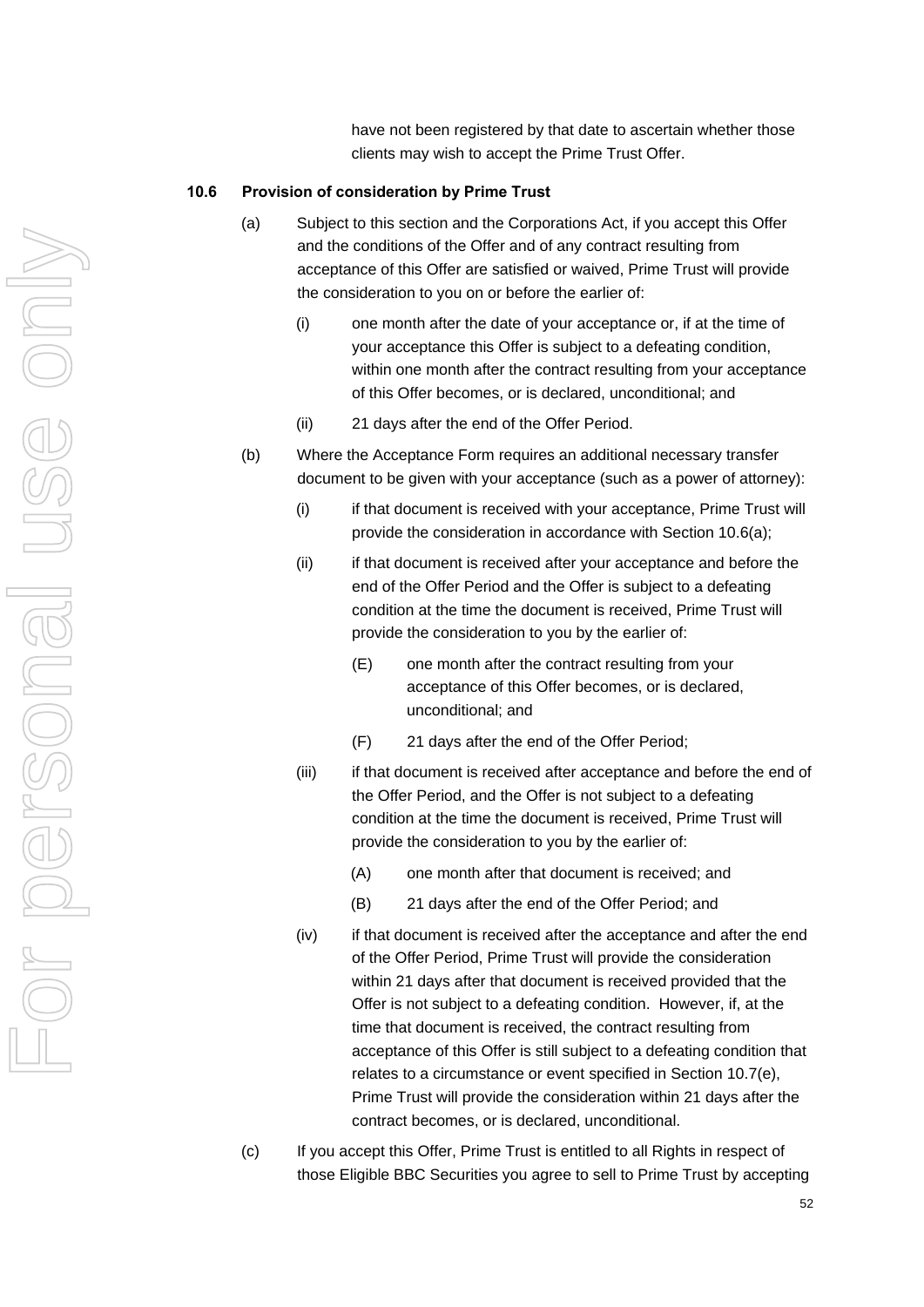the Offer. Prime Trust may require you to provide all documents necessary to vest title to those Rights in Prime Trust, or otherwise to give Prime Trust the benefit or value of those Rights. If you do not do so, or if you have received the benefit of those Rights, Prime Trust will be entitled to deduct from the consideration payable in accordance with the terms of this Offer the amount (or an amount equal to the value, as reasonably assessed by Prime Trust) of those Rights.

- (d) The obligation of Prime Trust to allot and issue any Prime Trust Units to which you are entitled under this Offer will be satisfied:
	- (i) by Prime Trust entering your name on the register of members of Prime Trust; and
	- (ii) if your name is entered into the issuer sponsored subregister of Prime Trust, by Prime Trust no later than five Business Days after your name is entered in the register of members of Prime Trust, despatching or procuring the despatch to you, by pre-paid post to your address as shown on the Acceptance Form or such other address as you may notify to Prime Trust in writing before despatch, a holding statement in accordance with the Listing Rules. If your BBC Securities are held in joint names and those names are entered into the issuer sponsored sub-register of Prime Trust, the holding statement will be issued in the name of, and forwarded to, the holder whose name appears first in BBC's register of members.
- (e) If, at the time of acceptance of this Offer, any authority or clearance of the Reserve Bank of Australia or of the Australian Taxation Office is required for you to receive any consideration under this Offer or you are resident in or a resident of a place to which, or you are a person to whom:
	- (i) the *Banking (Foreign Exchange) Regulations 1959* (Cth);
	- (ii) Part 4 of the *Charter of the United Nations Act 1945* (Cth);
	- (iii) the *Charter of the United Nations (Terrorism and Dealing with Assets) Regulations 2002* (Cth);
	- (iv) the *Charter of the United Nations (Sanctions Afghanistan) Regulations 2001* (Cth);
	- (v) the *Iraq (Reconstruction and Repeal of Sanctions) Regulations 2003* (Cth);
	- (vi) the *Charter of the United Nations (Sanctions Liberia) Amendment Regulations 2005 (No.1)*; or
	- (vii) any other law of Australia that would make it unlawful for Prime Trust to provide consideration for your BBC Securities,

applies then acceptance of this Offer will not create or transfer to you any right (contractual or contingent) to receive the consideration specified in this Offer unless and until all requisite authorities or clearances have been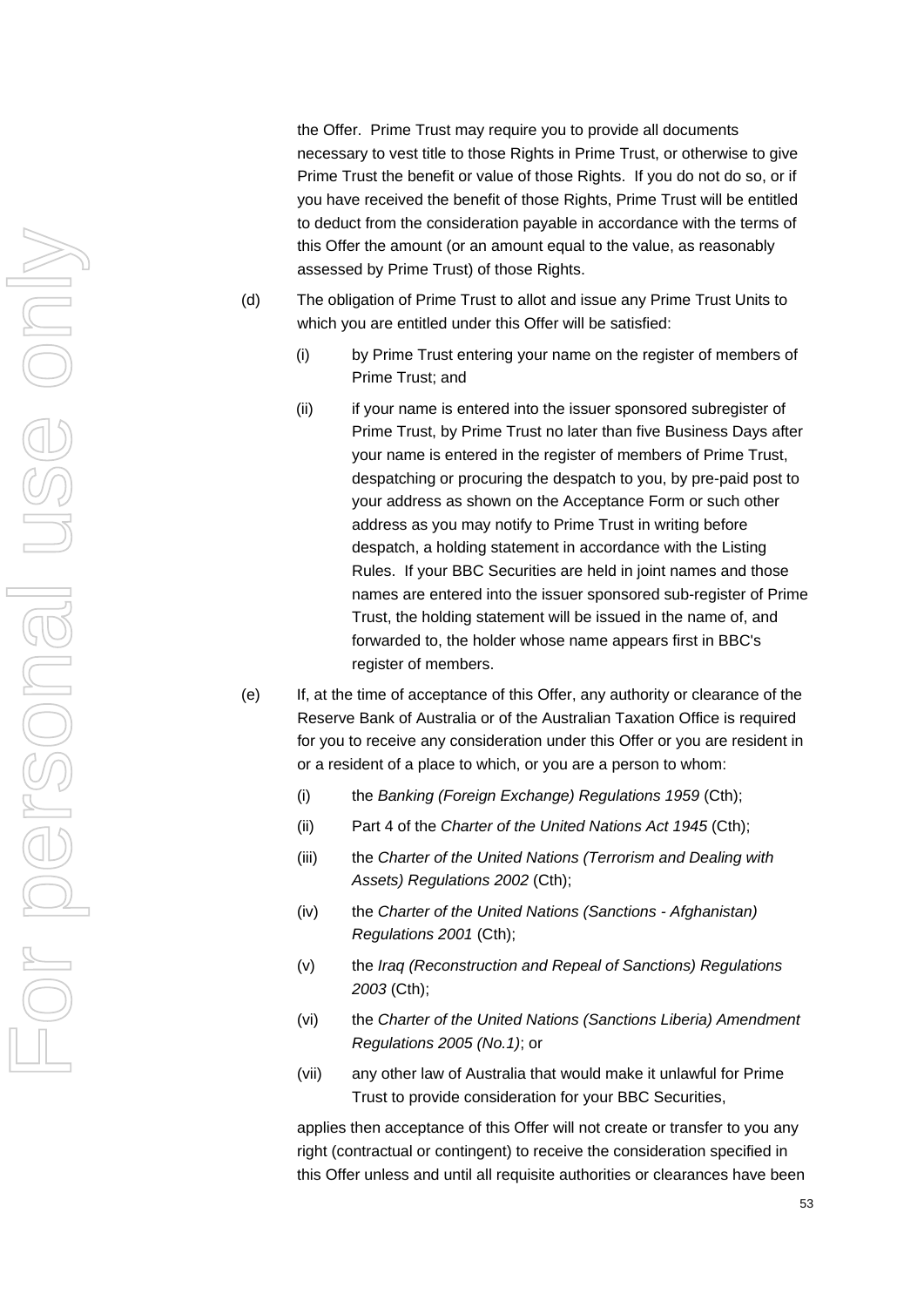obtained by Prime Trust. See **Section [11.7](#page-68-0)** for information as to whether this restriction applies to you.

- (f) If you are a Foreign Unitholder, you will not be entitled to receive Prime Trust Units as the consideration for those of your Eligible BBC Securities you agree to sell to Prime Trust by accepting the Offer as a result of acceptance of this Offer. Instead, Prime Trust will:
	- (i) arrange for the issue to the Nominee of the number of Prime Trust Units to which you and all other Foreign Unitholders would have been entitled but for this **Section 10.6(g)** and the equivalent provision in each other offer under the Offer;
	- (ii) cause the Prime Trust Units so issued to be offered for sale by the Nominee on ASX as soon as practicable and otherwise in the manner, at the price and on such other terms and conditions as are determined by the Nominee; and
	- (iii) cause the amount ascertained in accordance with the formula below to be paid to you:

P x N

T

where:

- **P** is the amount (if any) remaining after deducting the expenses of sale (including brokerage and any costs of appointing the Nominee) from the proceeds of sale of the Prime Trust Units issued to the Nominee under this section and the equivalent provision in each other offer under the Offer;
- *N* is the number of Prime Trust Units which would, but for this section, otherwise have been issued to you under this Offer; and
- *T* is the total number of Prime Trust Units issued to the Nominee under this section and the equivalent provision in each other offer under the Offer.

Payment of the amount referred to in this section will be made by cheque in Australian dollars . Under no circumstances will any interest be paid on or in relation to that amount, regardless of any delay in the remittance of the amount to you.

- (g) If any amount (the *withholding amount*) is required under any Australian law to be:
	- (i) withheld from any consideration payable to you under this Offer and paid by Prime Trust to a public authority; or
	- (ii) retained by Prime Trust,

the payment or retention by Prime Trust of the withholding amount will constitute full discharge of Prime Trust's obligation to pay the consideration to you to the extent of that withholding amount.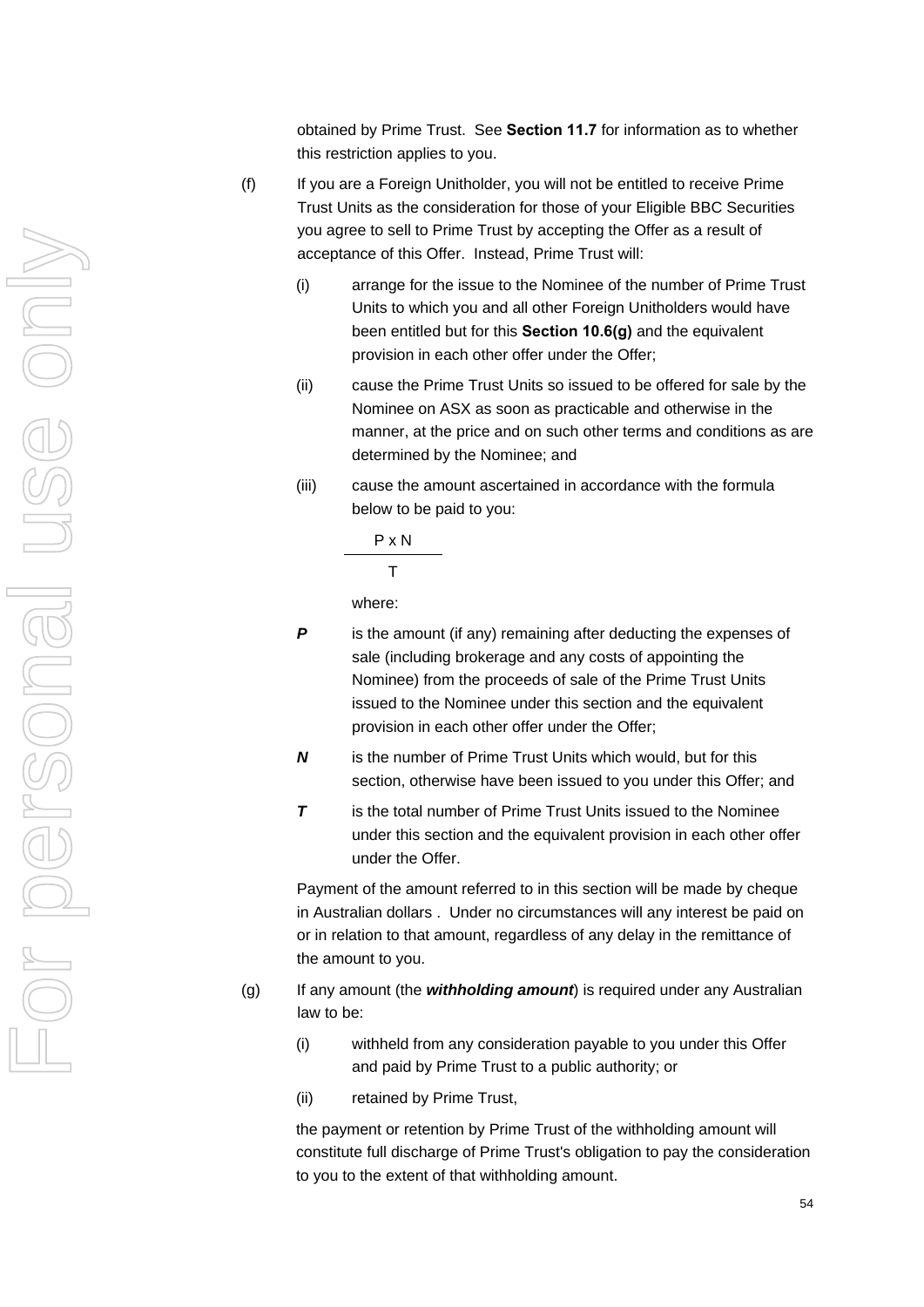(h) There is no cooling off regime for the Prime Trust Units that are issued to the BBC Security holder.

#### <span id="page-62-0"></span>**10.7 Conditions**

Subject to this **Section [10.7](#page-62-0)**, this Offer and any contract resulting from acceptance of this Offer are subject to the fulfilment of the following conditions.

#### **(a) Change of Control**

No third party which has a "change of control" clause in an agreement with BBC deems the acquisition by Prime Trust of an interest up to and including 40% of BBC Securities as a change of control and seeks to exercise its rights and such an exercise would have a material impact on BBC's business and assets.

#### **(b) No actions by Government Agencies adversely affecting the Offer**

Between the Announcement Date and the end of the Offer Period (each inclusive):

- (i) there is not in effect any preliminary or final decision, order or decree issued by a Government Agency;
- (ii) no action or investigation is announced, commenced or threatened by any Government Agency; and
- (iii) no application is made to any Government Agency (other than by Prime Trust) or commenced by a Government Agency,

in consequence of, or in connection with, the Offer (other than an application to, or a decision or order of ASIC or the Takeovers Panel made for the purposes, or in exercise, of a discretion conferred on it by the Corporations Act), which restrains, prohibits or impedes, or threatens to restrain, prohibit or impede, or otherwise materially adversely impacts upon, the making of the Offer or the acquisition of BBC Securities under the Offer or the rights of Prime Trust in respect of its capacity as a Unitholder in respect of BBC and the BBC Securities to be acquired under the Offer or otherwise, or seeks to require the divestiture by Prime Trust of any BBC Securities, or the divestiture of any assets of BBC or by Prime Trust or any of its subsidiaries.

# **(c) No material acquisitions, disposals or changes in the conduct of business**

Between the Announcement Date and the end of the Offer Period (each inclusive), neither BBC nor any subsidiary of BBC:

- (i) acquires, offers to acquire, enters into an option to acquire, or agrees to acquire one or more Units, companies or capital assets (or an interest in one or more Units, companies or capital assets);
- (ii) disposes, offers to dispose, enters into an option to dispose, or agrees to dispose of one or more Units, companies or capital assets (or an interest in one or more Units, companies or capital assets);
- (iii) enters into, or offers to enter into any joint venture, partnership or merger;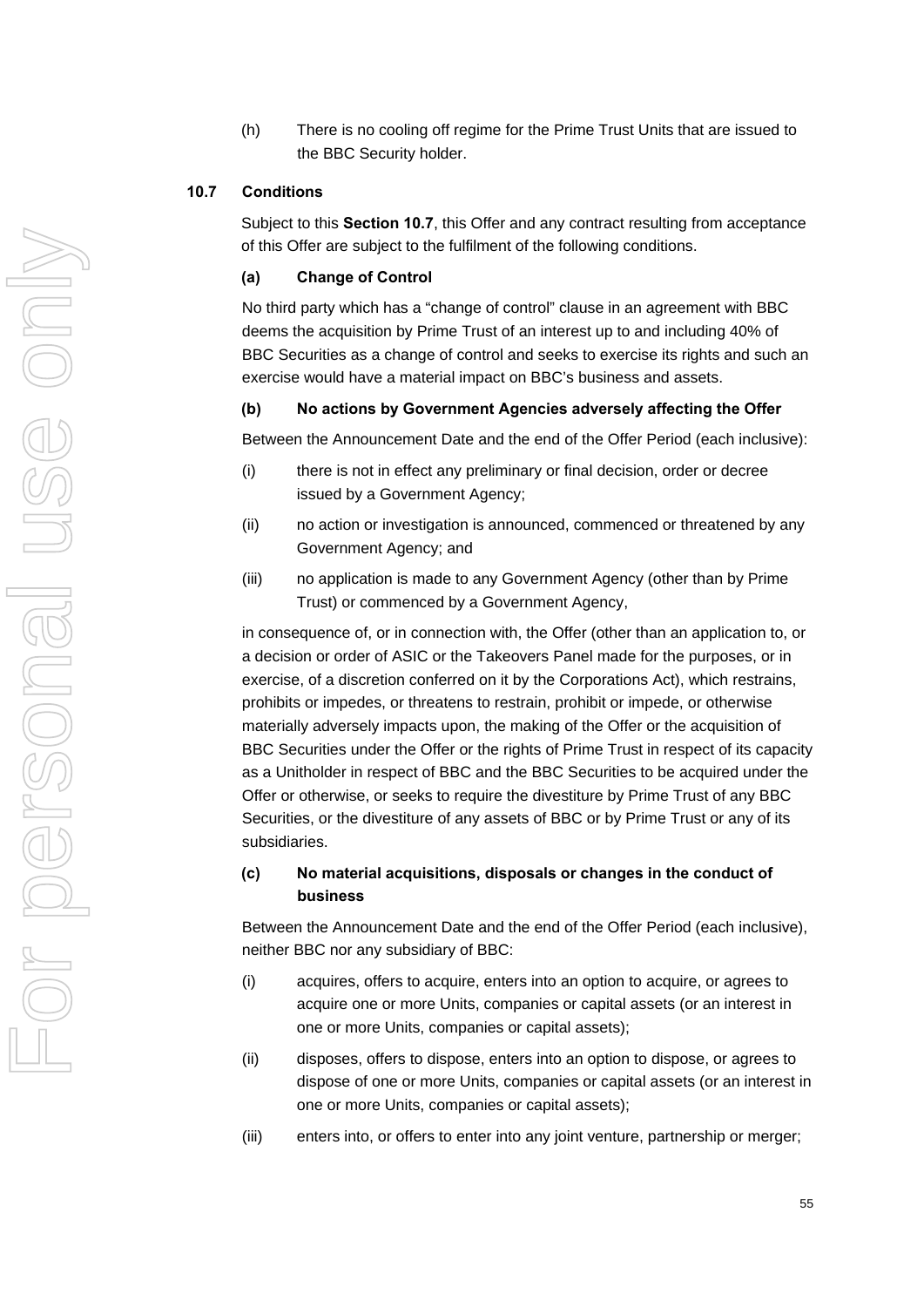- (iv) incurs, commits to or brings forward the time for incurring, or grants to another person a right the exercise of which would involve BBC incurring or committing to, any capital expenditure or liability, or foregoes any revenue, in respect of one or more related items of greater than \$10,000,000; or
- (v) discloses (without having disclosed to ASIC before the Announcement Date) the existence of any matter described in sub-paragraphs (i) to (iv) above, or announces an intention or proposal to do anything described in sub-paragraphs (i) to (iv) above.

#### **(d) Early dispatch of offers**

By no later than 5 pm (Melbourne time) on 9 September 2008, BBC agrees in writing and in accordance with the Corporations Act that Prime Trust may forthwith commence sending this Bidder's Statement and the Offer to BBC Security holders.

#### <span id="page-63-0"></span>**(e) No prescribed occurrences**

During the Bid Period, none of the following occurrences (being the prescribed occurrences listed in section 652C of the Corporations Act) happens:

- (i) BBC converts all or any of its Securities into a larger or smaller number of Units under section 254H of the Corporations Act;
- (ii) BBC or a subsidiary of BBC resolves to reduce its Security capital in any way;
- (iii) BBC or a subsidiary of BBC enters into a buy-back agreement or resolves to approve the terms of a buy-back agreement under section 257C(1) or 257D(1) of the Corporations Act;
- (iv) BBC issues Securities or grants an option over its Securities, or agrees to make such an issue or grant such an option;
- (v) BBC issues, or agrees to issue, convertible notes;
- (vi) BBC or a subsidiary of BBC disposes, or agrees to dispose, of the whole, or a substantial part, of its business or property;
- (vii) BBC or a subsidiary of BBC charges, or agrees to charge, the whole, or a substantial part, of its business or property;
- (viii) BBC or a subsidiary of BBC resolves to be wound up;
- (ix) a liquidator or provisional liquidator of BBC or a subsidiary of BBC is appointed;
- (x) a court makes an order for the winding up of BBC or a subsidiary of BBC ;
- (xi) an administrator of BBC or a subsidiary of BBC is appointed under section 436A, 436B or 436C of the Corporations Act;
- (xii) BBC or a subsidiary of BBC executes a deed of company arrangement; or
- (xiii) a receiver, or a receiver and manager, is appointed in relation to the whole, or a substantial part, of the property of BBC or a subsidiary of BBC,

provided that notice is given by Prime Trust to BBC Security holders not later than 3 Business Days after the end of the Offer Period.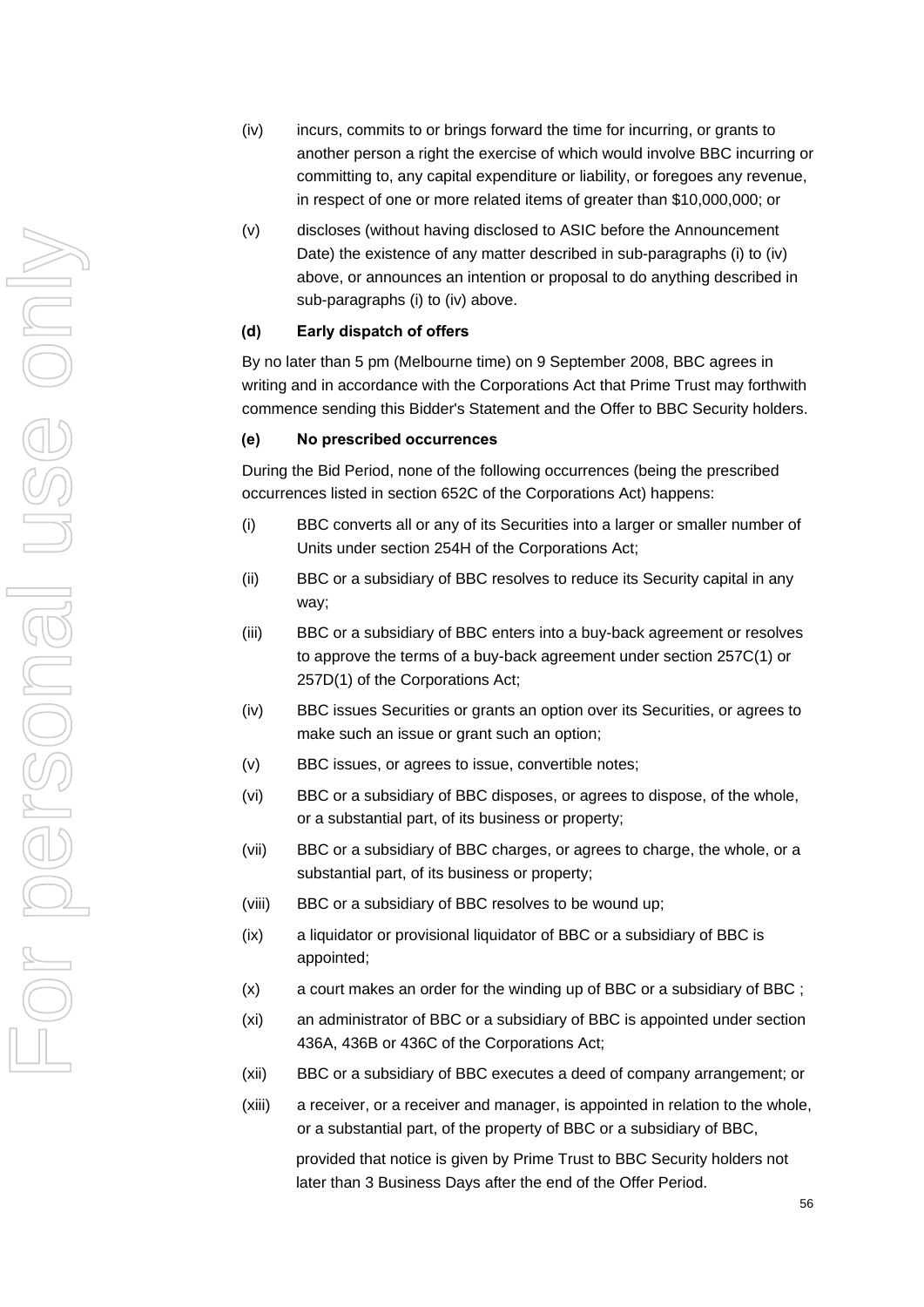#### **(f) No material adverse change**

Between the Announcement Date and the end of the Offer Period (each inclusive):

- (vi) there is no occurrence or matter, including (without limitation):
	- (A) any liability for duty or tax;
	- (B) any liability resulting, or any rights of any person arising, from a change of control of BBC;
	- (C) any change in the law (whether retrospective or not); or
	- (D) any actual or threatened dispute, litigation or arbitration (or other proceeding of any kind) involving BBC or any judgment, decision, finding or other award of any kind, against BBC,

that (individually or together with others) has or could reasonably be expected to have a materially adverse effect on the assets, liabilities, financial or trading position, profitability, production or prospects of BBC.

#### **10.8 Nature and benefit of conditions**

- (a) Each of the conditions in **Section [10.7](#page-62-0)** is a condition subsequent to the formation of a binding contract upon acceptance of this Offer. The nonfulfilment of any of those conditions will not, until the end of the Offer Period (or in the case of the conditions in **Section [10.7\(e\)](#page-63-0),** until three Business Days after the end of the Offer Period), prevent a contract to sell your BBC Securities resulting from the acceptance of this Offer from arising, but any such non-fulfilment at the end of the Offer Period will entitle Prime Trust, by notice in writing to you, to rescind a contract that results from your acceptance of this Offer as if that contract had not been formed.
- (b) Each of the conditions in each paragraph and each sub-paragraph of **Section [10.7](#page-62-0)** constitutes, and is to be construed as, a separate, several and distinct condition. No condition will be taken to limit the meaning or effect of any other condition.
- (c) Subject to the Corporations Act, Prime Trust alone is entitled to the benefit of the conditions in **Section [10.7](#page-62-0)** and to rely on non-fulfilment of, or to waive compliance with, any of those conditions.

#### <span id="page-64-0"></span>**10.9 Waiver of conditions**

- (a) Subject to the Corporations Act, Prime Trust may free the Offer and any contract resulting from acceptance of the Offer from all or any of the conditions in **Section [10.7](#page-62-0)** generally or in relation to a specific occurrence by giving notice in writing to BBC and to ASIC in accordance with Section 650F of the Corporations Act, and by making an announcement to ASX. Any such notice may be given:
	- (i) in the case of the conditions in **Section [10.7\(e\)](#page-63-0)** not later than three Business Days after the end of the Offer Period; and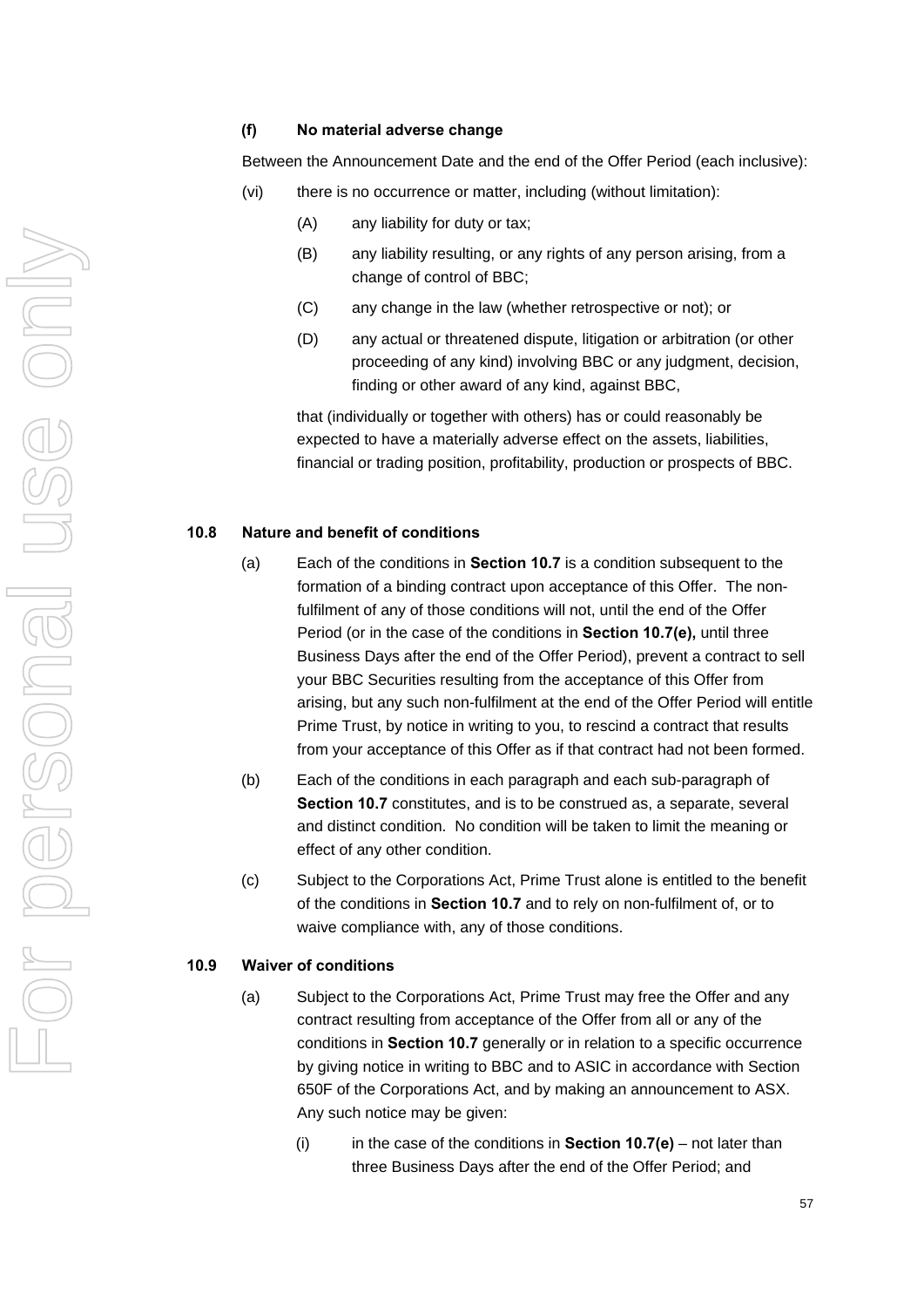- (ii) in the case of the other conditions in **Section [10.7](#page-62-0)** not less than seven days before the end of the Offer Period.
- (b) If, at the end of the Offer Period (or, in the case of the conditions in **Section [10.7\(](#page-62-0)e),** within three Business Days after the end of the Offer Period), the conditions in **Section [10.7](#page-62-0)** have not been fulfilled and Prime Trust has not declared the Offer (or the Offer has not become) free from those conditions, all contracts resulting from the acceptance of the Offer and all acceptances that have not resulted in binding contracts will be automatically void.

#### **10.10 Notice on status of conditions**

The date for giving the notice as to the status of the conditions in **Section [10.7](#page-62-0)** required by section 630(1) of the Corporations Act is [date] 2008 (subject to variation in accordance with section 630(2) of the Corporations Act if the Offer Period is extended).

# **10.11 Variation**

Prime Trust may vary this Offer in accordance with the Corporations Act.

#### **10.12 Withdrawal**

- (a) This Offer may be withdrawn with the consent in writing of ASIC, which consent may be subject to conditions. If so, Prime Trust will give notice of the withdrawal to ASX and to BBC and will comply with any other conditions imposed by ASIC.
- (b) If Prime Trust withdraws this Offer, any contract resulting from its acceptance will automatically be void.

#### **10.13 Stamp duty and brokerage**

You will not be liable to pay any stamp duty on the transfer of those of your Eligible BBC Securities you agree to sell to Prime Trust by accepting the Offer as a result of acceptance of this Offer. As long as those BBC Securities are registered in your name and you deliver them directly to Prime Trust, you will not incur any brokerage in connection with your acceptance of this Offer (unless you are a Foreign Unitholder). If you are a beneficial owner whose BBC Securities are registered in the name of a broker, investment dealer, bank, trust company or other Nominee, you should ask that Nominee whether it will charge any transaction fees or service charges in connection with acceptance of the Offer for the relevant BBC Securities.

# **10.14 Governing law**

This Offer and any contract that results from your acceptance of this Offer are governed by the laws in force in Victoria, Australia.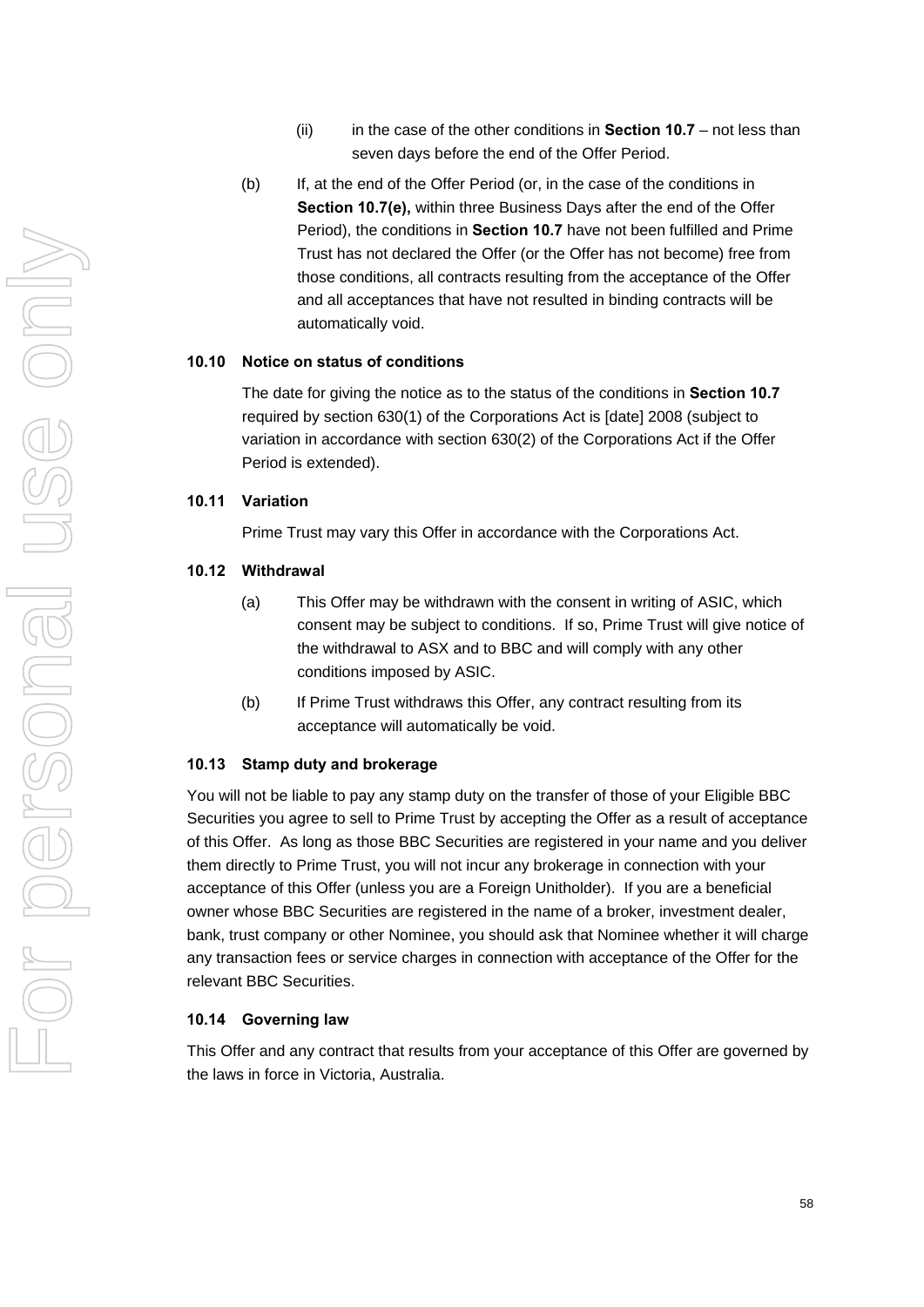# **11. Other**

#### <span id="page-66-0"></span>**11.1 ASIC Class Orders**

ASIC has published various 'Class Order' instruments providing for modifications and exemptions that apply generally to all persons, including Prime Trust, in relation to the operation of Chapter 6 of the Corporations Act.

Amongst others, Prime Trust has relied on the modification to section 636(3) of the Corporations Act set out in paragraph 11 of ASIC Class Order 01/1543 'Takeover Bids' to include in this Bidder's Statement references to certain statements made by BBC without obtaining the consent of BBC. The relevant statements were taken from the BBC PDS and other public statements.

As required by Class Order 01/1543, Prime Trust will make available a copy of the BBC PDS and the Prime Trust June 2007 PDS (or of relevant extracts from it), free of charge, to BBC Security holders who request it during the Bid Period. To obtain a copy of the Prime Trust June 2007 PDS (or the relevant extracts), BBC Security holders may telephone the Prime Trust Offer information line on 1 800 134 068 (toll-free within Australia) or on +612 8280 7732 (from outside Australia).

#### **11.2 Potential for waiver of conditions - General**

The Offer is subject to a number of defeating conditions set out in **Section [10.7](#page-62-0)**. Under the terms of the Offer and the Corporations Act, any or all of those defeating conditions may be waived by Prime Trust.

If an event occurs which results in the non-fulfilment of a defeating condition in **Section [10.7](#page-62-0)**, Prime Trust might not make a decision as to whether it will either rely on that non-fulfilment, or waive the defeating condition, until the date for giving notice as to the status of the conditions of the Offer under section 630(3) of the Corporations Act (see **Section 10.11**). If Prime Trust decides that it will waive a defeating condition it will lodge a notice stating that it will waive the relevant defeating condition with ASIC in accordance with section 650F of the Corporations Act, and announce that decision to ASX.

If there is a non-fulfilment of any of the defeating conditions set out in **Section [10.7](#page-62-0)**, or those defeating conditions are otherwise not satisfied, and Prime Trust decides to rely on that occurrence, then any contract resulting from acceptance of the Offer will become void at the end of the Offer Period, and the relevant BBC Securities will be returned to the holder.

# **11.3 Status and effect of other conditions**

In relation to the conditions in **Sections [10.7](#page-62-0)** Prime Trust is not aware, as at the date of this Bidder's Statement, of any decision, order, decree, action or investigation which would result in a breach of those conditions. Nor has Prime Trust identified, as at the date of this Bidder's Statement, any particular regulatory actions or Approvals which could lead to those conditions being triggered or not satisfied.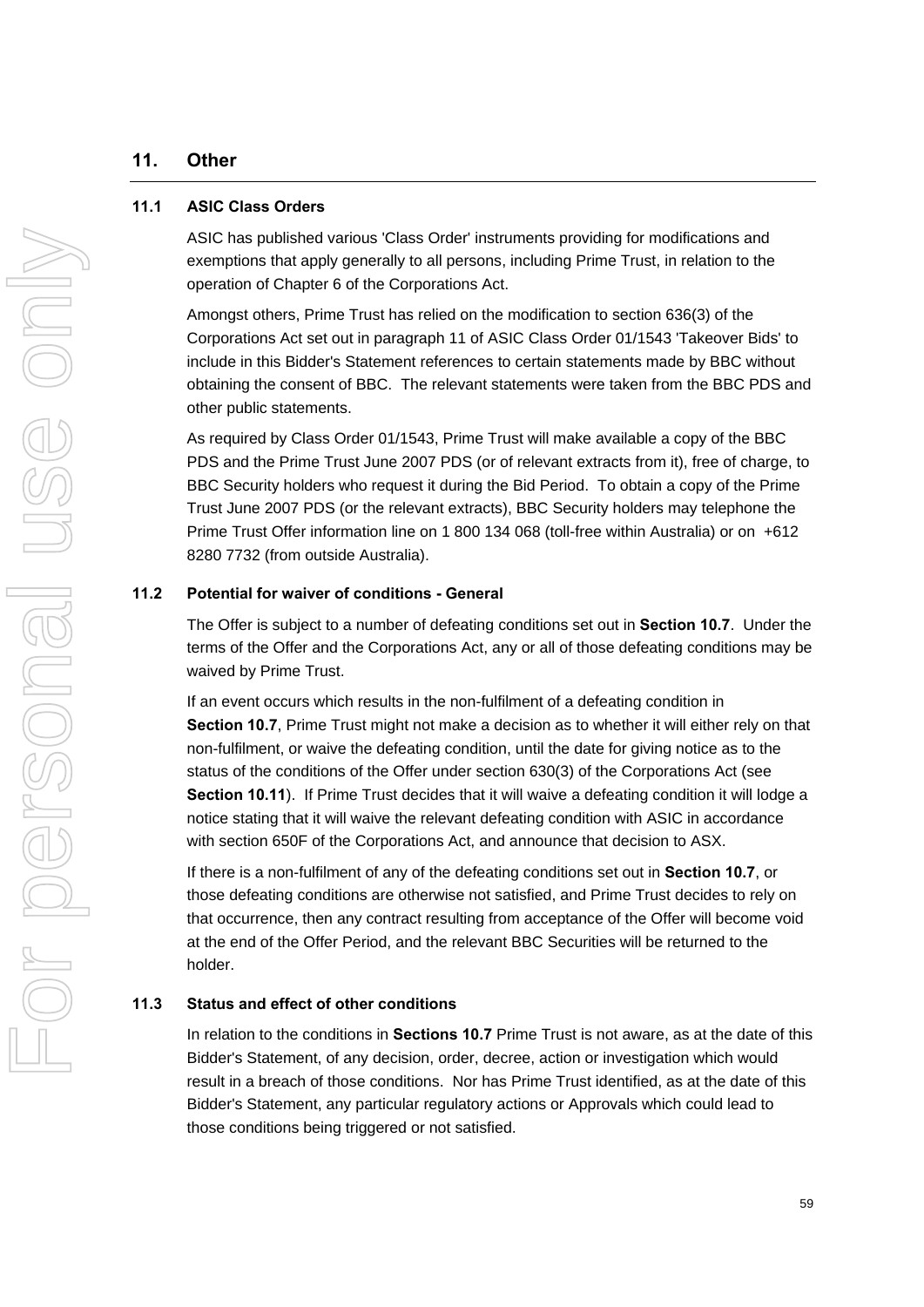As at the date of this Bidder's Statement, Prime Trust is not aware of any events or circumstances which would result in the non-fulfilment of any of the conditions in **Section [10.7.](#page-62-0)** 

# **11.4 Broker commission**

Prime Trust may offer to pay a commission to brokers who solicit acceptances of the Offer from their clients, but has made no final decision in relation to the matter at this stage.

#### **11.5 Social security and superannuation implications of the Offer**

Acceptance of the Offer may have implications under your superannuation or pension arrangements or on your social security entitlements. If in any doubt, BBC Security holders should seek specialist advice before accepting the Offer.

#### **11.6 Approvals for payment of consideration**

Prime Trust is not aware of any BBC Security holders who require any approval in order to be entitled to receive any consideration under the Offer.

So far as Prime Trust is aware, unless the Reserve Bank of Australia has given specific approval under the *Banking (Foreign Exchange) Regulations 1959* (Cth), payments or transfers to or for the order of prescribed governments (and their statutory authorities, agencies and entities) and, in certain cases, nationals of prescribed countries are subject to certain limited exceptions, restrictions or prohibitions. The places to which, and persons to whom, the *Charter of the United Nations Act 1945* (Cth) currently apply include the Kurdistan People's Congress, the People's Congress of Kurdistan, Kongra-Gel, and any person or entity listed as a terrorist by the Australian Minister for Foreign Affairs in the Commonwealth of Australia Gazette.

The places to which, and persons to whom, the *Charter of the United Nations (Terrorism and Dealing with Assets) Regulations 2002* (Cth) currently apply include the Taliban, Usama bin Laden (also known as Osama bin Laden), a member of the Al-Qaida organisation (also known as the Al-Qaeda organisation), and any person named on the list maintained pursuant to United Nations Resolution 1390 (2002) by the Committee of the United Nations Security Council established pursuant to United Nations Resolution 1267 (1999).

The places to which and persons to whom the *Charter of the United Nations (Sanctions - Afghanistan) Regulations 2001* (Cth) currently apply include a bin Laden Entity and a Taliban Entity (as those terms are defined in those regulations).

The *Iraq (Reconstruction and Repeal of Sanctions) Regulations 2003* (Cth) apply in respect of assets of the previous government of Iraq, and assets removed from Iraq or acquired by a senior official of the previous government of Iraq or their immediate families. Transactions with such assets (including, if relevant, BBC Securities) require Ministerial approval.

The persons to whom the Charter of the *United Nations (Sanctions Liberia) Amendment Regulations 2005 (No.1)* currently apply include former Liberian President Charles Taylor, his immediate family members (in particular Jewell Howard Taylor and Charles Taylor,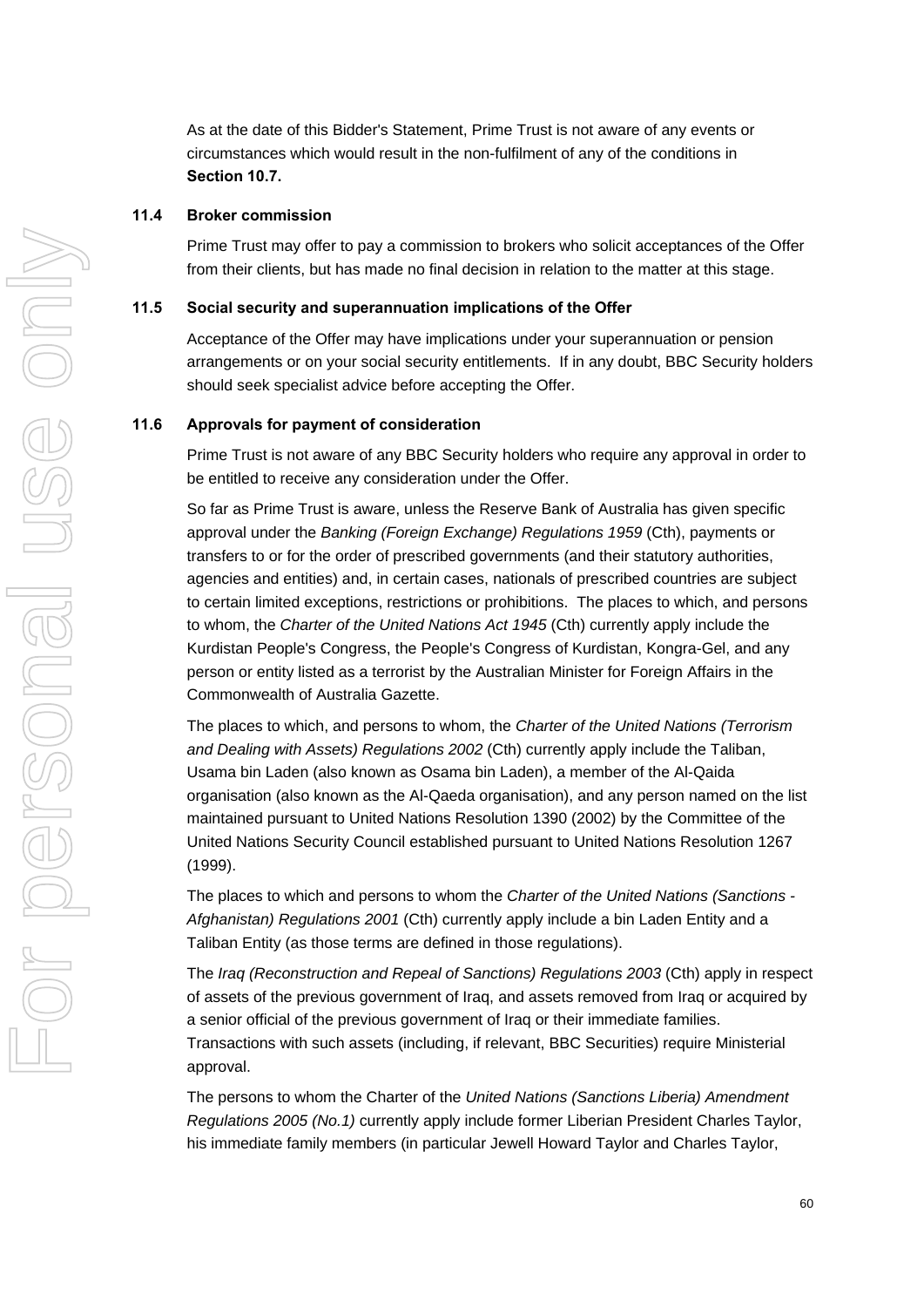Jnr.) senior officials of the former Taylor regime, or other close allies or associates as designated by the Sanctions Committee (within the meaning of the Regulations).

#### <span id="page-68-0"></span>**11.7 Withholding amounts**

Prime Trust is not currently aware of any amounts that are to be treated as withholding amounts. However, it is possible that Prime Trust may become aware of an obligation in this regard after the date of this Bidder's Statement. For example, under section 255 of the *Income Tax Assessment Act 1936* (Cth), the ATO may notify Prime Trust that all or part of the consideration payable under the Offer to one or more BBC Security holders is to be retained by Prime Trust, or paid to the ATO, instead of being paid to the BBC Security holder.

#### **11.8 Foreign Unitholders**

BBC Security holders who are Foreign Unitholders will not be entitled to receive Prime Trust Units as part of the consideration for their BBC Securities pursuant to the Offer, unless Prime Trust otherwise determines.

A BBC Security holder is a Foreign Unitholder for the purposes of the Offer if their address as shown in the register of members of BBC is in a jurisdiction other than Australia or its external Territories, or New Zealand. However, such a person will not be a Foreign Unitholder if Prime Trust is satisfied that it is not unlawful, not unduly onerous and not unduly impracticable to make the Offer to a BBC Security holder in the relevant jurisdiction and to issue Prime Trust Units to such a BBC Security holder on acceptance of the Offer, and that it is lawful for such a BBC Security holder to accept the Offer in such circumstances in the relevant jurisdiction. Notwithstanding anything else contained in this Bidder's Statement, Prime Trust is not under any obligation to spend any money, or undertake any action, in order to satisfy itself concerning any of these matters.

The Prime Trust Units which would otherwise have been issued to Foreign Unitholders will instead be issued to the Nominee, who will sell those Prime Trust Units. The net proceeds of the sale of such Units will then be remitted to the relevant Foreign Unitholders. Payment will be made by cheque in Australian currency drawn on an Australian bank, which will be posted to the Foreign Unitholder at their risk to their address as shown on the Register at the Register Date. Foreign Unitholders will not be paid interest on the net proceeds of sale, regardless of any delay in remitting these net proceeds.

#### **11.9 No collateral benefits**

Neither Prime Trust nor any of its associates has in the four months before the date of this Bidder's Statement, or in the period between the date of this Bidder's Statement and the date of the Offer, given, offered to give or agreed to give a benefit which is not offered to all BBC Security holders under the Offer to another person which was likely to induce the other person (or an associate) to accept the Offer or dispose of BBC Securities.

# **11.10 No escalation agreements**

Neither Prime Trust nor any of its associates has entered into any escalation agreement that is prohibited by section 622 of the Corporations Act.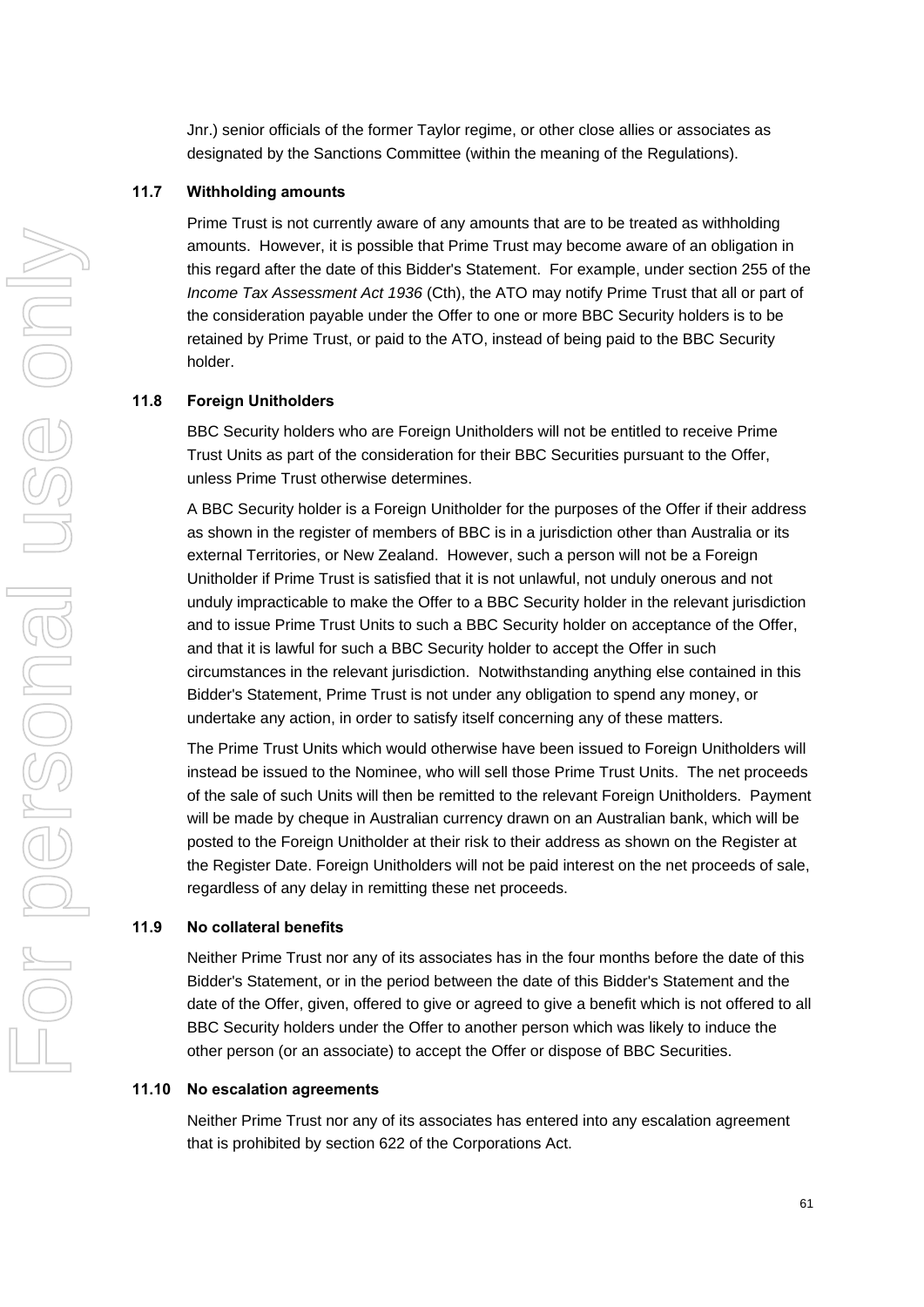# **11.11 Disclosure of interests of certain persons**

Other than as set out below or elsewhere in this Bidder's Statement no:

- director or proposed director of Prime Trust;
- person named in this Bidder's Statement as performing a function in a professional, advisory or other capacity in connection with the preparation or distribution of this Bidder's Statement;
- promoter of Prime Trust; or
- broker or underwriter to the issue of Prime Trust Units,

(together, the *Interested Persons*) holds at the date of this Bidder's Statement or held at any time during the last two years, any interest in:

- the formation or promotion of Prime Trust;
- property acquired or proposed to be acquired by Prime Trust in connection with its formation or promotion, or the offer of Prime Trust Units under the Offer; or
- the offer of Prime Trust Units under the Offer.

# **11.12 Disclosure of fees and benefits received by certain persons**

Other than as elsewhere disclosed in this Bidder's Statement, no amounts have been paid or agreed to be paid and no benefits have been given or agreed to be given:

- to a director or proposed director of Prime Trust to induce them to become, or to qualify as, a director of Prime Trust; or
- for services provided by any Interested Person in connection with the formation or promotion of Prime Trust or the offer of Prime Trust Units under the Offer.

# **11.13 Disclosure of interests of directors**

#### **(a) Interests in Prime Trust Units**

The directors of Prime Trust have relevant interests in the following Prime Trust securities at the date of this Bidder's Statement:

#### **Directors' interests in Prime Trust securities**

| <b>Director</b>      | <b>Number of Prime</b><br><b>Trust Units</b> | <b>Number of Prime</b><br><b>Trust Options</b> |
|----------------------|----------------------------------------------|------------------------------------------------|
| Michael Wooldridge   | 53,393                                       | 2,450,000                                      |
| <b>Philip Powell</b> | 1,982,856(1)                                 |                                                |
| Mark Butler          | 20,000                                       | 3,000,000                                      |
| Peter Clarke         | 20.000                                       | 1,200,000                                      |
| <b>Tony Hancy</b>    | 50,000                                       | 450,000                                        |
| Kim Jaques           | 1,676,252                                    | 4,500,000                                      |
| Neil Rodaway         |                                              | 450,000                                        |

 $(1)$  1,952,856 Prime Trust Units are held by Kidder Williams of which Philip Powell is a Director.

**(b) Directors' interests in BBC Securities**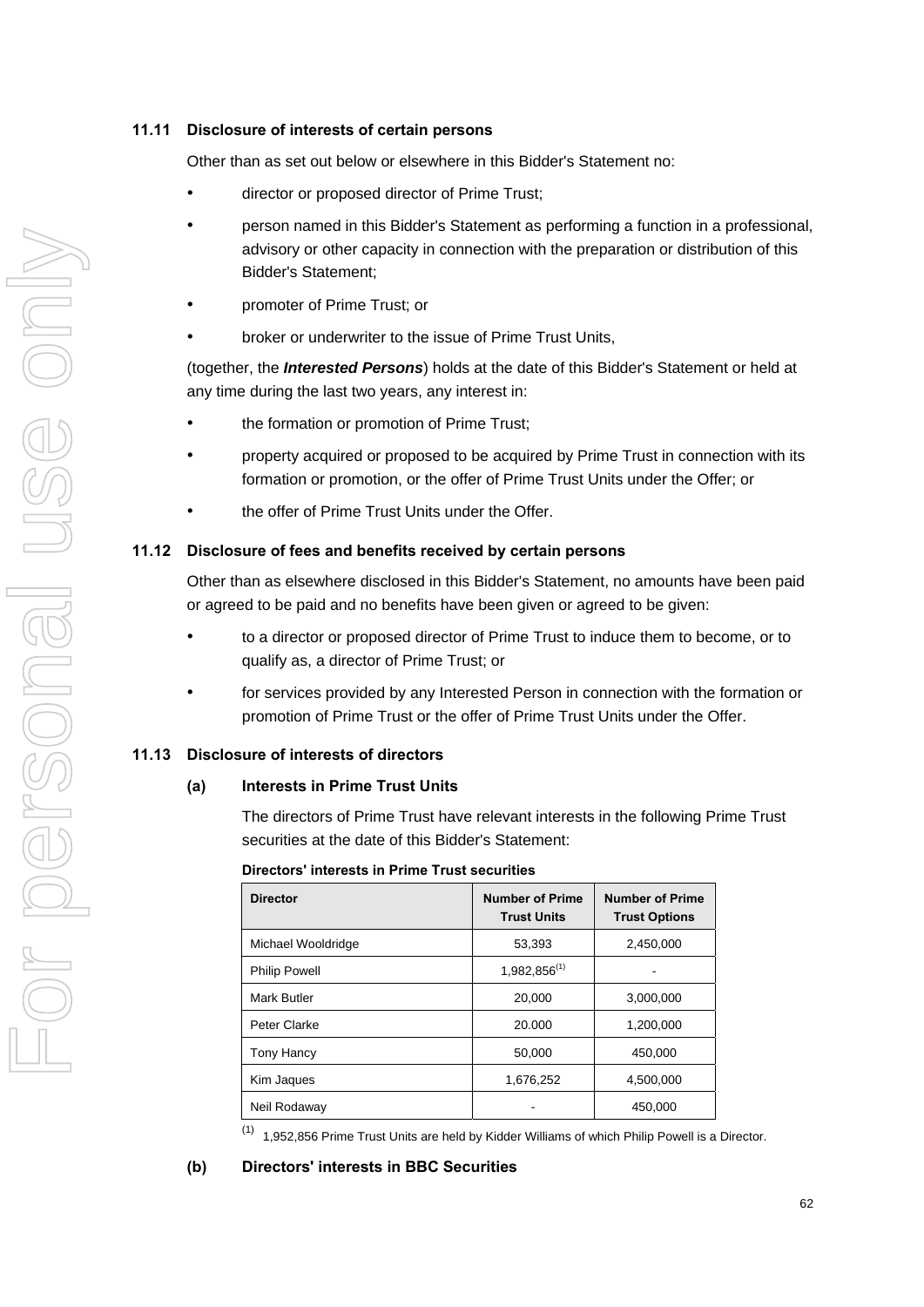No director of Prime Trust has a relevant interest in BBC Securities at the date of this Bidder's Statement.

No such director has acquired or disposed of BBC Securities in the four months preceding the date of this Bidder's Statement.

#### **(c) Indemnity, insurance and access**

Prime Trust has executed a Director's Deed or a Deed of Indemnity with each director of Prime Trust. The Prime Trust Constitution provides for the entry into these Deeds. In summary, each director is entitled to be indemnified by Prime Trust:

- against certain liabilities incurred by the director in or arising out of the conduct of the business of Prime Trust or the discharge of the duties of the director, except where the liability arises out of conduct involving a lack of good faith on the part of the director; and
- for costs incurred in defending legal proceedings in which judgement is given in their favour or in which they are acquitted, or the claim is withdrawn. Directors may be loaned money to defend proceedings pending an outcome favourable to them.

#### **(d) Directors' insurance**

Prime Trust maintains an insurance policy for the benefit of the directors of Prime Trust which insures them against liability for their conduct as directors of Prime Trust and as directors of any subsidiary of Prime Trust to the extent permitted by law. This insurance policy also may insure the directors on the terms and subject to the conditions of the policy against civil liabilities which they may incur in relation to the Offer.

#### <span id="page-70-0"></span>**11.14 Consents**

#### **(a) Consents provided**

None of the firms and companies named in this **Section [11.14](#page-70-0) (a)** have caused or authorised the issue of this Bidder's Statement or have in any way been involved in the making of the Offer. The Offer is made by Prime Trust. Each of the firms and companies named in this **Section [11.14](#page-70-0) (a):** 

- does not make, or purport to make, any statement in this Bidder's Statement or any statement on which a statement in this Bidder's Statement is based other than as specified in this Section; and
- to the maximum extent permitted by law, expressly disclaims and takes no responsibility for any part of this Bidder's Statement, other than a reference to its name and a statement or report which has been included in this Bidder's Statement with the consent of that firm or company as specified in this Section.

Link Market Services Limited has given, and has not at the date of this Bidder's Statement withdrawn, its written consent to being named in this Bidder's Statement in the form and context in which it is named.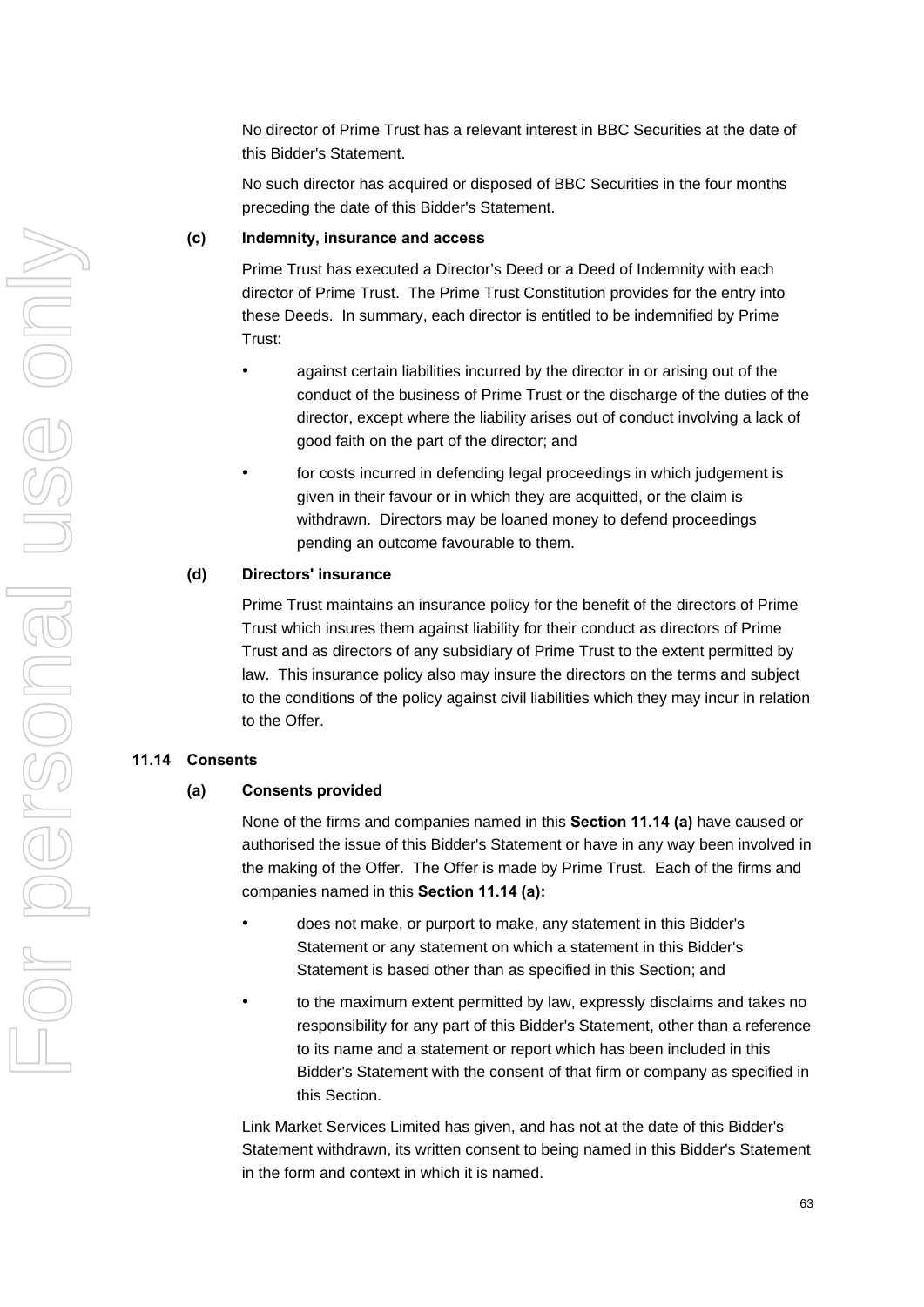Madgwicks has given, and has not at the date of this Bidder's Statement withdrawn, its written consent to being named in this Bidder's Statement in the form and context in which it is named.

Kidder Williams has given, and has not at the date of this Bidder's Statement withdrawn, its written consent to being named in this Bidder's Statement in the form and context in which it is named.

#### **(b) Statements for which consent is not required**

**Section [11.1](#page-66-0)** contains details of certain statements included in this Bidder's Statement in relation to which consent is not required and has not been obtained.

#### **11.15 Other material information**

Except as disclosed in this Bidder's Statement, there is no other information that:

- is material to the making of the decision by a BBC Security holder whether or not to accept the Offer; and
- is known to Prime Trust.

which has not previously been disclosed to BBC Security holders.

#### **11.16 Anti-Money Laundering Requirements**

New anti-money laundering laws in Australia may require the Responsible Entity to obtain additional information to verify the identity of a BBC Security holder and any underlying beneficial owner of BBC Security holder prior to issuing any Prime Trust Units to the BBC Security holder. Where we request such information from you, processing of your Acceptance Form or withdrawals may be delayed or halted until the requested information in a satisfactory form to the Responsible Entity is provided.

#### **11.17 Labour Standards, Social, Ethical And Environmental Considerations**

The Responsible Entity does not, in making decisions relating to Prime Trust, take into account labour standards or environmental, social or ethical considerations, except to the extent that the Responsible Entity considers these issues have the potential to materially impact on the merits of decisions in relation to Prime Trust.

#### **11.18 Disputes**

Other than as set out below, on the date of this Bidder's Statement, the Responsible Entity is not aware of any litigation brought or threatened involving Prime Trust or the Responsible Entity.

#### (a) Stamp duty assessment

In 2007 a dispute as to a decision of the Commissioner of State Revenue in respect of the stamp duty assessed on the transfer of the property at Lot 1, Townsend Road, St Albans Park, Geelong (described in Certificate of Title Volume 10665 Folio 953) was determined in the Victorian Civil and Administrative Tribunal ("VCAT"). Deputy President McNamara of VCAT upheld the decision of the Commissioner of State Revenue.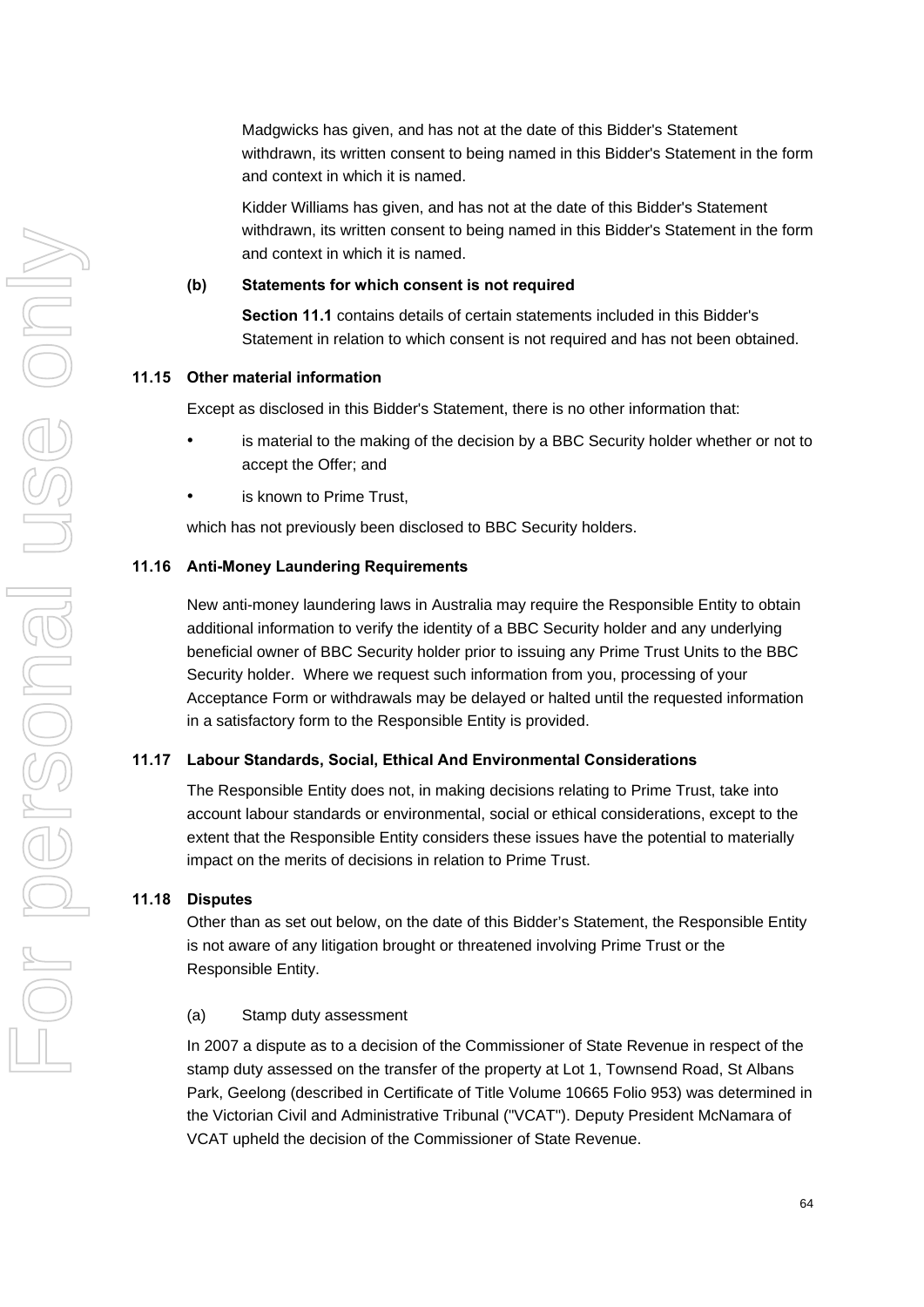The VCAT Decision is now on appeal to the Supreme Court and has been set down for a hearing to commence on 1 October 2008.

## (b) Brighton RV Syndication Pty Ltd and Brighton RV Holdings Pty Ltd

Brighton RV Syndication Pty Ltd, Australian Commercial Property Syndications Pty Ltd and Brighton RV Holdings Pty Ltd are the Fourth, Fifth and Sixth named Defendants respectively to proceedings issued out of the Federal Court of Australia, Victorian District Registry by ASIC as Plaintiff against Primelife (First Defendant) in respect of an unregistered Managed Investment Scheme. Brighton RV Holdings Pty Ltd is the Trustee of the BACH Unit Trust. At present APCH holds all of the units in that trust. William Lionel Lewski is a Director of the Fourth, Fifth and Sixth named Defendants. Settlement negotiations with ASIC resulted in confidential terms of settlement being executed. Consent Orders were made by the Federal Court on 25 September 2007.

(c) Commercial and Consumer Tribunal (Retirement Village List)

Residents as occupants of a Retirement Village have rights pursuant to each State's Retirement Village Act to refer matters in dispute with the landlord/owner to a relevant Tribunal. Each Tribunal has jurisdiction to hear claims up to \$250,000. Presently there are 3 matters before the Queensland Commercial and Consumer Tribunal as follows:

- (i) Similar claims have been made by 2 Residents from the Hibiscus Oasis Retirement Village which claims have been joined into one matter before the Tribunal. The first limb of the claims is for a pro-rating of deferred management fees where a Resident has been in a Village for only part of a year. The second limb of the claims is an objection to payment of the Termination Fee (\$5,145 in each case) under the Resident Agreement. The claims are schedule for hearing by the Tribunal on 10 and 11 September 2008.
- (ii) An application by 2 Residents of the Buderim Gardens Retirement Village to clarify an order made by the Tribunal in December 2004 against the previous Operator. The issue involves the manner in which the accounts are presented. It does not involve a claim for money as such. The application was recently adjourned to the Registry as a result of technical / jurisdictional arguments. The applicants have not taken any further steps in the proceedings to date.
	- (iii) Galletly Claim Carlyle Gardens Mackay: Moray Galletly for MB and AL Galletly (Residents) lodged a dispute in the Queensland Commercial and Consumer Tribunal. The dispute is personal to the Residents as to whether or not they entered into a participating or non-participating lease with respect to an entitlement to share in the capital gain on a sale of their residence right. A direction hearing was held in March 2008 but no hearing date has yet been set.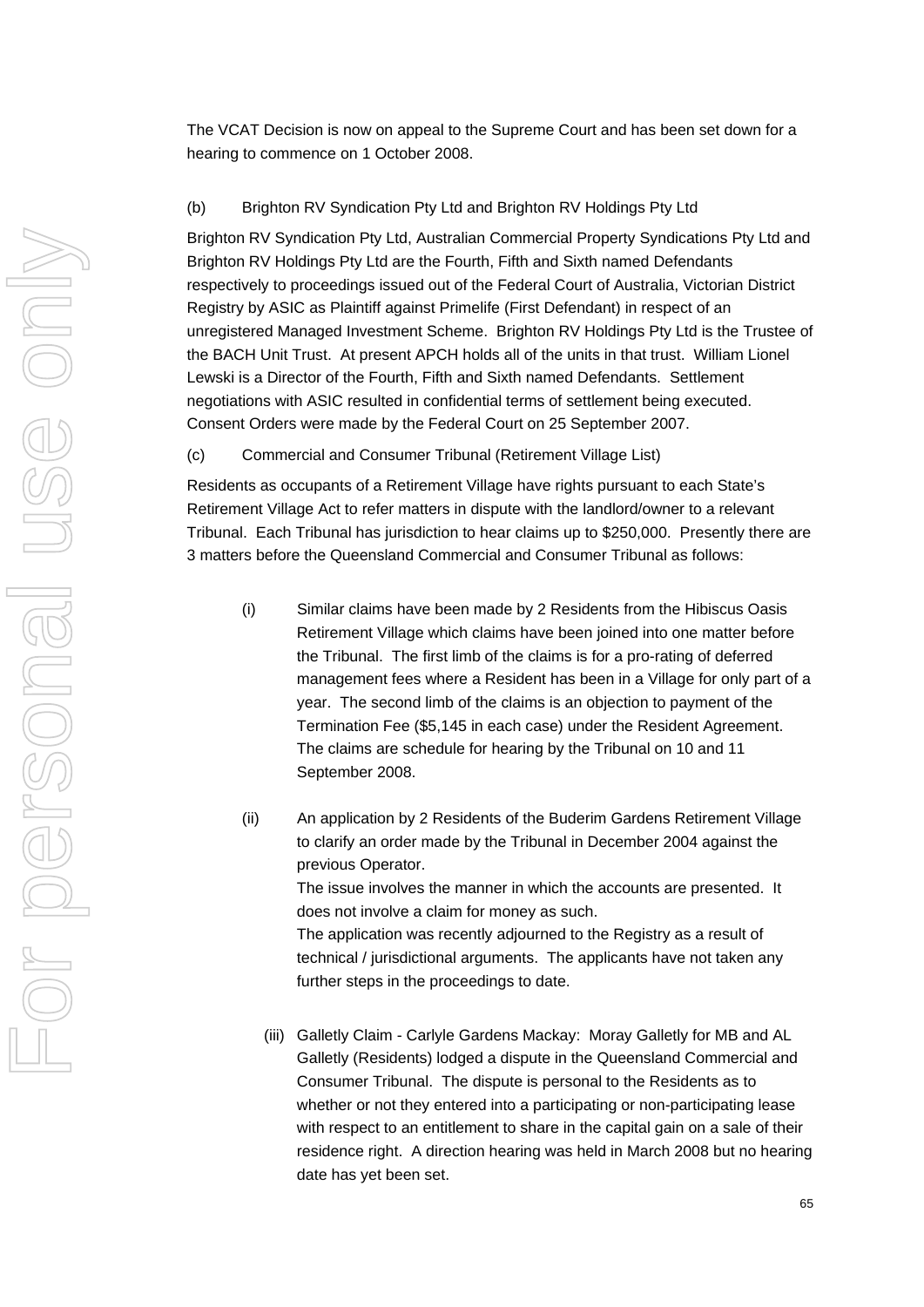#### (d) Carlyle Gardens Townsville

A claim by a Resident of Carlyle Gardens Townsville. The central issue is the characterisation of the 'right to reside' that the Retirement Villages Act speaks of and whether that Act effectively creates a new proprietary interest or not. This claim is scheduled for hearing before the Supreme Court in Brisbane on 6 November 2008.

(e) Fig Tree Dispute

Fig Tree Developments Ltd (formerly Village Life Ltd) had sought to assign the management rights of certain villages owned by Prime Trust to SCV Ltd in mid 2007. Prime Trust believes this action has repudiated the management contracts. The matter was heard in the Federal Court in July 2008 and judgement is now pending.

(f) Princeton Views

In December 2007, Brighton RV Syndication Pty Ltd commenced action against certain entities in the Babcock & Brown Communities Group seeking to enforce certain contractual rights in relation to the delivery of this project. This proceeding is being managed before Middleton J in the Federal Court and is listed for a hearing on the enforceability of the agreements on 28 October 2008.

(g) Australian Property Custodian Holdings Limited - Dispute as to determination from Commission of State Revenue

In February 2008, APCH has requested the Commissioner of State Revenue to refer to the Supreme Court a dispute over the determination made by the Commissioner of State Revenue dated 27 December 2007 over a transfer of the property described in Certificates of Title Volume 10797 Folio 693 and 694. To date, the matter has not been referred to the Supreme Court.

(h) Lilydale Aged Care

The State Revenue Office has requested production of documents relating to the acquisition by APCH in 1993 of an aged care facility in Anderson Street, Lilydale being the land described in Certificates of Title Volume 10221 Folio 035, Volume 10307 Folio 738 and Volume 10183 Folio 706 to investigate the duty paid on the transfer documentation.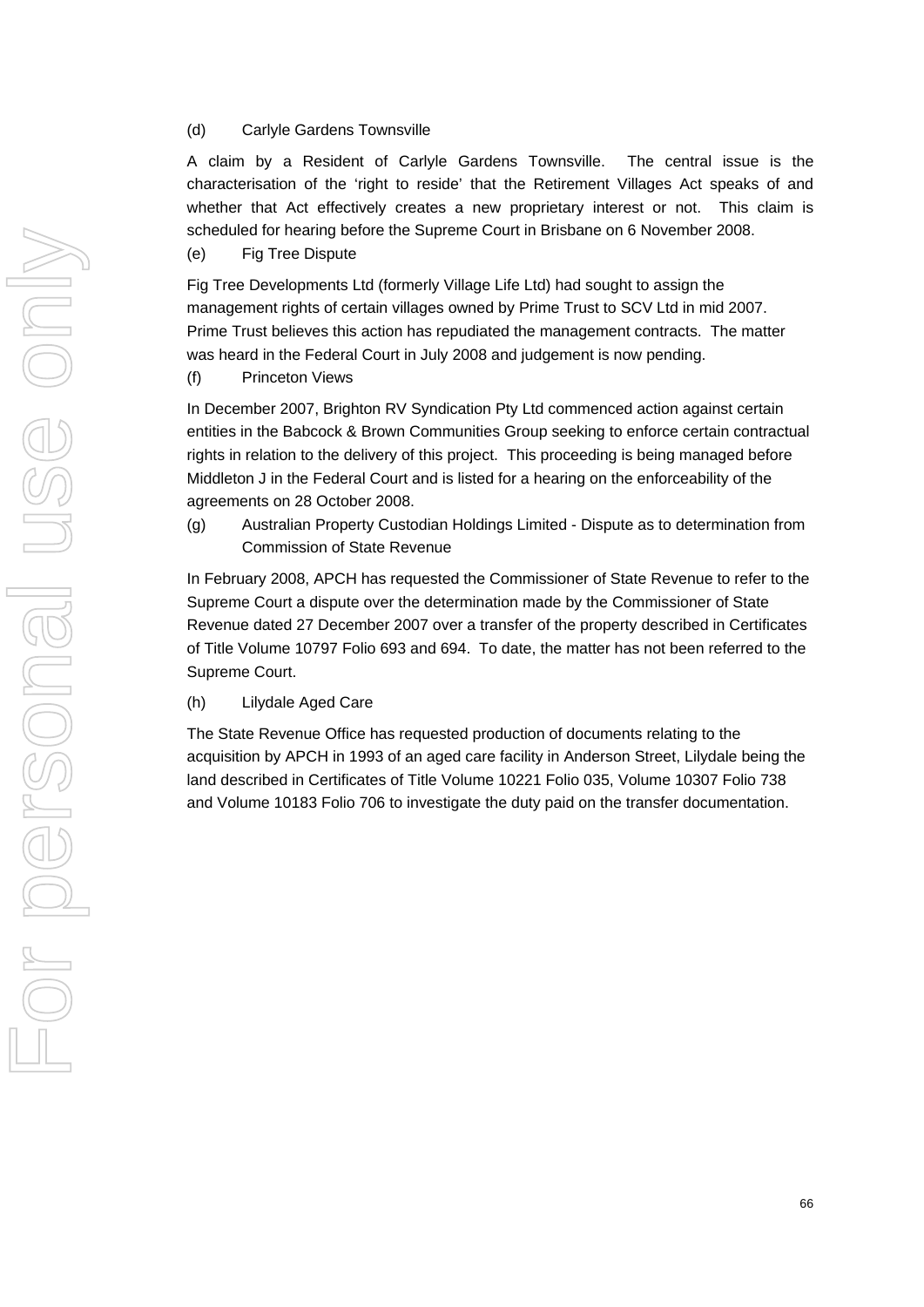## **12. Definitions and Interpretation**

#### **12.1 Definitions**

In this Bidder's Statement and in the Acceptance Form, unless the context requires otherwise:

*\$* means Australian currency, unless stated otherwise

*Acceptance Form* means the acceptance form enclosed with this Bidder's Statement or, as the context requires, any replacement or substitute acceptance form provided by or on behalf of Prime Trust.

*AFSL* means Australian Financial Services Licence.

*Aged Care Facilities* means a property providing accommodation and care to a person according to the provisions of the Aged Care Act 1997 (Cth).

*Announcement Date* means 4 September 2008.

*APCH* means Australian Property Custodian Holdings Limited (ABN 74 095 474 436) as responsible entity of Prime Trust.

*APCH Administrators* means APCH Administrators Pty Ltd (ABN 66 120 977 228).

*Approvals* means all regulatory approvals or consents which are required by law or by any Government Authority.

*ASIC* means the Australian Securities and Investments Commission.

*ASTC* means ASX Settlement and Transfer Corporation Pty Ltd (ABN 49 008 504 532).

*ASTC Settlement Rules* means the operating rules of the settlement facility provided by ASTC.

*ASX* means ASX Limited (ABN 98 008 624 691) or, as the context requires, the financial market operated by it.

*ASX Listing* means the listing of the Prime Trust on the ASX, which occurred on 3 August 2007.

*ATO* means the Australian Taxation Office.

**B&B** means any entity owned and/or controlled by Babcock and Brown Limited ABN 53 108 614 955 but excluding BBC Group.

*BBC* means BBCL and BBCT operating as Babcock & Brown Communities Group.

**BBC Group** means BBC and its Related Entities as at the date of this Bidder's Statement.

*BBCL* means Babcock & Brown Communities Limited ABN 16 010 622 901.

**BBC PDS** means the product disclosure statement lodged with ASIC by BBC dated 15 June 2007.

*BBC Securities* means one BBCL fully paid ordinary share and one BBCT fully paid unit in their legal capacity as separate securities but which are listed for quotation on ASX and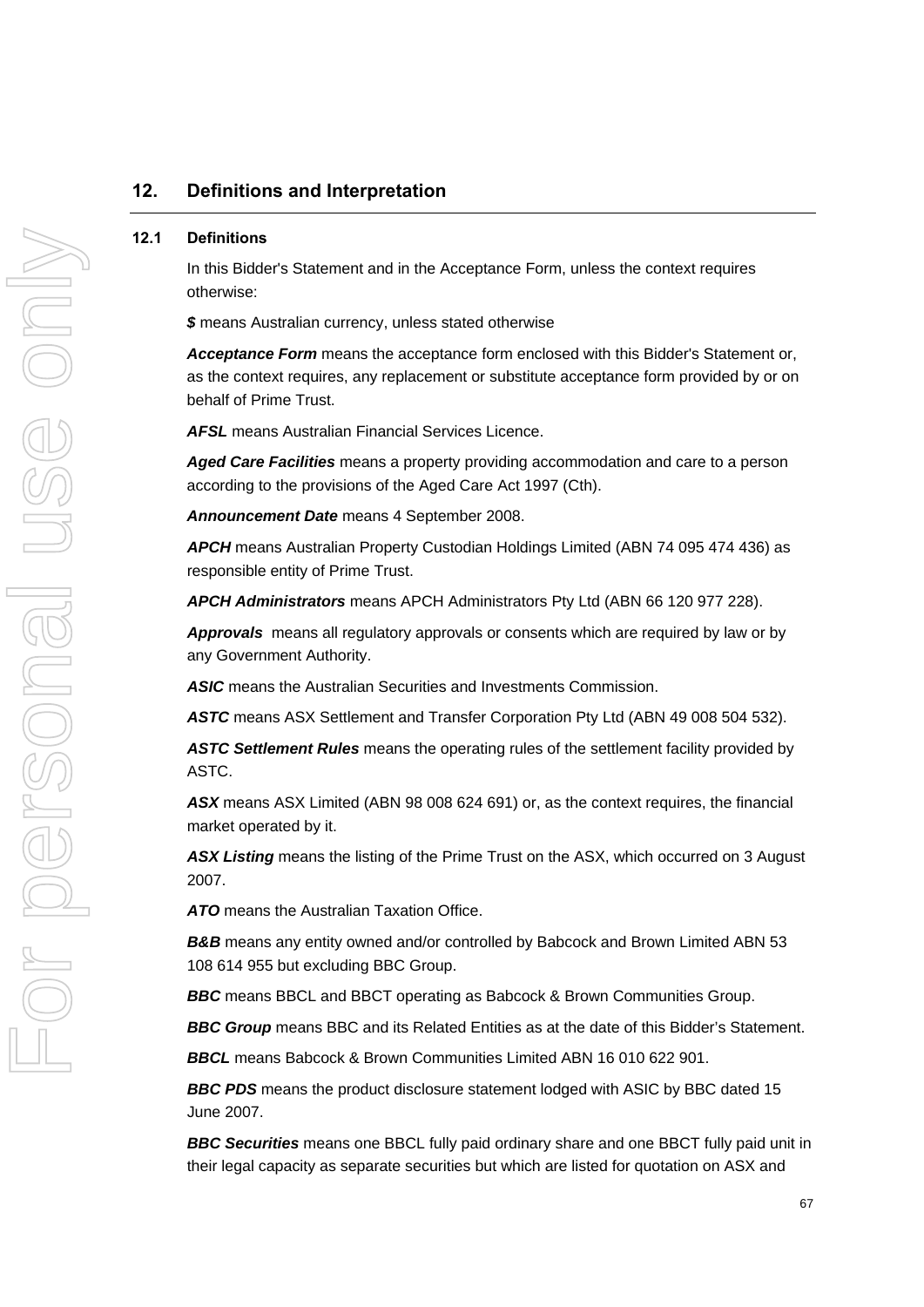traded together in accordance with the BBCL constitution, the BBCT constitution and a stapling deed.

*BBC Security holder* means a person registered in the register of members of BBC as a holder of BBC Securities.

*BBCT* means Babcock & Brown Communities Trust ARSN 124 896 733.

*Bid Period* means the day on which this Bidder's Statement was first given to ASIC, ASX and BBC and ending:

- one month later if no offers are made under the bid; and
- the end of the Offer Period.

*Bidder's Statement* means this document, being the statement of Prime Trust under Part 6.5 of the Corporations Act relating to the Offer.

*Board* means the board of directors of the Responsible Entity of Prime Trust.

*Business Day* means a date that is not a Saturday, a Sunday or a public holiday or bank holiday in the place concerned.

*CGT* means capital gains tax as defined in the *Income Tax Assessment Act 1997* (Cth).

*CHESS* means the clearing house electronic sub-register system.

*CHESS Holding* means a number of BBC Securities which are registered on the BBC Securities register, being a register administrated by the Securities Clearing House and which records uncertified holdings of BBC Securities.

*Compliance Plan* means Prime Trust's compliance plan.

*Controlling Participant* means in respect of BBC Securities in a CHESS Holding, the Participant with whom the holder has a sponsorship agreement (as defined in the ASTC Settlement Rules).

*Corporations Act* means the *Corporations Act 2001* (Cth).

*DRP* means Prime Trust's Distribution Reinvestment Plan.

*Eligible BBC Securities* means BBC Securities eligible to be accepted into the Offer including BBC Securities traded 'Cum Offer' as described in Section [10.5\(d\)](#page-53-0) but do not include BBC Securities:

- (a) held by a person who accepts the Offer; and
- (b) which the person does not agree to sell by accepting the Offer.

*Foreign Unitholder* means a BBC Security holder whose address as shown in the register of members of BBC is in a jurisdiction other than Australia or its external territories or New Zealand, unless Prime Trust otherwise determines after being satisfied that it is not unlawful, not unduly onerous and not unduly impracticable to make the Offer to a BBC Security holder in the relevant jurisdiction and to issue Prime Trust Units to such a BBC Security holder on acceptance of the Offer, and that it is not unlawful for such a BBC Security holder to accept the Offer in such circumstances in the relevant jurisdiction.

*FY* means a financial year.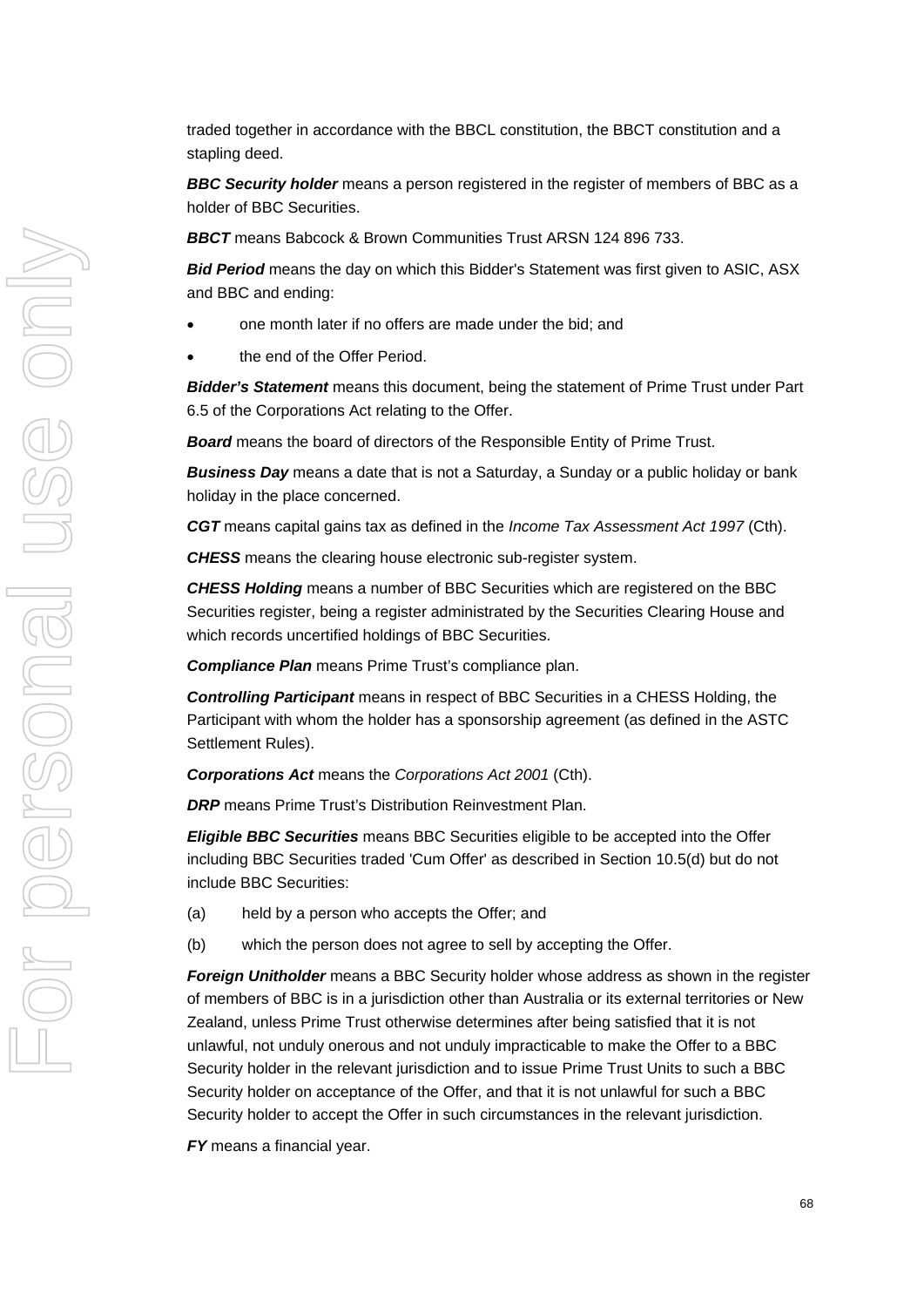*Government Agency* means any government or any governmental, semi-governmental, statutory or judicial entity or authority, whether in Australia or elsewhere. It also includes any self-regulatory organisation established under statute and any stock exchange.

*GST* means the goods and services tax imposed under the *A New Tax System (Goods and Services Tax) Act 1999* (Cth) and the related imposition acts of the Commonwealth of Australia.

*Kidder Communities* means Kidder Communities Pty Ltd (ABN 130 631 891) of Level 35. 101 Collins Street, Melbourne, Victoria.

*Kidder Williams* means Kidder Williams Limited (ABN 81 117 667 204) of Level 35, 101 Collins Street, Melbourne, Victoria.

*Listing Rules* means the official Listing Rules of the ASX.

*Managed Investment Scheme* means an ASIC registered managed investment scheme

*Nominee* means a nominee to be appointed by Prime Trust and approved by ASIC.

**Offer** means, as the context requires, the offer for BBC Securities contained in this Bidder's Statement, or the off-market takeover bid constituted by that offer and each other offer by Prime Trust for BBC Securities in the form of that offer.

*Offer Consideration* means the consideration described in **Section [10](#page-50-0)**.

*Offer Period* means the period during which the Offer will remain open for acceptance in accordance with **Section [10.2](#page-51-0)**.

*Official List* means the official list of ASX.

*Participant* means an entity admitted to participate in the Clearing House Electronic Subregister System under rules 4.3.1, 4.4.1 and 4.5.1 of the ASTC Settlement Rules.

*Prime Trust* means The Prime Retirement & Aged Care Property Trust (ARSN 097 514 746).

*Prime Trust Constitution* means the constitution of Prime Trust as amended from time to time.

**Prime Trust Group** means Prime Trust and its Related Entities as at the date of this Bidder's Statement.

*Prime Trust June 2007 PDS* means the product disclosure statement lodged with ASIC by APCH and dated 26 June 2007.

*Prime Trust Manager* means APCH Administrators.

*Prime Trust Options* means the options issued by Prime Trust giving the holder the right, in respect of each option, to subscribe for, or have transferred to it, one Prime Trust Unit.

*Prime Trust Units* means fully paid ordinary Units in Prime Trust.

*Property Management Agreement* means the agreement between Prime Trust and a Property Operator for the management of Prime Trust's Retirement Villages, Aged Care Facilities and other senior living accommodation.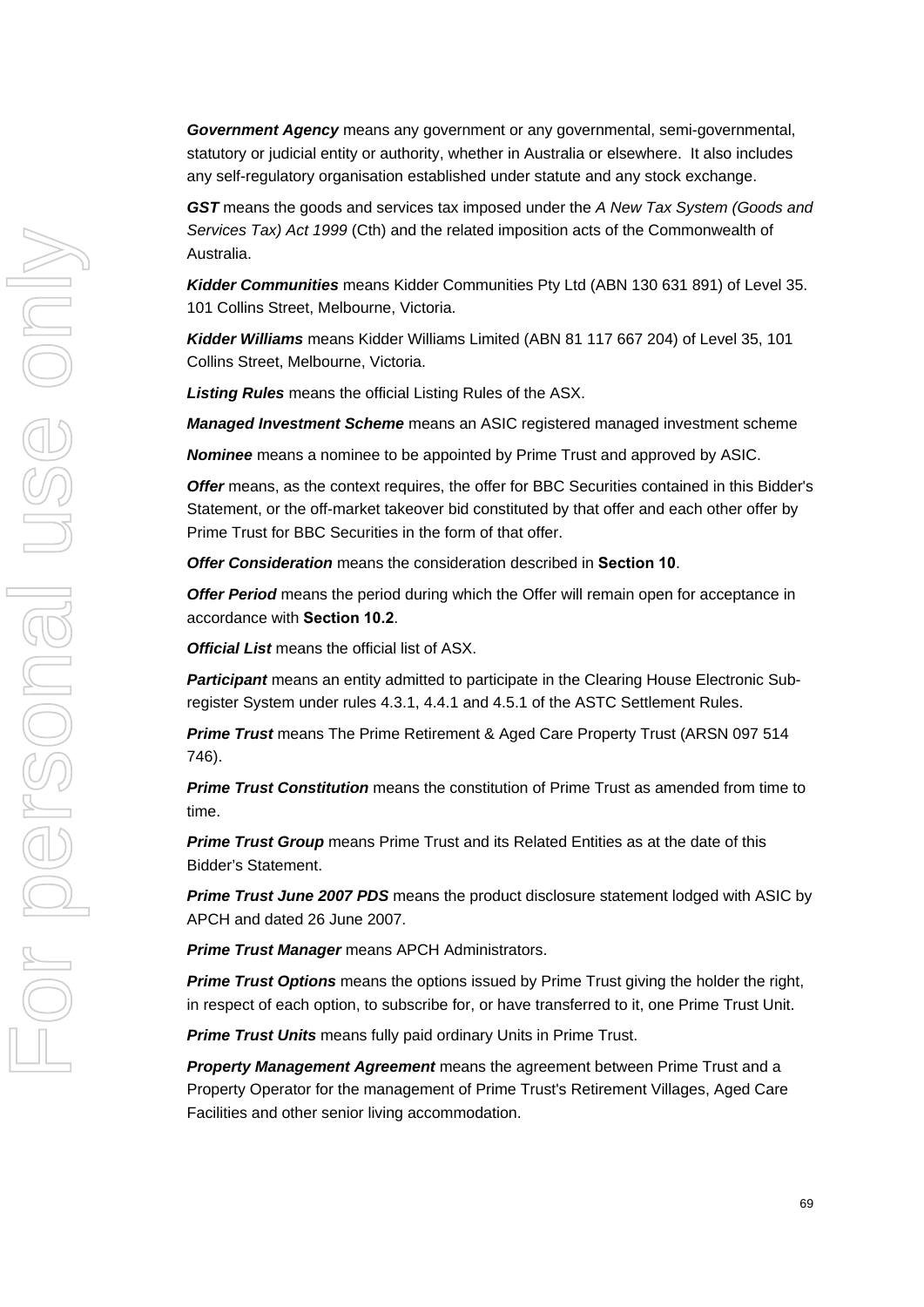*Property Operator* means an entity that manages Prime Trust's Retirement Villages, Aged Care Facilities and other senior living accommodation under Property Management Agreements.

*Register Date* means the date set by Prime Trust under section 633(2) of the Corporations Act.

*Registry* means the registry responsible for maintaining the Prime Trust Unit register, currently Link Market Services Limited.

*Related Entities* has the meaning given to the term in section 9 of the Corporations Act.

*Resident* means a person who has entered into a Resident Agreement and which has not been terminated at the Allotment Date.

*Resident Agreement* means the agreement between the resident of a Prime Trust property and the Responsible Entity or its Nominee.

*Responsible Entity* means APCH.

*Retirement Village* means a property comprising a group of accommodation units with associated community facilities occupied or intended to be occupied by retired persons.

*Rights* means all accretions, rights and benefits of whatever kind attaching to or arising from the BBC Securities directly or indirectly at or after the date of this Bidder's Statement (including all dividends and all rights to receive them and rights to receive or subscribe for Units, notes, bonds, options or other securities or entitlements declared, paid or issued by BBC or any subsidiary of BBC).

*Section* means a section in this Bidder's Statement.

*Takeovers Panel* means the Takeovers Panel as defined in the Corporations Act.

*Tax Deferred Component* means the amount by which the Unitholder's cash distribution from Prime Trust exceeds the Unitholder's share of the net taxable income of Prime Trust.

*Trading Day* has the meaning given in the Listing Rules.

*Unit* means one unit in Prime Trust.

*Unitholder* means the holder of a Unit.

*your BBC Securities* means, subject to **Sections [10.1\(f\)](#page-50-1)** and **[10.1\(g\),](#page-51-1)** the BBC Securities:

- (a) in respect of which you are registered or entitled to be registered as a holder in the register of members of BBC as at close of business on the Register Date; and
- (b) to which you are able to give good title at the time you accept the Offer during the Offer Period.

#### **12.2 Interpretation**

In this Bidder's Statement and in the Acceptance Form, unless the context requires otherwise.

- (a) Headings are for convenience only and do not affect interpretation.
- (b) The singular includes the plural and conversely.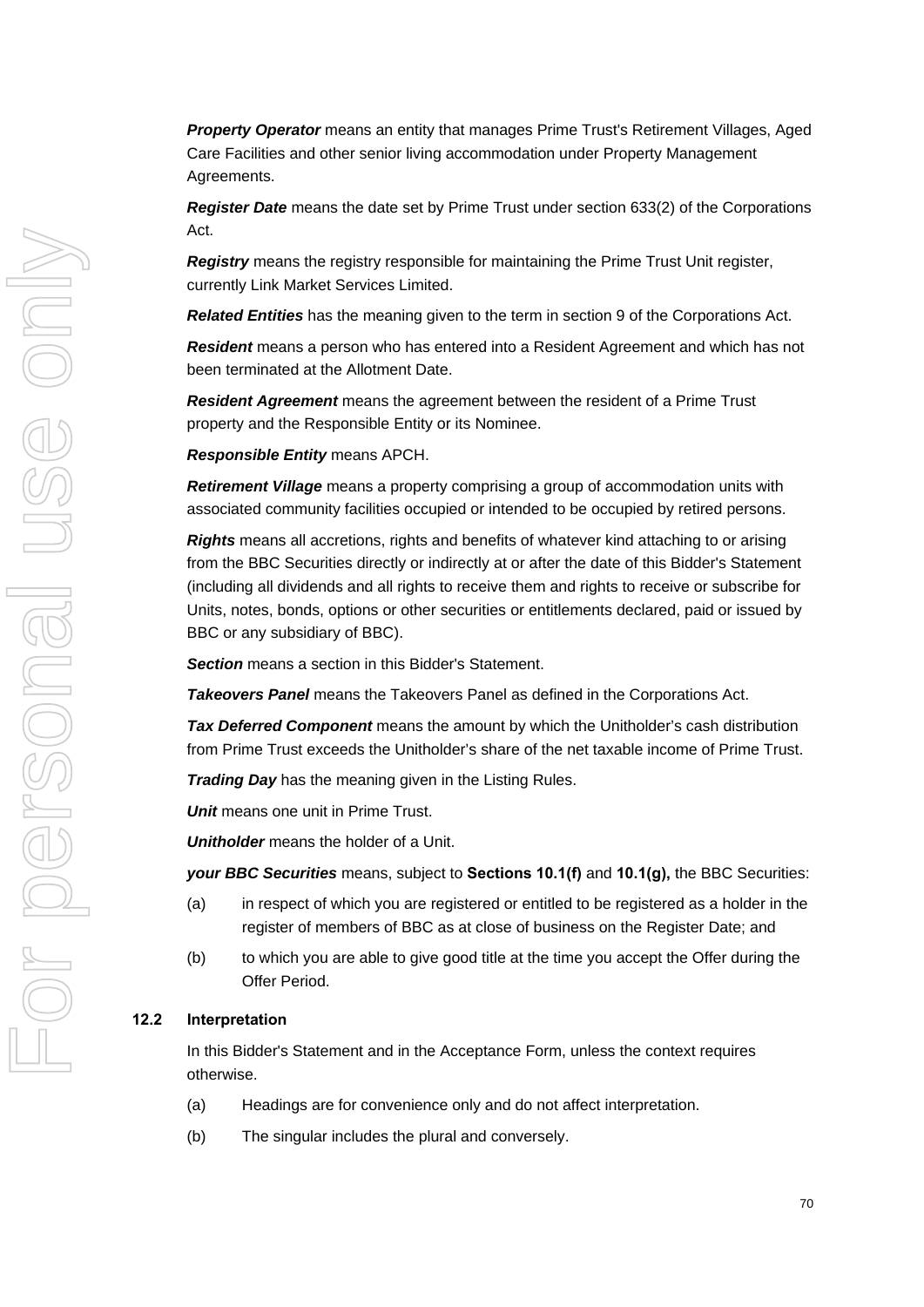- (c) A reference to a section or Annexure is to a section of, or annexure to, this Bidder's Statement.
- (d) A gender includes all genders.
- (e) Where a word or phrase is defined, its other grammatical forms have a corresponding meaning.
- (f) A reference to a person, corporation, trust, partnership, unincorporated body or association or other entity includes any of them.
- (g) A reference to a person includes a reference to the person's executors, administrators, successors, substitutes (including persons taking by novation) and assigns.
- (h) A reference to any legislation or to any provision of any legislation includes any modification or re-enactment of it, any legislative provision substituted for it and all regulations and statutory instruments issued under it.
- (i) A reference to any instrument or document includes any variation or replacement of it.
- (j) A term not specifically defined in this Bidder's Statement has the meaning given to it in the Corporations Act or the ASTC Settlement Rules, as the case may be.
- (k) A reference to time is a reference to Melbourne time.
- (l) Mentioning anything after *includes*, *including*, *for example*, or similar expressions, does not limit what else might be included.
- (m) A reference to *\$* is a reference to the lawful currency of Australia.
- (n) A reference to *you* is to a person to whom the Offer under Section [0](#page-50-1) is made.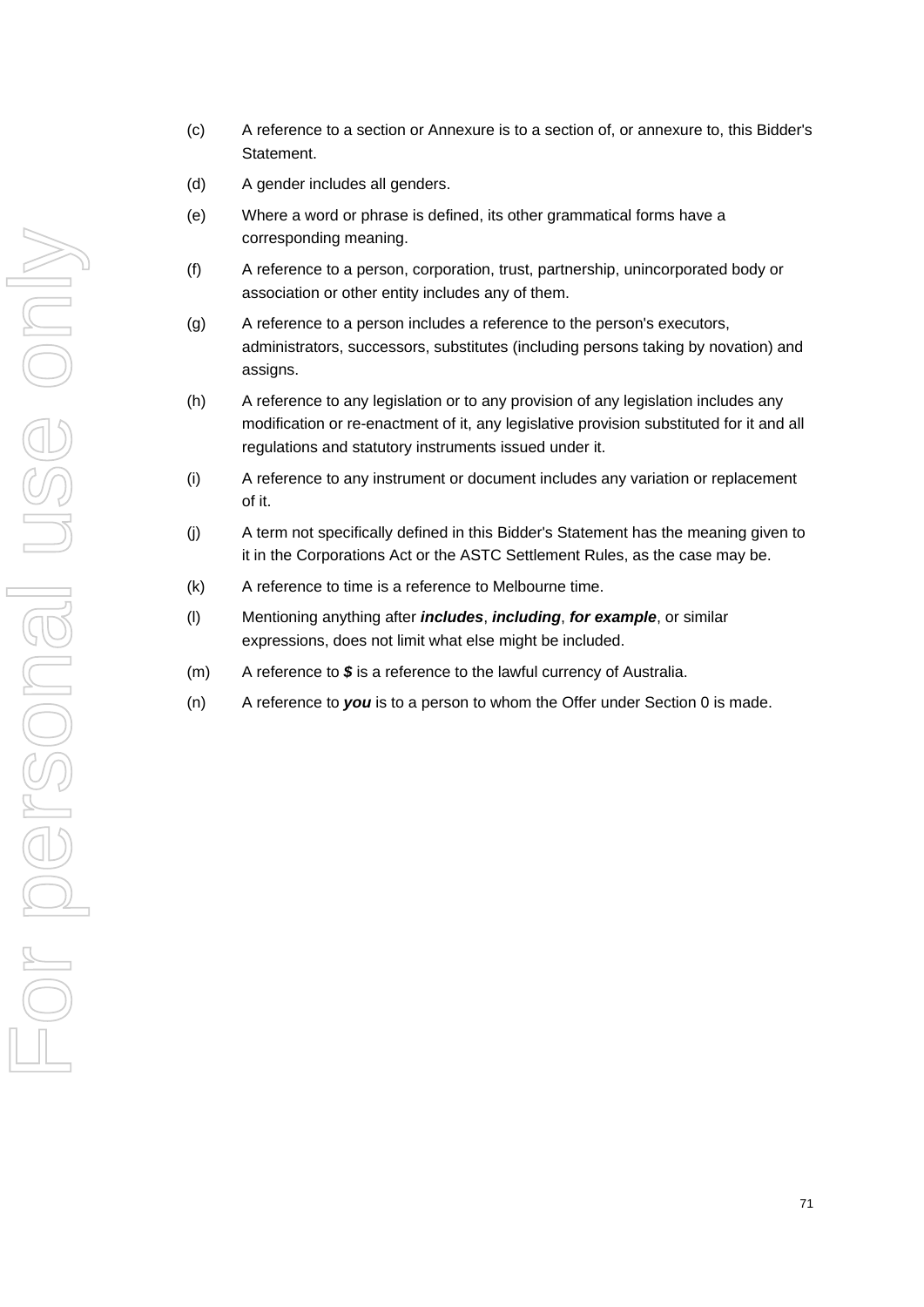# **13. Approval of Bidder's Statement**

This Bidder's Statement has been approved by a unanimous resolution of all of the directors of APCH as the responsible entity of Prime Trust.

**Dated 4 September 2008.** 

**Signed** on behalf of APCH as the responsible entity of Prime Trust:

**Director**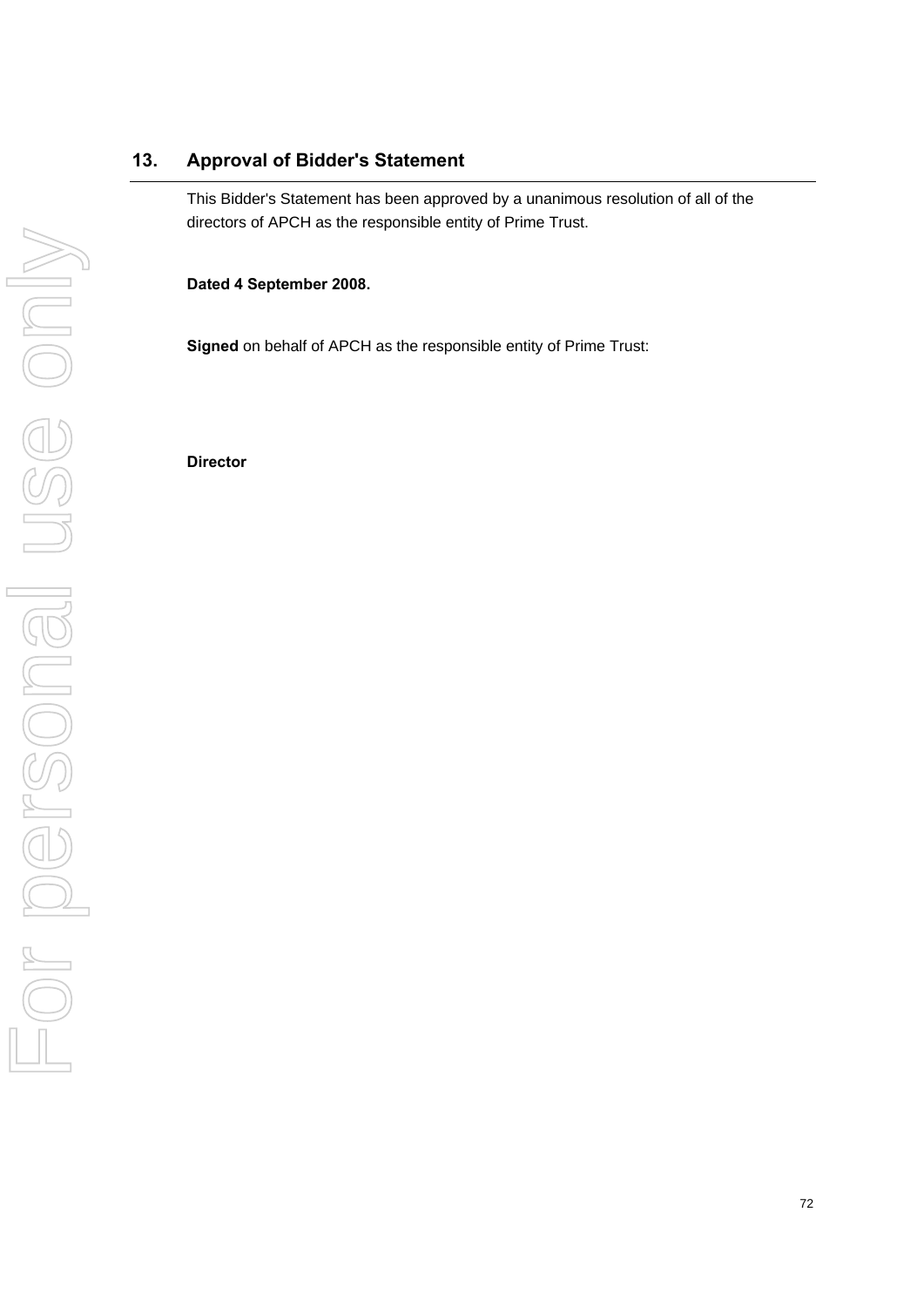# **Annexure A**

| <b>Date</b> | <b>Heading</b>                                      |
|-------------|-----------------------------------------------------|
| 11/07/2007  | <b>Disclosure Document</b>                          |
| 02/08/2007  | Terms of DRP                                        |
| 02/08/2007  | Terms of options                                    |
| 02/08/2007  | Pro forma balance sheet                             |
| 02/08/2007  | Media Release                                       |
| 02/08/2007  | Statement by directors                              |
| 02/08/2007  | Constitution                                        |
| 02/08/2007  | Top 20 shareholders                                 |
| 02/08/2007  | Appendix 1A - ASX Listing application and agreement |
| 02/08/2007  | <b>Distribution schedule</b>                        |
| 02/08/2007  | ASX Circular - Commencement of Official Quotation   |
| 02/08/2007  | Pre quotation disclosure                            |
| 02/08/2007  | Admission to Official List                          |
| 03/08/2007  | Pre-ASX Listing presentation - August 2007          |
| 06/08/2007  | <b>Initial Director's Interest Notice</b>           |
| 06/08/2007  | Becoming a substantial holder                       |
| 31/08/2007  | <b>Preliminary Final Report</b>                     |
| 03/09/2007  | <b>Brentwood Acquisition and Settlement</b>         |
| 05/09/2007  | Exercise by BBC of Call Option                      |
| 07/09/2007  | Change of Director's Interest Notice                |
| 14/09/2007  | Change of Director's Interest Notice                |
| 14/09/2007  | Distribution declaration and DRP implementation     |
| 01/10/2007  | New Acquisitions of Retirement Villages             |
| 01/10/2007  | <b>Full Year Statutory Accounts</b>                 |
| 04/10/2007  | Village Life/SCV Group Management arrangement       |
| 04/10/2007  | DRP Price and Distribution Payment Date             |
| 09/10/2007  | Change in substantial holding                       |
| 24/10/2007  | Appendix 3B                                         |

# **ASX Announcements in relation to Prime Trust since 30 June 2007**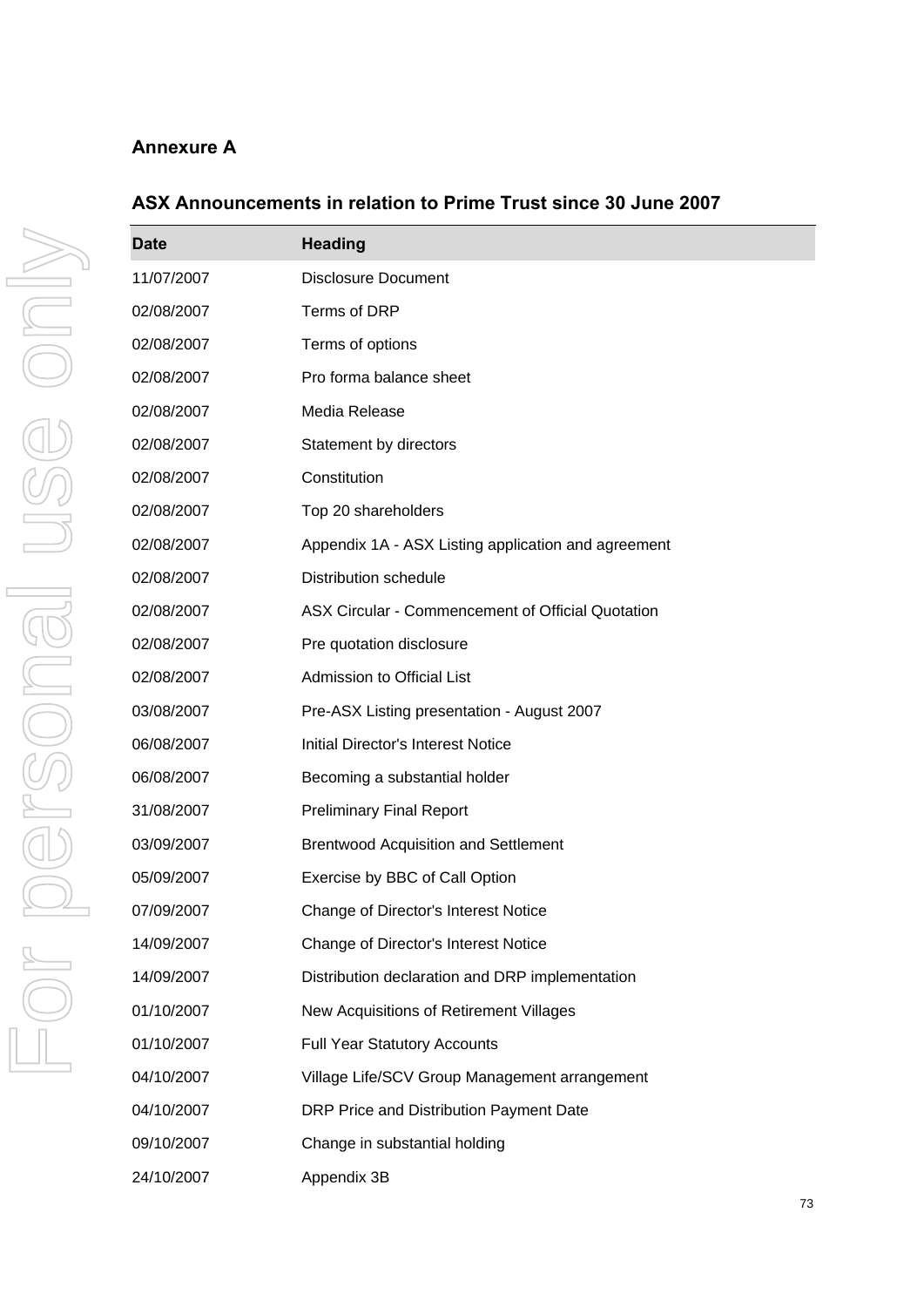| <b>Date</b> | <b>Heading</b>                                             |
|-------------|------------------------------------------------------------|
| 26/10/2007  | Change of Director's Interest Notice                       |
| 01/11/2007  | Change of Director's Interest Notice                       |
| 28/11/2007  | Change in substantial holding                              |
| 07/12/2007  | <b>Distribution Declaration</b>                            |
| 22/01/2008  | Letter to Unitholders with distribution                    |
| 08/02/2008  | Appendix 3B                                                |
| 26/02/2008  | Half Yearly Report and Accounts                            |
| 5/03/2008   | Lodgement of Open Briefing                                 |
| 20/03/08    | March quarter distribution details                         |
| 23/04/2008  | Change of Share Registry Address                           |
| 29/04/2008  | Prime Trust Responsible Entity Restructure                 |
| 01/05/2008  | Open Briefing - Prime Trust MD-elect on RE Restructure     |
| 06/05/2008  | Appendix 3B                                                |
| 17/06/2008  | <b>Distribution Declaration</b>                            |
| 30/06/2008  | Prime Trust Management Restructure and Appendix 3B         |
| 02/07/2008  | Changes to Director's Interest and Substantial Shareholder |
| 09/07/2008  | FY09 Guidance                                              |
| 25/07/2008  | Appendix 3B                                                |
| 28/08/08    | <b>Preliminary Final Report</b>                            |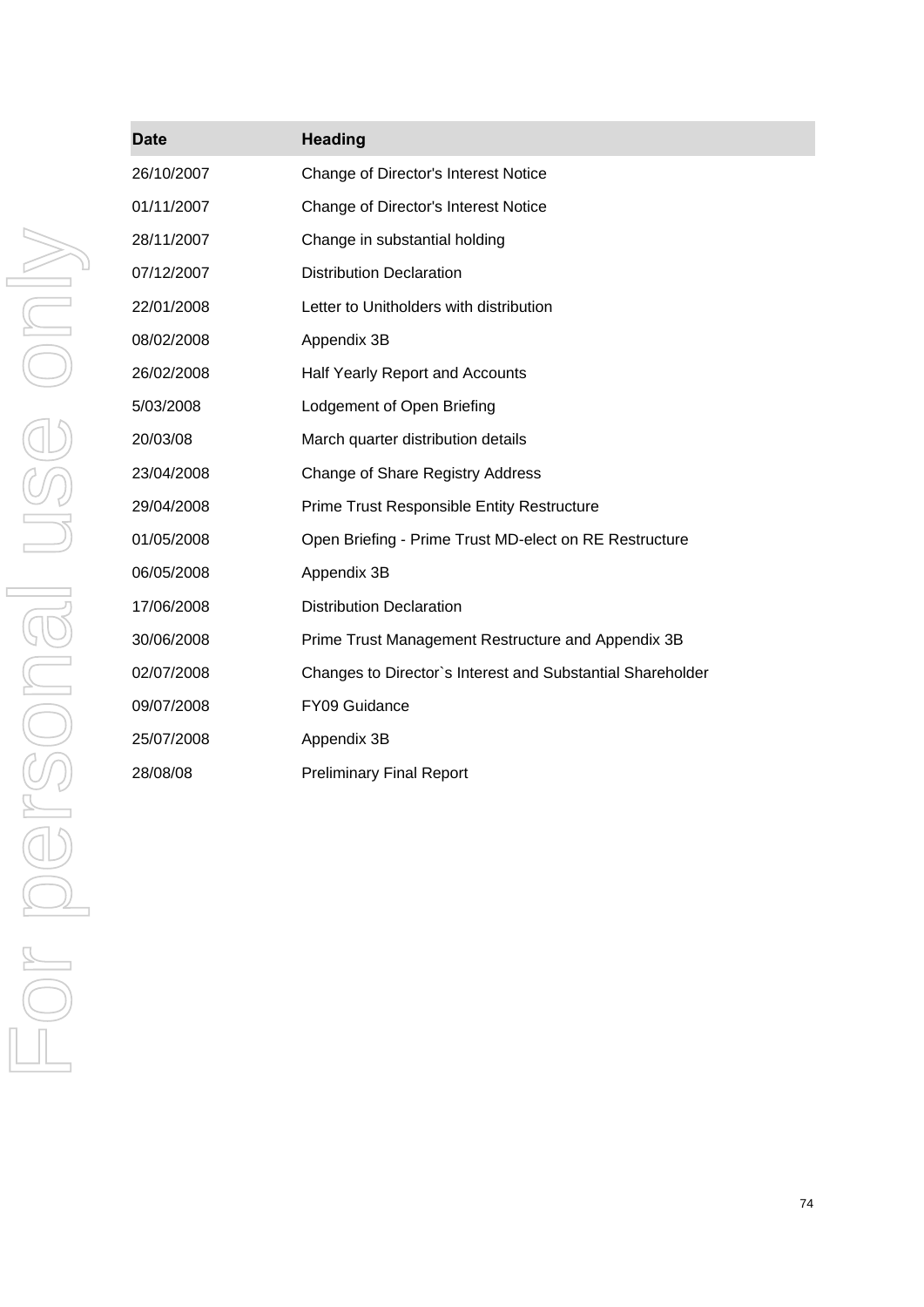## **Annexure B**

## **Rights attaching to Prime Trust Units**

Prime Trust is governed by the Prime Trust Constitution and has been registered with ASIC as a Managed Investment Scheme under Chapter 5C of the Corporations Act.

APCH is the trustee and Responsible Entity of Prime Trust. The respective rights and obligations of the Responsible Entity and the Unitholders of Prime Trust are determined by the Prime Trust Constitution, the Corporations Act, the Listing Rules and the general law.

A copy of the Prime Trust Constitution is available to BBCH Security holders free of charge.

#### **Unitholder rights and obligations**

The beneficial interests in Prime Trust are divided into Units. Each fully paid Unit confers an equal undivided beneficial interest in Prime Trust. A partly paid Unit confers an interest of the same nature proportionate to the part of the issue price that has been paid. A Unit confers an interest in Prime Trust's property as a whole; it does not confer an interest in any particular asset.

#### **Transfers**

Units may be transferred in any manner permitted by the operating rules of a clearing and settlement facility.

#### **Income**

A person registered as a Unitholder at the distribution record date is entitled to the distributable income of for the relevant period in proportion to their Unit holding. Distributions will be made to Unitholders within 90 days after the relevant distribution record date. The Responsible Entity may deduct from distributions amounts of tax payable by the Responsible Entity for the Unitholder, or any other amount required by law. The Responsible Entity may also permit Unitholders to reinvest some or all of any distribution to acquire Units.

#### **Withdrawals and redemption of Units**

While Prime Trust is listed, Unitholders do not have a right to withdraw from Prime Trust nor have their Units redeemed. Instead, a Unitholder may sell their Units on ASX.

#### **Price for Units**

While the Units are Officially Quoted, the Responsible Entity may issue new securities at Market Price, being the weighted average traded price for a Unit or (Option) for sales on ASX for the period of 5 Business Days after the relevant Business Day (whether or not a sale was recorded on any particular day) or, if the Responsible Entity believes that this does not provide a fair reflection of the market price, an amount determined by an independent valuer as being the fair market price of the Unit or Option.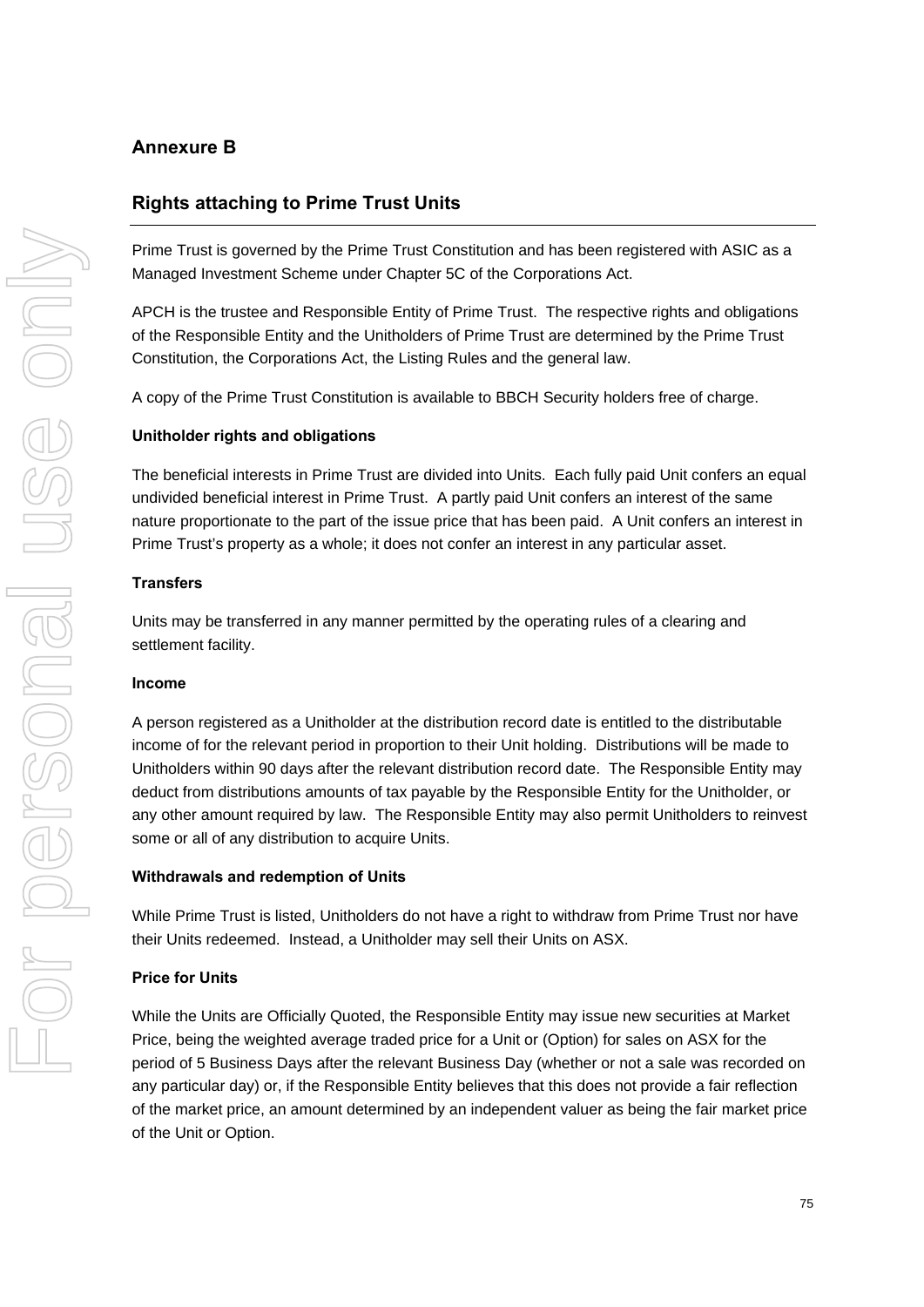#### **Unitholder liability**

The Prime Trust Constitution limits the liability of a Unitholder to the issue price of each Unit. While it is generally considered that such provisions will be effective, this has not been definitely determined by the courts. The Responsible Entity is entitled to be indemnified by a Unitholder for tax or costs, charges and expenses (including stamp duty) incurred as a result of the Unitholder's action or inaction with respect to their investments. Joint Unitholders are jointly and severally liable in respect of all payments.

## **Responsible Entity liability and indemnity**

The Responsible Entity is not liable to Unitholders for any loss suffered in any way relating to Prime Trust, unless the Corporations Act imposes such liability. Subject to the Corporations Act, the liability of the Responsible Entity to any person other than a Unitholder in respect of Prime Trust is limited to the Responsible Entity's ability to be indemnified out of the assets of Prime Trust. In addition to any other indemnities allowed by law, the Responsible Entity is entitled to be indemnified out of the assets of Prime Trust for any liability incurred by it in properly performing or exercising any of its powers or duties in relation to Prime Trust. This indemnity continues to apply after the Responsible Entity retires or is removed from office.

## **Powers of the Responsible Entity**

Subject to the Prime Trust Constitution, the Responsible Entity has all the powers in respect of Prime Trust that it is possible to confer on a trustee under the law, as though it was the absolute owner of the assets of Prime Trust, acting in its personal capacity. This includes entering into contracts, incurring liabilities, investing in, disposing of and otherwise dealing with property and rights, and authorising persons to act as its agent or attorney in respect of its powers as responsible entity.

## **Fees and expenses**

Fees and expenses payable to the Responsible Entity are described in **Section 9**. Subject to section 601FG of the Corporations Act, the Responsible Entity is entitled to issue Units or Options to itself in lieu of the payment of fees or exercise of rights to an indemnity. Where the Trust is Listed, the number of Units or Options and aggregate Application Price for Units or Options to be issued in lieu must be calculated by reference to the current Market Price of the Units on a date not more than 5 Business Days prior to the date of issue and must equate to the monetary value of the fees or exercise of rights to an indemnity for which the Units or Options are to be issued in lieu.

## **Retirement or removal of the Responsible Entity**

The Responsible Entity may voluntarily retire as the Responsible Entity of Prime Trust in accordance with section 601FL of the Corporations Act. The Responsible Entity may be removed as responsible entity of Prime Trust in accordance with section 601FM of the Corporations Act. The Responsible Entity is released from all further obligations in relation to Prime Trust from the date that a new responsible entity is appointed.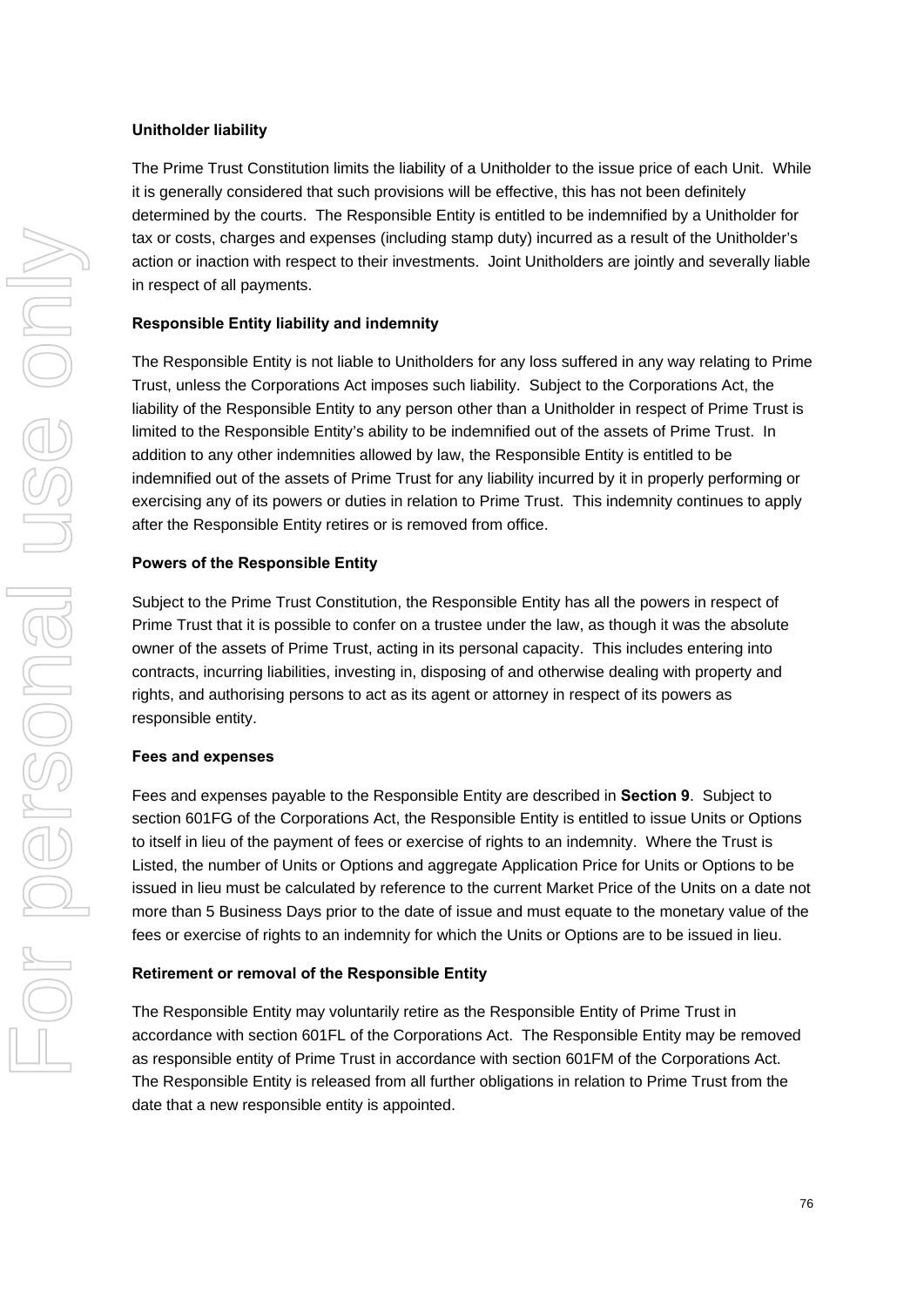## **Amendment to the Prime Trust Constitution**

The Corporations Act permits the Prime Trust Constitution to be amended by special resolution of the Unitholders or by deed executed by the Responsible Entity (where the Responsible Entity reasonably considers that the change will not adversely affect Unitholders' rights).

## **Duration of the Trust**

Prime Trust continues indefinitely until the Vesting Day. The Vesting Day shall be the date determined by the Responsible Entity with the consent of the Unitholders by special majority or as otherwise determined by law.

On winding up, the proceeds of sale (after deducting any liabilities or expenses of the Responsible Entity) will be distributed to the Unitholders pro rata in accordance with the number of Units they hold.

## **Partly Paid Units**

The Responsible Entity may issue partly paid Units. If a call has been validly made on partly paid Units but is unpaid, the Responsible Entity may dispose of those Units. The holder of a partly paid Unit remains personally liable to pay any outstanding balance, including interest and costs, notwithstanding that the Responsible Entity has disposed of the Units by reason of an unpaid call.

## **Small Holdings**

While the Units are Officially Quoted, the Responsible Entity may in its discretion sell or redeem any Units held by a Unitholder which comprise less than a marketable parcel (as that term is defined in the Listing Rules) without request by the Unitholder.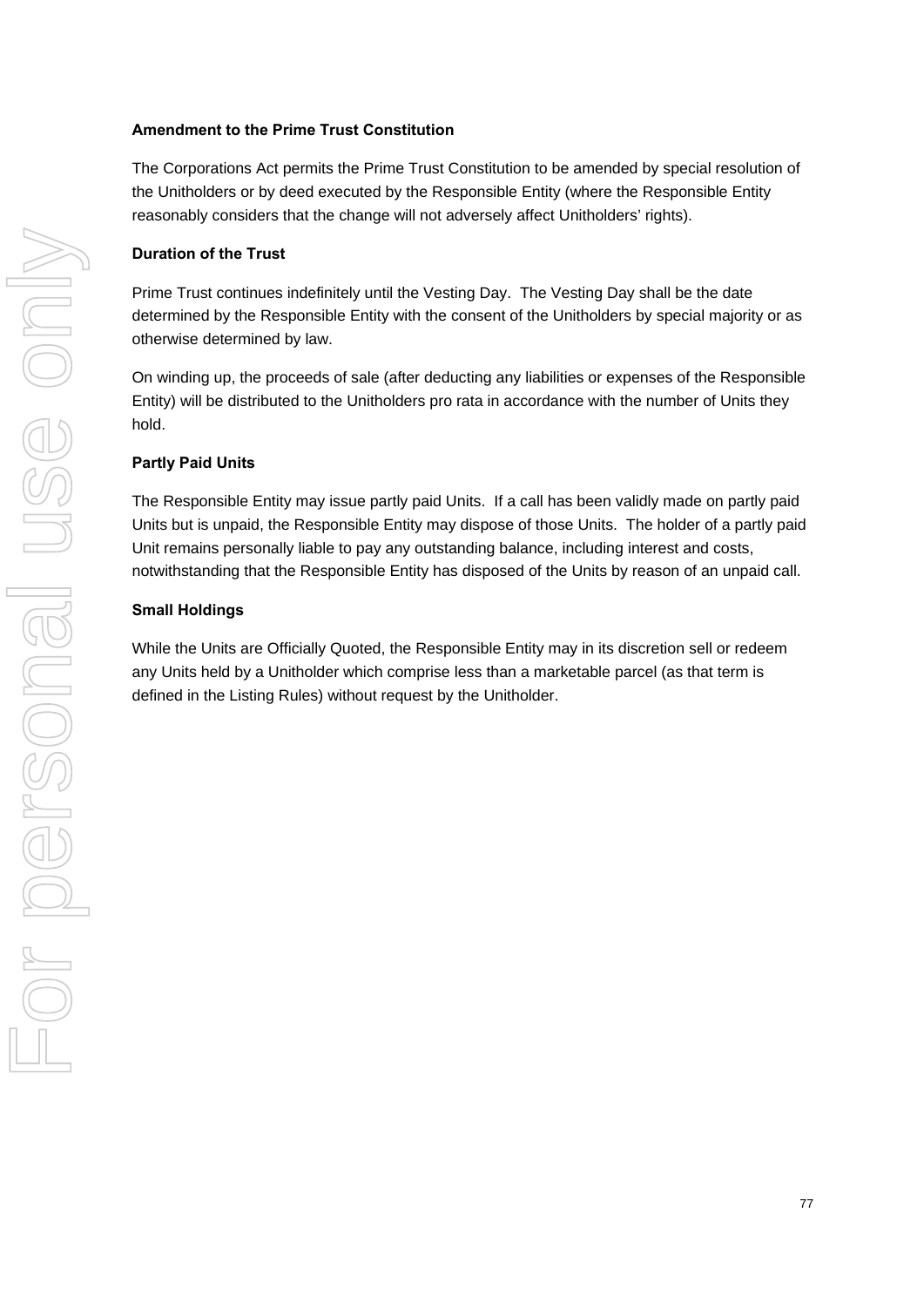# **Annexure C**

## **Corporate Governance arrangements of Prime Trust**

The following outlines the main corporate governance practices in place for APCH in its role as Responsible Entity of Prime Trust. The Responsible Entity must ensure it acts in the best interests of Unitholders and that the activities of Prime Trust are conducted in a proper and efficient manner.

Prime Trust is a Managed Investment Scheme whose activities are governed by the Prime Trust Constitution as well as requirements set out in the Corporations Act 2001 and the Listing Rules. The latter requires listed entities to address the recommendations of the ASX Corporate Governance Council and to disclose the extent of compliance with these recommendations.

The overall goals of the corporate governance process are to:

- Deliver corporate and operational performance against set objectives;
- Assure a prudential and ethical base to Prime Trust's conduct and activities; and
- Ensure compliance with Prime Trust's legal and regulatory obligations.

## **(a) Functions and Responsibilities of APCH's Board of Directors**

The Board will, in conjunction with the Prime Trust Manager, guide the development of strategies for Prime Trust, set and review Prime Trust's strategic objectives and monitor the performance of Prime Trust against those objectives.

The Board has established a Board Charter. This includes the following responsibilities:

- Review the performance of the Prime Trust Manager;
- Provide input as to the Prime Trust Manager's strategy;
- Review and if appropriate approve significant functions;
- Oversee the operations of APCH, especially in respect of risk management and compliance; and
- Review all established policies and maintain required committees established under those policies.

Directors are able to seek independent professional advice on matters relating to Prime Trust, including matters relating to the discharge of its obligations, the cost of which may be borne by APCH, or where permitted, Prime Trust.

The remuneration of APCH in its capacity as Responsible Entity is regulated by the Prime Trust Constitution. The fees of the non-executive directors are not paid by Prime Trust. Executive directors are employed by entities associated with the owner of APCH, with their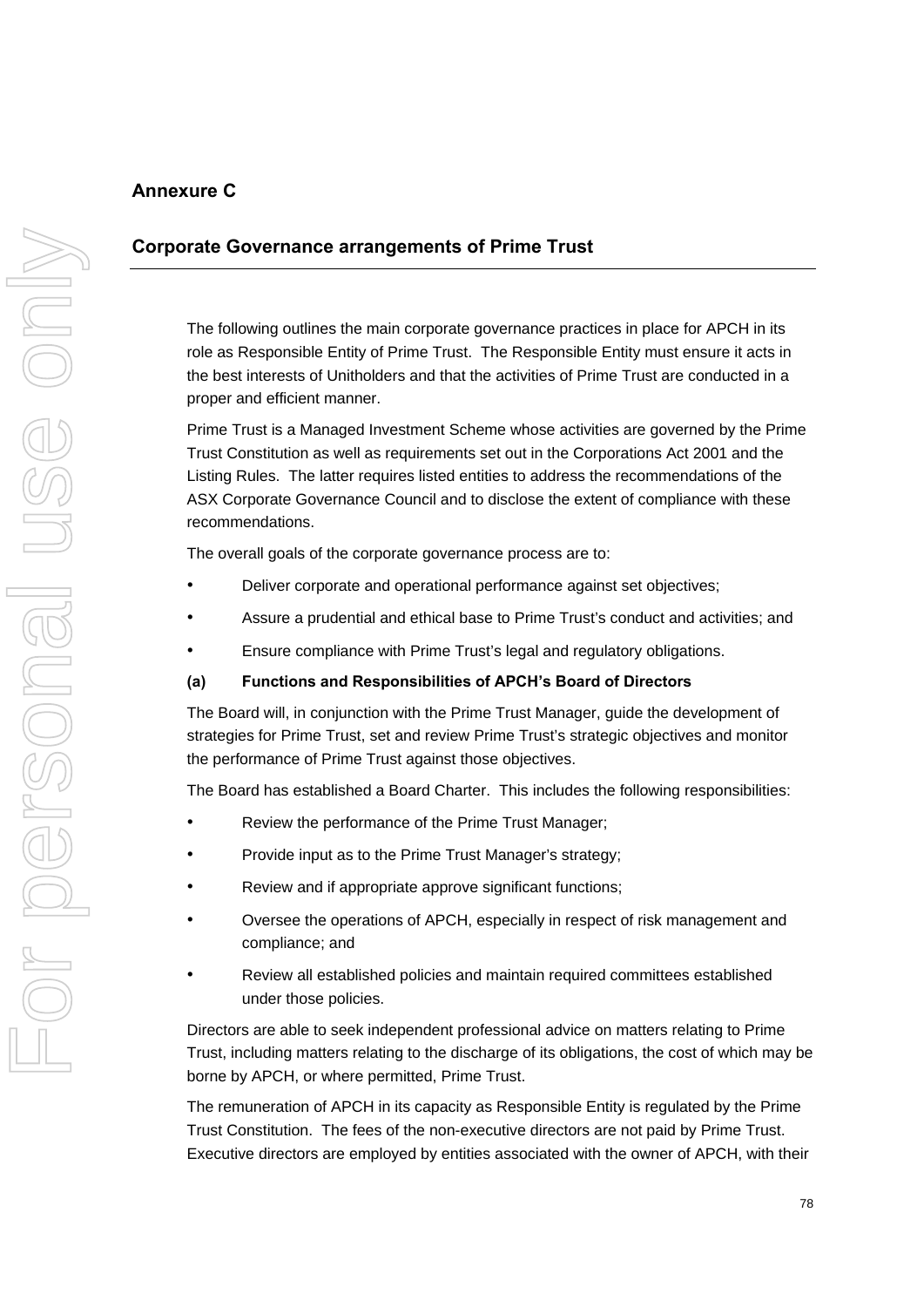services provided by contractual agreements. For these reasons no Remuneration Committee has been established.

## **(b) Composition of APCH's Board of Directors**

APCH commits to the following principles:

- A Board comprising directors with a blend of skills, experience and attributes appropriate for APCH and its business; and
- The principal criterion for the appointment of new directors being their ability to add value to the business.

The Board will be headed by an independent non-executive director.

Since 1 July 2007 the current Board has comprised 7 persons being 3 non-executives and 4 executives. The four executives have been responsible for the successful development of Prime Trust and their knowledge and skills are vital for the on-going growth of Prime Trust. At this time, it is felt that appointment of sufficient numbers of non-executive directors to result in a majority would not be cost effective or efficient. It is a long term objective to have a Board with a majority of independent non-executives, to comply with ASX Corporate Governance recommendations.

At the appropriate time, the Board will consider establishing a nomination committee comprising of non-executive Board members to consider new appointments.

As required by the Corporations Act, the Board has in place a Compliance Plan with a Committee of independents to oversee the operations of the Trust. This is described in the next section

## **(c) Compliance Plan and Compliance Committee**

The Responsible Entity has prepared, and ASIC has registered, a Compliance Plan which sets out procedures that the Responsible Entity will apply in operating Prime Trust to ensure compliance with the Corporations Act and the Prime Trust Constitution. A summary of the principal terms of the Compliance Plan is set out below.

The Responsible Entity is required to adhere to the Compliance Plan that seeks to ensure compliance by the Responsible Entity with the Corporations Act and the Prime Trust Constitution by prescribing principles and procedures for the Responsible Entity to adopt in the management of Prime Trust.

The Compliance Plan identifies the personnel, the structure and the duties of the Responsible Entity as a whole as well as the duties of each officer. It also describes procedures and systems for the Responsible Entity to implement concerning various aspects of the management function.

These aspects include:

- meetings and reports of the Compliance Committee;
- the safekeeping and inspection of records;
- valuation of Prime Trust's properties;
- engagement of external service providers;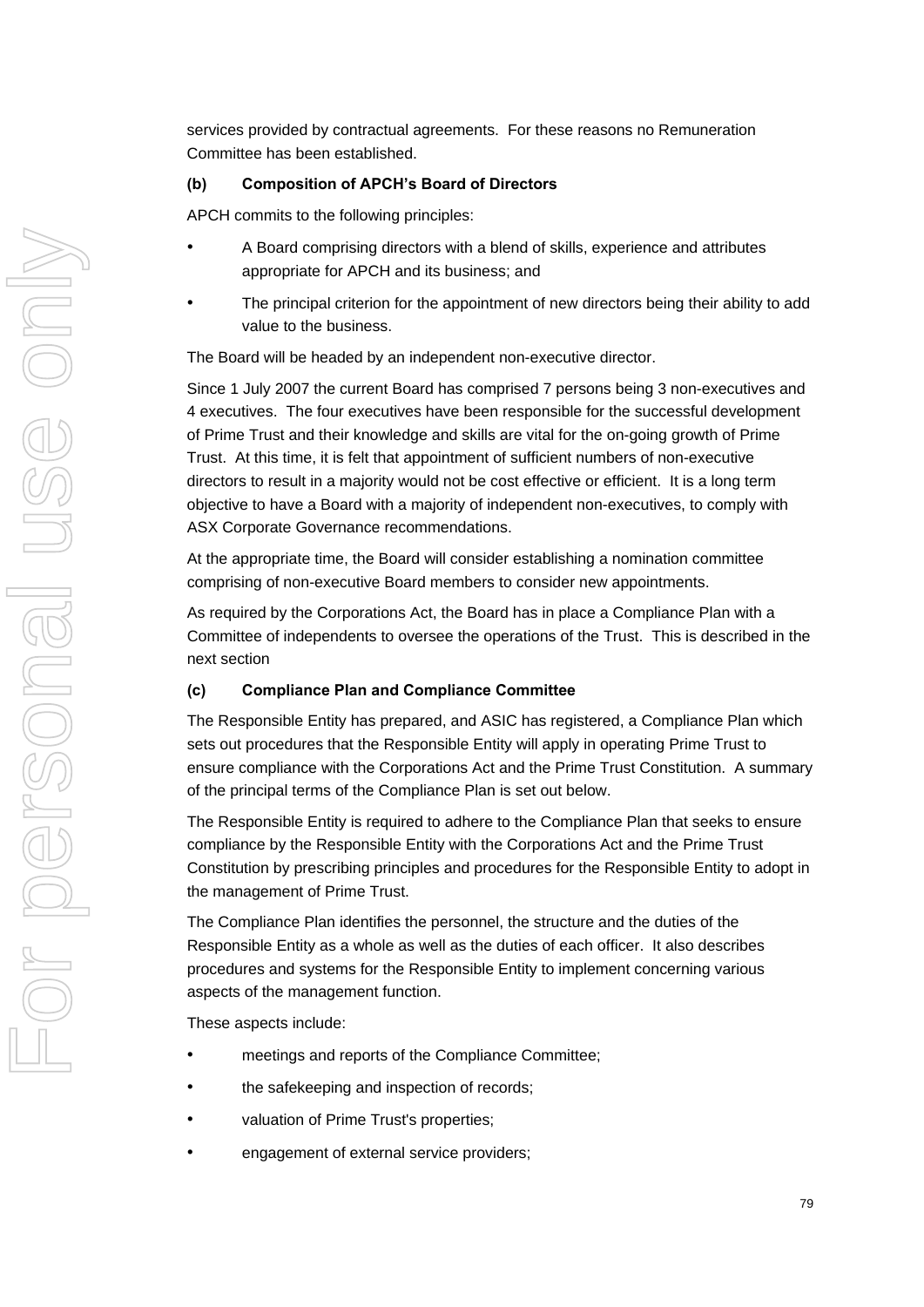- payment of fees;
- receipt of subscription money and its use to purchase properties;
- maintenance and audit of books of account;
- reporting to Unitholders;
- handling, collecting and dealing with money received for the Trust;
- the requirement that all staff of the Responsible Entity are to become familiar with, and comply with, the Compliance Plan; and
- the requirement that the Responsible Entity is to maintain an appropriate level of professional indemnity and fidelity insurances in respect of its operations.

A Compliance Committee has been established to monitor compliance by the Responsible Entity with the Compliance Plan and report any breaches to the Responsible Entity and otherwise report to the Responsible Entity on a regular basis.

The Compliance Committee is to report to ASIC if the Responsible Entity does not address any issues raised in an adverse report issued by the Compliance Committee to the Responsible Entity. The Compliance Committee members must disclose all their interests (if any) relating to the Trust. The Compliance Committee will assess the Compliance Plan at least quarterly to determine whether it is adequate, report to the Responsible Entity on the assessment and make recommendations to the Responsible Entity about any changes to the Compliance Plan.

#### **(d) Complaints Resolution**

APCH seeks to resolve potential and actual complaints over the management of the Prime Trust to the satisfaction of unitholders. If an investor wishes to discuss any aspect of the management of Prime Trust or wishes to lodge a formal complaint, please write or telephone APCH:

Australian Property Custodian Holdings Limited Level 2, 613 St Kilda Road Melbourne VIC 3004 Email: penny@primetrust.com.au

Phone: (+61) 2 8280 7732

Contact Person: Penny Berkshire

The Responsible Entity will promptly acknowledge any complaint received from a Unitholder, investigate it and decide in a timely manner any action that needs to be taken. If APCH is unable to resolve your complaint, the Responsible Entity has established a formal complaints resolution process using the services of the: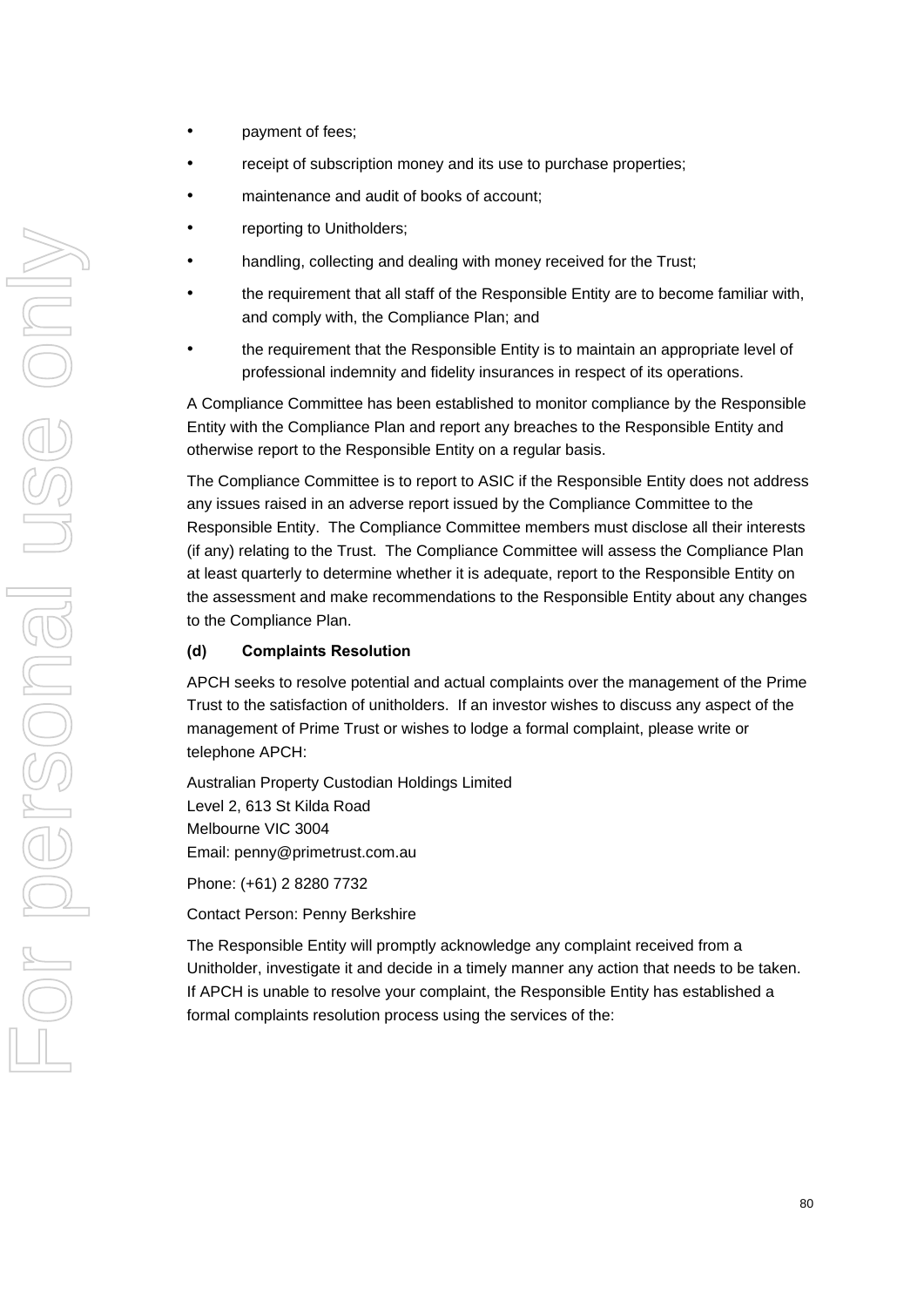Financial Industry Complaints Service Limited (FICS) PO Box 579 Collins Street West Melbourne VIC 8007 Telephone: 1300 780 808 Fax: (03) 9621 2291 Email: fics@fics.asn.au

Please include the Australian Property Custodian Holdings Ltd FICS membership number with your enquiry: F1682.

FICS may, at its discretion, decide that it will not deal with complaints by certain investors because they are wholesale clients for the purposes of the Corporations Act.

## **(e) Audit and Risk Management Committee**

The Audit and Risk Management Committee meetings will be held periodically throughout the year. It is the policy of the Board that where possible the members of the Audit and Risk Management Committee shall be non-executive directors, with the majority being independent.

The Audit and Risk Management Committee will co-ordinate its functions with the Compliance Committee to minimise duplication of activities. It is the intention that the two Committees meet jointly at least twice a year.

The Audit and Risk Management Committee will comprise at least two members, with at least one member qualified in accounting or finance. The Chairman of APCH will not be the chairman of the Audit and Risk Management Committee. The Chairman, Company Secretary, Chief Financial Officer and Auditors may attend the Audit and Risk Management Committee meetings by invitation.

The main functions of the Audit and Risk Management Committee will be to:

- Assess the appropriateness of accounting policies, practices and disclosures and whether the quality of financial reporting is adequate and in accordance with all statutory compliance requirements;
- Ensure financial information provided to the Board and Unitholders is accurate and reliable;
- Review the scope and results of internal, external and compliance audits;
- Maintain open lines of communication between the Board and external auditors;
- Review annually the relationship between the external auditor and Prime Trust to ensure auditor independence is maintained;
- Review and report to the Board on the annual report and financial statements;
- Regularly review its own performance, processes and composition;
- Assess the adequacy of internal controls and make informed decisions regarding compliance policies, practices and disclosures; and
- Nominate the external auditor.
- **(f) Continuous Disclosure**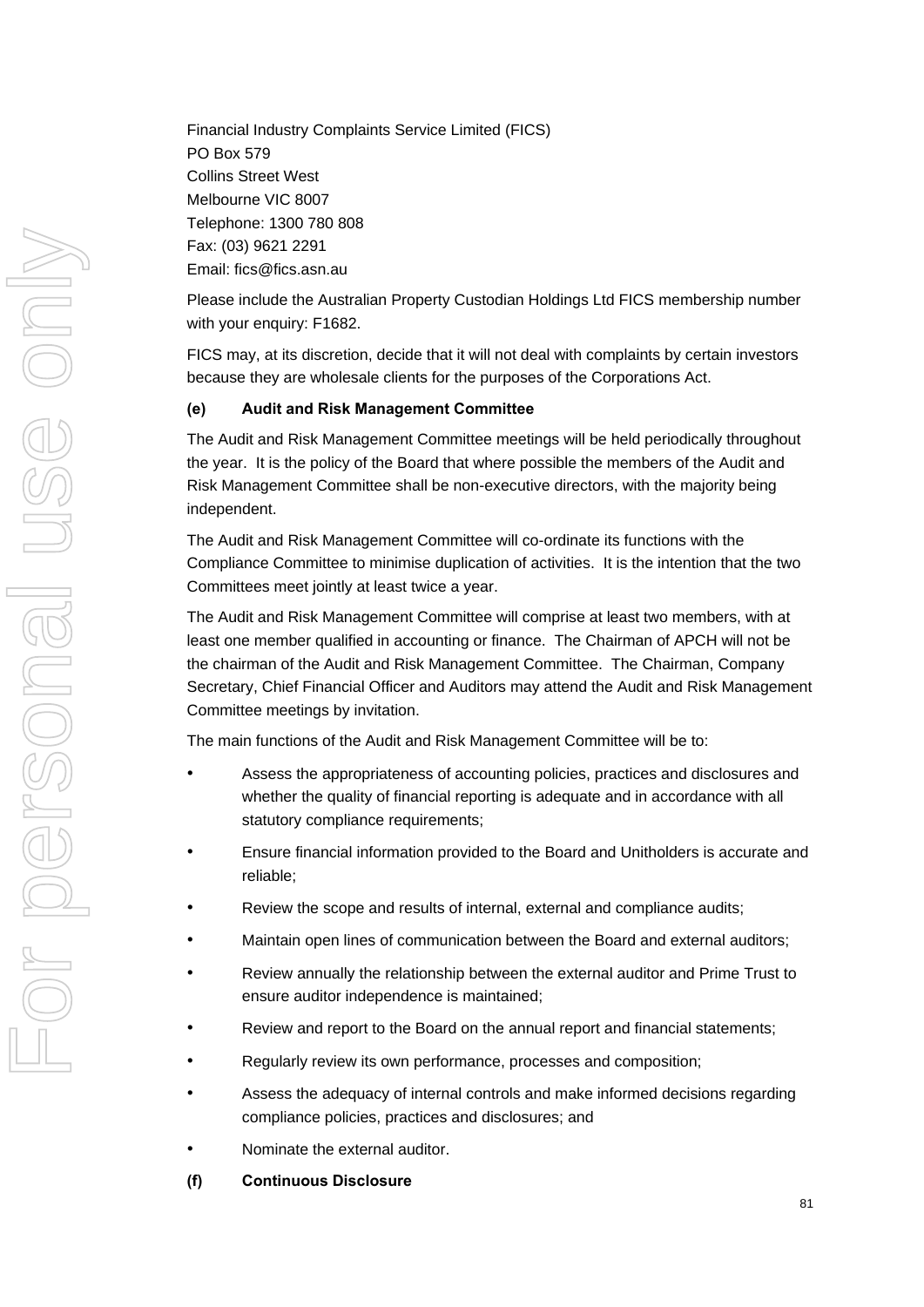Prime Trust has a policy that all Unitholders have equal access to Prime Trust's information and procedures to ensure all price sensitive information is disclosed to Unitholders in accordance with the continuous disclosure requirements of the Corporations Act. All disclosures will be immediately posted on Prime Trust's website.

## **(g) Communications with Unitholders**

The Board aims to ensure that Unitholders are informed of all major developments affecting Prime Trust in a timely fashion. Information will be communicated in a variety of ways as follows:

- The full Annual Report will be distributed to each Unitholder (unless there is a specific request from a Unitholder not to do so);
- A half-yearly report containing summarised information and a review of operations will be lodged with ASIC;
- Notices of all Unitholder meetings will be provided to all Unitholders;
- Regular updates will be undertaken and provided to Unitholders; and
- All documents released publicly will be made available on Prime Trust's website.

The Responsible Entity, as a disclosing entity, will be subject to regular reporting and disclosure obligations. The Responsible Entity must also comply with all laws and the Listing Rules as they relate to information or documents to be provided to Unitholders. Copies of documents lodged with ASIC in relation to Prime Trust may be obtained from, or inspected at, an ASIC office.

Unitholders also have the right to obtain a copy of each annual report, half yearly report, and any continuous disclosure notice from Prime Trust free of charge. Documents will be provided within five (5) days of the Responsible Entity receiving a request from the Unitholder.

## **(h) Conflicts of Interest**

The Responsible Entity has adopted a conflicts policy which sets out how any conflicts are to be managed and dealt with to ensure that the interests of Unitholders are protected in the event that a potential conflict of interest arises between Prime Trust and the Responsible Entity, its directors or others involved in the management of Prime Trust.

The conflicts policy defines a "conflict of interest" as a circumstance where some or all of the interests of the members of Prime Trust to whom APCH has fiduciary obligations are inconsistent with, or diverge from, some or all of the interests of APCH or its directors. This would include actual, apparent and potential conflicts of interest.

If any director of APCH is aware of any actual or potential conflict of interest between that director's interest as a director of APCH, and that director's interests personally or through any other entity, the director must forthwith disclose the circumstances of that conflict to the Board of APCH. The Board will consider the disclosed conflict and, if appropriate, may request that consideration of the matter be made in the absence of the director that has disclosed the conflict. The remaining directors must deal with the conflict in a manner that satisfies the interests of the members of Prime Trust. If the Board is unable to effectively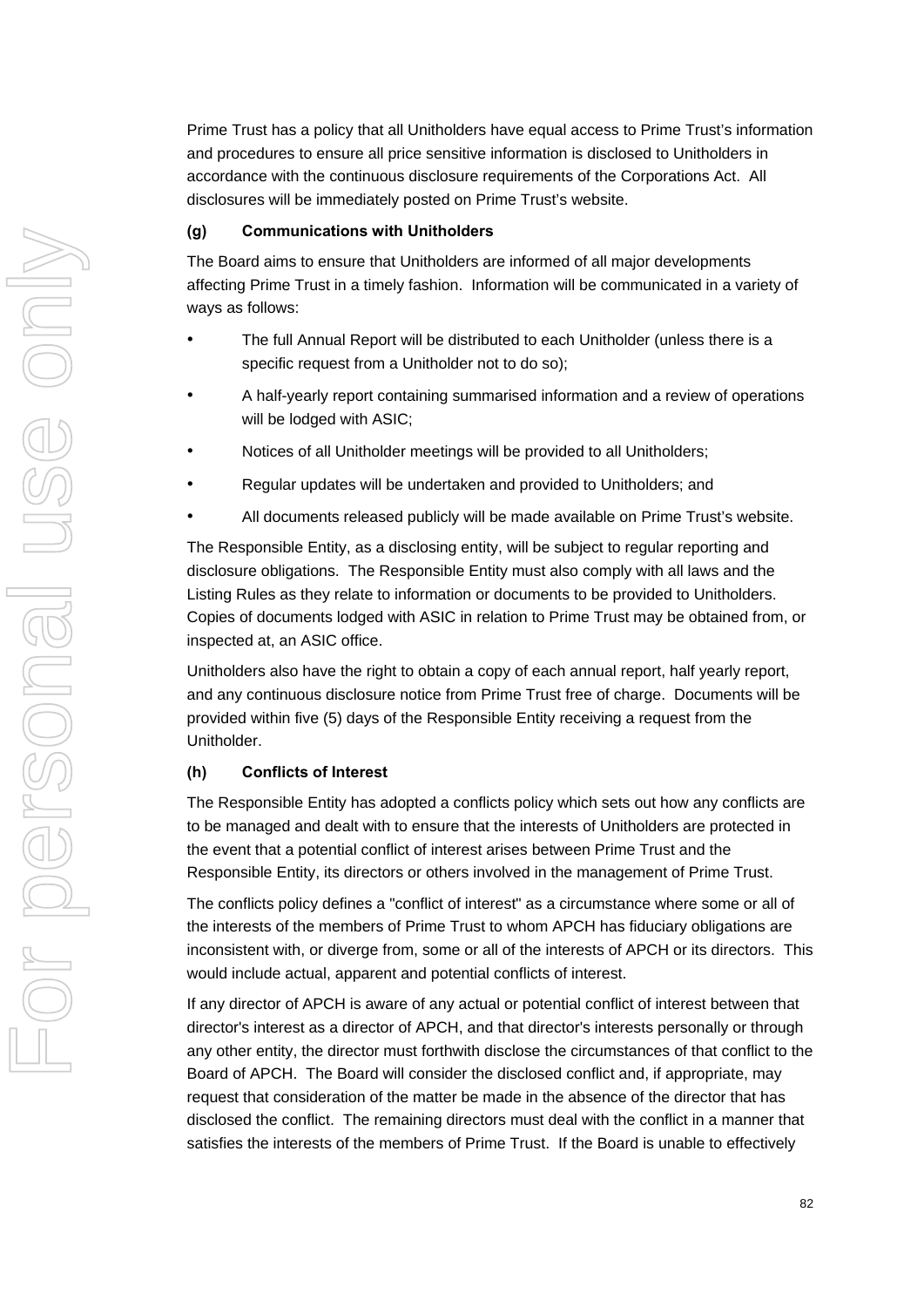determine the action to be taken, it shall refer the matter to the external Compliance Committee for assistance.

A copy of the Conflicts Policy may be inspected at the office of the Responsible Entity.

## **(i) Securities Trading**

The Responsible Entity has adopted a securities trading policy that applies to trading in Units by any director or officer of the Responsible Entity or their associates.

The securities trading policy imposes restrictions on directors, officers and their associates in respect of dealing in any Prime Trust Units at a time they possess information which is price sensitive in relation to Prime Trust Units. The policy allows trading within specific periods of time after the release of financial information under periodic reporting requirements to ASX.

A copy of the Securities Trading Policy may be inspected at the office of the Responsible Entity.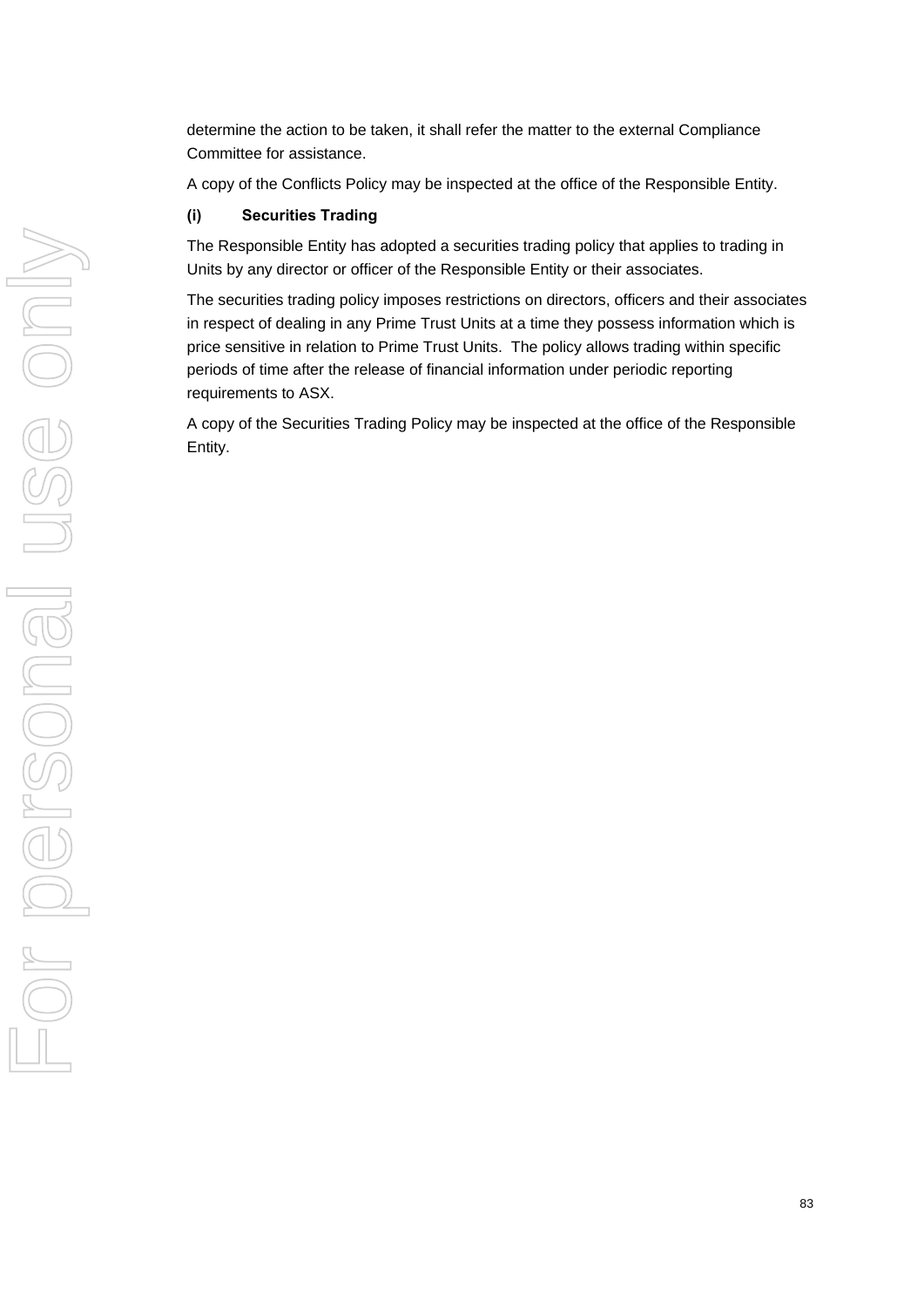# **Annexure D**

## **Sections of the Prime Trust June 2007 PDS incorporated by reference**

Pursuant to section 636(1)(ga) of the Corporations Act, APCH is required to disclose in the Bidder's Statement all material that is required to be included in a product disclosure statement. Pursuant to regulation 7.9.15DA of the *Corporations Regulations 2001* (Cth), this Bidder's Statement incorporates by reference provisions of the Prime Trust June 2007 PDS set out in the table below. Please refer to the Prime Trust June 2007 PDS for such references.

| <b>Section of Prime Trust June 2007 PDS</b><br>that is incorporated | Page(s) of Prime<br><b>Trust June 2007 PDS</b><br>where section located | <b>Qualification on incorporated</b><br>information                                                                                                                                                                                              |
|---------------------------------------------------------------------|-------------------------------------------------------------------------|--------------------------------------------------------------------------------------------------------------------------------------------------------------------------------------------------------------------------------------------------|
| Section 2.4 - Potential Significant<br>Benefits of Investing        | 10                                                                      |                                                                                                                                                                                                                                                  |
| Section 2.5 - Potential Significant Risks<br>of Investing           | 10                                                                      |                                                                                                                                                                                                                                                  |
| Section 2.6 - Borrowings                                            | 10                                                                      |                                                                                                                                                                                                                                                  |
| Section 4 (entire section) - Risk Factors                           | $16 - 19$                                                               | Excluding section entitled Third<br>Party Call Option as that option was<br>exercised                                                                                                                                                            |
| Section 5 (entire section) - Industry<br>Overview                   | $20 - 25$                                                               |                                                                                                                                                                                                                                                  |
| Section 6.1 to 6.7- Prime Trust's Property<br>Portfolio             | 26-39                                                                   | Section 6.2: Primelife Corporation<br>Ltd is now called Babcock & Brown<br>Communities Ltd.                                                                                                                                                      |
|                                                                     |                                                                         | Section 6.3: SCV is no longer<br>involved in the management of<br>these properties as the proposed<br>sale of management rights to<br>Village Life did not proceed.<br>Village Life Ltd has changed its<br>name to Fig Tree Developments<br>Ltd. |
|                                                                     |                                                                         | Section 6.4: The put and call<br>options described in this section<br>were exercised.                                                                                                                                                            |
|                                                                     |                                                                         | Brentwood property was acquired<br>with effect from 1 September 2007.                                                                                                                                                                            |
|                                                                     |                                                                         | Section 6.5: Contracts have been<br>executed to acquire two additional<br>properties. Tarneit Skies at<br>Hoppers Crossing (159 units due for<br>completion in 2009) and Seabreeze<br>at Phillip Island (212 units to be<br>constructed).        |
| Section 10 - Taxation Report                                        | 84 - 89                                                                 |                                                                                                                                                                                                                                                  |
| Section 12.1.2. - Management<br>Agreement                           | 95-97                                                                   |                                                                                                                                                                                                                                                  |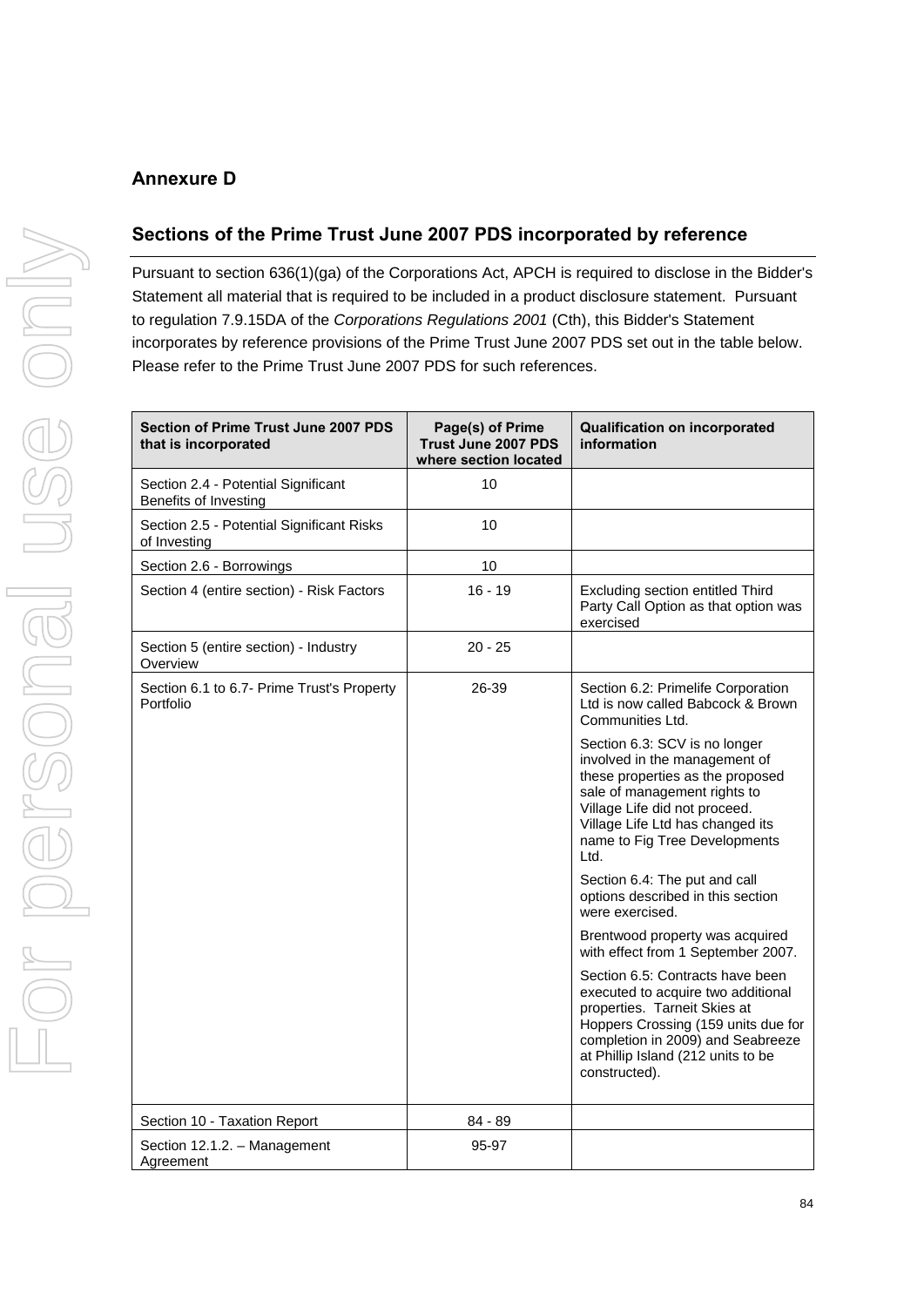| <b>Section of Prime Trust June 2007 PDS</b><br>that is incorporated | Page(s) of Prime<br><b>Trust June 2007 PDS</b><br>where section located | <b>Qualification on incorporated</b><br>information                                                                                                                                                                                                                                                                                                                                                                                                                                                                                                                                                                                                                                                                                                                                                            |
|---------------------------------------------------------------------|-------------------------------------------------------------------------|----------------------------------------------------------------------------------------------------------------------------------------------------------------------------------------------------------------------------------------------------------------------------------------------------------------------------------------------------------------------------------------------------------------------------------------------------------------------------------------------------------------------------------------------------------------------------------------------------------------------------------------------------------------------------------------------------------------------------------------------------------------------------------------------------------------|
| Section 12.1.5 - Retirement Guide<br><b>Operating Agreements</b>    | 97                                                                      | The Responsible Entity exercised<br>its option under the Call Option as<br>a result of which the management<br>arrangements at certain Prime<br><b>Trust Retirement Villages were</b><br>restructured with effect from 30<br>July 2007 putting into effect the<br>documents referred to in clause<br>6.4 of the Prime Trust June 2007<br>PDS. Retirement Guide<br>Management Pty Ltd (in the Prime<br>Trust June 2007 PDS referred to<br>as Retirement Management Pty<br>Ltd or "RM") exercised call<br>options, entered into a Purchase<br>Agreement with Retirement Guide<br>and acquired the operating<br>subsidiaries on 11 September<br>2007. RM then appointed<br>Retirement Guide Pty Ltd as Sub-<br>Manager for an initial term to 30<br>June 2008 which has now been<br>extended to 31 December 2008. |
| Section 12.1.6 Primelife Corporation<br>Lease                       | 100-101                                                                 | Primelife Corporation Ltd is now<br>called Babcock & Brown<br><b>Communities Ltd</b>                                                                                                                                                                                                                                                                                                                                                                                                                                                                                                                                                                                                                                                                                                                           |
| Section 12.1.7 - SCV Group<br><b>Management Agreements</b>          | 101                                                                     | SCV is no longer involved in the<br>management of these properties as<br>the proposed sale of management<br>rights to Village Life did not<br>proceed. Village Life Ltd has<br>changed its name to Fig Tree<br>Developments Ltd.                                                                                                                                                                                                                                                                                                                                                                                                                                                                                                                                                                               |
| Section 12.1.8 - Deed of Appointment of<br><b>Approved Provider</b> | 102                                                                     |                                                                                                                                                                                                                                                                                                                                                                                                                                                                                                                                                                                                                                                                                                                                                                                                                |
| Section 12.1.9 - Voluntary Restriction<br>Deed                      | 103                                                                     |                                                                                                                                                                                                                                                                                                                                                                                                                                                                                                                                                                                                                                                                                                                                                                                                                |
| Section 12.2 - ASX Waivers                                          | 103 - 104                                                               |                                                                                                                                                                                                                                                                                                                                                                                                                                                                                                                                                                                                                                                                                                                                                                                                                |
| Section 12.5 - Information about Prime<br>Trust                     | 105                                                                     |                                                                                                                                                                                                                                                                                                                                                                                                                                                                                                                                                                                                                                                                                                                                                                                                                |
| Section 12.5 - Privacy                                              | 108                                                                     |                                                                                                                                                                                                                                                                                                                                                                                                                                                                                                                                                                                                                                                                                                                                                                                                                |

To obtain a copy of the Prime Trust June 2007 PDS during the Offer Period interested persons may telephone the Prime Trust Offer information line on 1 800 134 068 (toll-free within Australia) or on +612 8280 7732 (from outside Australia) or alternatively obtain this information from Prime Trust's website (www.primetrust.com.au).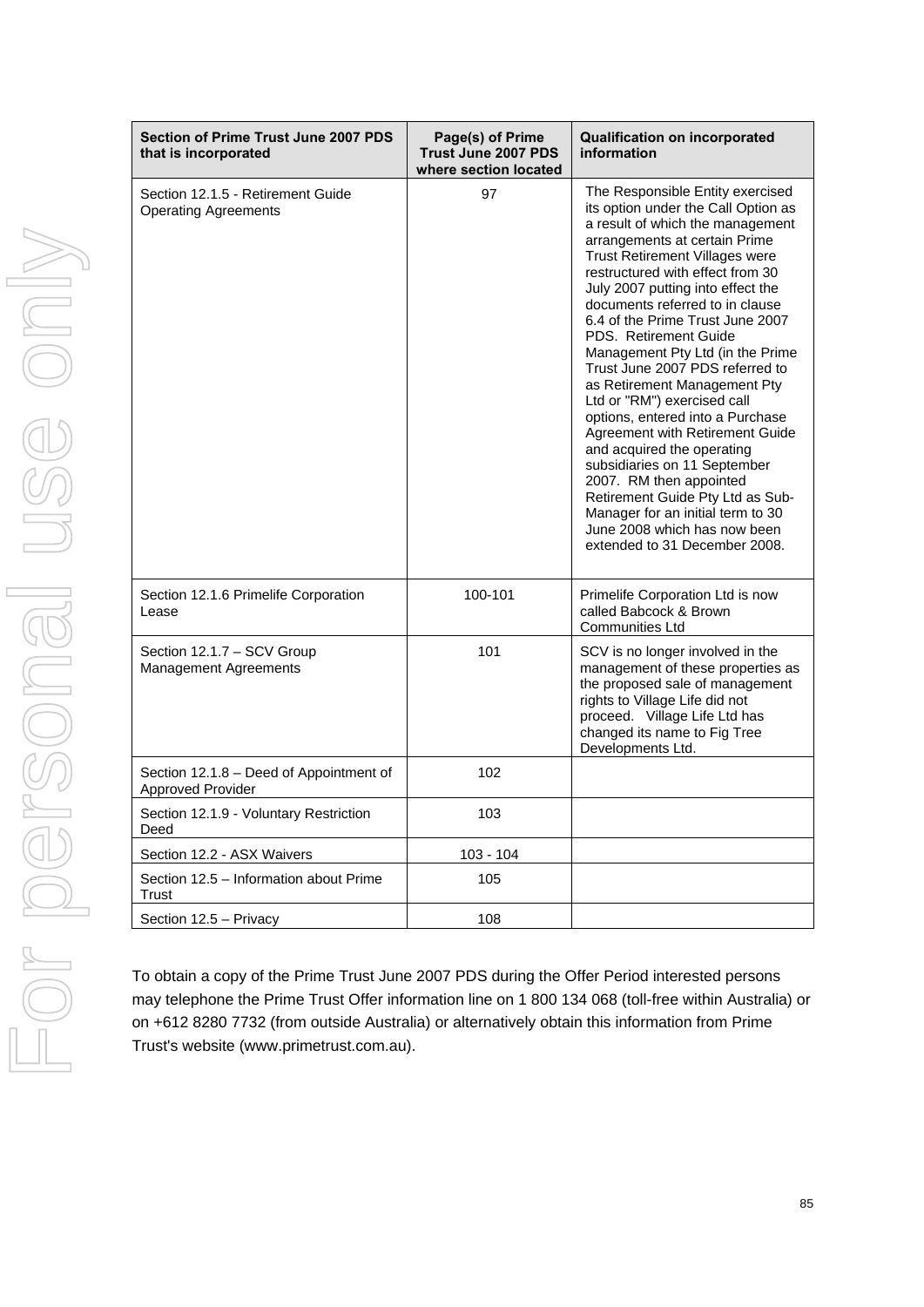# **Corporate Directory**

#### Responsible Entity of Prime Trust

Australian Property Custodian Holdings Limited (ABN 74 095 474 436) (AFSL 226692) Level 2 613 St Kilda Rd Melbourne VIC 3004 Telephone: (03) 9533 7888

Facsimile: (03) 9533 7921

# Directors of the Responsible Entity

The Honourable Dr Michael Wooldridge (Chairman) Philip Powell (Managing Director) Mark Butler Peter Clarke Anthony Hancy Kim Jaques Neil Rodaway

#### Company Secretary

Mahanthran Krishnan

**Manager** 

APCH Administrators Pty Ltd Level 2 613 St Kilda Rd Melbourne VIC 3004

## Lawyers to the Responsible Entity

**Madgwicks** 

Level 33 140 William Street Melbourne VIC 3000

| Telephone: | (03) 9242 4744   |
|------------|------------------|
| Facsimile: | $(03)$ 9242 4777 |

#### Auditors

Pitcher Partners Chartered Accountants Level 19 15 William Street Melbourne VIC 3000

Telephone: (03) 8610 5000 Facsimile: (03) 8610 5999

#### Corporate Adviser

Kidder Williams Limited Level 35 101 Collins Street Melbourne Victoria 3000 Telephone: (03) 9246 4200 Fax: (03) 9246 4201

#### **Registry**

Link Market Services Limited

Level 1, 333 Collins Street Melbourne Vic 3000

Information line: 1800 134 068 (Australian callers) (02) 8280 7732 (overseas callers)

#### **Website**

www.primetrust.com.au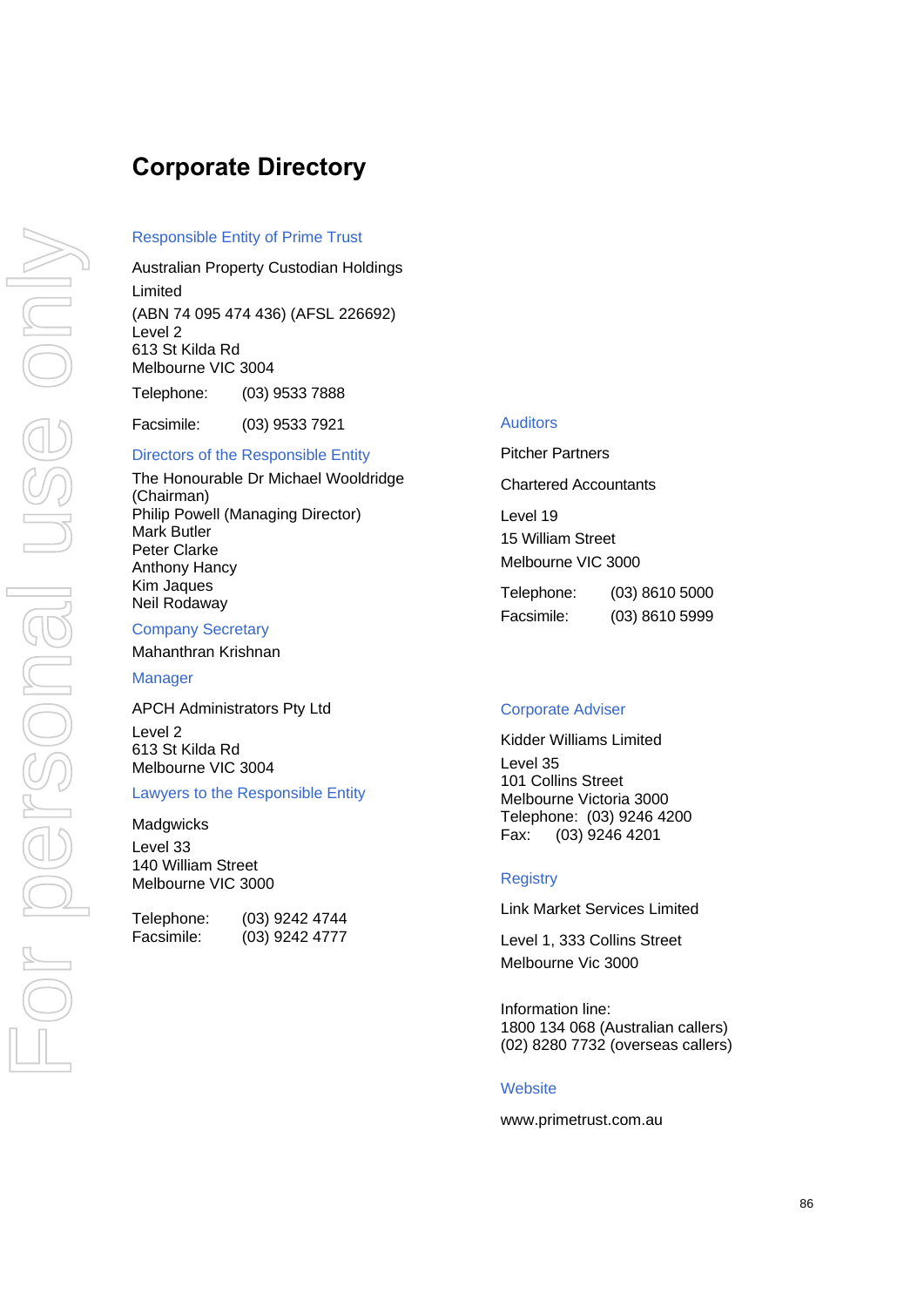### $\ast$ **PRIMETRUS** .com.au **Experts in Retirement**

**The Prime Retirement & Aged Care Property Trust** 

**("Prime Trust")**



**Need help?**

**Contact** Prime Trust Offer Information Line **Phone** 1800 134 068 (from within Australia) **Phone** +61 2 8280 7732 (from outside Australia)

| ARSN 097 514 746                                                                                                                                                                                                                                                                                                                                                                                                                                   |                                                                                                                                                                         |  |  |  |
|----------------------------------------------------------------------------------------------------------------------------------------------------------------------------------------------------------------------------------------------------------------------------------------------------------------------------------------------------------------------------------------------------------------------------------------------------|-------------------------------------------------------------------------------------------------------------------------------------------------------------------------|--|--|--|
| Your name                                                                                                                                                                                                                                                                                                                                                                                                                                          | <b>Your holding</b>                                                                                                                                                     |  |  |  |
| <b>SAMPLE NAME 1</b><br><b>SAMPLE NAME 2</b><br><sample a="" c=""></sample>                                                                                                                                                                                                                                                                                                                                                                        | <b>Holder Identification Number:</b><br>X12345678910<br>Babcock & Brown Communities Group Shares<br>held as at 15/09/2008<br>99,999,999                                 |  |  |  |
| <b>SAMPLE ADDRESS 1</b><br><b>SAMPLE ADDRESS 2</b>                                                                                                                                                                                                                                                                                                                                                                                                 | If your holding has changed between record date and time<br>of acceptance, then write your current holding here.                                                        |  |  |  |
| Controlling Participant's Name Broker's Name printed here                                                                                                                                                                                                                                                                                                                                                                                          | This is an important document. If you are in doubt<br>as to how to complete this form, please consult your<br>financial or other professional adviser immediately.      |  |  |  |
| <b>Advisor Name:</b>                                                                                                                                                                                                                                                                                                                                                                                                                               | <b>Contact Number:</b>                                                                                                                                                  |  |  |  |
| Transfer and Acceptance Form - CHESS Subregister<br>This is a personalised form for the sole use of the holder and holding recorded above.                                                                                                                                                                                                                                                                                                         |                                                                                                                                                                         |  |  |  |
| $\neg$ B<br>You must give your instructions to your controlling participant to accept the Offer                                                                                                                                                                                                                                                                                                                                                    |                                                                                                                                                                         |  |  |  |
| Full number of your Babcock & Brown<br>Communities Group Shares the subject<br>of acceptance of the offer<br>Mark this box to accept<br>[number of Shares]<br>the Offer                                                                                                                                                                                                                                                                            | As a result of this acceptance this number<br>of my Babcock & Brown Communities<br>Group Shares would be transferred<br>Being 40% of<br>[calc of 40%]<br>all my holding |  |  |  |
| <b>Contact details</b><br>Write the business hours telephone (mobile) number and the name of the person to contact about this Acceptance Form.                                                                                                                                                                                                                                                                                                     |                                                                                                                                                                         |  |  |  |
| Telephone Number where you can be contacted during business hours                                                                                                                                                                                                                                                                                                                                                                                  | Contact Name (PRINT)                                                                                                                                                    |  |  |  |
| You must sign this form for your instructions in this Acceptance Form to be executed<br>I/We, the person(s) named above, accept the Offer in respect of all my/our Babcock & Brown Communities Group Shares and hereby agree to<br>transfer to Prime Trust 40% of our Babcock & Brown Communities Group Shares for the consideration specified in the Offer, and on the terms<br>and conditions of the Offer as set out in the Bidder's Statement. |                                                                                                                                                                         |  |  |  |
| Shareholder 1 (Individual)<br>Shareholder 2 (Individual)                                                                                                                                                                                                                                                                                                                                                                                           | Shareholder 3 (Individual)                                                                                                                                              |  |  |  |
| Sole Director & Sole Company Secretary<br>Secretary/Director (delete one)                                                                                                                                                                                                                                                                                                                                                                          | Director                                                                                                                                                                |  |  |  |
| Please refer overleaf for further important instructions                                                                                                                                                                                                                                                                                                                                                                                           |                                                                                                                                                                         |  |  |  |
| <b>REGISTRY USE ONLY</b>                                                                                                                                                                                                                                                                                                                                                                                                                           |                                                                                                                                                                         |  |  |  |
|                                                                                                                                                                                                                                                                                                                                                                                                                                                    |                                                                                                                                                                         |  |  |  |

**SRN/HIN**

**Broker PID**



**BBCT TKO004**

Fabric Theodor Second Second Second Second Second Second Second Second Second Second Second Second Second Second Second Second Second Second Second Second Second Second Second Second Second Second Second Second Second Seco

THE MANUFACTURE OF THE MANUFACTURE OF THE MANUFACTURE OF THE MANUFACTURE OF THE MANUFACTURE OF THE MANUFACTURE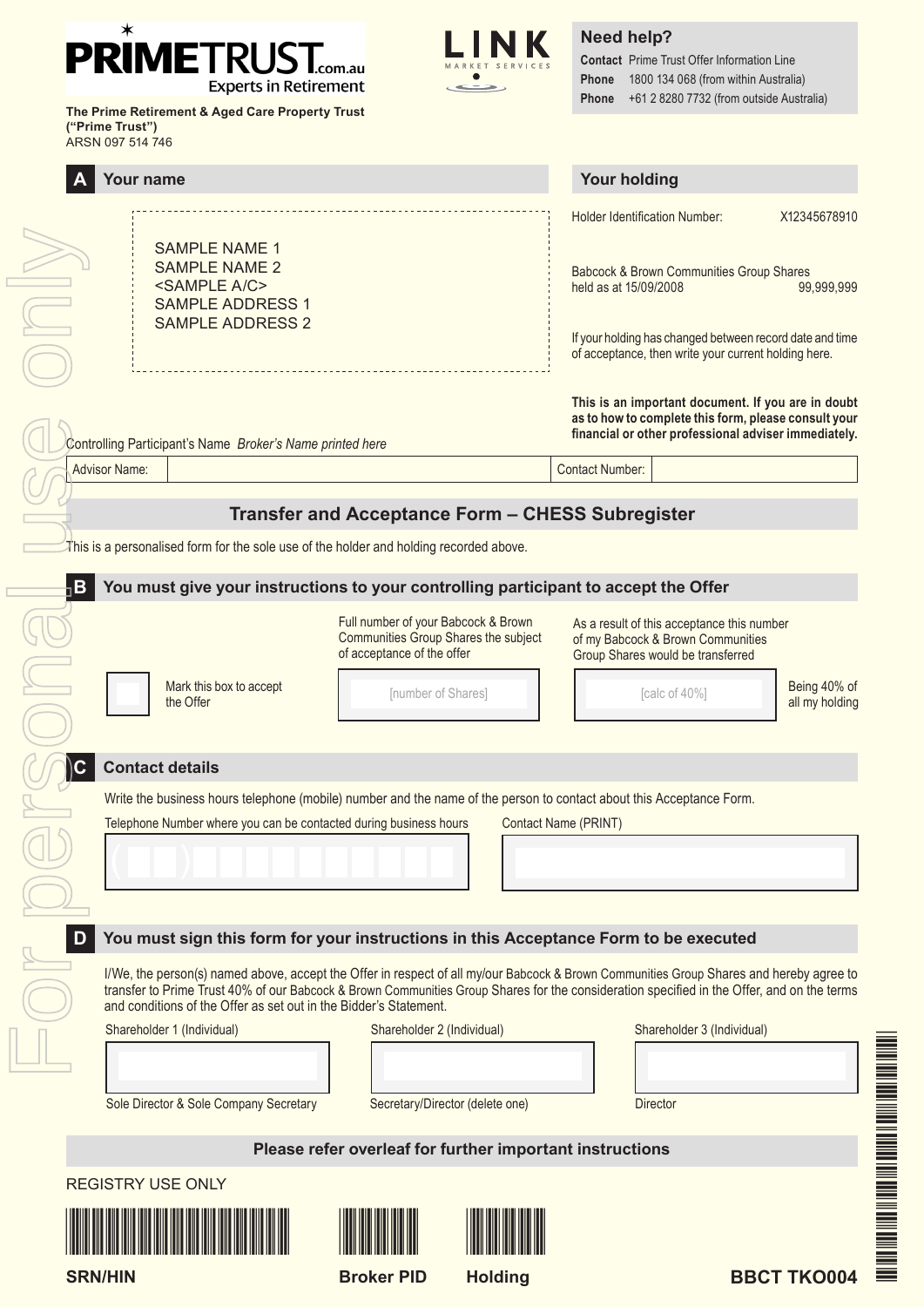# **Further Important Instructions**

Your Babcock & Brown Communities Group Shares are in a CHESS Holding, you do not need to complete and return this Acceptance Form to the registry to accept the Offer. You can instead contact your Controlling Participant and instruct them to accept the Offer on your behalf in sufficient time before the end of the Offer Period to enable your Controlling Participant to give effect to your acceptance of the Offer on CHESS during business hours. If you decide to use this Acceptance Form to authorise us to contact your Controlling Participant on your behalf, follow the instructions below. You should allow Link Market Services Limited ("Link") sufficient time for the delivery of the Acceptance Form to your Controlling Participant on your behalf. Neither [Bidder], nor Link will be responsible for any delays incurred by this process.

Please refer to the Bidder's Statement dated 04/09/2008 which accompanies this Acceptance Form. Terms are defined in Section 10 of the Bidder's Statement and have the same meaning in this Acceptance Form.

## **Completion instructions**

- **A • Please check the front page** to ensure that your name and address are correct. If incorrect, please write your correct details and initial the amendments. Amendments to your name or address can only be processed by your Controlling Participant.
	- **• Please note** your consideration will be issued in the names as they appear on the Babcock & Brown Communities Group register.
- **D • Please sign this Acceptance Form** in the places for signature(s) out on the front page and in accordance with the following instructions:
	- **– Joint shareholders:** If your Babcock & Brown Communities Group Shares are held in the names of more than one person, all of those persons must sign this Acceptance Form.
	- **– Corporations:** This Acceptance Form must be signed by either two directors or a director and a company secretary. Alternatively, where the company has a sole director and, pursuant to the Corporations Act, there is no company secretary, or where the sole director is also the sole company secretary, that director may sign alone. Alternatively, a duly appointed attorney may sign.
	- **– Powers of attorney:** If this Acceptance Form is signed under a power of attorney, please attach a certified copy of the power of attorney to this Acceptance Form when you return it. If this Acceptance Form is signed under Power of Attorney, the attorney declares that he/she has no notice of revocation of the Power of Attorney.
	- **– Deceased Estates:** All the executors and administrators must sign this Acceptance Form. When you return this Acceptance Form, please attach it to a certified copy of probate, letters of administration or certificate of grant accompanied (where required by law for the purpose of transfer) by a certificate of payment of death or succession duties and (if necessary) a statement in terms of Section 1071B(9)(b)(iii) of the Corporations Act.

Information you supply on this Acceptance Form will be used by Prime Trust and Link Market Services Limited for the primary purpose of processing your acceptance of the Offer and to provide you with the consideration payable under the Offer. This information may be disclosed to Prime Trust's professional advisers, securities brokers, printing and mailing providers and other third parties in connection with the Offer. If you fail to supply this information, your acceptance may not be processed and you may not receive the consideration payable. You have rights to obtain access to the personal information which you have supplied. Please see Link Market Services Limited's privacy policy on its website www.linkmarketservices.com.au.

## **Lodgement instructions**

• Mail or deliver completed Acceptance Form(s) and any other documents required by the above instructions to:

| Mail to:                                   | or | Deliver in person to:                      |
|--------------------------------------------|----|--------------------------------------------|
| Link Market Services Limited               |    | Link Market Services Limited               |
| Babcock & Brown Communities Group Takeover |    | Babcock & Brown Communities Group Takeover |
| Locked Bag A14                             |    | Level 12, 680 George Street                |
| SYDNEY SOUTH NSW 1235                      |    | SYDNEY NEW SOUTH WALES                     |

SYDNEY NEW SOUTH WALES

• A reply paid envelope is enclosed for use within Australia.

**Your acceptance must be received by no later than the end of the Offer Period, which is 7:00pm on the last day of the Offer Period.**

**If you have any questions about the terms of the Offer or how to accept, please call the Prime Trust Offer Information Line on the following numbers:**

> **within Australia: 1800 134 068 outside Australia: +61 2 8280 7732**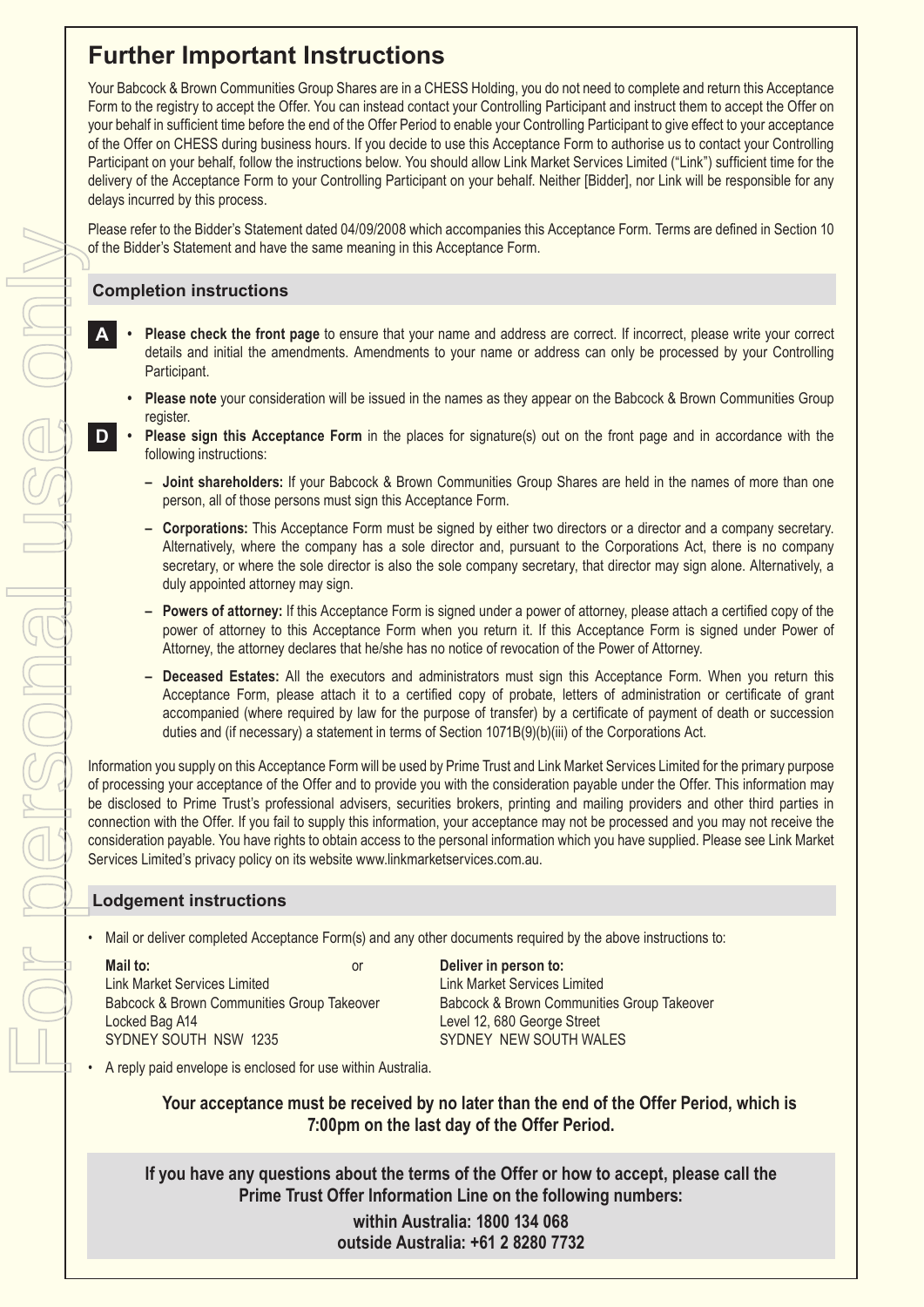#### $\ast$ **PRIMETRUS** .com.au **Experts in Retirement**



# **Need help?**

**Contact** Prime Trust Offer Information Line **Phone** 1800 134 068 (from within Australia) **Phone** +61 2 8280 7732 (from outside Australia)

| The Prime Retirement & Aged Care Property Trust<br>("Prime Trust")<br>ARSN 097 514 746                  |                                                                                                                      |                                                                                                                                                                                                                                                                                 |                                |
|---------------------------------------------------------------------------------------------------------|----------------------------------------------------------------------------------------------------------------------|---------------------------------------------------------------------------------------------------------------------------------------------------------------------------------------------------------------------------------------------------------------------------------|--------------------------------|
| <b>Your name</b>                                                                                        |                                                                                                                      | <b>Your holding</b>                                                                                                                                                                                                                                                             |                                |
| <b>SAMPLE NAME 1</b><br><b>SAMPLE NAME 2</b><br><sample a="" c=""><br/><b>SAMPLE ADDRESS 1</b></sample> |                                                                                                                      | Securityholder Reference Number:<br>Babcock & Brown Communities Group Shares<br>held as at 15/09/2008                                                                                                                                                                           | I12345678910<br>99,999,9999    |
| <b>SAMPLE ADDRESS 2</b>                                                                                 |                                                                                                                      | If your holding has changed between record date and time<br>of acceptance, then write your current holding here. Your<br>acceptance will be granted over your updated holding.                                                                                                  |                                |
|                                                                                                         |                                                                                                                      | This is an important document. If you are in doubt<br>as to how to complete this form, please consult your<br>financial or other professional adviser immediately.                                                                                                              |                                |
|                                                                                                         | Transfer and Acceptance Form - Issuer Sponsored Subregister                                                          |                                                                                                                                                                                                                                                                                 |                                |
|                                                                                                         | This is a personalised form for the sole use of the holder and holding recorded above.                               |                                                                                                                                                                                                                                                                                 |                                |
| You must give your instructions to accept the Offer<br>$\mathbf{B}$                                     |                                                                                                                      |                                                                                                                                                                                                                                                                                 |                                |
|                                                                                                         | Full number of your Babcock & Brown<br>Communities Group Shares the subject of<br>acceptance of the offer            | As a result of this acceptance this number<br>of my Babcock & Brown Communities<br>Group Shares would be transferred                                                                                                                                                            |                                |
| Mark this box to accept<br>the Offer                                                                    | [number of Shares]                                                                                                   | [calc of 40%]                                                                                                                                                                                                                                                                   | Being 40% of<br>all my holding |
| $\mathcal{C}$<br><b>Contact details</b>                                                                 |                                                                                                                      |                                                                                                                                                                                                                                                                                 |                                |
|                                                                                                         | Write the business hours telephone (mobile) number and the name of the person to contact about this Acceptance Form. |                                                                                                                                                                                                                                                                                 |                                |
| Telephone Number where you can be contacted during business hours<br>Contact Name (PRINT)               |                                                                                                                      |                                                                                                                                                                                                                                                                                 |                                |
|                                                                                                         |                                                                                                                      |                                                                                                                                                                                                                                                                                 |                                |
|                                                                                                         |                                                                                                                      |                                                                                                                                                                                                                                                                                 |                                |
| You must sign this form for your instructions in this Acceptance Form to be executed                    |                                                                                                                      |                                                                                                                                                                                                                                                                                 |                                |
| terms and conditions of the Offer as set out in the Bidder's Statement.                                 |                                                                                                                      | I/We, the person(s) named above, accept the Offer in respect of all my/our Babcock & Brown Communities Group Shares and hereby agree<br>to transfer to Prime Trust 40% of our Babcock & Brown Communities Group Shares for the consideration specified in the Offer, and on the |                                |
| Shareholder 1 (Individual)                                                                              | Shareholder 2 (Individual)                                                                                           | Shareholder 3 (Individual)                                                                                                                                                                                                                                                      |                                |
|                                                                                                         |                                                                                                                      |                                                                                                                                                                                                                                                                                 |                                |
| Sole Director & Sole Company Secretary                                                                  | Secretary/Director (delete one)                                                                                      | Director                                                                                                                                                                                                                                                                        |                                |
|                                                                                                         |                                                                                                                      |                                                                                                                                                                                                                                                                                 |                                |
|                                                                                                         | Please refer overleaf for further important instructions                                                             |                                                                                                                                                                                                                                                                                 |                                |
|                                                                                                         |                                                                                                                      |                                                                                                                                                                                                                                                                                 |                                |

REGISTRY USE ONLY

**SRN/HIN**





**Holding**



Fabric Theory and the China of the China of the China of the China of the China of the China of the China of t

DE AN DIE DIE AN DIE VAN DIE BEGIN VAN DIE HETELOOG